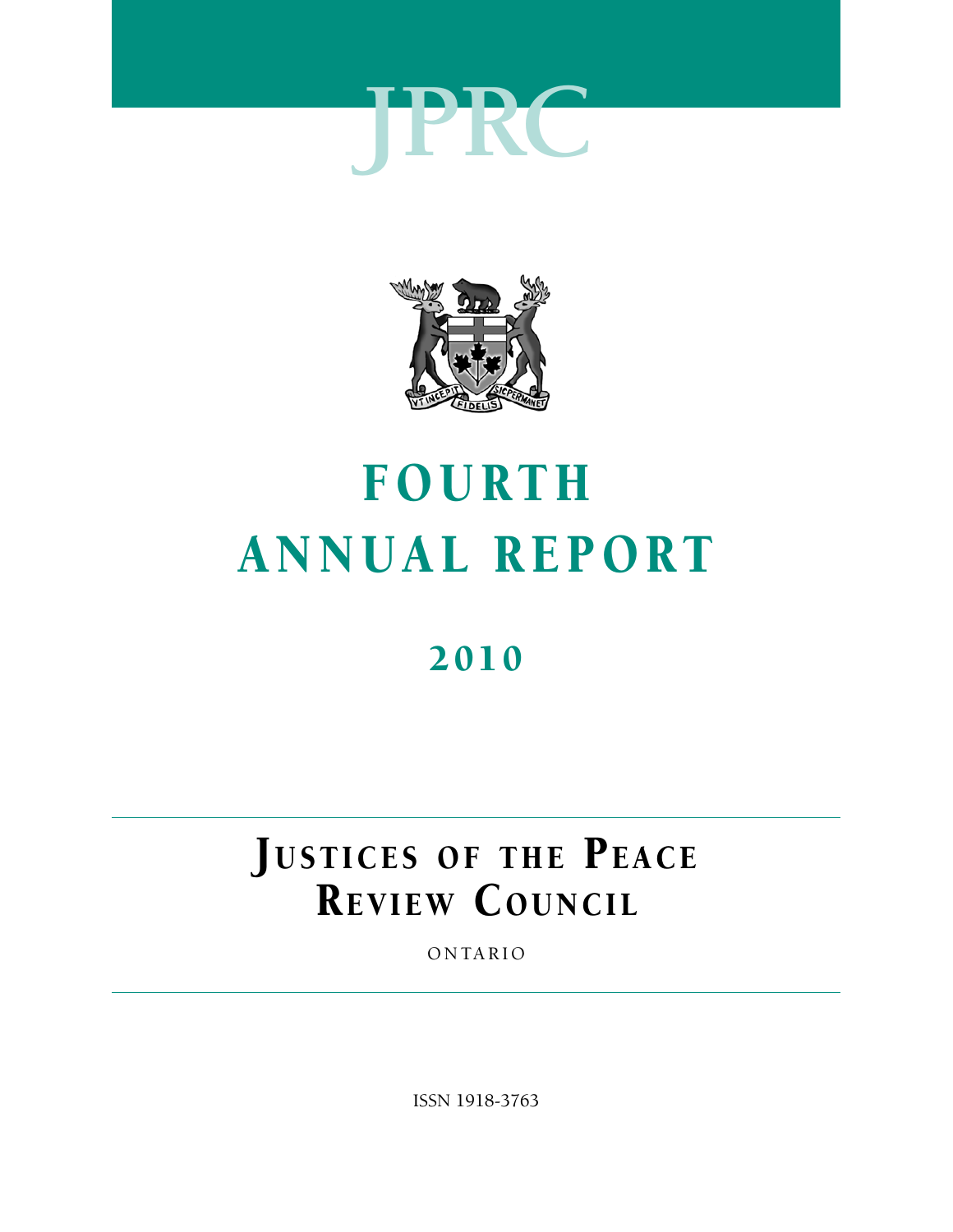

# *The Honourable Annemarie E. Bonkalo*

**CHIEF JUSTICE ONTARIO COURT OF JUSTICE**

Chair, Justices of the Peace Review Council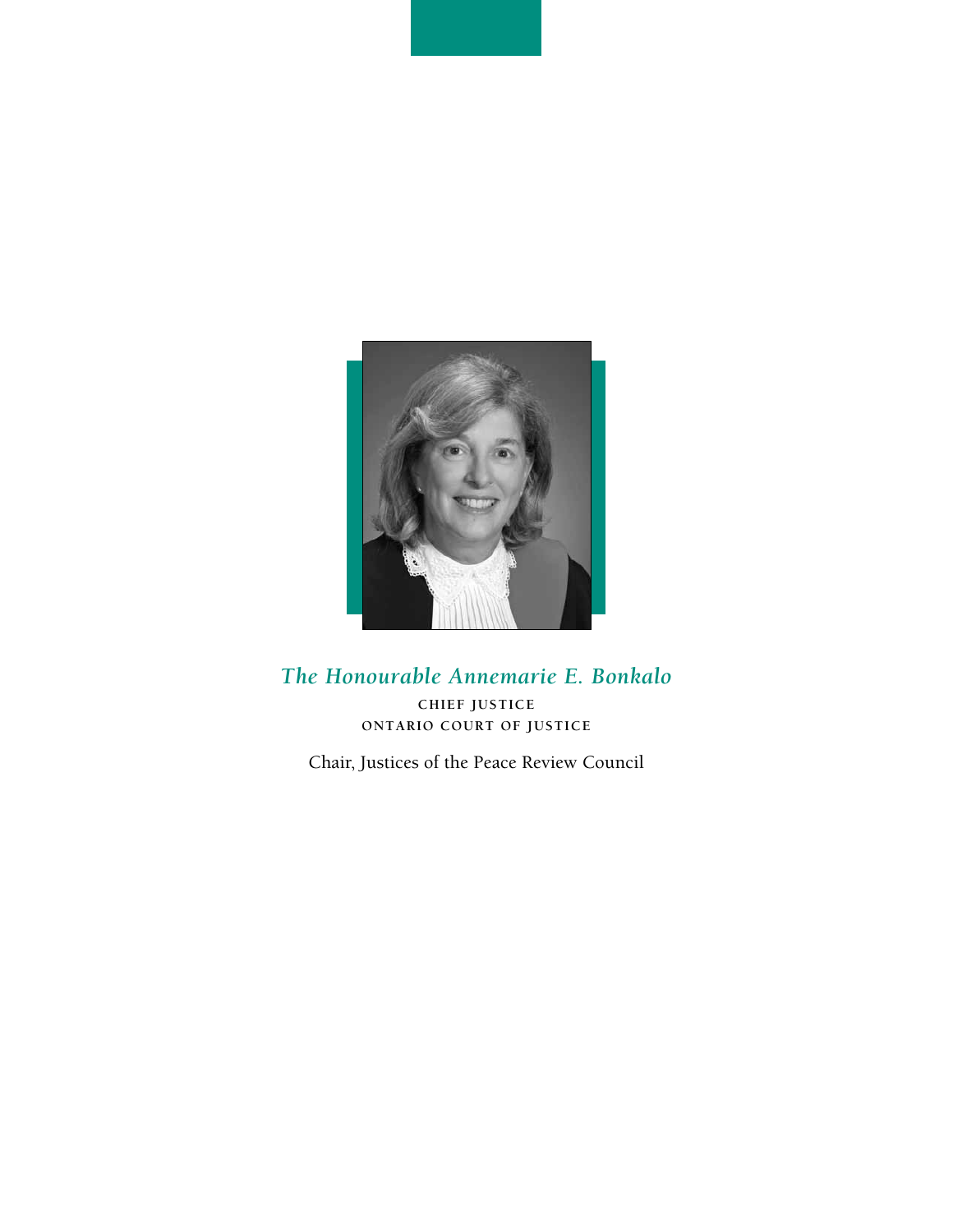

JUSTICES OF THE PEACE REVIEW COUNCIL

March 30, 2012

The Honourable John Gerretsen Attorney General for the Province of Ontario 720 Bay Street,  $11<sup>th</sup>$  Floor Toronto, Ontario M5G 2K1

Dear Minister:

It is my pleasure to submit the Fourth Annual Report of the Justices of the Peace Review Council concerning its operations throughout 2010, in accordance with subsection 9(7) of the *Justices of the Peace Act*.

The period of time covered by this Annual Report is from January 1, 2010 to December 31, 2010.

Respectfully submitted,

Andraice C. Bonkalo

Annemarie E. Bonkalo *Chief Justice Ontario Court of Justice*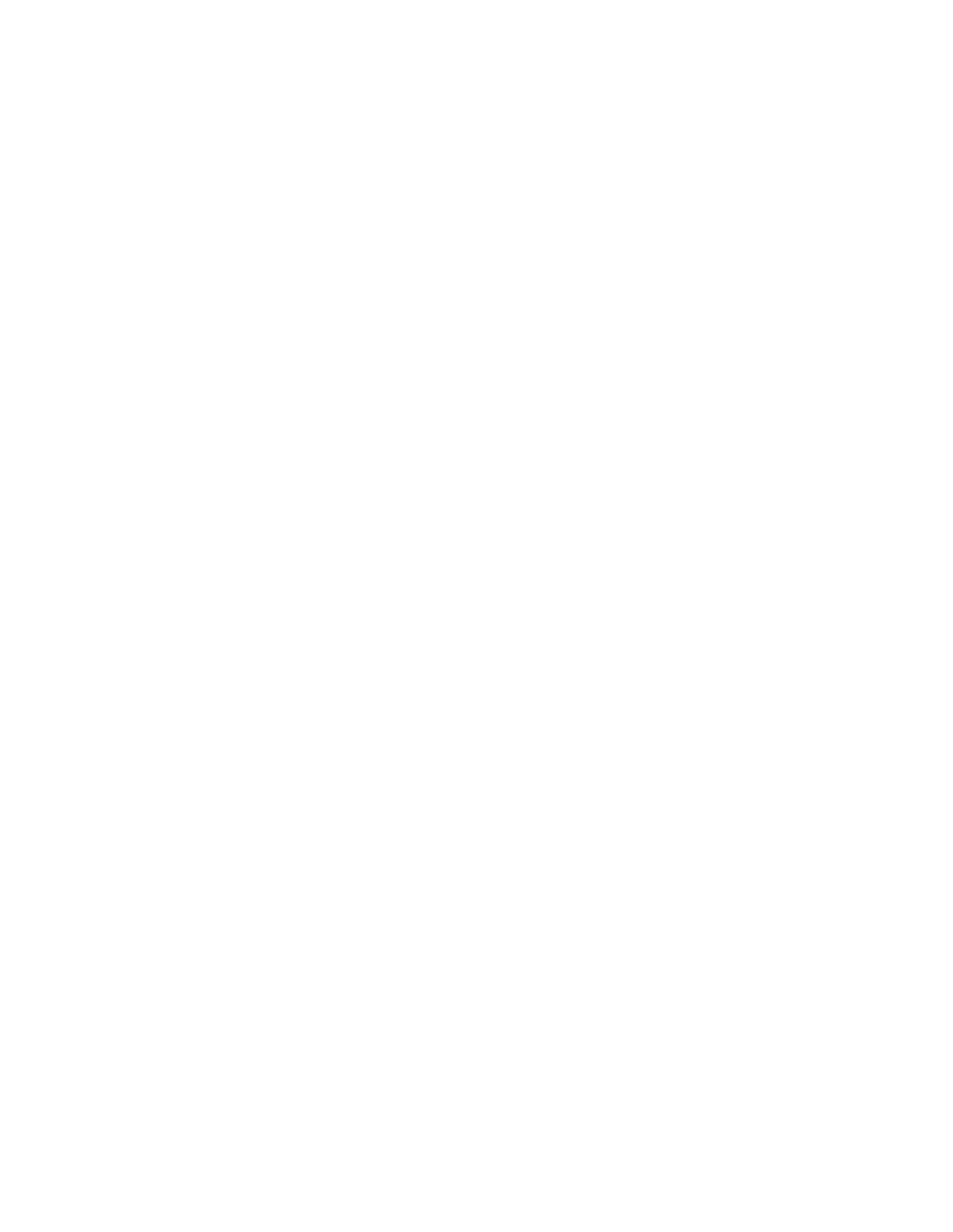# <span id="page-4-0"></span>TABLE OF CONTENTS

| 1) |  |                                                                       |  |
|----|--|-----------------------------------------------------------------------|--|
| 2) |  |                                                                       |  |
| 3) |  |                                                                       |  |
| 4) |  |                                                                       |  |
| 5) |  |                                                                       |  |
| 6) |  |                                                                       |  |
| 7) |  |                                                                       |  |
|    |  |                                                                       |  |
| 8) |  |                                                                       |  |
| 9) |  | Applications by Justices of the Peace for Accommodation of            |  |
|    |  |                                                                       |  |
|    |  |                                                                       |  |
|    |  |                                                                       |  |
|    |  |                                                                       |  |
|    |  | Appendix B: Policy on Extra-Remunerative Work and                     |  |
|    |  | Appendix C: Principles of Judicial Office of Justices of the Peace of |  |
|    |  | Appendix D: Policy on Accessibility and Accommodation -               |  |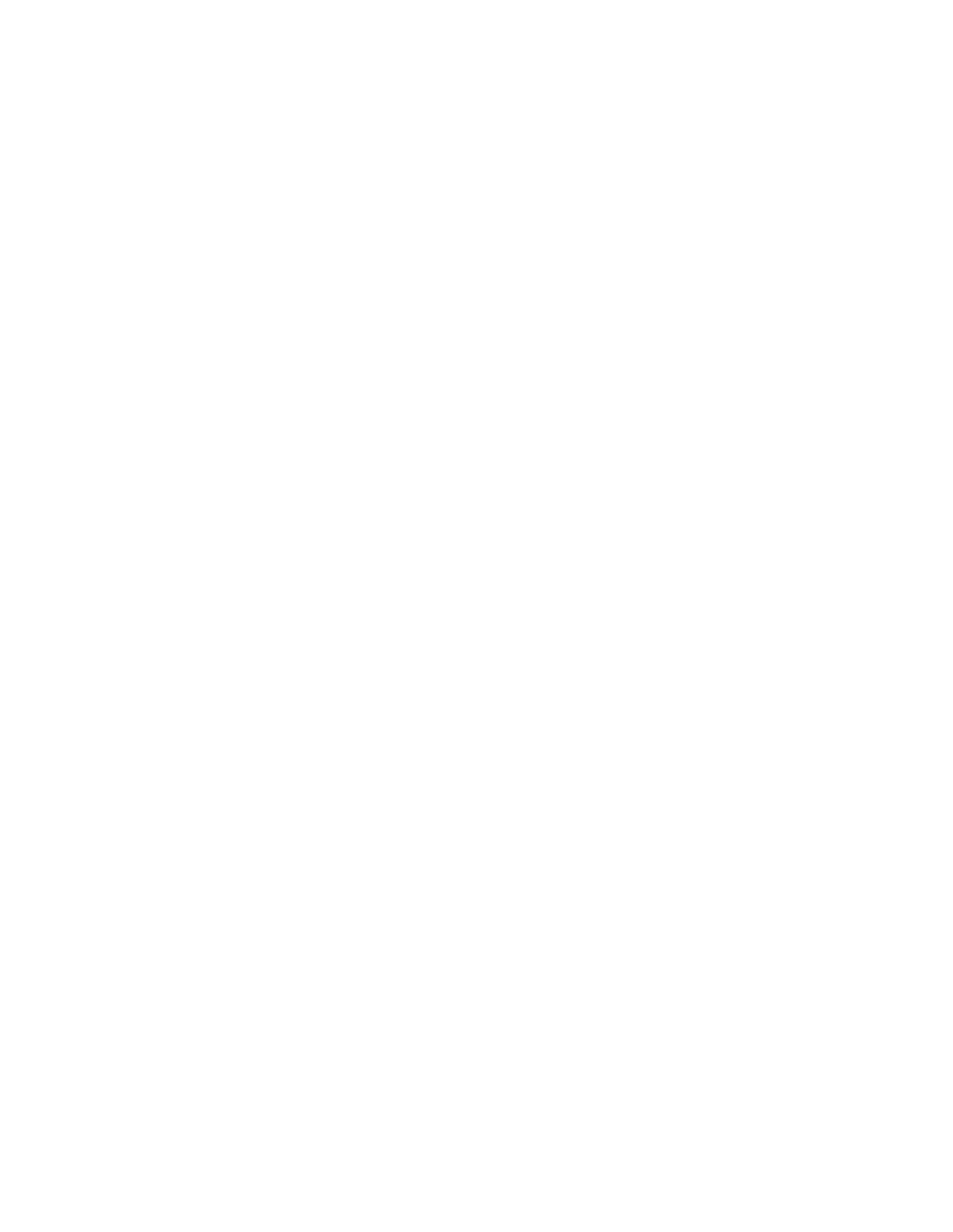# <span id="page-6-0"></span>*INTRODUCTION*

The period of time covered by this Annual Report is from January 1, 2010 to December 31, 2010. This report is the Fourth Annual Report on the work of the Justices of the Peace Review Council.

Justices of the peace play an important role in the administration of justice in Ontario. They are appointed by the Province of Ontario and have their duties assigned by a Regional Senior Justice or a Regional Senior Justice of the Peace. They routinely conduct trials under the *Provincial Offences Act* and preside over bail hearings. They also perform a number of other judicial functions, such as issuing search warrants. Justices of the peace do difficult, important work in the justice system. A justice of the peace may be the only judicial officer that a citizen will encounter in his or her lifetime.

The Justices of the Peace Review Council is an independent body established by the Province of Ontario under the *Justices of the Peace Act* with a mandate to receive and investigate complaints about the conduct of justices of the peace and to fulfill other functions as described in this report. The Review Council does not have the power to interfere with or change a decision made by a justice of the peace. Those are matters to be pursued through other legal remedies before the courts.

The *Act* provides for the Council to make an Annual Report to the Attorney General on its affairs, including case summaries about complaints. The report may not include information that identifies a justice of the peace, a complainant or a witness unless a public hearing has occurred.

This Fourth Annual Report of the Review Council provides information on its membership, its functions and the work of the Council during 2010. The Annual Report also includes information on the procedures used to address complaints. Information is also included on applications for approval to engage in extra-remunerative activities, although names of applicants are confidential.

The Review Council had jurisdiction over approximately 394 provincially-appointed justices of the peace, including full-time and part-time and *per diem*, during the period of time covered by this Annual Report. During 2010, the Council received 61 new complaints about justices of the peace, and carried over 36 from previous years. Information about the 60 complaint files that were completed and closed in 2010 is included in this Report.

We invite you to find out more about the Council by reading this Annual Report, and by visiting its website at **[www.ontariocourts.on.ca/jprc/en/](http://www.ontariocourts.on.ca/jprc/en/)**. On the website, you will find the Council's current policies and procedures; updates about any public hearings that are in progress or that have been completed after this Report was prepared; the *Principles of Judicial Office of Justices of the Peace of the Ontario Court of Justice*; the Education Plan; and links to the governing legislation.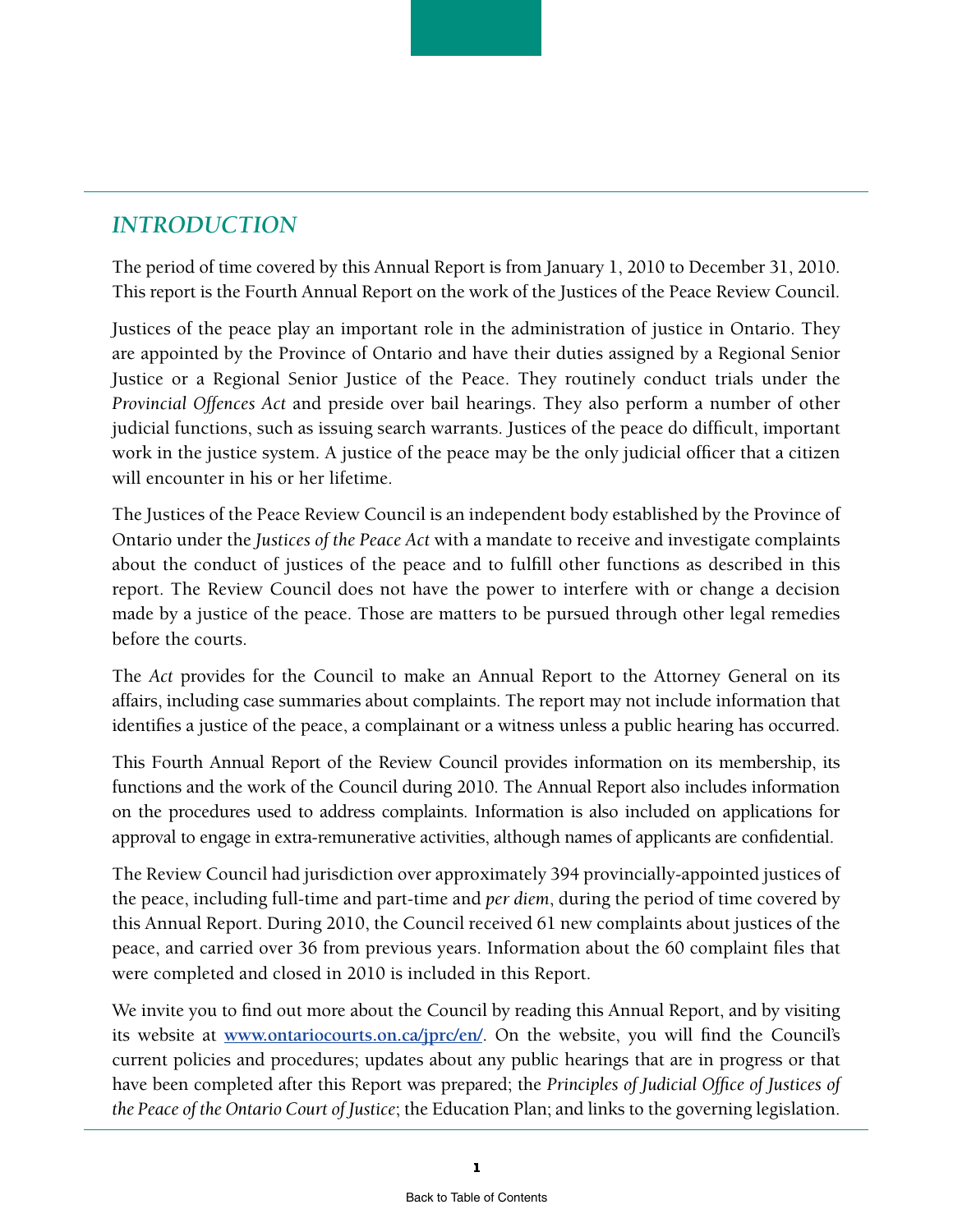# <span id="page-7-0"></span>*1. COMPOSITION AND TERMS OF APPOINTMENT*

The Justices of the Peace Review Council is an independent body established under the *Justices of the Peace Act.* The Review Council has a number of functions which are described in this section, including the review and investigation of complaints about the conduct of justices of the peace.

The Review Council includes judges, justices of the peace, a lawyer and four community representatives:

- the Chief Justice of the Ontario Court of Justice, or another judge of the Ontario Court of Justice designated by the Chief Justice;
- the Associate Chief Justice Co-ordinator of Justices of the Peace;
- three justices of the peace appointed by the Chief Justice of the Ontario Court of Justice;
- two judges of the Ontario Court of Justice appointed by the Chief Justice of the Ontario Court of Justice;
- one regional senior justice of the peace appointed by the Chief Justice of the Ontario Court of Justice;
- a lawyer appointed by the Attorney General from a list of three names submitted to the Attorney General by the Law Society of Upper Canada; and,
- four persons appointed by the Lieutenant Governor in Council on the recommendation of the Attorney General.

In the appointment of community members, the importance is recognized of reflecting, in the composition of the Review Council as a whole, Ontario's linguistic duality and the diversity of its population and ensuring overall gender balance.

When the Council was established in its current form in 2007, to provide for staggered terms among the members of the Council, initially the lawyer and one community person were appointed for a six-year term, one community person for a two-year term and the remaining two community members for four-year terms. After those members complete their terms, lawyer and community members who are appointed to the Council hold office for four-year terms and are eligible for reappointment. Judicial members on the Council are appointed by the Chief Justice of the Ontario Court of Justice.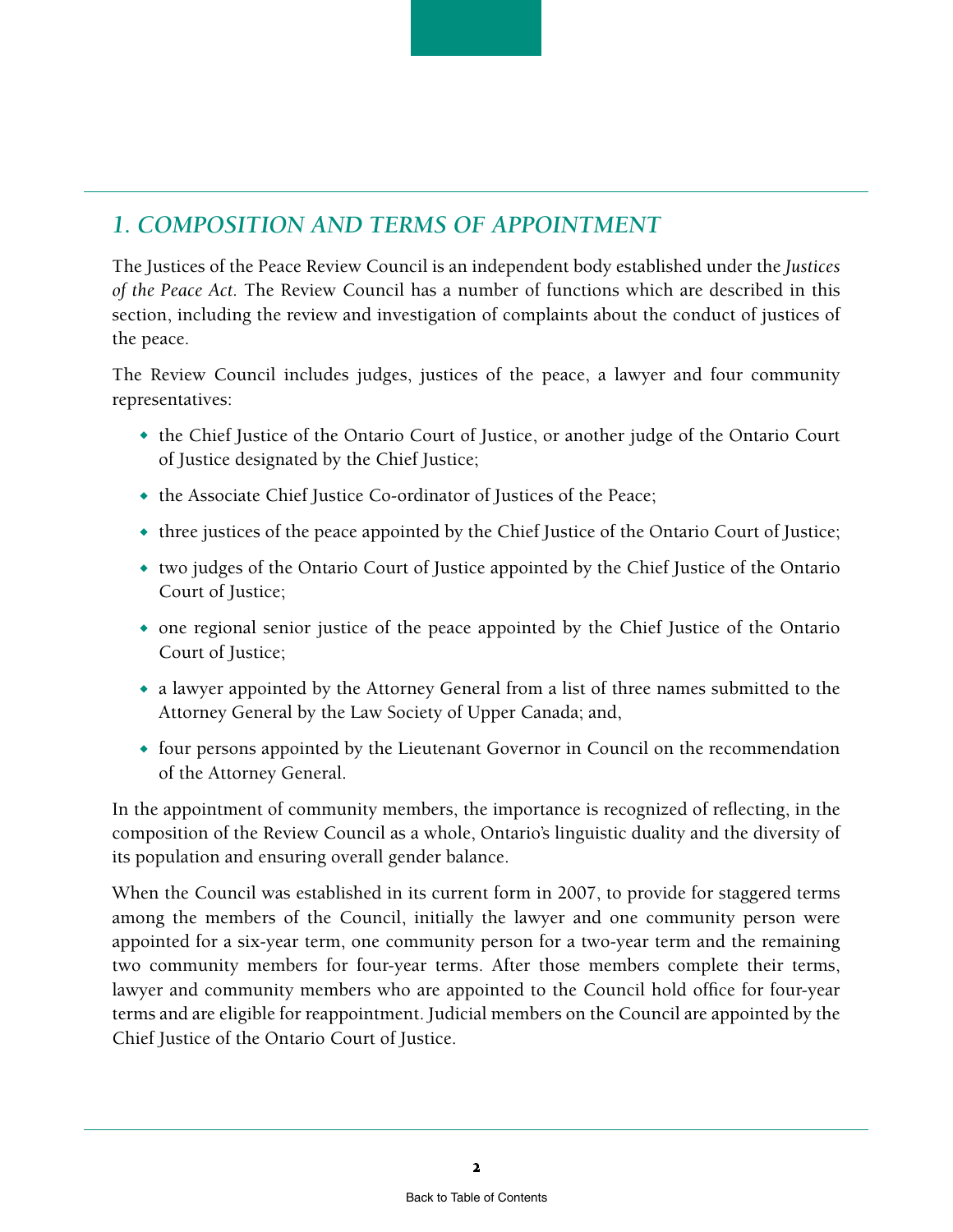# <span id="page-8-0"></span>*2. MEMBERS*

The membership of the Review Council in the year covered by this report (January 1, 2010 to December 31, 2010) was as follows:

# *Judicial Members:*

| CHIEF JUSTICE OF THE ONTARIO COURT OF JUSTICE                               |
|-----------------------------------------------------------------------------|
|                                                                             |
| ASSOCIATE CHIEF JUSTICE CO-ORDINATOR OF                                     |
| JUSTICES OF THE PEACE OF THE ONTARIO COURT OF JUSTICE                       |
|                                                                             |
| THREE JUSTICES OF THE PEACE APPOINTED BY THE                                |
| CHIEF JUSTICE OF THE ONTARIO COURT OF JUSTICE:                              |
|                                                                             |
|                                                                             |
| (Effective January 1, 2010 for a period of two years)                       |
|                                                                             |
| TWO JUDGES OF THE ONTARIO COURT OF JUSTICE APPOINTED                        |
| BY THE CHIEF JUSTICE OF THE ONTARIO COURT OF JUSTICE:                       |
|                                                                             |
|                                                                             |
| REGIONAL SENIOR JUSTICE OF THE PEACE APPOINTED                              |
| BY THE CHIEF JUSTICE OF THE ONTARIO COURT OF JUSTICE:                       |
| Regional Senior Justice of the Peace Kathleen M. Bryant  (Sault Ste. Marie) |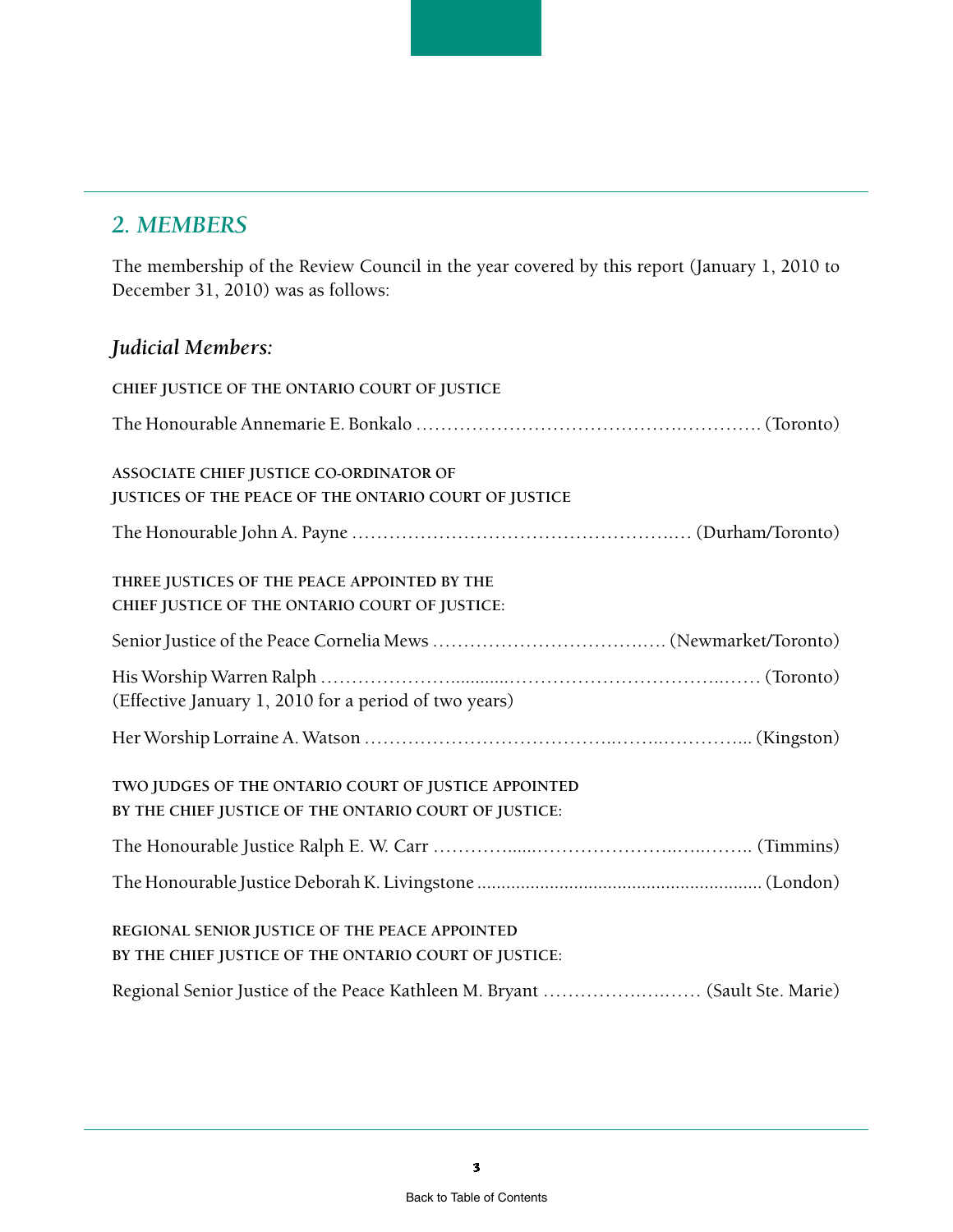#### <span id="page-9-0"></span>*Lawyer Member:*

| Borden Ladner Gervais LLP |  |
|---------------------------|--|

#### *Community Members:*

| Faculty of Law, University of Windsor                              |  |
|--------------------------------------------------------------------|--|
| Lawyer                                                             |  |
| Consultant, Mental Health and Justice                              |  |
| Chief Administrative Officer, United Counties of Leeds & Grenville |  |

#### *Members – Temporary:*

Subsection 8(10) of the *Justices of the Peace Act* permits the Chief Justice of the Ontario Court of Justice to appoint a judge or a justice of the peace to be a temporary member of the Justices of the Peace Review Council of a complaints committee or hearing panel where it is necessary in order to meet the requirements of the *Act*. During the period covered by this report, the following members were temporary members:

# *3. ADMINISTRATIVE INFORMATION*

Separate office space adjacent to the Office of the Chief Justice in downtown Toronto is utilized by both the Ontario Judicial Council and the Justices of the Peace Review Council. The proximity of the Councils' office to the Office of the Chief Justice permits both Councils to make use of financial, human resources, and technology support staff, as needed, and computer systems without the need of acquiring a large staff.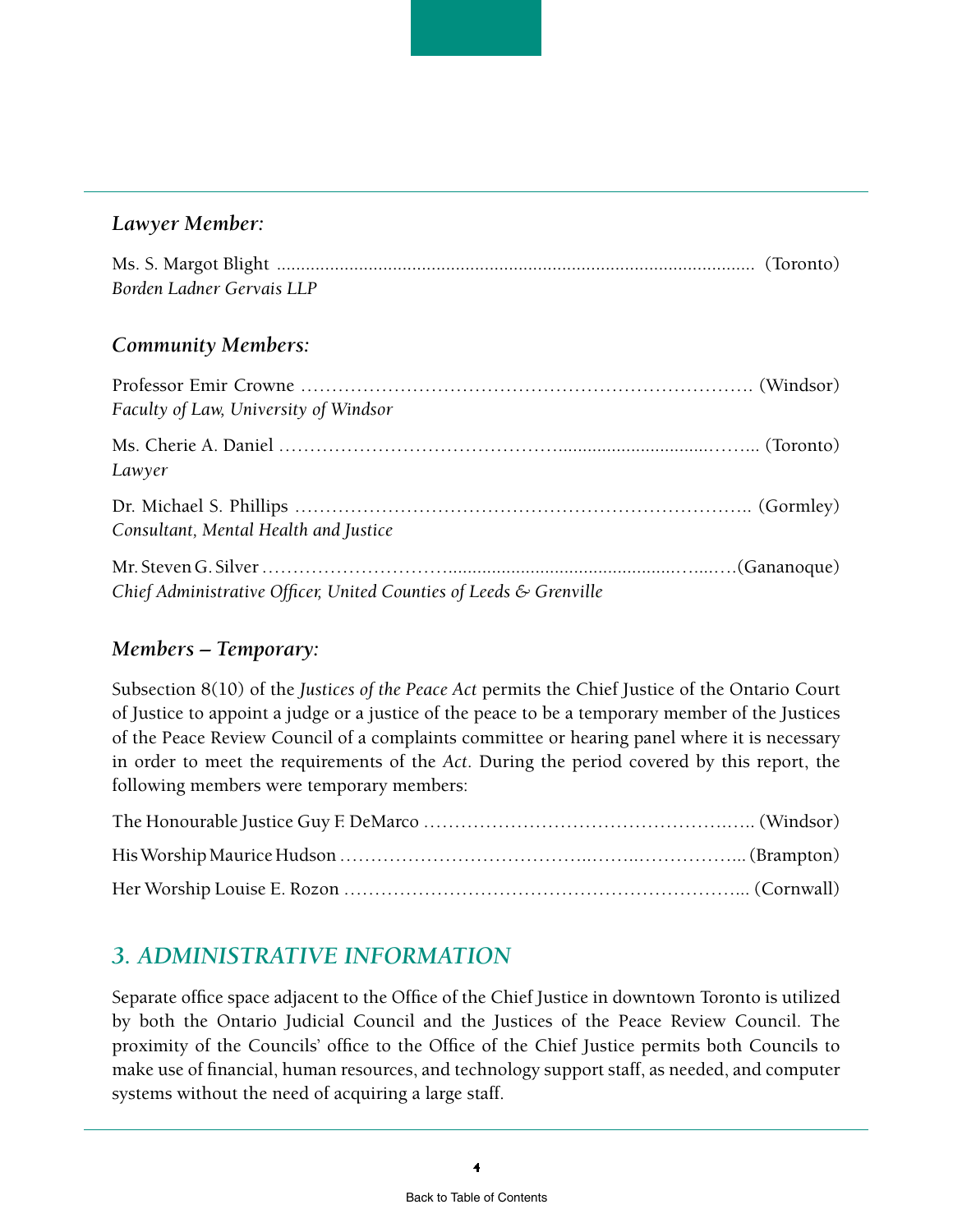<span id="page-10-0"></span>Councils' offices are used for meetings of both Councils and their members, and as needed for meetings with judicial officers that may result as part of the disposition of complaints. Each Council has a phone and fax number and its own stationery. They share a toll-free number for the use of members of the public across the province of Ontario and a toll-free number for persons using TTY/teletypewriter machines.

During the period covered by this report, the staff of the Ontario Judicial Council and the Justices of the Peace Review Council consisted of a Registrar, two Assistant Registrars and an Administrative Secretary:

Ms. Marilyn E. King, LL.B. – *Registrar* Mr. Thomas A. Glassford – *Assistant Registrar* Ms. Ana M. Brigido – *Assistant Registrar* Ms. Janice Cheong – *Administrative Secretary*

# *4. FUNCTIONS OF THE REVIEW COUNCIL*

The *Justices of the Peace Act* provides that the functions of the Review Council are:

- $\bullet$  to consider applications under section 5.2 for the accommodation of needs;
- to establish complaints committees from amongst its members to receive and investigate complaints about justices of the peace, and decide upon dispositions under section 11(15);
- $\bullet$  to hold hearings under section 11.1 when hearings are ordered by complaints committees pursuant to section 11(15);
- to review and approve standards of conduct;
- $\bullet$  to deal with continuing education plans; and,
- to decide whether a justice of the peace who applies for approval to engage in other remunerative work may do so.

The Review Council does not have the power to interfere with or change a decision made by a justice of the peace. If a person believes that a justice of the peace made an error in assessing evidence or in making a decision on any of the issues, the proper way to proceed is through other legal remedies before the courts, such as an appeal.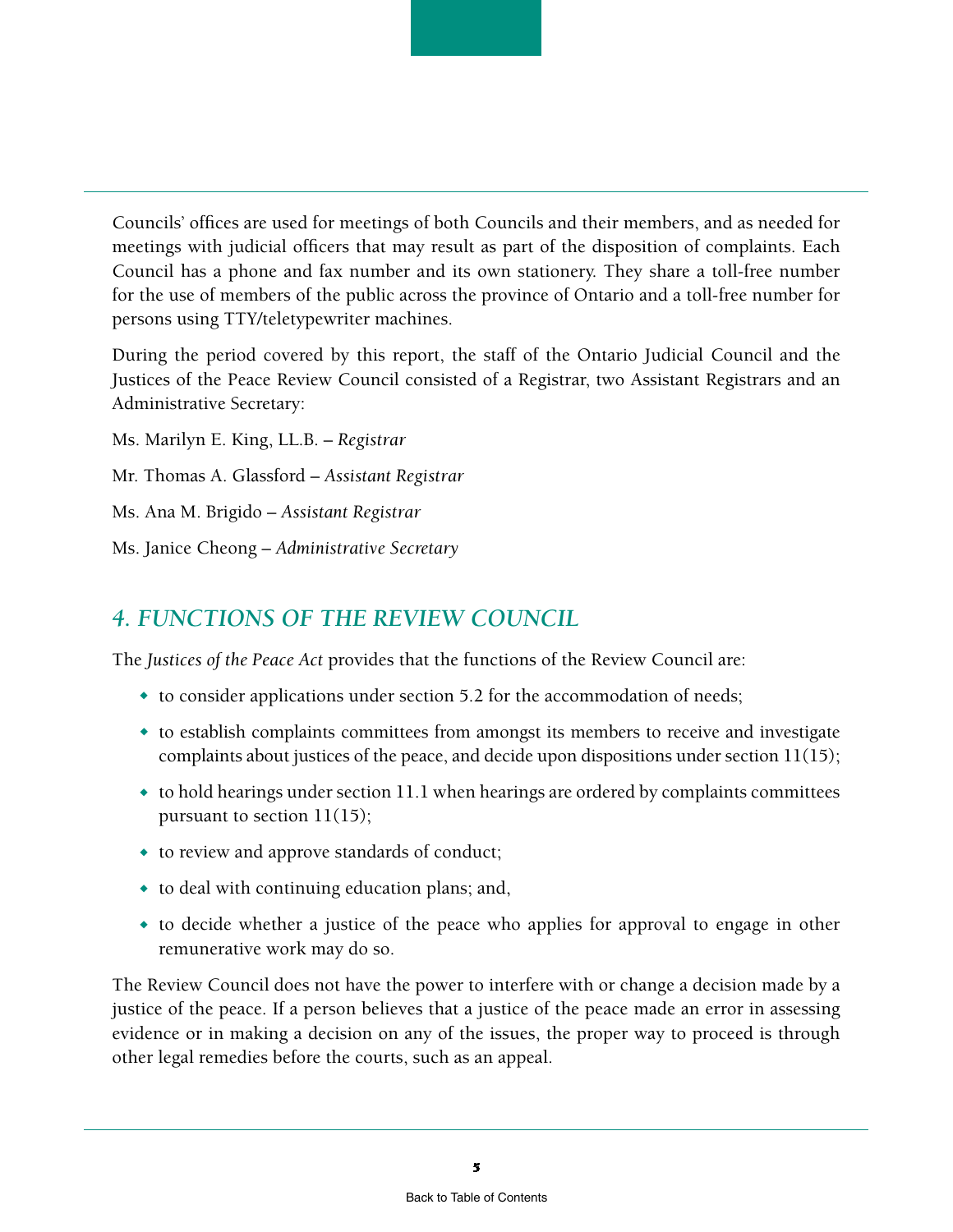Under section 10(1) of the *Justices of the Peace Act*, the Review Council may establish rules of procedure for complaints committees and for hearing panels and the Review Council must make the rules available to the public. The Review Council has established Procedures containing rules for the complaints process which are posted on its website at the link for "Policies and Procedures" at **[www.ontariocourts.on.ca/jprc/en/policy/procedure.](www.ontariocourts.on.ca/jprc/en/policy/procedure)**

During 2010, the Council continued to refine and develop its Procedures and policies. Having considered the customer service standard requirements that came into effect under the *Accessibility for Ontarians with Disabilities Act* (*AODA*) on January 1, 2010, the Council established an Accessibility and Accommodations of Disabilities Policy – Access to Services. This Policy reflects the Council's commitment to providing accommodation for persons who have needs related to disability to ensure access for them to the Council's services, unless to do so would cause undue hardship to the person responsible for accommodating. The Policy sets out a process for persons to inform the Registrar about situations where accommodation is needed in order to access the complaints process. The policy is included in this Report at Appendix D and is also posted on the Council's website under the link for "Policies and Procedure" at **[www.ontariocourts.on.ca/jprc/en/policy/accessibility](http://www.ontariocourts.on.ca/jprc/en/policy/accessibility)**. Staff in the Council's office also completed training on customer service and accessibility.

To improve the process for hearings under section 11.1 of the *Justices of the Peace Act*, the Council amended its Procedures to add a requirement that Agreed Statements of Fact must generally be submitted at least ten days in advance of the hearing.

The Council also amended its Procedures to clarify aspects of the stage in the complaints process when a justice of the peace may be invited to respond to the complaint. In some cases, a complaints committee may determine that an appropriate step in an investigation is to invite the justice of the peace to provide a response to the complaint. The procedural amendments clarified that the justice of the peace who is invited to respond to a complaint is not required to respond. As well, the Council adopted wording in its correspondence to justices of the peace that includes the range of dispositions that may be determined under the *Act* and that explains to the justice of the peace how any response may be used in the complaints process. For example, the response will be considered by the complaints committee in making its decision on the appropriate disposition.

Recognizing the importance that the complaints process must be perceived to be fair and objective, the Council changed its practice to require that counsel who have been retained as investigating counsel on a file may not be retained as Presenting Counsel for any hearing ordered for that same complaint.

A copy of the Council's current procedures for the complaints process that incorporates the amendments made during 2010 is posted on the Review Council's website under the link "Policies and Procedures" at **[www.ontariocourts.on.ca/jprc/en/policy/procedure.](http://www.ontariocourts.on.ca/jprc/en/policy/procedure)**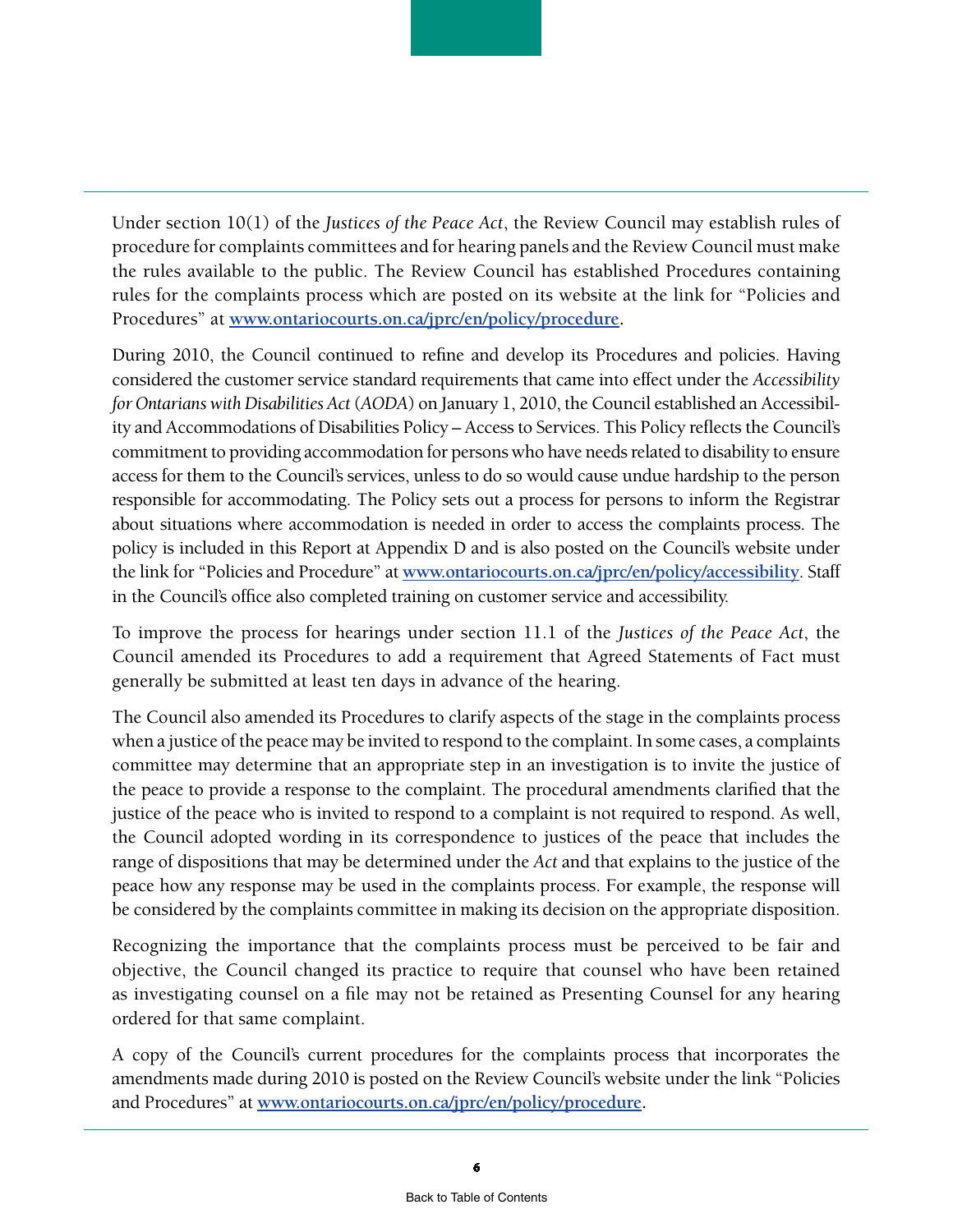# <span id="page-12-0"></span>*5. EDUCATION PLAN*

The Associate Chief Justice Co-ordinator of Justices of the Peace of the Ontario Court of Justice is required, by section 14 of the *Justices of the Peace Act*, to establish, implement and make public a plan for the continuing judicial education of justices of the peace. The education plan must be approved by the Justices of the Peace Review Council. In 2007, a continuing education plan was developed by the Associate Chief Justice Co-ordinator of Justices of the Peace in conjunction with the Advisory Committee on Education. The Committee includes the Associate Chief Justice Co-ordinator of Justices of the Peace as Chair (*ex officio*) and justices of the peace nominated by the Associate Chief Justice Co-ordinator of Justices of the Peace and by the Association of Justices of the Peace of Ontario. The continuing education plan was revised and approved by the Justices of the Peace Review Council on November 28, 2008. A copy of the continuing education plan can be found on the Council's website under the link "Education Plan" at **[www.ontariocourts.on.ca/jprc/en/](http://www.ontariocourts.on.ca/jprc/en/)**.

# *6. STANDARDS OF CONDUCT*

The Associate Chief Justice Co-ordinator of Justices of the Peace may, under section 13(1) of the *Justices of the Peace Act*, establish standards of conduct for justices of the peace and a plan for bringing the standards into effect and must implement the standards and plan when they have been reviewed and approved by the Review Council.

The *Principles of Judicial Office for Justices of the Peace of the Ontario Court of Justice* were approved by the Justices of the Peace Review Council on December 7, 2007. The *Principles*  set out standards of excellence and integrity to which justices of the peace subscribe. These principles are not exhaustive. Intended to assist justices of the peace in addressing ethical and professional dilemmas, they may also serve in assisting the public to understand the reasonable expectations which the public may have of justices of the peace in the performance of judicial duties and in their conduct generally. The principles are designed to be advisory in nature and are not directly related to any specific disciplinary process.

A copy of the *Principles of Judicial Office for Justices of the Peace of the Ontario Court of Justice* is included as Appendix C in this Annual Report and can be found on the Council's website under the link for "Principles of Judicial Office" at: **[www.ontariocourts.on.ca/jprc/en/](http://www.ontariocourts.on.ca/jprc/en/)**.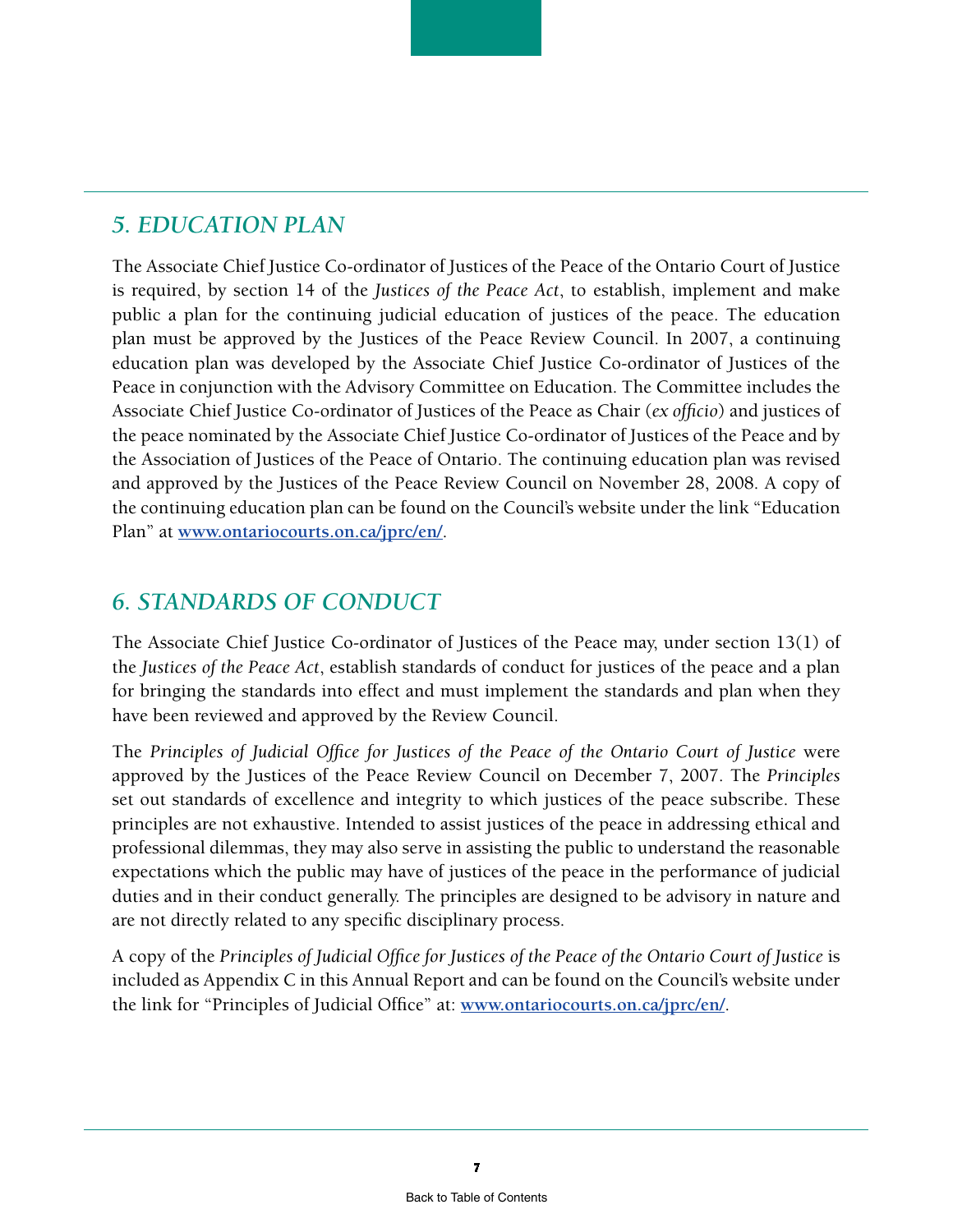# <span id="page-13-0"></span>*7. EXTRA-REMUNERATIVE WORK*

Under section 19 of the *Justices of the Peace Act*, all justices of the peace are required to seek the written approval of the Review Council before accepting or engaging in any extra-remunerative work. In 1997, the former Justices of the Peace Review Council approved a policy regarding extra-remunerative work in which justices of the peace may engage. On November 23, 2007, the newly constituted Review Council approved the policy regarding other remunerative work.

Applications received from justices of the peace to engage in other remunerative work are considered in accordance with the Council's policy. The policy applies to all justices of the peace, full-time and part-time and *per diem*. The policy sets out criteria that are used in assessing applications including:

- whether there is an actual, or perceived, conflict of interest between the duties as assigned and the extra-remunerative activity for which approval is sought;
- $\bullet$  whether the nature of the activity for which the justice of the peace seeks approval will present an intrusive demand on the time, availability or energy of the justice of the peace and his or her ability to properly perform the judicial duties assigned; and,
- whether the activity for which the justice of the peace seeks approval is a seemly or appropriate activity in which a judicial officer should engage, having regard to the public perceptions of judicial demeanour, independence and impartiality.

In 2010, the Council determined that in considering applications to engage in extra-remunerative work, it would look at two aspects in relation to remuneration associated with the work. Firstly, the Council considers whether the work gives rise to any remuneration to the applicant justice of the peace. Secondly, the Council considers that a justice of the peace is engaged in extra-remunerative work when that justice of the peace is a party to someone else's remunerative work. Once the Council has established whether there is any remuneration, the policy and criteria set out in the Council's extra-remunerative policy are considered. *The Policy of the Justices of the Peace Review Council Re Extra-Remunerative Work* was amended to reflect the Council's decision.

As noted above, the *Policy Re Extra-Remunerative Work* states that one criterion to be considered by the Council in considerating applications is whether the activity for which the justice of the peace seeks approval is a seemly or appropriate activity in which a judicial officer should engage, having regard to the public perceptions of judicial demeanour, independence and impartiality (paragraph 6(c) of the *Policy Re Extra-Remunerative Work*). In 2010, the Council considered how that criterion should be applied and determined that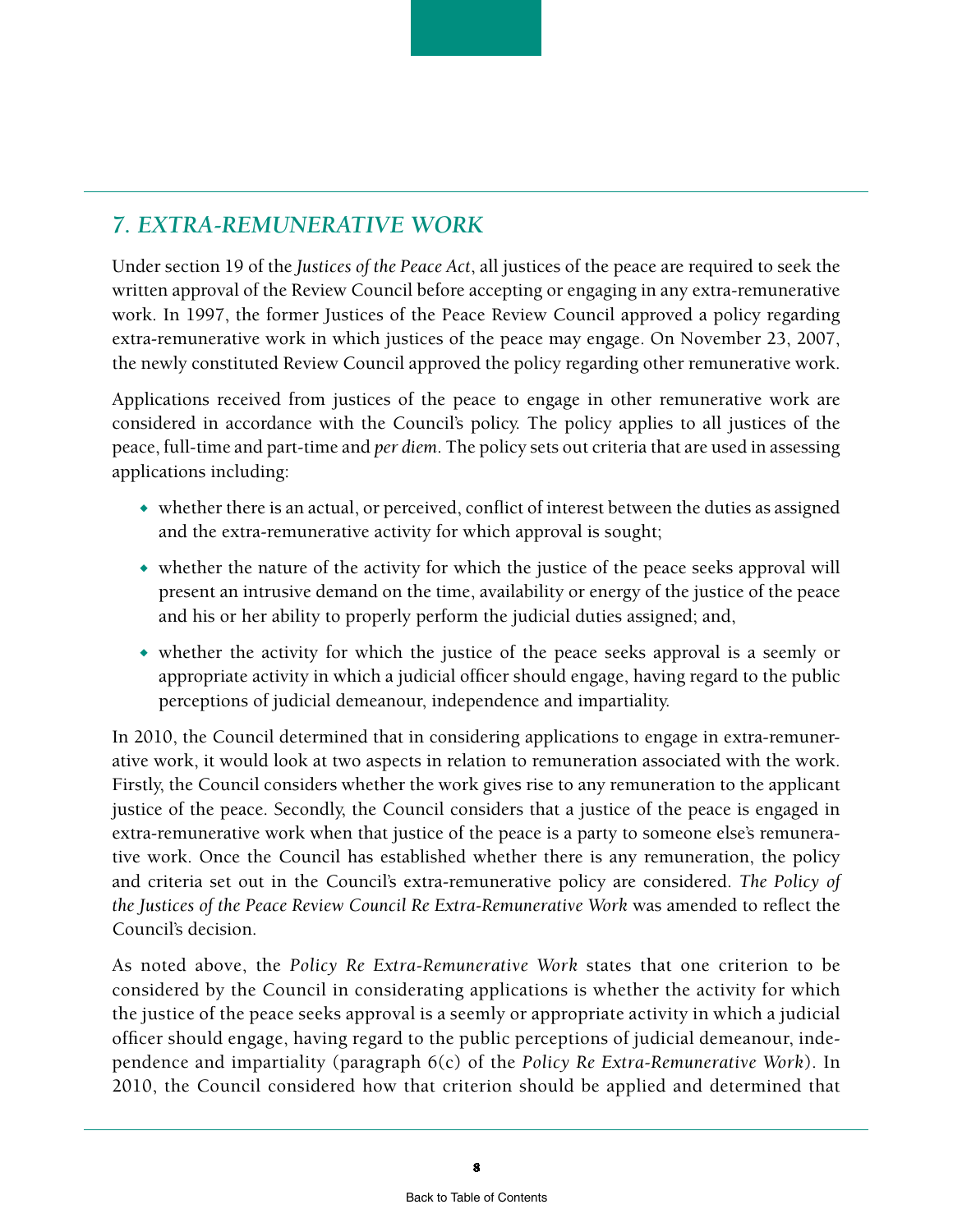<span id="page-14-0"></span>it must be understood in the context of the public policy encapsulated in the legislative framework set out in the *Justices of the Peace Act* R.S.O. 1990, c. J.4, as amended and, in particular, in view of the amendments that resulted from the *Access to Justice Act*, 2006, S.O. 2006, c. 21. The Council noted that the legislative amendments brought about a comprehensive reform intended to strengthen public confidence in a professional bench and in the justice system.

Having carefully considered the public policy underlying the current legislative framework, the objectives of the amendments underlying the *Access to Justice Act*, 2006, and the *Principles of Judicial Office of Justices of the Peace of the Ontario Court of Justice*, the Review Council determined that it would in general be unseemly for full-time presiding justices of the peace to be engaged in commercial extra-remunerative work. The *Policy Re Extra-Remunerative Work* was amended to reflect the Council's decision.

The Review Council has approved some applications to extra-remunerative work by full-time presiding justices of the peace on an exceptional basis in limited circumstances where the activity was primarily non-commercial and had other intrinsic value from an educational, patriotic, religious or creative standpoint. In accordance with the Council's policy and procedure, an applicant who seeks approval to engage in commercial activity must address the issue of why the application for extra-remunerative work should be approved as an exception to the general policy that full-time presiding justices of the peace should not engage in extra-remunerative work that is commercial in nature.

The *Policy on Extra-Remunerative Work* that reflects the decisions of the Council during 2010 is included as Appendix B in this Annual Report. The most recent version is posted on the Review Council's website under the link "Policies and Procedures" at: **[www.ontariocourts.](http://www.ontariocourts.on.ca/jprc/en/policy/remunerative) [on.ca/jprc/en/policy/remunerative](http://www.ontariocourts.on.ca/jprc/en/policy/remunerative)**.

#### *Summary of Extra-Remunerative Files Closed in 2010*

During 2010, the Review Council completed its consideration of eight applications that were carried over from 2009. In addition, in 2010 the Review Council received six new applications for approval to engage in extra-remunerative work, for a total of 14 open files. During the year, the Council approved eight of those 14 applications contingent upon conditions. Before the Council made a decision on two applications, those two applicants discontinued their engagement in extra-remunerative work and those files were closed. The Council did not approve of three applications in which the Council determined that the extra-remunerative work was commercial activity and the Council was not satisfied that engaging in such work should be approved as an exception to the general policy that full-time presiding justices of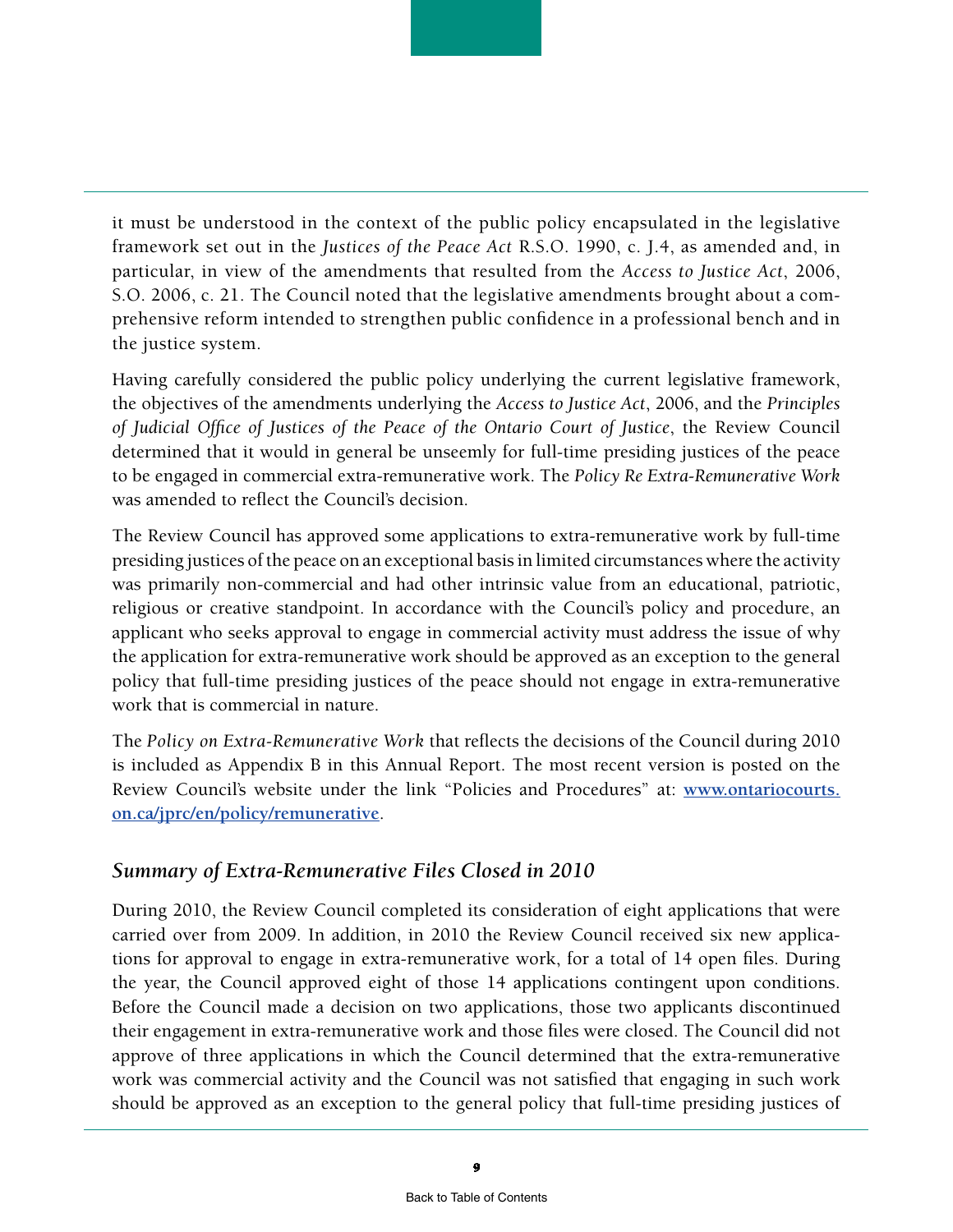<span id="page-15-0"></span>

Case summaries for the extra-remunerative files that were completed in 2010 can be found at Appendix B in this Annual Report.

### *8. COMMUNICATIONS*

The website of the Justices of the Peace Review Council includes information about the Review Council, including the most current version of the policies and procedures, as well as information about hearings that are underway or that have been completed. Copies of "Judicial Inquiry Proceedings" held under the former legislation and "Reasons for Decision" from any public hearings held under the current legislation are posted on the website when released. Each Annual Report of the Council is also available on the website after it has been tabled in the legislature by the Attorney General.

The address of the Review Council's website is: **[www.ontariocourts.on.ca/jprc/en](http://www.ontariocourts.on.ca/jprc/en)**.

A brochure to inform the public about the process to make complaints about judges and justices of the peace is available in hard copy at courthouses or by contacting the Council's office, and electronically on the website at **<www.ontariocourts.on.ca/jprc/en/complaints>.** The brochure, *"Do You Have a Complaint?"* provides information on what a justice of the peace does, on how to tell whether the presiding judicial officer is a judge or a justice of the peace, and on how to make a complaint about conduct.

# *9. ACCOMMODATION OF NEEDS ARISING FROM A DISABILITY*

A justice of the peace who believes that he or she is unable, because of a disability, to perform the essential duties of the office unless his or her needs are accommodated may apply to the Council under section 5.2 of the *Justices of the Peace Act* for an order that such needs be accommodated. The current procedure that governs such applications is included in the Council's Procedure which is posted on the website at: **[www.ontariocourts.on.ca/jprc/](http://www.ontariocourts.on.ca/jprc/en/policy/procedure)**en**/policy/procedure.**

During 2010, one application was considered by the Council. The nature of the accommodation requested was found to be outside of the jurisdiction of the Council. Pursuant to section 5.2, the *Justices of the Peace Act* requires the Review Council to determine whether accommodation can be provided for a justice of the peace to perform his or her essential duties of the office.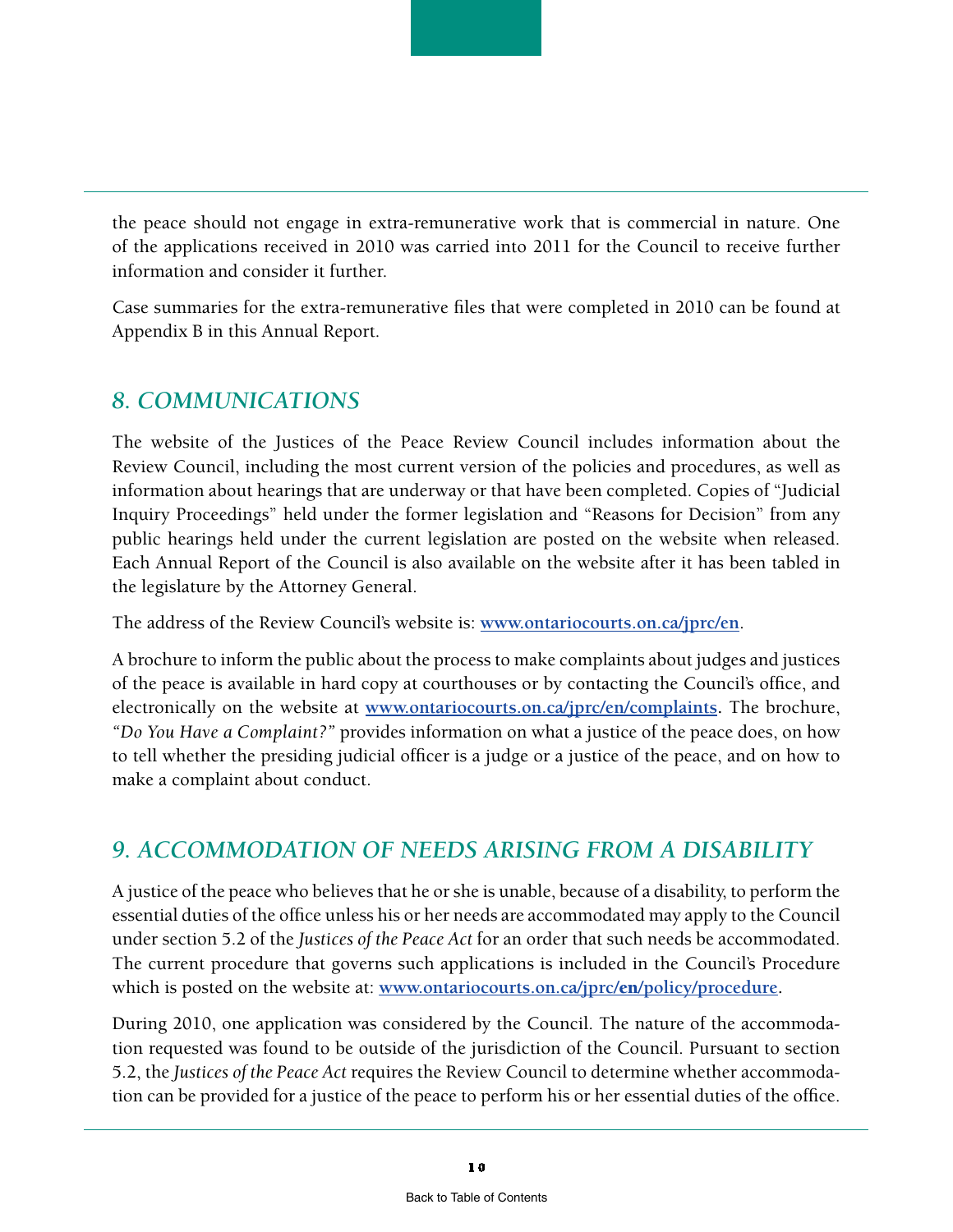<span id="page-16-0"></span>

The role of the Council must be viewed within the legislative framework of the *Justices of the Peace Act* and the legislated authority of the Regional Senior Justice under the direction of the Chief Justice of the Ontario Court of Justice pursuant to section  $15(1)$  to direct and supervise the sittings of the justices of the peace in his or her region and the assignment of their judicial duties. The Supreme Court of Canada has recognized that one characteristic fundamental to judicial independence is institutional independence with respect to matters of administration bearing directly on the exercise of the judicial function: *Valente v The Queen*, [1985] 2 S.C.R. 673 at 686-87; 1985 CanLII 25 (SCC). Judicial control over such matters as assignment of judges and justices of the peace, sittings of the court and court lists has been considered the essential or minimum requirement for institutional independence.

While the Council cannot assume the responsibility of assignment of judicial duties, the Council can consider whether, as a result of a disability, a justice of the peace is able to perform the essential duties of the office if his or her needs are accommodated.

Subsection 5.2(2) does not apply if the Review Council is satisfied that making an order would impose undue hardship on the person responsible for accommodating the needs of the justice of the peace, considering the cost, outside sources of funding, if any, and health and safety requirements, if any.

# *10. OVERVIEW OF THE COMPLAINTS PROCESS*

#### *What initiates a review by the Review Council?*

Any person may make a complaint to the Review Council about the conduct of a justice of the peace. Complaints must be made in writing and signed by the complainant. The governing legislation and the principles of natural justice do not provide for the Review Council to act on anonymous complaints or to initiate inquiries into the conduct of a judicial officer. Rather, an investigation conducted by the Review Council must be in response to specific allegations submitted by a complainant. Most of the complaints received by the Justices of the Peace Review Council are received from members of the public.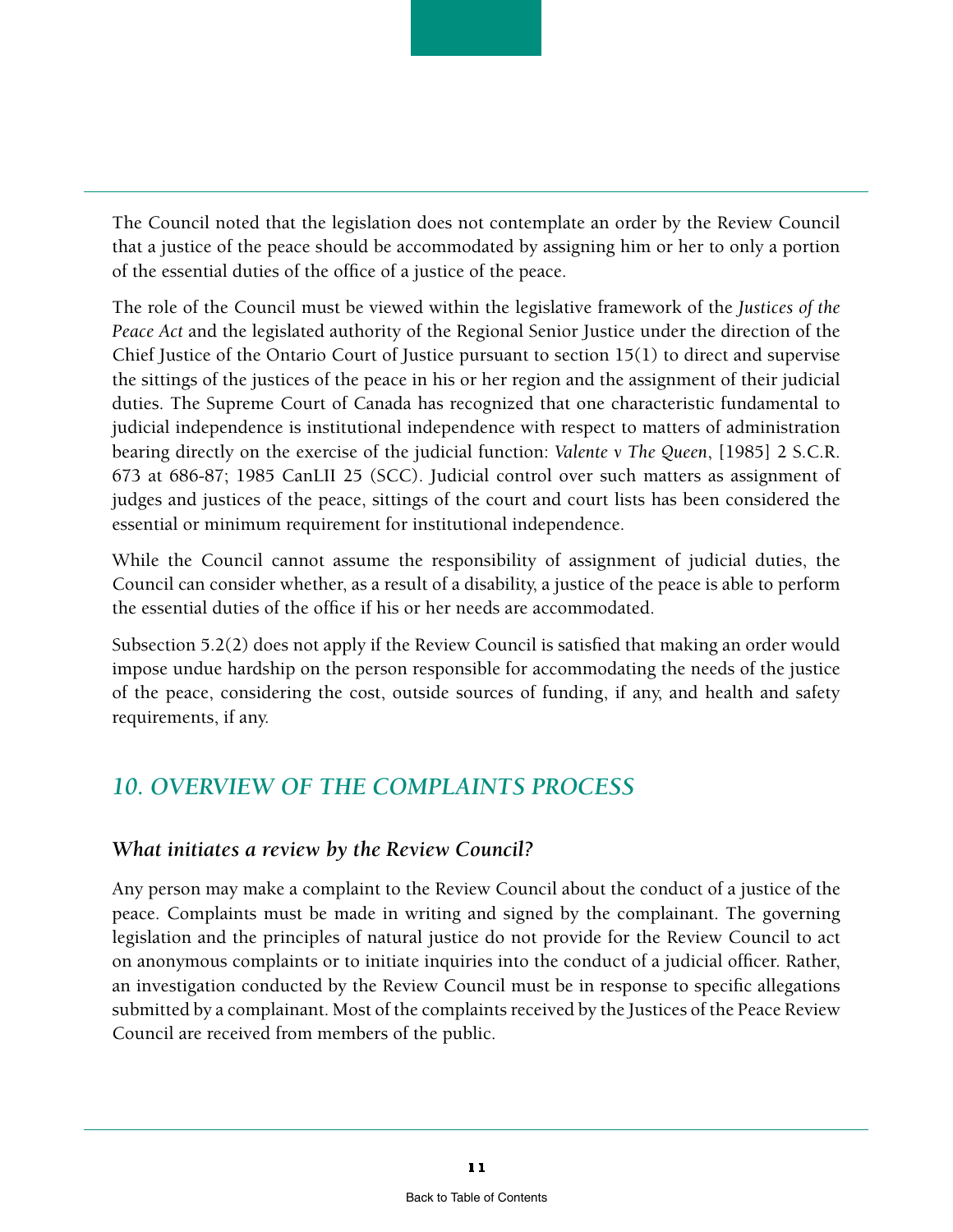

The Review Council has a legislative mandate to review complaints about the **conduct** of justices of the peace. The Council has no authority to review **decisions** of justices of the peace to determine whether there were any errors in how the issues were determined or how conclusions were drawn. If a party involved in a court case thinks that a justice of the peace reached the wrong decision in the case, he or she has legal remedies through the courts. Only a court can change the original decision of a justice of the peace.

All correspondence is reviewed to determine whether or not a complaint is within the jurisdiction of the Review Council. In those cases where the complaint may be within the jurisdiction of the Review Council, a complaint file is opened and a letter of acknowledgement is sent to the complainant, usually within a week of his or her letter being received by the Review Council.

If the complainant expresses dissatisfaction with a decision that has been made by a justice of the peace, the letter of acknowledgement advises the complainant that the Review Council has no power to change a decision made by a justice of the peace. In such cases, the complainant is advised that he or she may wish to consult legal counsel to determine what, if any, remedies may be available through the courts.

If an individual is complaining about his/her lawyer or a Crown Attorney, or another office, the complainant is generally referred to the appropriate agency or authorities.

#### *What happens in the complaints process?*

The *Justices of the Peace Act* and the procedures that have been established by the Review Council provide the current framework for addressing complaints about justices of the peace. If a complaint is ordered to a public hearing, certain provisions of the *Statutory Powers Procedure Act* also apply. The complaints procedure is outlined below. The current procedures are posted on the Council's website at: **[www.ontariocourts.on.ca/jprc/en/policy/.](http://www.ontariocourts.on.ca/jprc/en/policy/)**

#### *Preliminary Investigation and Review*

As soon as possible after receiving a complaint about the conduct of a justice of the peace, the office of the Review Council will acknowledge receipt of the complaint. If the complaint raised allegations of conduct about a justice of the peace who is presiding over a court proceeding, the Review Council will not generally commence an investigation until that court proceeding and any appeal or other related legal proceedings have been completed. This will ensure that any investigation by the Council is not interfering or perceived to be interfering with any on-going court matters.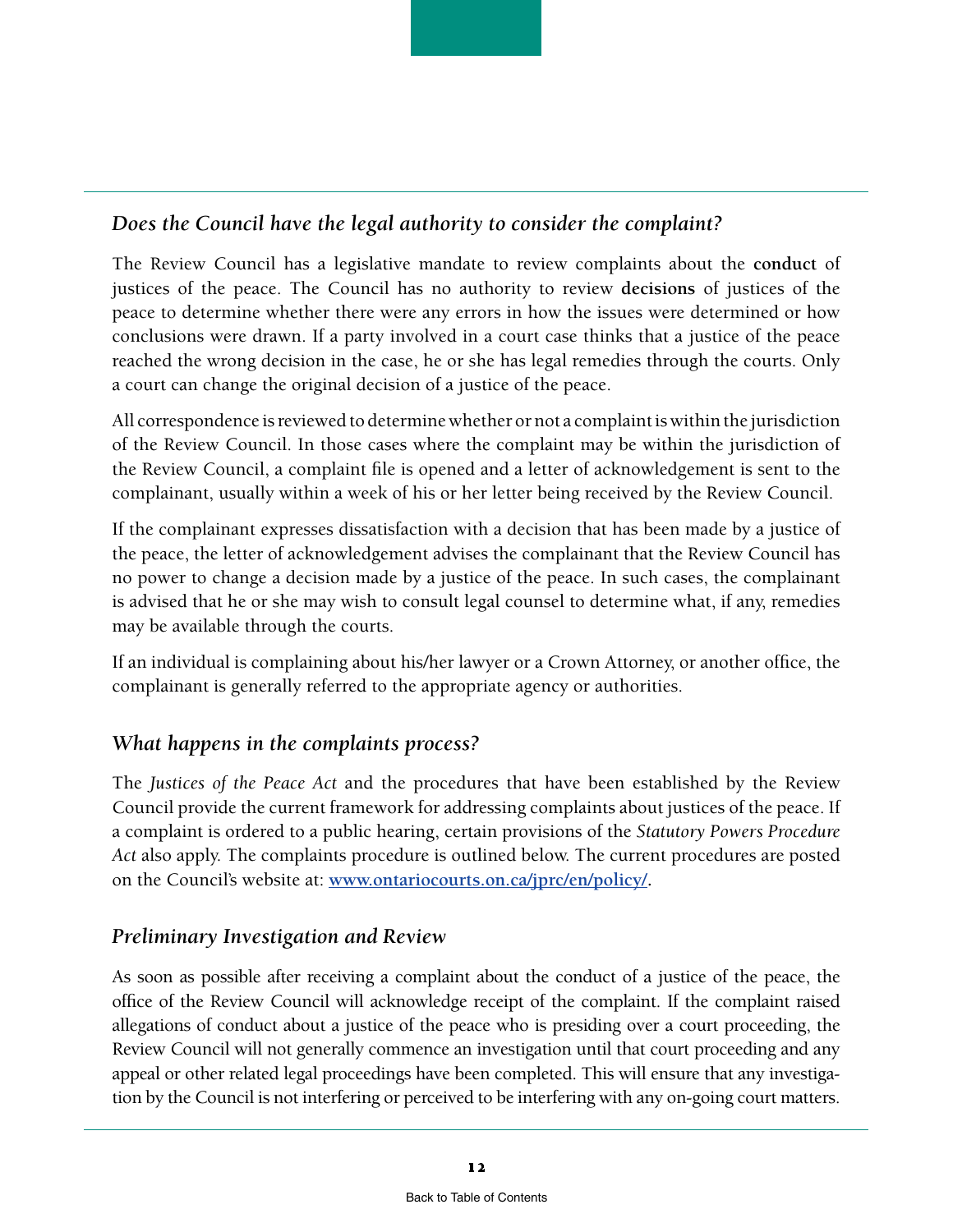If there is no ongoing court proceeding, a complaints committee of the Review Council will be assigned to investigate the complaint. Members of the Review Council serve on complaints committees on a rotating basis. Each complaints committee is composed of: a provincially appointed judge who acts as chair; a justice of the peace; and, either a community member or a lawyer member. Complaints are not generally assigned to members from the same region where the justice of the peace who is the subject of the complaint presides. This avoids any risk of or perception of bias or conflict of interest between a member of Council and the justice of the peace.

Except for hearings ordered under section 11(15)(c) of the *Justices of the Peace Act* to consider complaints about specific justices of the peace, meetings and proceedings of the Review Council are not held in public. Section 11(8) of the *Act* requires that investigations by the Review Council must be conducted in private. The legislative framework recognizes the need to safeguard judicial independence while simultaneously ensuring judicial accountability and public confidence in the administration of justice.

If the complaint arose from a court proceeding, usually a transcript of the court hearing is ordered to be reviewed by the members of the complaints committee. An audio recording, if available, may also be ordered and reviewed. In some cases, the committee may find that it is necessary to conduct further investigation in the form of having witnesses interviewed. An external lawyer may be retained, pursuant to section 8(15) of the *Act*, on behalf of the Review Council to interview witnesses and provide a report to the investigating complaints committee.

The complaints committee will determine whether or not a response to the complaint should be invited from the justice of the peace in question. If a response is invited from the justice of the peace, the letter sent from the Review Council inviting a response will enclose a copy of the complaint, the transcript (if any) and all of the relevant materials considered by the committee. The justice of the peace may seek independent legal advice or assistance before responding. The justice of the peace will also be invited to listen to the audio recording, if it has been reviewed by the committee.

Section 11(15) of the *Justices of the Peace Act* gives the complaints committee the authority to dismiss a complaint after reviewing the complaint where, in the opinion of the committee: it is frivolous or an abuse of process; it falls outside the Review Council's jurisdiction (because it is a complaint about the exercise of judicial discretion); it does not include an allegation of judicial misconduct; the allegation is unproven; or, the misconduct does not rise to the level of misconduct that requires further action on the part of the Review Council.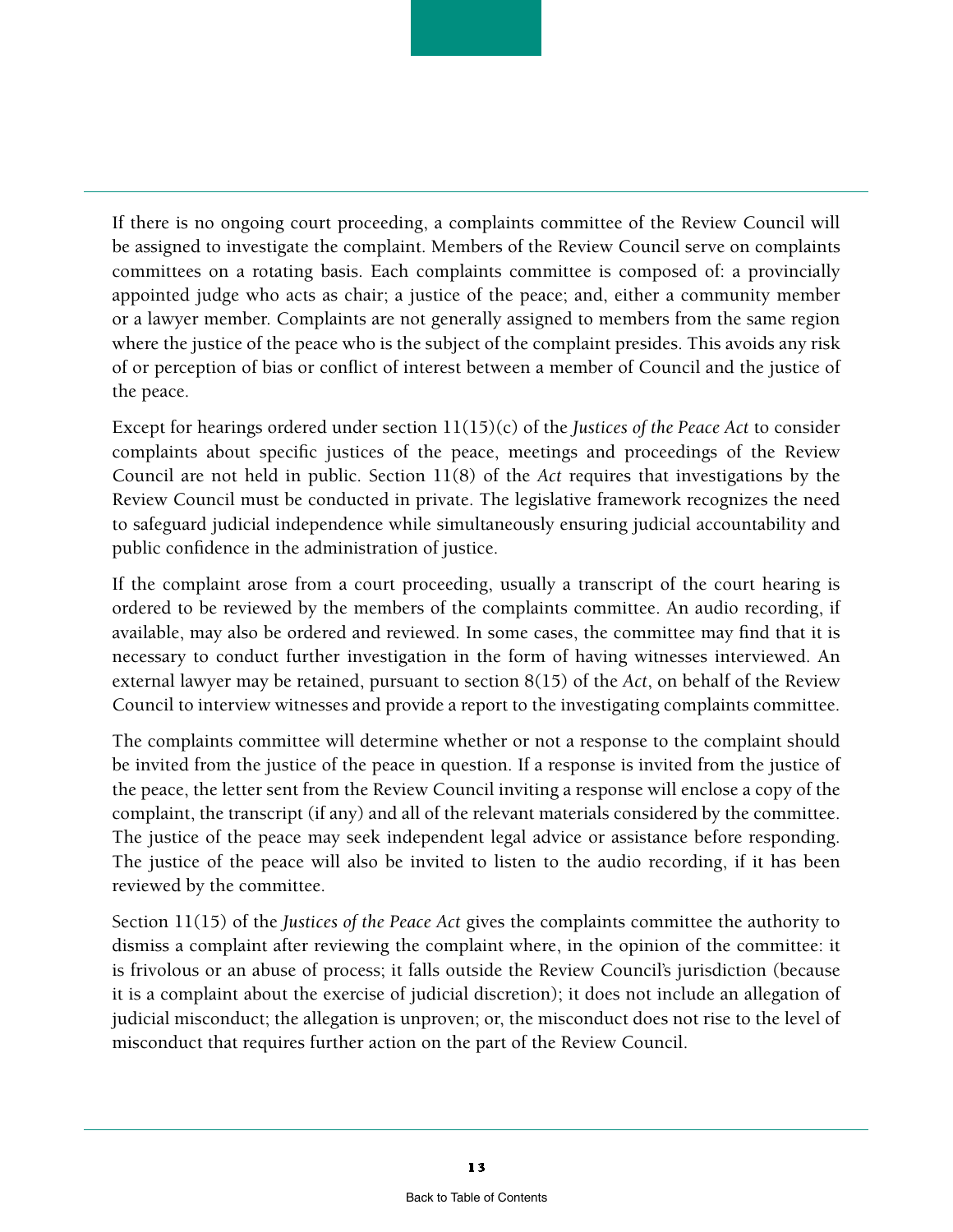#### *Interim Recommendations*

The investigating complaints committee will consider whether the allegation(s) warrants making an interim recommendation pending the final disposition of a complaint. Under section 11(11) of the *Act*, an interim recommendation for non-assignment of work or re-assignment to work at another court location may be made to the Regional Senior Justice appointed for the region to which the justice of the peace is assigned. The Regional Senior Justice may decide not to assign work to the justice of the peace until the final disposition (but he or she will continue to be paid); or, with the consent of the justice of the peace, may re-assign him or her to another location until the disposition of the complaint. It is within the discretion of the Regional Senior Justice as to whether he or she decides to act upon the recommendation from a complaints committee.

The Review Council has approved the following criteria in the procedures to guide complaints committees as to when an interim recommendation should be made:

- where the complaint arises out of a working relationship between the complainant and the justice of the peace and the complainant and the justice of the peace both work at the same court location;
- where allowing the justice of the peace to continue to preside would likely bring the administration of justice into disrepute;
- where the complaint is of sufficient seriousness that there are reasonable grounds for investigation by law enforcement agencies;
- $\bullet$  where it is evident to the complaints committee that a justice of the peace is suffering from a mental or physical impairment that cannot be remedied or reasonably accommodated.

Where a complaints committee proposes to recommend temporarily not assigning work or re-assigning a justice of the peace to work at a different court location, it may give the justice of the peace an opportunity to be heard on that issue in writing before making its decision. Particulars of the factors upon which the complaints committee's recommendations are based are provided to the Regional Senior Judge to assist the Regional Senior Judge in making his or her decision, and to the justice of the peace to provide him or her with notice of the complaint and the complaints committee's recommendation.

Of the complaint files that were completed by the Council during 2010, complaints committees made recommendations that two justices of the peace not be assigned work pending the completion of the complaints process and a final disposition of the complaints. The Regional Senior Justices agreed with the recommendation in both instances. In both cases, the Regional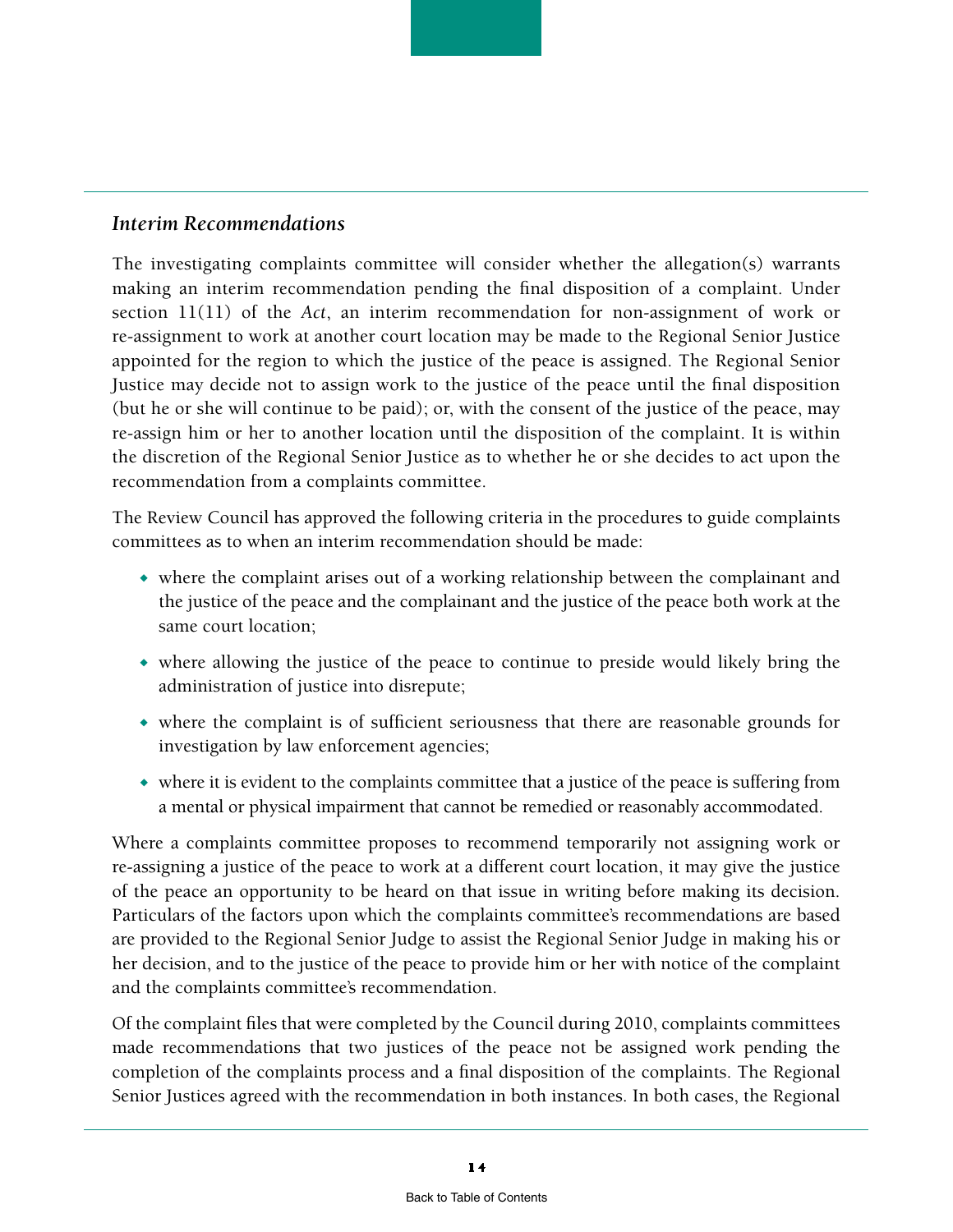Senior Justices were already not assigning work to the justices of the peace who were the subject of the complaints, and they affirmed those decisions after receiving the recommendations of the complaints committees.

#### *Dispositions of the Complaints Committee*

When the investigation is completed, pursuant to section 11(15) of the *Act*, the complaints committee will do one of the following:

- a) dismiss the complaint if it is frivolous, an abuse of process or outside the jurisdiction of the complaints committee;
- b) invite the justice of the peace to attend before the complaints committee to receive advice concerning the issues raised in the complaint or send the justice of the peace a letter of advice concerning the issues raised in the complaint, or both;
- c) order that a formal hearing into the complaint be held by a hearing panel; or,
- d) refer the complaint to the Chief Justice of the Ontario Court of Justice.

The complaints committee reports to the Review Council on its decision and, except where it orders a formal hearing, does not identify the complainant or the justice of the peace who is the subject of the complaint in its report.

#### *Notification of Disposition*

After the complaints process is completed, the Review Council communicates its decision to the person who made the complaint and, in most cases, to the justice of the peace. A justice of the peace may waive notice of the complaint if it is being dismissed and no response was invited by the Council. In accordance with the Procedures of the Review Council, if the Review Council decides to dismiss the complaint, it will provide brief reasons.

#### *Public Hearing Under section 11.1*

When the complaints committee orders a public hearing, under section 11.1(1) of the *Act,*  the Chief Justice of the Ontario Court of Justice, who is also the Chair of the Review Council, establishes a three-member hearing panel from among the members of the Council, composed of: a provincially appointed judge who chairs the panel; a justice of the peace; and, a member who is a judge, a lawyer or a member of the public. Complaints committee members who participated in the investigation of the complaint do not participate in its review by a hearing panel.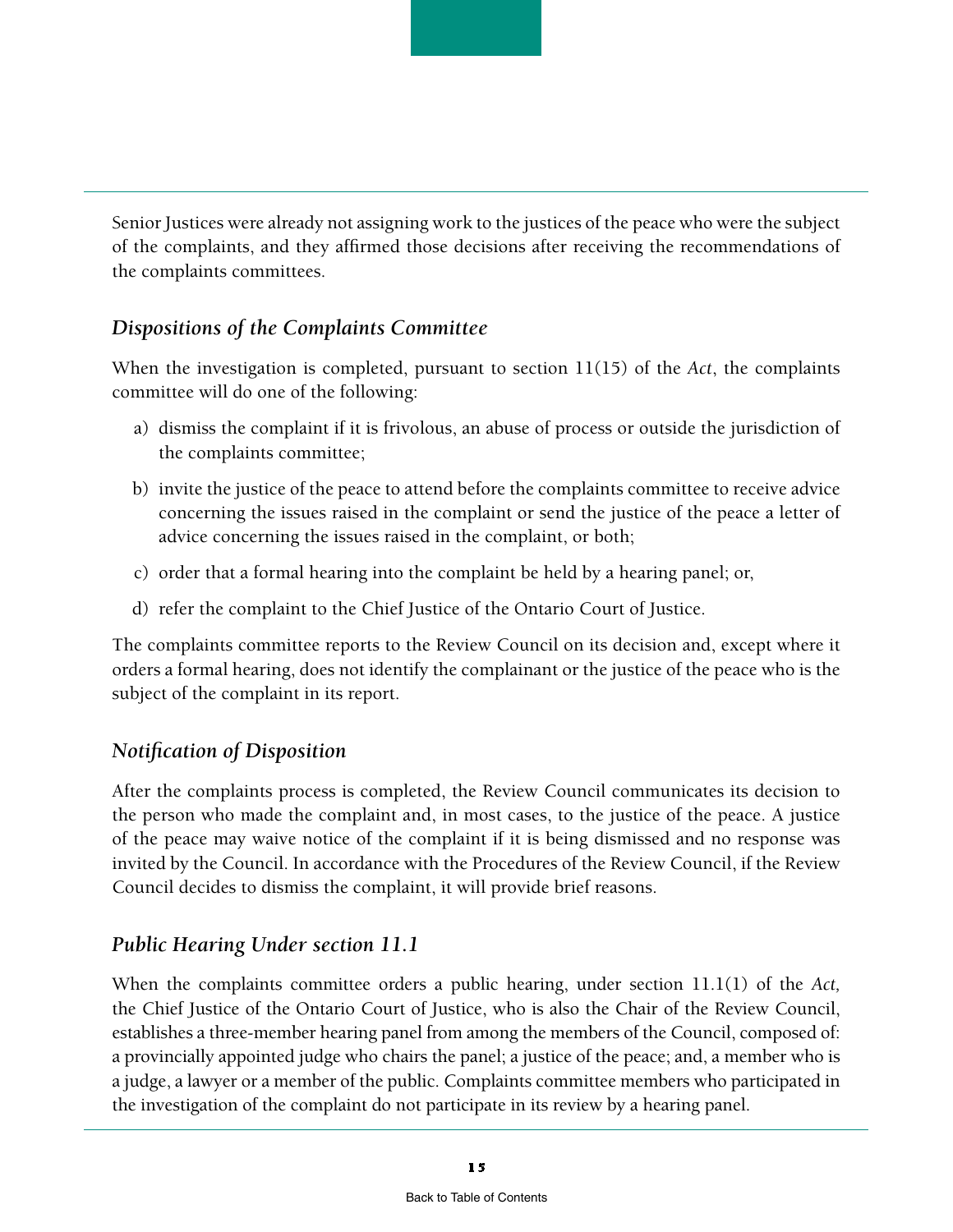The legislation provides for judicial members to be appointed as temporary members of the Council to ensure that the three members of the hearing panel have not been involved in earlier stages of reviewing the complaint. The Chief Justice of the Ontario Court of Justice may appoint a judge or a justice of the peace who is not a member of the Review Council to be a temporary member of a hearing panel where necessary to form each quorum to meet the requirements of the *Act.*

By the end of the investigation and hearing process, all decisions regarding complaints made to the Justices of the Peace Council will have been considered and reviewed by a total of six members of Council – three members of the complaints committee and three members of the hearing panel.

The Review Council engages legal counsel, called Presenting Counsel, for the purposes of preparing and presenting the case about the justice of the peace. The legal counsel engaged by the Review Council operates independently of the Review Council. The duty of legal counsel engaged to act as Presenting Counsel is not to seek a particular order against a justice of the peace, but to see that the complaint about the justice of the peace is evaluated fairly and dispassionately to the end of achieving a just result.

The justice of the peace has the right to be represented by counsel, or to act on his or her own behalf in a hearing.

The *Statutory Powers Procedure Act,* with some exceptions, applies to hearings into complaints. The panel, on application at any time by Presenting Counsel or by the justice of the peace, may require any person, including a party, by summons, to give evidence on oath or affirmation at the hearing and to produce in evidence at the hearing any documents or things specified by the panel which are relevant to the subject matter of the hearing and admissible at the hearing.

#### *Public Hearing Unless Ordered Private*

A section 11.1 hearing into a complaint is public unless the Review Council determines, in accordance with criteria established under the *Statutory Powers Procedure Act,* that matters involving public security may be disclosed; or, intimate financial or personal matters or other matters may be disclosed at the hearing of such a nature, having regard to the circumstances, that the desirability of avoiding disclosure of such matters, in the interests of any person affected or in the public interest, outweighs the desirability of following the principle that the hearing be open to the public.

In certain circumstances where a complaint involves allegations of sexual misconduct or sexual harassment, the Council also has the power to prohibit publication of information that would disclose the identity of a complainant or a witness who testifies to having been the victim of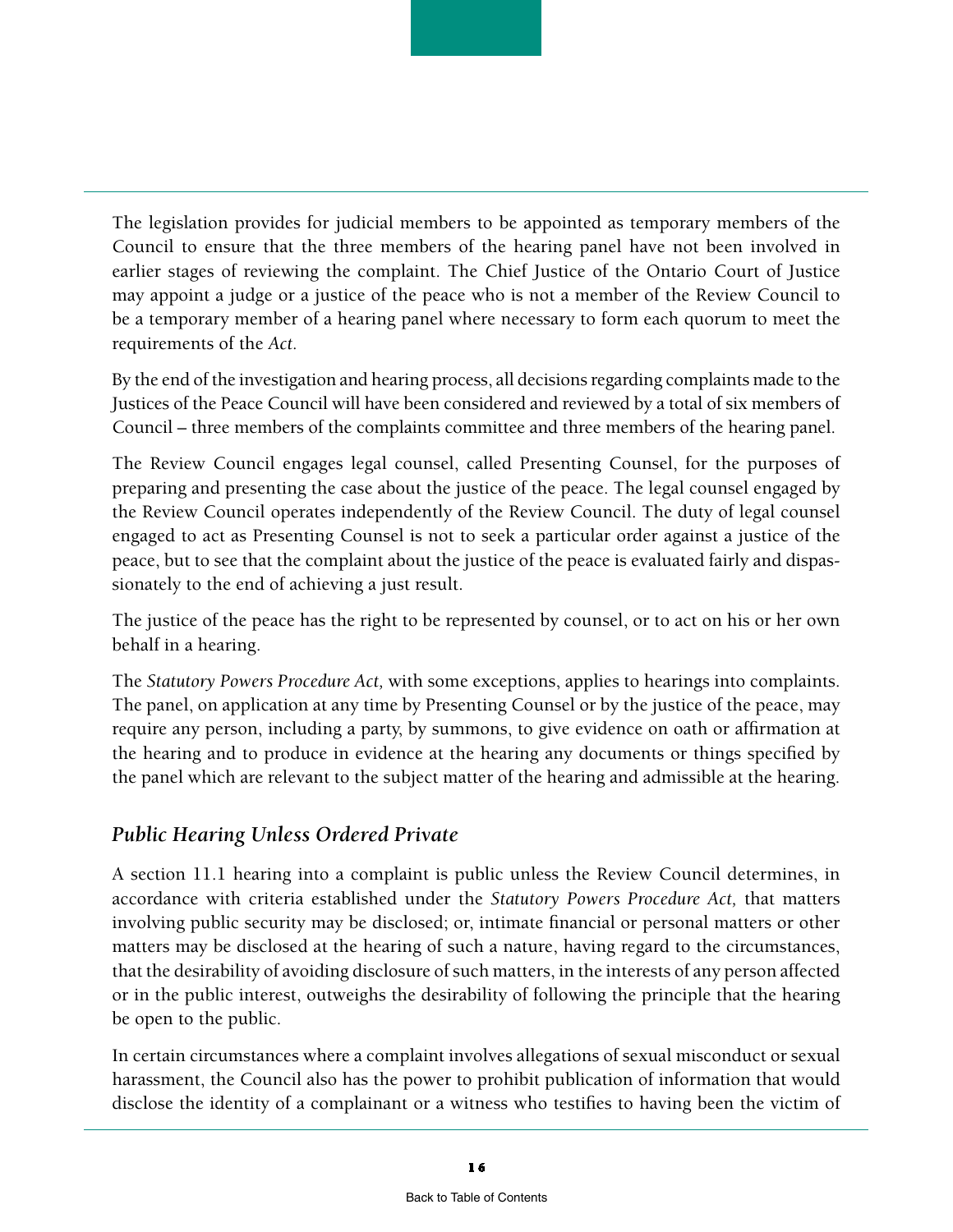the conduct. If a complaint involves allegations of sexual misconduct or sexual harassment, the hearing panel will, at the request of the complainant or of a witness who testifies to having been the victim of such conduct by the justice of the peace, prohibit the publication of information that might identify the complainant or the witness, as the case may be.

#### *Dispositions after section. 11.1 Hearing*

After hearing the evidence, under section 11.1(10) of the *Justices of the Peace Act,* the hearing panel of the Council may dismiss the complaint, with or without a finding that it is unfounded or, if it upholds the complaint, it may decide upon any one of the following sanctions singly or in combination:

- $\bullet$  warn the justice of the peace;
- $\bullet$  reprimand the justice of the peace;
- order the justice of the peace to apologize to the complainant or to any other person;
- order the justice of the peace to take specified measures such as receiving education or treatment, as a condition of continuing to sit as a justice of the peace;
- $\bullet$  suspend the justice of the peace with pay, for any period; or,
- $\bullet$  suspend the justice of the peace without pay, but with benefits, for a period up to thirty days.

#### *Removal from Office*

Following the hearing, the Review Council may make a recommendation to the Attorney General that the justice of the peace be removed from office. This sanction stands alone and cannot be combined with any other sanction. A justice of the peace may be removed from office only if a hearing panel of the Review Council, after a hearing under section 11.1, recommends to the Attorney General under section 11.2 that the justice of the peace be removed on the ground of:

- he or she has become incapacitated or disabled from the execution of his or her office by reason of inability to perform the essential duties of the office because of a disability and, in the circumstances, accommodation of his or her needs would not remedy the inability, or could not be made because it would impose undue hardship to meet those needs;
- conduct that is incompatible with the execution of the office; or
- $\bullet$  failure to perform the duties of his or her office.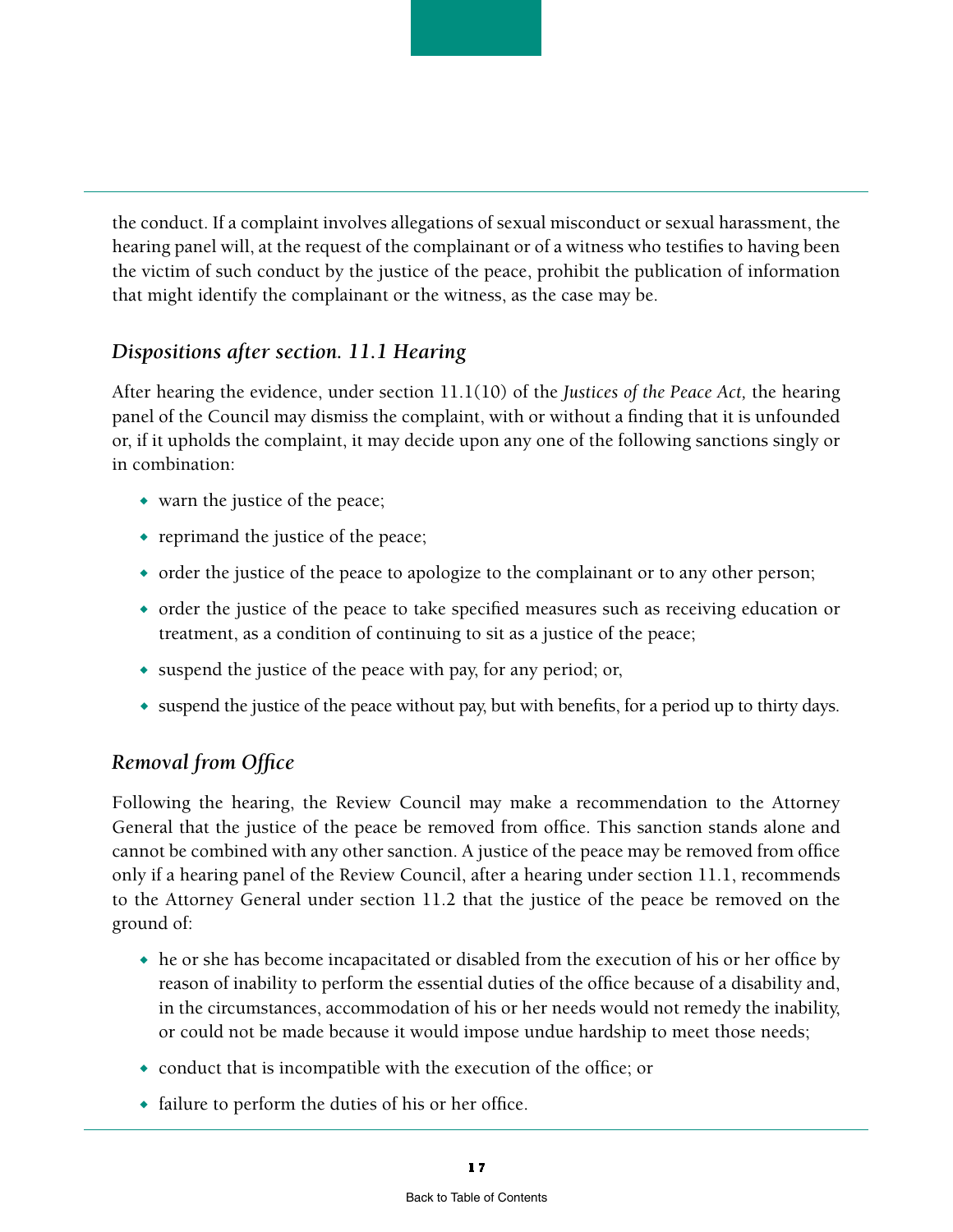Only the Lieutenant Governor in Council may act upon the recommendation and remove the justice of the peace from office.

#### *Recommendation of Compensation for Legal Costs*

When the Justices of the Peace Review Council has dealt with a complaint, section 11(16) of the *Justices of the Peace Act* makes provision for a justice of the peace to request that a complaints committee recommend to the Attorney General that he or she should be compensated for all or part of the costs of legal services incurred in connection with the investigation. Such a request would generally be submitted to the Council after the complaints process has been completed, along with a copy of the statement of account of legal services to support the request. Similarly, section 11.1(17) allows a hearing panel to recommend compensation for all or part of the cost of legal services incurred in connection with a hearing.

During 2010, the Council reflected upon the broader fiscal environment, noting that the use of public dollars requires accountability and containment. The members agreed that it is essential that the amount of compensation for legal costs recommended pursuant to sections  $11(16)$ , 11(17), 11.1(17) and 11.1(18) of the *Justices of the Peace Act* for the cost of legal services incurred in connection with an investigation or a hearing must not exceed that maximum rate normally paid by the Government of Ontario for similar services. The members also agreed that there should be consistency in the approach taken to requests for compensation for legal services incurred in connection with an investigation or a hearing.

In 2010, five justices of the peace requested compensation for legal expenses incurred during the complaints process. In all of those cases, a recommendation was made by the complaints committee or the hearing panel to the Attorney General that the justice of the peace be compensated for all or part of the cost of legal services incurred in connection with the investigation or hearing of the complaints.

#### *Legislation*

The current legislative provisions of the *Justices of the Peace Act* concerning the Justices of the Peace Review Council are available on the government's e-laws website at **[www.e-laws.gov.on.ca](http://www.e-laws.gov.on.ca)**. The website contains a database of Ontario's current and historical statutes and regulations.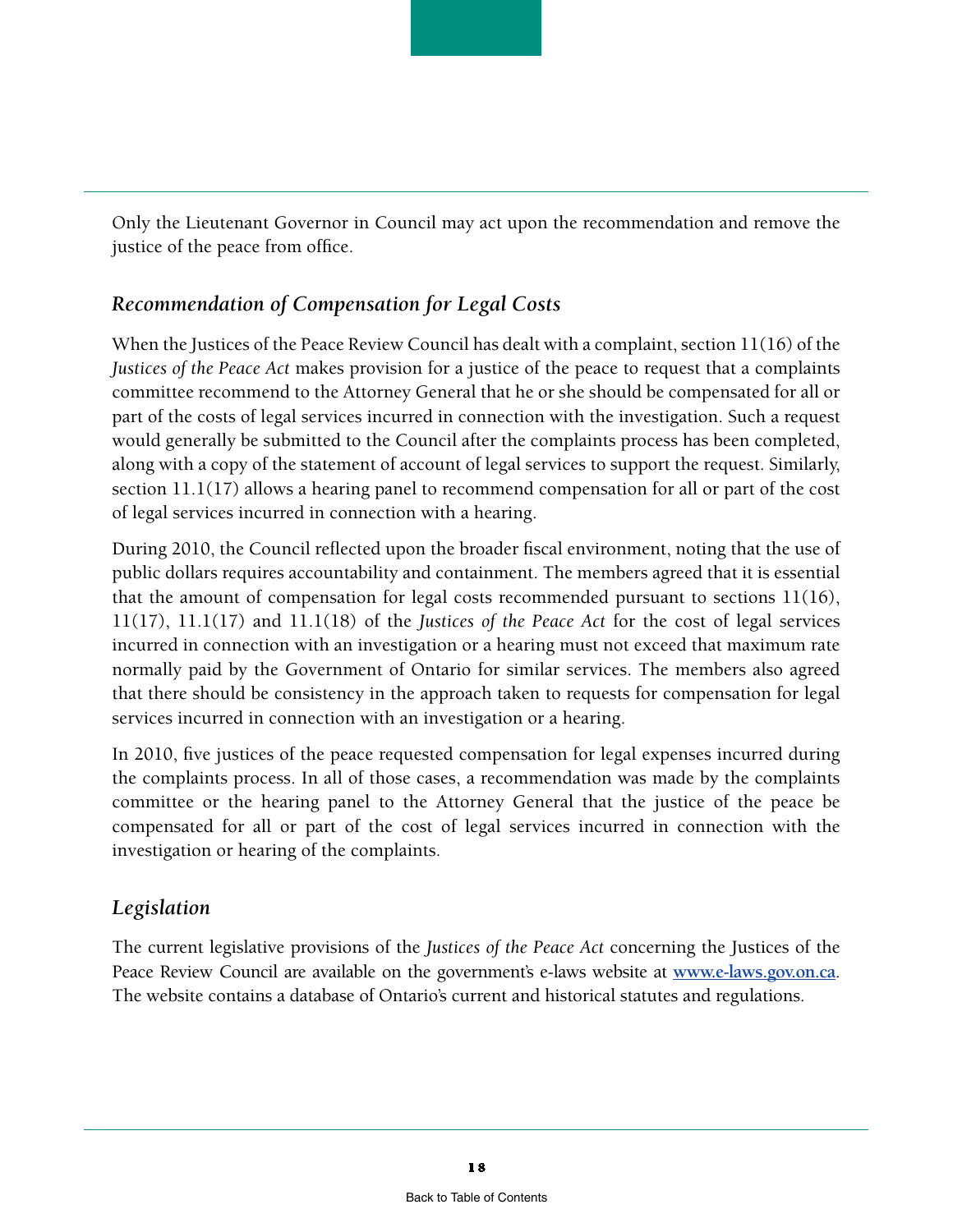# <span id="page-24-0"></span>*11. SUMMARY OF COMPLAINTS CLOSED IN 2010*

#### *Overview*

The Justices of the Peace Review Council carried forward 36 complaints to 2010 from previous years. During 2010, 61 new complaint files were opened with the Review Council. Including cases carried into 2010 from previous years, the total number of files open during 2010 was 97. Of the 97 open files in 2009, 60 files were completed and closed before December 31, 2010, including 27 that were opened in 2010.

Of the 36 files carried over into 2010, 33 were from 2009, two were from 2008, and one complaint was the last complaint to be addressed under the former *Justices of the Peace Act*. The former legislation provided for the Attorney General to order a public inquiry into a complaint on the recommendation of the former Justices of the Peace Review Council. (This was unlike the current legislation which provides for a complaints committee to order a hearing, and for a hearing panel composed of Review Council members to conduct the hearing.) In that case, a public inquiry was held under section 11(7) of the former *Justices of the Peace Act* in relation to Justice of the Peace Vernon A. Chang Alloy. The inquiry was completed in 2010 and the complaint was dismissed by the Commissioner who found that the standard of evidence required was "clear and convincing, based on cogent evidence accepted by the tribunal" and that the evidence in that case did not meet that standard. The Judicial Inquiry Report is posted on the Review Council's website under the link "Judicial Inquiry Reports" at **[www.ontariocourts.on.ca/jprc/en/reports/2010/alloy.](http://www.ontariocourts.on.ca/jprc/en/reports/2010/alloy)**

Thirty-seven complaints were still ongoing at the end of 2010 and were carried over into 2011. Of the 37 files carried over into 2011, 34 were from 2010 and three were from 2009.

#### *Dispositions*

As indicated earlier, section 11(15) of the *Justices of the Peace Act* authorizes a complaints committee to:

- dismiss the complaint if it was frivolous, an abuse of process or outside the jurisdiction of the complaints committee;
- $\bullet$  invite the justice of the peace to attend before the complaints committee to receive advice concerning the issues raised in the complaint or send the justice of the peace a letter of advice concerning the issues raised in the complaint, or both;
- $\bullet$  order that a formal hearing into the complaint be held by a hearing panel; or,
- refer the complaint to the Chief Justice of the Ontario Court of Justice.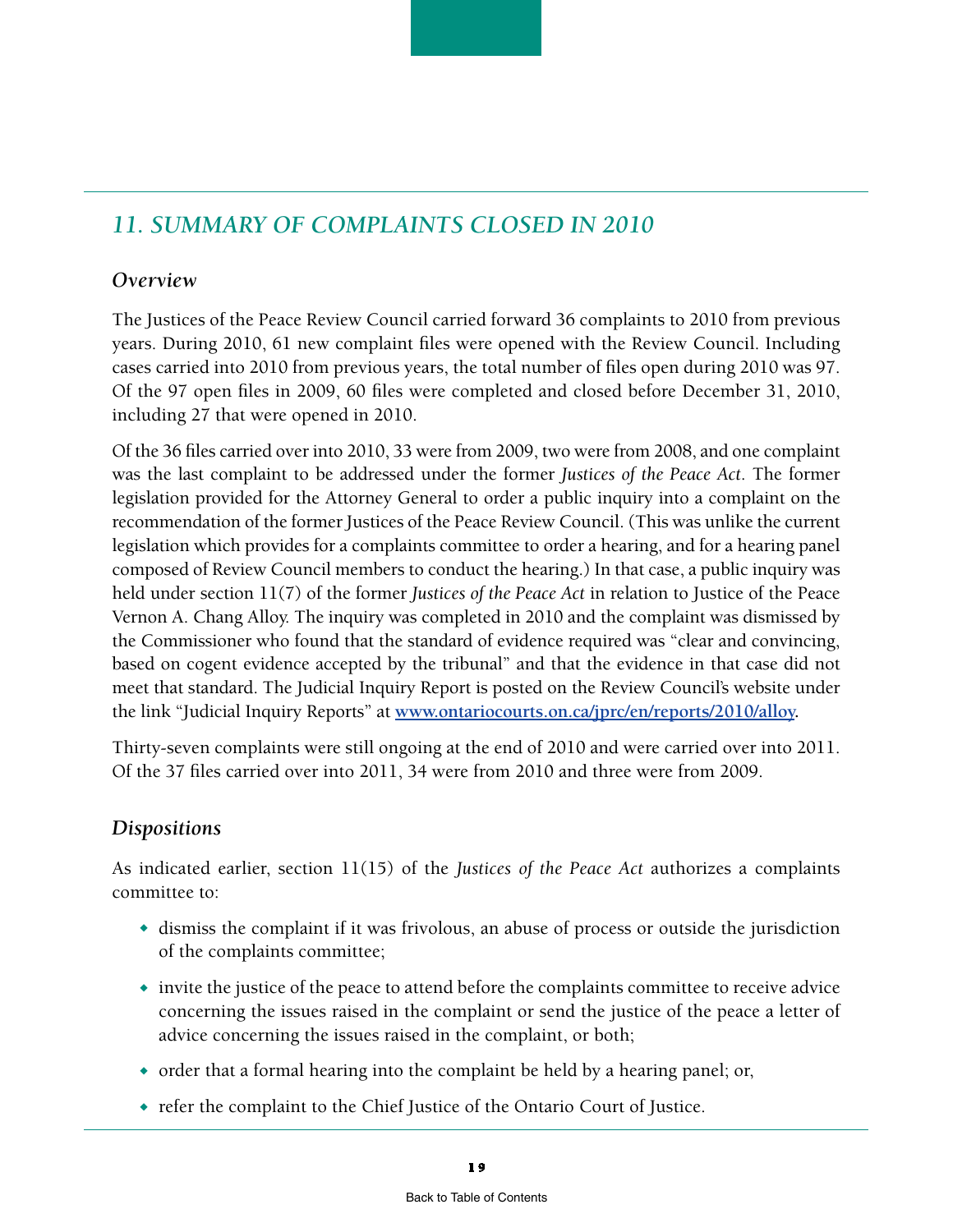Of the 59 files addressed and closed under the current legislation, 10 complaints were dismissed by the Review Council under section 11(15)(a) on the basis that they were found to be outside of the jurisdiction of the Council. These files typically involved a complainant who expressed dissatisfaction with the result of a trial or with a justice of the peace's decision, but who made no allegation of misconduct. While the decisions made by the justice of the peace in these cases could be the subject of other legal remedies, such as an appeal, the absence of any alleged misconduct meant that the complaints were outside of the jurisdiction of the Review Council.

In one case that was closed, the Council lost jurisdiction over the complaint. One file was closed because investigation confirmed that the complainant had incorrectly identified the justice of the peace. The complaint was subsequently investigated in relation to the correctly identified justice of the peace.

Other complaints included allegations such as improper behaviour (rudeness, belligerence, etc.), lack of impartiality, conflict of interest or some other form of bias.

Twenty-nine complaint files were dismissed by the Review Council under section 11(15)(a) after they were investigated by a complaints committee and determined to be unsubstantiated or unfounded or the behaviour did not amount to the level of misconduct.

In 17 cases, the Review Council provided advice to justice of the peaces under section 11(15) (b) of the *Act*. In seven cases, the justice of the peace was sent a letter of advice concerning issues raised in the complaints, and in 10 cases the justices of the peace attended before the complaints committee to receive advice in person concerning the issues raised in the complaints.

One complaint was referred to the Chief Justice of the Ontario Court of Justice pursuant to section 11(15)(d) of the *Act* during 2010. A complaints committee will refer a complaint to the Chief Justice of the Ontario Court of Justice in circumstances where the committee is of the opinion that the conduct complained of does not warrant another disposition and that there is some merit to the complaint. As well, the committee is of the view that a referral to the Chief Justice is a suitable means of informing the justice of the peace that his or her course of conduct was not appropriate in the circumstances that led to the complaint. The committee may recommend imposing conditions on its referral to the Chief Justice where the committee agrees that there is some course of action or remedial training of which the justice of the peace could take advantage and the justice of the peace agrees.

Following the meeting with the justice of the peace, the Chief Justice provided a written report to the committee. After reviewing the Chief Justice's report, the committee noted that the matter had been appropriately addressed and the file was closed.

No public hearings commenced in 2010. A public hearing will be ordered pursuant to section 11(15)(c) where the complaints committee is of the opinion that there has been an allegation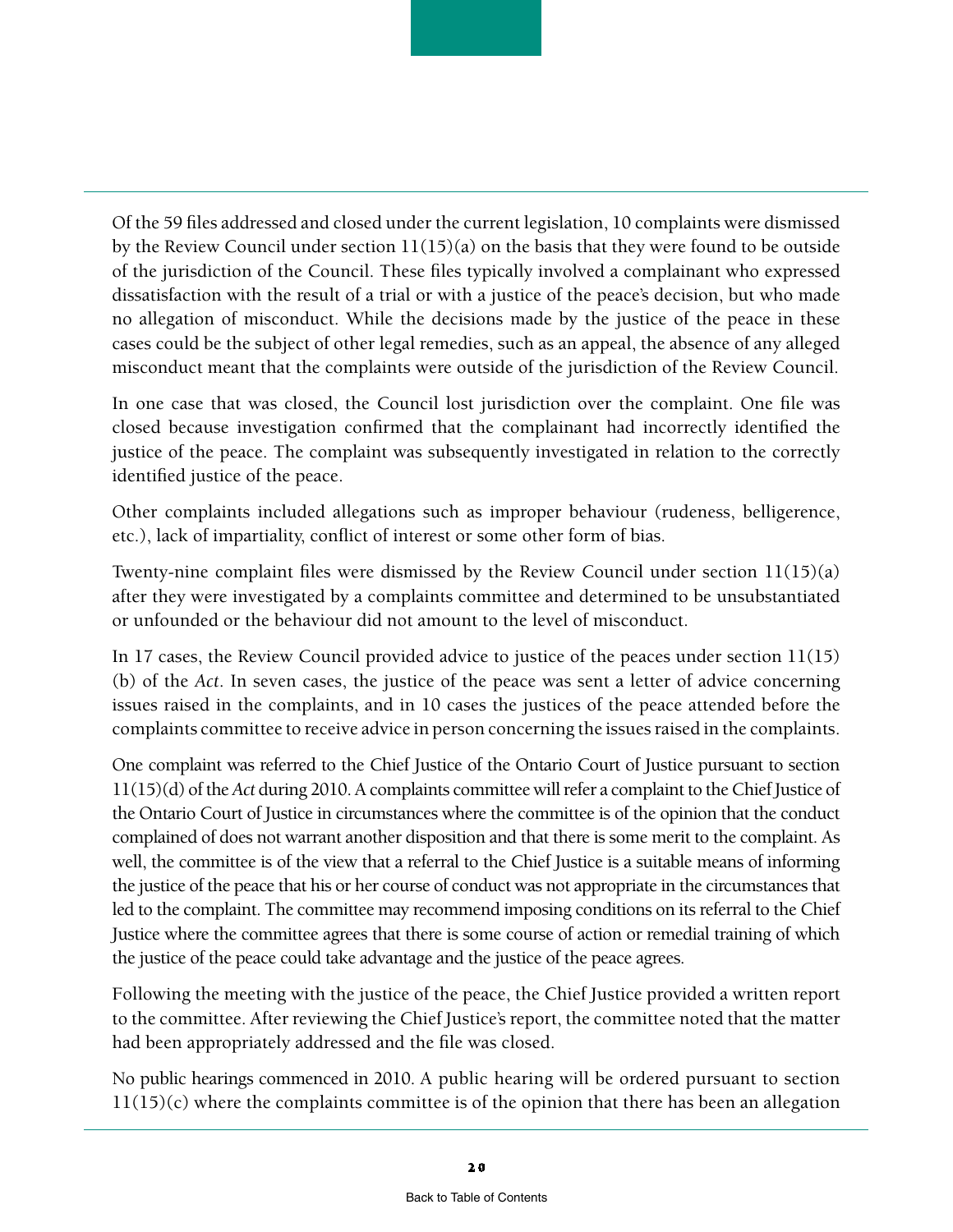of judicial misconduct which the majority of the members of the committee believes has a basis in fact and which, if believed by the finder of fact, could result in a finding of judicial misconduct. When a hearing is ongoing, updates on the status of the case are posted on the Review Council's website. At the end of a hearing, the decision can be found on the website under the link "Public Hearings Decisions" at **[www.ontariocourts.on.ca/jprc/en/hearings/](http://www.ontariocourts.on.ca/jprc/en/hearings/)**.

#### *Types of Cases*

Of the 60 complaint files that were completed and closed, 30 arose from events during provincial offences proceedings, 13 arose from matters in Intake Court, 11 arose from proceedings under the *Criminal Code* (three from bail court, one from set-date court, five from pre-enquêtes and two from peace bond applications) and six related to conduct outside of court.

#### *Case Summaries*

Case summaries for each complaint follow in Appendix A of this Report.

# *SUMMARY OF COMPLAINTS CLOSED IN 2010*

| <b>DISPOSITION OF COMPLAINTS</b>                               |  |  |  |
|----------------------------------------------------------------|--|--|--|
| Cases carried into 2010                                        |  |  |  |
| New complaint files opened                                     |  |  |  |
| Total files open during the year                               |  |  |  |
| Total files closed during the year                             |  |  |  |
| <b>COMPLAINTS UNDER FORMER LEGISLATION</b>                     |  |  |  |
| Section 12 Public Inquiry (former Act) - Dismissed             |  |  |  |
| DISPOSITIONS UNDER CURRENT LEGISLATION                         |  |  |  |
| Dismissed as out of jurisdiction                               |  |  |  |
| Dismissed as not substantiated or did not amount to misconduct |  |  |  |
| Advice Letter                                                  |  |  |  |
| Advice - In-person                                             |  |  |  |
| Referred to Chief Justice                                      |  |  |  |
| Loss of jurisdiction                                           |  |  |  |
| Closed file (incorrect Justice of the Peace named)             |  |  |  |
| <b>TOTAL CLOSED IN 2010</b>                                    |  |  |  |
| Cases continued into 2011                                      |  |  |  |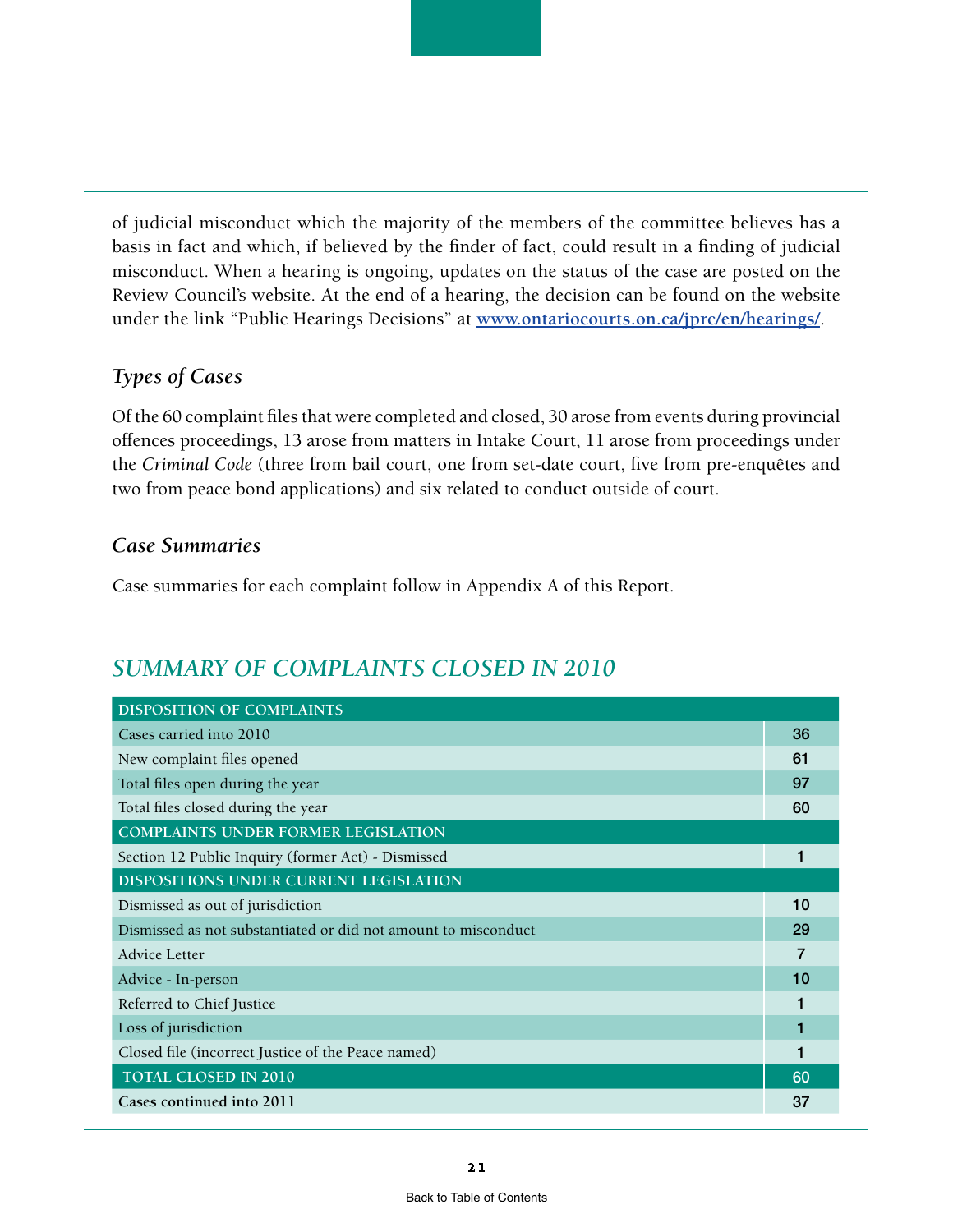| <b>TYPES OF CASES</b>            | # OF COMPLAINTS |
|----------------------------------|-----------------|
| <b>Provincial Offences Court</b> | 30              |
| Intake Court                     | 13              |
| <b>Bail Court</b>                | 3               |
| Set-date Court                   | 1               |
| Pre-enquêtes                     | 5               |
| Peace Bond Applications          | 2               |
| Out of Court Conduct             | 6               |
| <b>TOTAL</b>                     | 60              |

# *TYPES OF CASES CLOSED IN 2010*



# *CASELOAD IN CALENDAR YEARS*

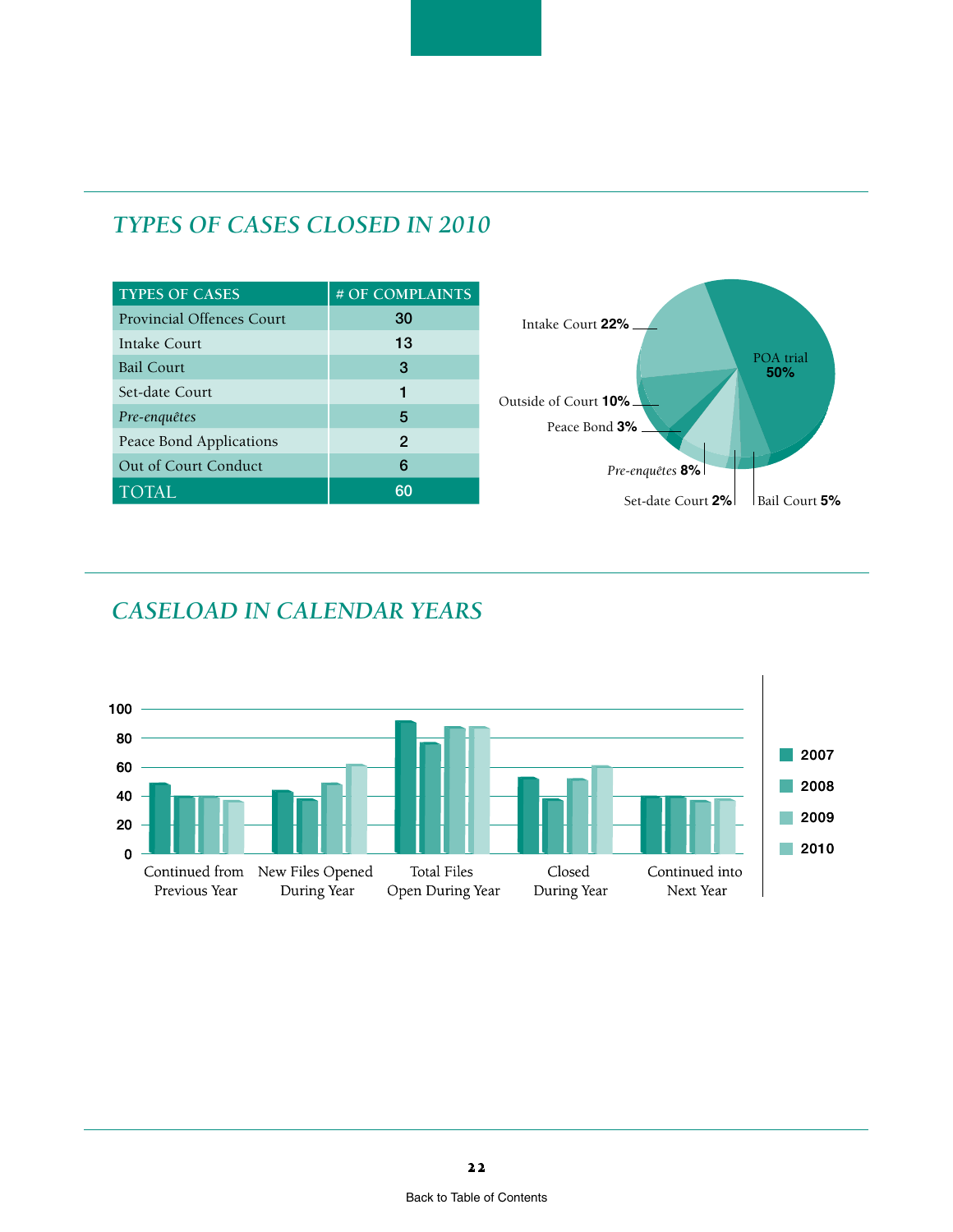# **APPENDIX A**

# <span id="page-28-0"></span>**2010 CASE SUMMARIES**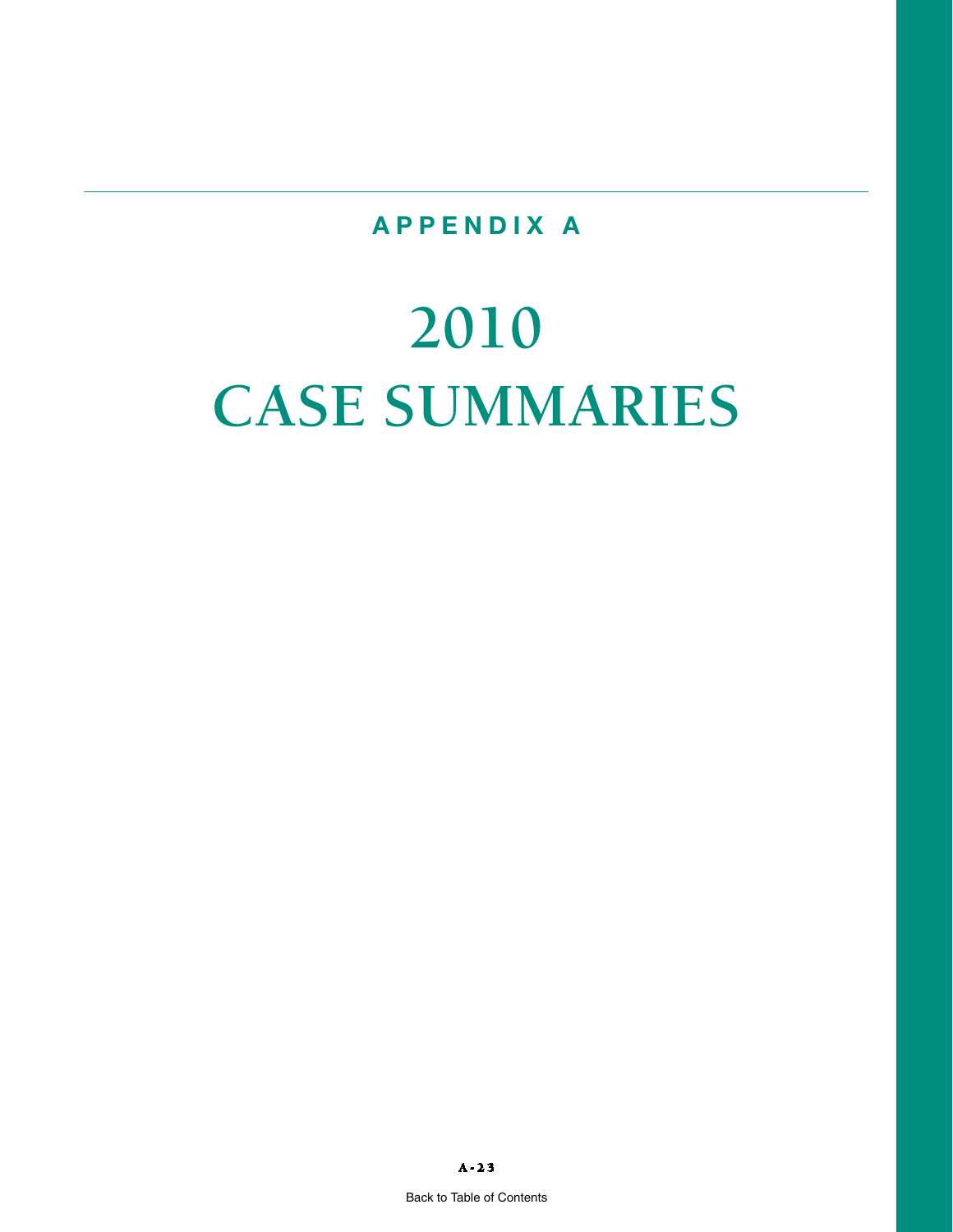A

Complaint files are given a two-digit prefix indicating the complaint year, followed by a sequential file number and by two digits indicating the calendar year in which the file was opened (i.e., file no. 21-001/10 was the first file opened in the  $21<sup>st</sup>$  complaint year and was opened in calendar year 2010).

Except where a public hearing was ordered, details of each complaint for which the complaints process was completed, with identifying information removed as required by the legislation, are provided below. Decisions on public hearings are provided in other appendices in this Annual Report.

# *CASE NO. 19-019/08*

The complainant was charged for stopping on the shoulder of the road and elected to have a trial. The complainant alleged that the presiding justice of the peace demonstrated prejudice against her and denied her a fair hearing. According to the complainant, His Worship had decided her case before hearing the evidence and had remarked that she was simply presenting excuses to the court for stopping on the shoulder of the roadway. The complainant alleged that His Worship commented that he could cite a "100 cases or more where he has heard these 'excuses'". The complainant indicated that she had filed an appeal of the decision and ordered and received the transcript of her trial. Upon review of the transcript, the complainant indicated that the record was incomplete and inaccurate, as some of His Worship's comments were not reflected.

The investigating complaints committee requested and reviewed the transcript and audio recording of the court proceeding. The committee also invited and reviewed a response from His Worship to the concerns expressed by the complainant. In his response, His Worship included a copy of the transcript of the complainant's appeal. His Worship limited his response by commenting that he would allow the transcripts of the trial and the appeal proceeding to "speak for themselves".

After reviewing his response, the committee was concerned that His Worship did not appear to appreciate the concerns apparent in the allegations of misconduct by the complainant. The committee concluded that the manner and tone in which His Worship had conducted himself needed to be brought to his attention through attending before the complaints committee to receive its advice. Pursuant to section 11(15)(b) of the *Justices of the Peace Act*, His Worship was invited and attended before the complaints committee for that purpose.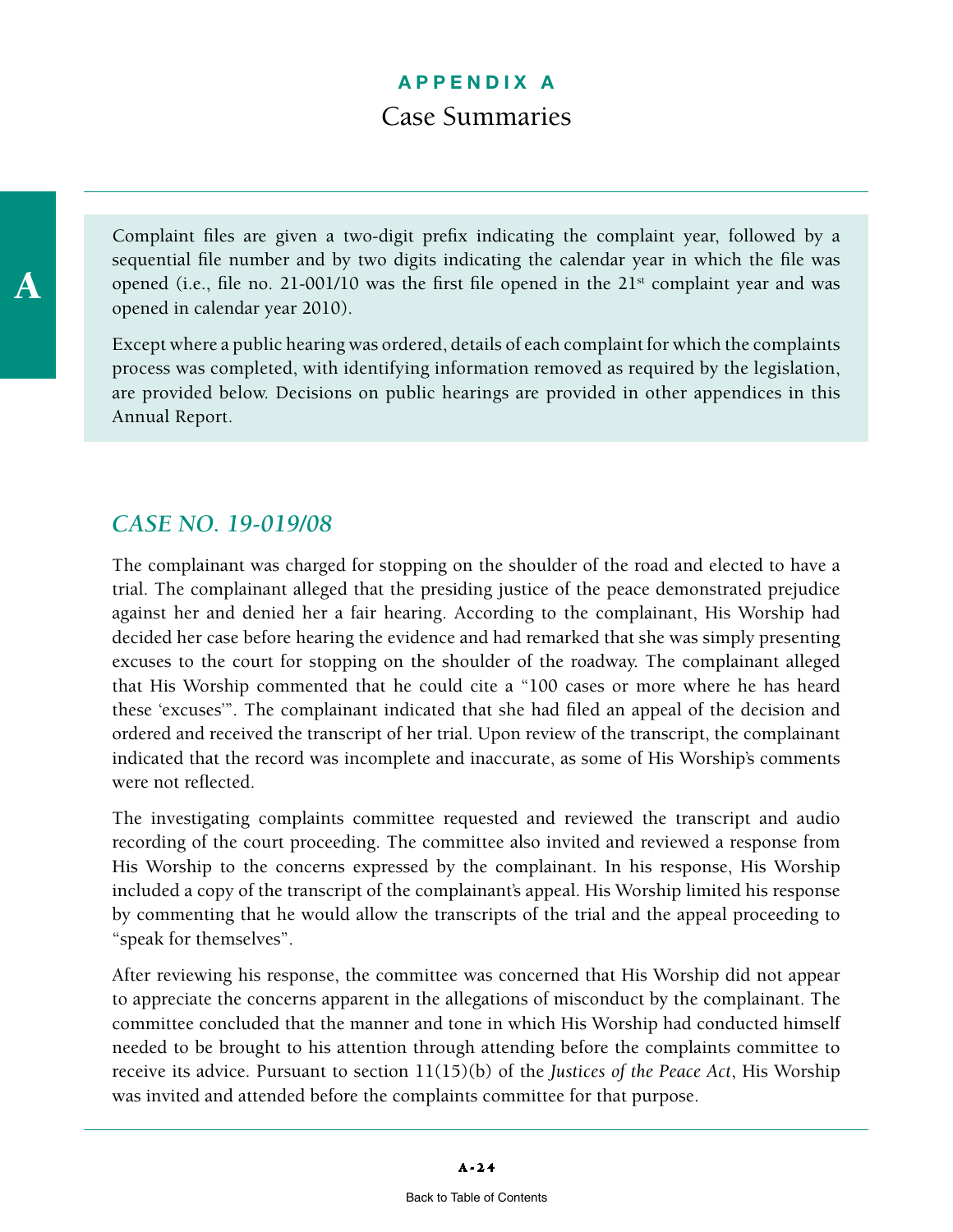It was the committee's advice that His Worship reflect upon and reconsider his conduct with respect to the proceeding, and perhaps similar circumstances, with a view to improving his ability to conduct such matters with the appropriate level of impartiality, courtesy and decorum. The committee encouraged His Worship to refrain from becoming engaged in what could be perceived as adversarial commentary or questioning. The committee also encouraged His Worship to consider carefully before making remarks or when choosing his words as to how those words or remarks could be perceived by the recipient or others.

The committee reminded His Worship of the preamble to the *Principles of Judicial Office of Justices of the Peace of the Ontario Court of Justice* that have been approved by the Justices of the Peace Review Council:

*The justices of the peace of the Ontario Court of Justice recognize their duty to establish, maintain, encourage and uphold high standards of personal conduct and professionalism so as to preserve the independence and integrity of their judicial office and to preserve the faith and trust that society places in the men and women who have agreed to accept the responsibilities of judicial office.* 

In response to the committee's advice, His Worship acknowledged that he appreciated the perceptions left with the complainant and thanked the committee for its advice and the opportunity to reflect on the matter. The complaints committee was encouraged by the attitude and sincere consideration that His Worship exhibited in his review of this complaint with the committee.

The complaints process through the Review Council is remedial in nature and through the review of one's conduct, improvements are made as to how individuals are treated and situations handled in the future. Having provided its advice, the complaints committee closed the complaint file in this matter and thanked the complainant for bringing this matter to the attention of the Review Council.

#### *CASE NO. 19-031/08*

A Regional Senior Justice of the Ontario Court of Justice filed a complaint in relation to a justice of the peace who had previously been granted a leave of absence to pursue full-time employment but failed to have his leave of absence extended. After many years, the justice of the peace sought to be assigned as a justice of the peace. The complaints committee found that in the circumstances of the case, there had been an abandonment by the justice of the peace from his position, and he had thereby ceased to be a justice of the peace.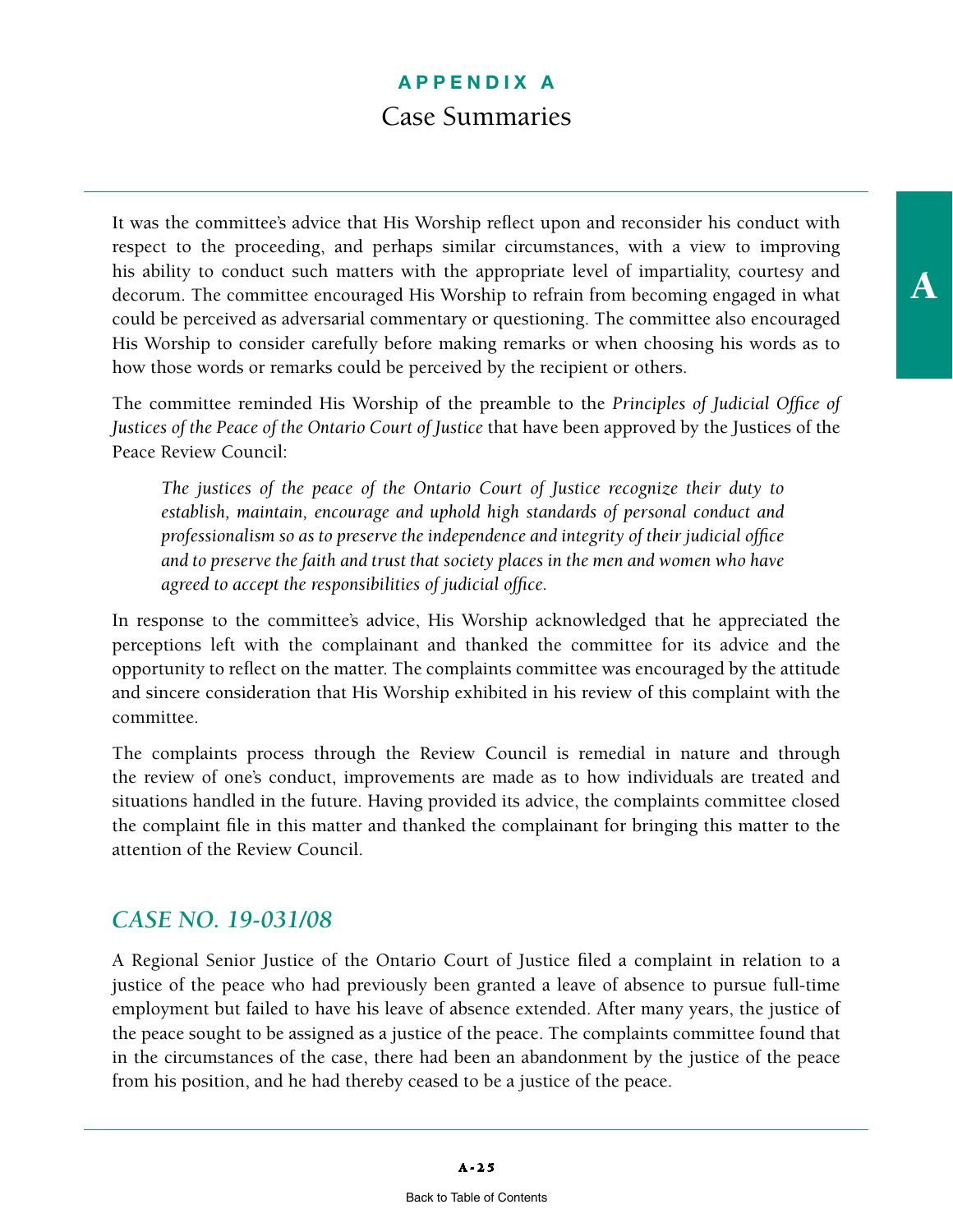The Committee determined that it had no jurisdiction to make an order under section 11(15) of the *Justices of the Peace Act*. The file was administratively closed. The justice of the peace was advised that if he wished to become a justice of the peace again, he would need to re-apply. He was also referred to the website of the Justices of the Peace Appointments Advisory Committee for further information on the application process.

#### *CASE NO. 20-008/09*

A young man attended the Intake Court accompanied by his mother for the purpose of requesting a re-opening of a conviction. Both the son and mother filed letters of complaint regarding the conduct of the subject justice of the peace. According to the complainants, the son received a ticket for a "prohibited left turn" and indicated in his letter that shortly after receiving the ticket, he faxed a traffic ticket agency to assist him in fighting this charge. To his surprise, a notice of conviction was received in the mail so he contacted the traffic ticket agency to find out what happened. He was informed that his fax was never received by the agency. The agency instructed him to go to the court and request a re-opening.

The complainants attended for a re-opening before the subject justice of the peace. According to the complainants, they were unfamiliar to court procedures and with what to expect in having the matter considered for a re-opening. On attending, the son greeted His Worship and extended his hand to shake His Worship's hand. In reply, His Worship allegedly commented "I do not shake hands with criminals". The son indicated that he stated "I am not a criminal." He alleged that His Worship responded, "I will prove you wrong". The complainant alleged that His Worship shocked and embarrassed him, and made him so nervous that he could not express himself to explain his case. Aside from this exchange, the complainants both perceived His Worship to be interruptive, intimidating and they perceived that he seemed to have decided the re-opening before hearing the application.

The investigating complaints committee reviewed both letters of complaint and requested and reviewed the transcript and audio recording of the complainants' appearance before the subject justice of the peace. After reviewing the court record, the complaints committee invited His Worship to respond to the concerns expressed by the complainant.

The complaints committee found that the court record confirmed that His Worship did comment that he doesn't shake hands with criminals. In the complaints committee's opinion, the comment was unprofessional. Although not shaking hands with individuals is a general policy or best practice for sanitary or other reasons, making reference to criminals was deemed insensitive and inappropriate by the committee. The committee understood how the comments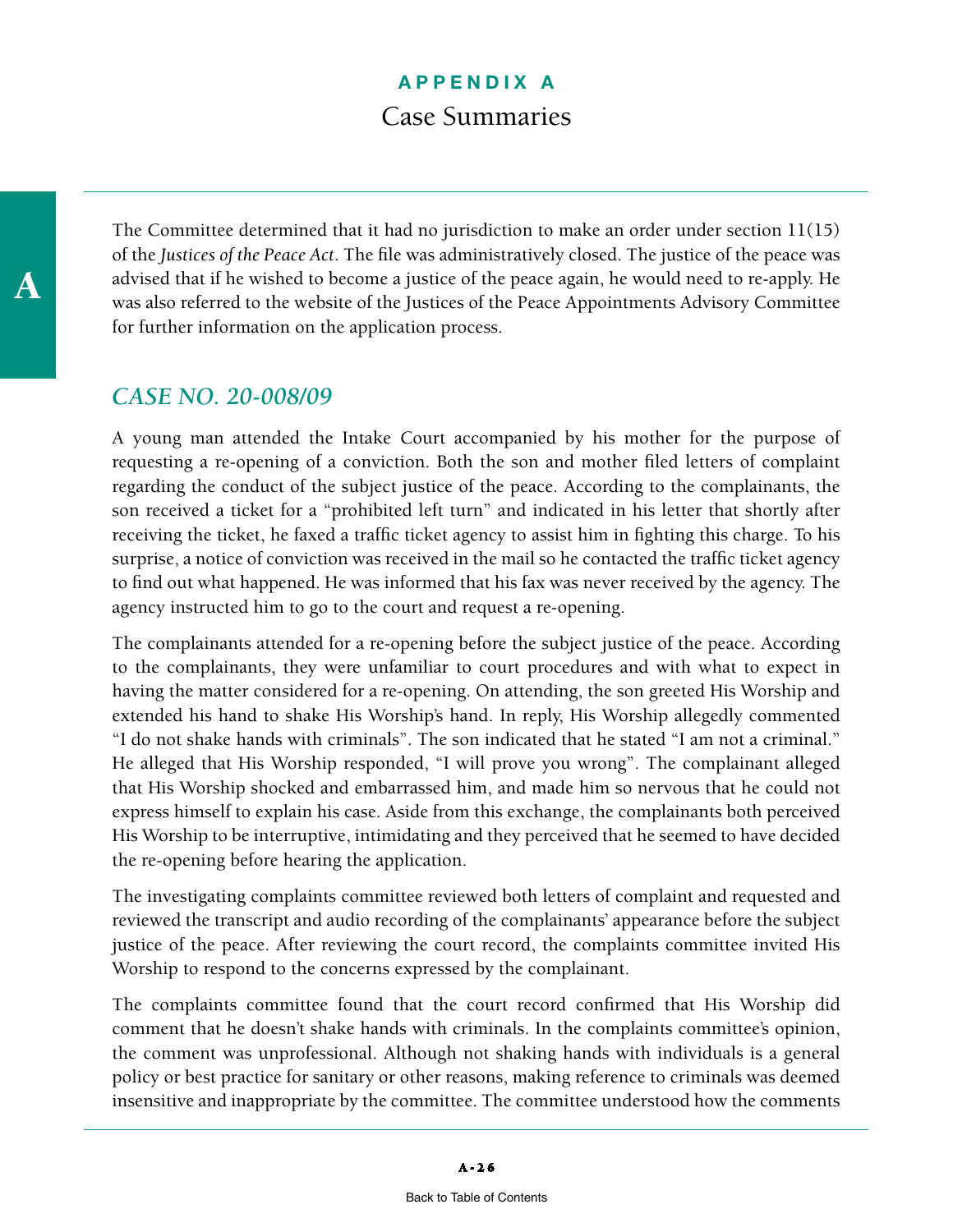of His Worship could have been perceived as offensive, intimidating and embarrassing for the young complainant and his mother. Aside from His Worship's comments, the committee concluded that His Worship's attitude and demeanour was interruptive and dismissive in not allowing the complainants to speak and ask questions, particularly having regard to the fact that they were self-represented. In general, the committee concluded that His Worship's conduct fell short of that expected of a judicial officer.

After careful review of His Worship's response, the committee noted that His Worship considered the complaint and his conduct very seriously. In responding, His Worship expressed his deep regret and apologized to the Council for his behaviour. His Worship also expressed his desire to extend his sincere regrets to the complainants for his remarks, which he acknowledged were insensitive and reflected an unfortunate lapse of judgment. The complaints process is a remedial one. The complaints committee was satisfied with His Worship's response and level of reflection and concluded that no further action was needed to bring the concerns about his conduct to his attention or to mitigate against future behavior of this type. The committee also thanked the complainants for bringing this matter to the attention of the Review Council and ultimately to the attention of His Worship.

# *CASE NO. 20-010/09*

The complainant was an employee of a large public organization. According to the complainant, an official in the organization had pursued, through government bodies with investigative powers, allegations that the complainant had assaulted him. The complainant advised that all of these investigations resulted in the allegation of assault being determined to be unfounded. According to the complainant, the official continued his harassment of him by swearing a private criminal information before the subject justice of the peace.

The complainant was of the view that His Worship acted in a conflict of interest in being involved in the issuance of the private information against him. According to the complainant, His Worship had been an official in the same organization in the same community as the official prior to His Worship's appointment to the bench and as such, His Worship and the official who was the informant on the criminal information were long-time colleagues. In addition, he alleged that His Worship knew the complainant through their joint work matters. Considering these relationships, the complainant was of the view that His Worship should not have been involved in the issuance of the private information application and should have referred the informant to another justice of the peace. Aside of the conflict of interest allegation, the complainant alleged the possibility of an abuse of his judicial position by the justice of the peace in doing a favour for a friend.

A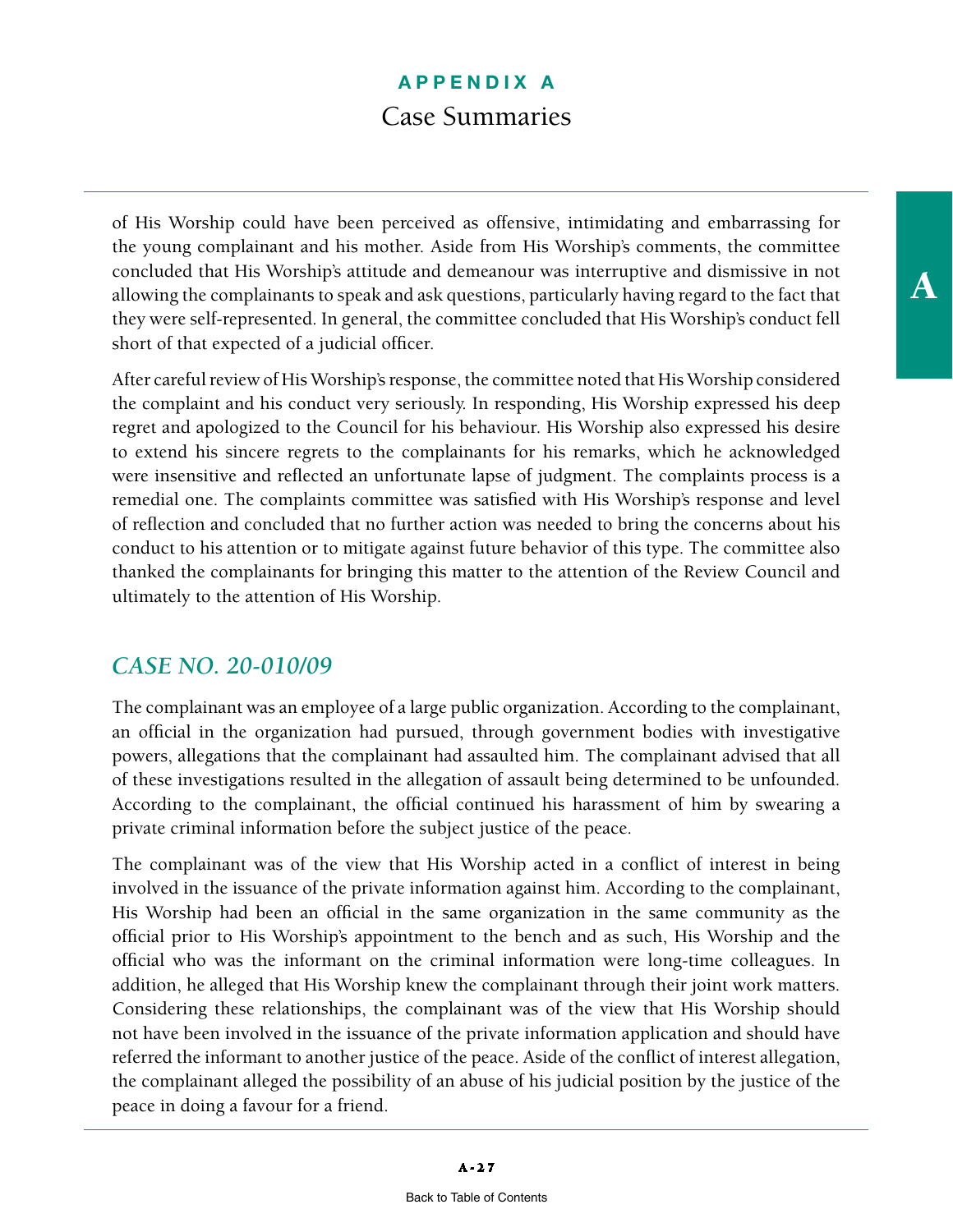The complainant indicated that the charges were ultimately withdrawn by the Crown Attorney. Although pleased with the outcome, the complainant was asking the Council to investigate "to determine if the inappropriate actions and involvement of His Worship were legitimate, professional and within the guidelines of the justice system".

The complaints committee reviewed the letter of complaint and requested and reviewed the transcripts and audio recordings of four separate proceedings before the subject justice of the peace in relation to the informant's criminal information and the resulting charge of assault. The complaints committee also invited and reviewed a response from the subject justice of the peace to the concerns raised by the complainant.

After a thorough review of the record of each appearance and His Worship's response, the complaints committee concluded that there was no misconduct on the part of His Worship in his involvement of this matter. Although the committee could understand the complainant's perception of bias between His Worship and the informant, the committee did not find any demonstration of bias or favouritism in the transcripts. His Worship noted in his response, and it was reflected on the court record, that he sought the assistance of another justice of the peace to review the private complaint package and, as such, he played no part himself in the decision to advance the matter to a *pre-enquête*. His Worship did have the informant swear to the information before him but only after another justice of the peace had already determined that the materials met the requirements of the testatutory provisions under section 507.1 of the *Criminal Code of Canada*. The committee noted from the record that the Crown Attorney, after a series of adjournments, asked that the information against the complainant be withdrawn. His Worship granted the request and endorsed the withdrawal of the information. The committee understood how the complainant may have drawn the conclusion that His Worship was in a conflict of interest situation. However, after careful review, the committee found that there was no evidence to support this position. In fact, His Worship appeared to have been alive to the issue of a possible conflict from the onset and he acted with a heightened sense of awareness in dealing with this matter.

For the above reason, the complaints committee dismissed the complaint and closed its file.

# *CASE NO. 20-011/09*

The complainant was a paralegal who attended before the subject justice of the peace to represent a client on a *Provincial Offences Act* matter. The complainant advised the court that he was seeking an adjournment on the basis that he had not received disclosure, despite repeated requests made to the Crown Attorney. On the record, the Crown Attorney suggested that the complainant either had the disclosure or failed to display due diligence in his requests. She also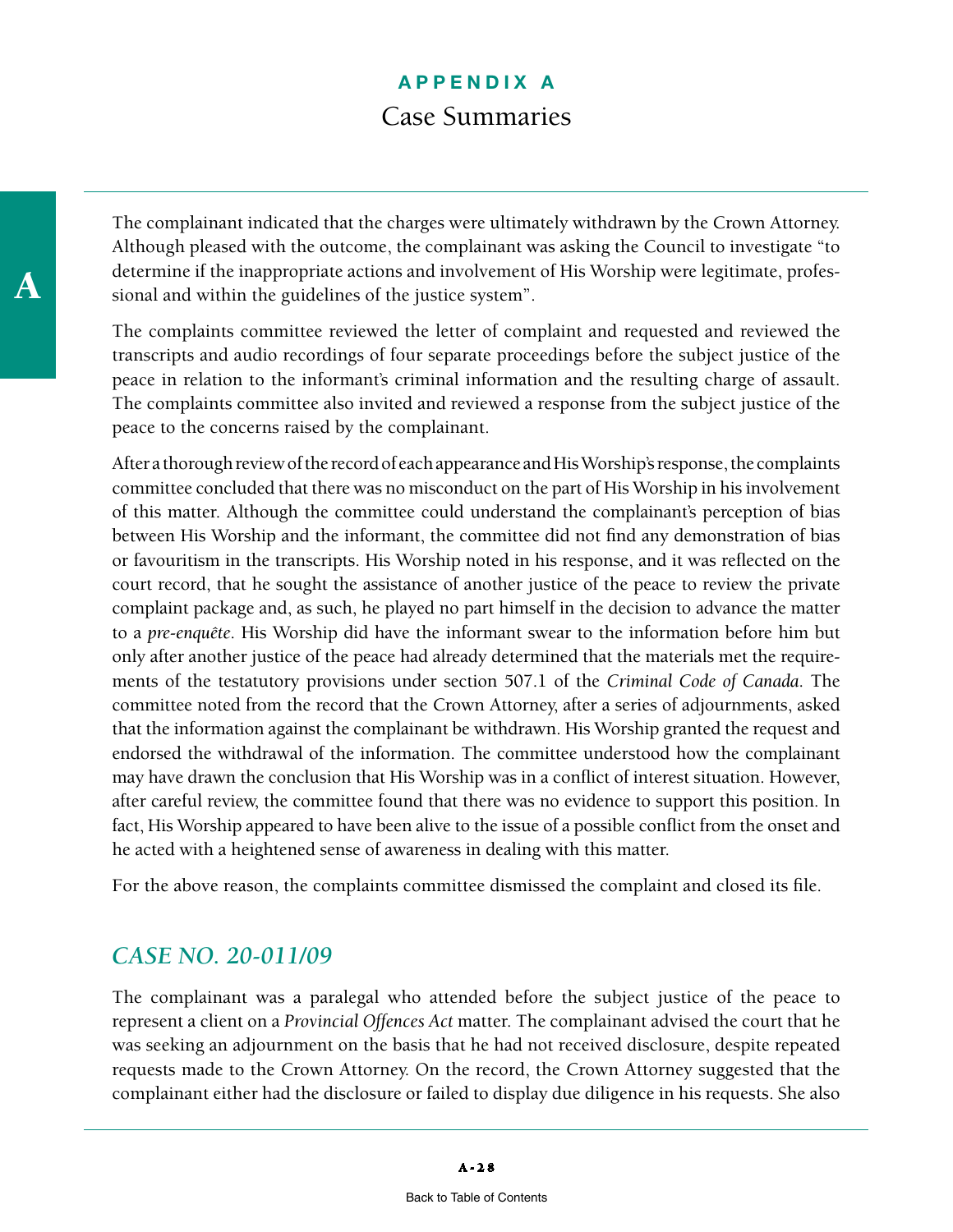expressed interest in seeking costs against the complainant. According to the complainant, His Worship granted his request for an adjournment but did so after entertaining the submissions from the prosecution and because the witnesses in the trial consented to return and not due to the fact that disclosure had not been provided.

Following this attendance, the complainant returned home to retrieve evidence of his "due diligence" in making disclosure requests. He re-attended before the court to provide this additional information on the record. He took this action because the Crown Attorney had expressed interest in seeking costs against him, his diligence had been "indirectly challenged" and he wished to correct a previous statement that he made to the court regarding the timing of his last disclosure request. The complainant felt it was important that the record be complete and accurate.

The complainant alleged that when he re-attended and began to address the court, the Crown Attorney blurted out "court adjourned", and when the complainant tried to continue with his submissions, the Crown Attorney told him that he had no right to call the list. The complainant alleged that His Worship said, "the Crown asked to adjourn court and I agreed" even though, according to the complainant, His Worship had not expressed on the record any intention to adjourn prior to this comment. Further, he alleged that when he pointed out that it would be in the interests of justice to hear his comments, His Worship allegedly raised his voice and said something to the effect, "No, it's over", and declined to go back on the record for the complainant to express his objections.

The complainant was of the view that in the circumstances there was no reason why the Court could not have allowed the record to reflect the comments he wished to make. He expressed the concern that the actions of His Worship in not taking his comments gave "the appearance that justice was not done". The complainant enclosed a copy of the transcript of his re-attendance before His Worship that day.

The complaints committee reviewed the letter of complaint and attached transcript. The committee also requested and reviewed the transcript of the initial court proceeding, as well as the audio recordings of both appearances. The committee observed that the audio recording did not support the allegation that His Worship raised his voice. However, the audio recording did show that His Worship's manner in adjourning the court, on the pronouncement of the prosecutor, appeared as dismissive and arbitrary in dealing with the complainant's request to go back on the record. The committee was concerned that His Worship did not allow the complainant to address the court. The committee noted that all judicial officers have a duty to ensure the court record is complete and accurate. On this occasion, from the information available to the committee, it appeared that it would have been prudent to permit the complainant, at a minimum, to be heard as to his request to correct the record.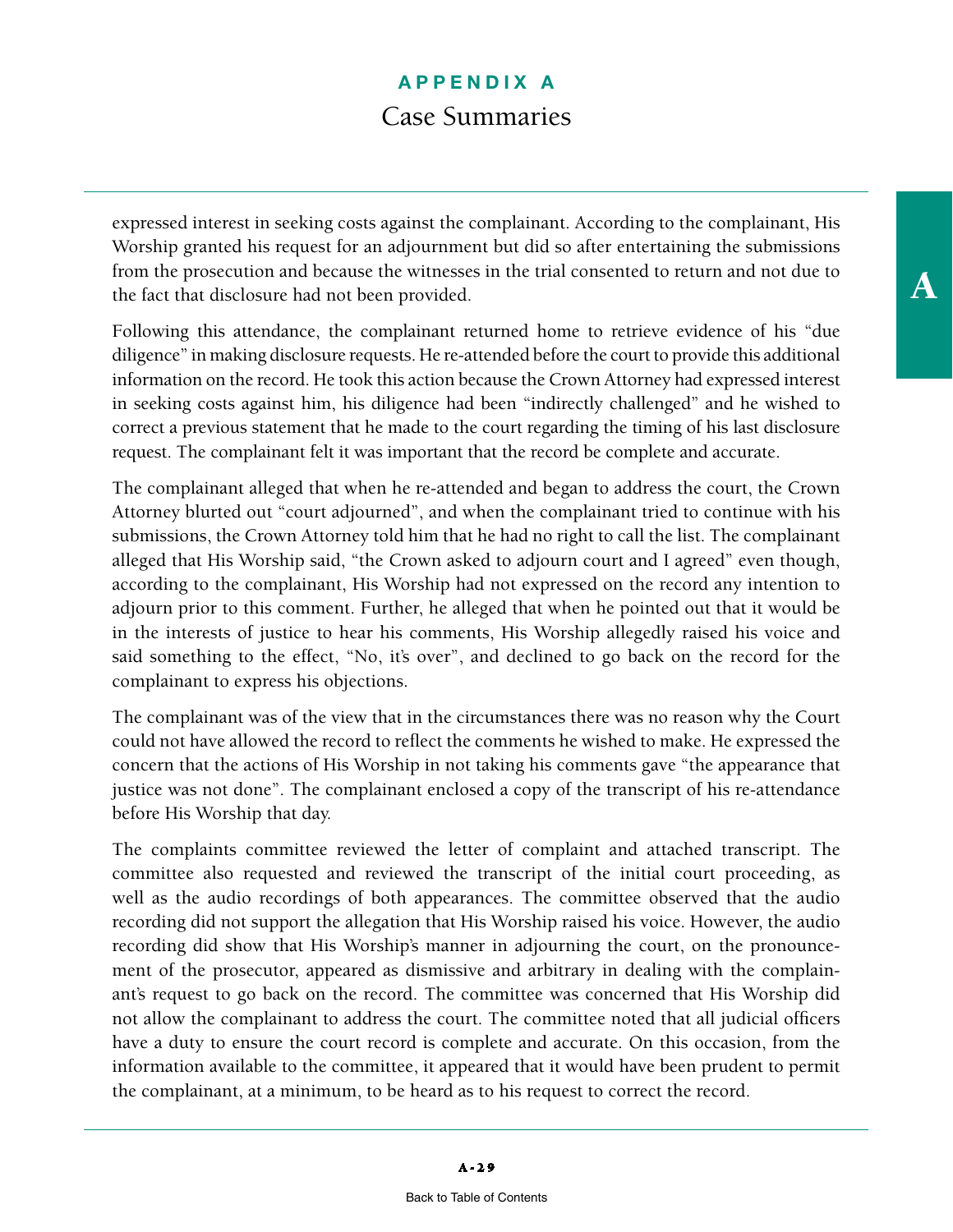With respect to the complainant's allegation that the Crown Attorney was the first person to state that court was adjourned, the committee found that the transcript supported the allegation. The committee noted that the courtroom is subject to the direction and control of the justice of the peace. He or she must always be mindful of that responsibility and that this is clear to the parties and the public.

The committee invited a response to the allegations from His Worship. The justice of the peace provided no response other than referring the committee to the transcripts.

Without the benefit of further information and explanation from the justice of the peace, the complaints committee considered its disposition. After careful consideration of the allegations and the court record, the committee concluded that an attendance by His Worship before the complaints committee to receive advice was a suitable and appropriate means of informing His Worship that his conduct and consideration of the complainant during the subject proceeding fell short of the standards expected of judicial officers. Pursuant to section 11(15)(b) of the *Justices of the Peace Act*, the committee invited His Worship to attend before the complaints committee to receive advice.

The committee reminded His Worship of the responsibilities of a justice of the peace, and encouraged His Worship to reconsider his handling of this situation, and perhaps other similar occasions, with the view of improving his ability to conduct such matters professionally, patiently and with due consideration. In the administration of justice, it is important not only that justice is done but also that justice is seen to be done.

The committee observed that His Worship had reflected upon his conduct toward the complainant. Having reviewed the complaint with His Worship and having provided its advice, the complaints committee was satisfied that His Worship fully understood and appreciated the complainant's concerns about his conduct. The complaints process is a remedial one. The committee noted that His Worship had gained insight to better deal with similar situations in the future. The committee closed the complaint file in this matter.

# *CASE NO. 20-012/09*

The complainant filed a complaint about the subject justice of the peace in relation to his trial for a traffic violation. According to the complainant, he pled not guilty and was self-represented at his trial. He alleged that His Worship "[threw] away the procedure book and conducted the court in a way I can only describe as 'unlawful'". He indicated that His Worship used a condescending tone of voice for the purpose of humiliating him in order to set an example for others. The complainant further indicated that his evidence was "thrown in my face, literally, by the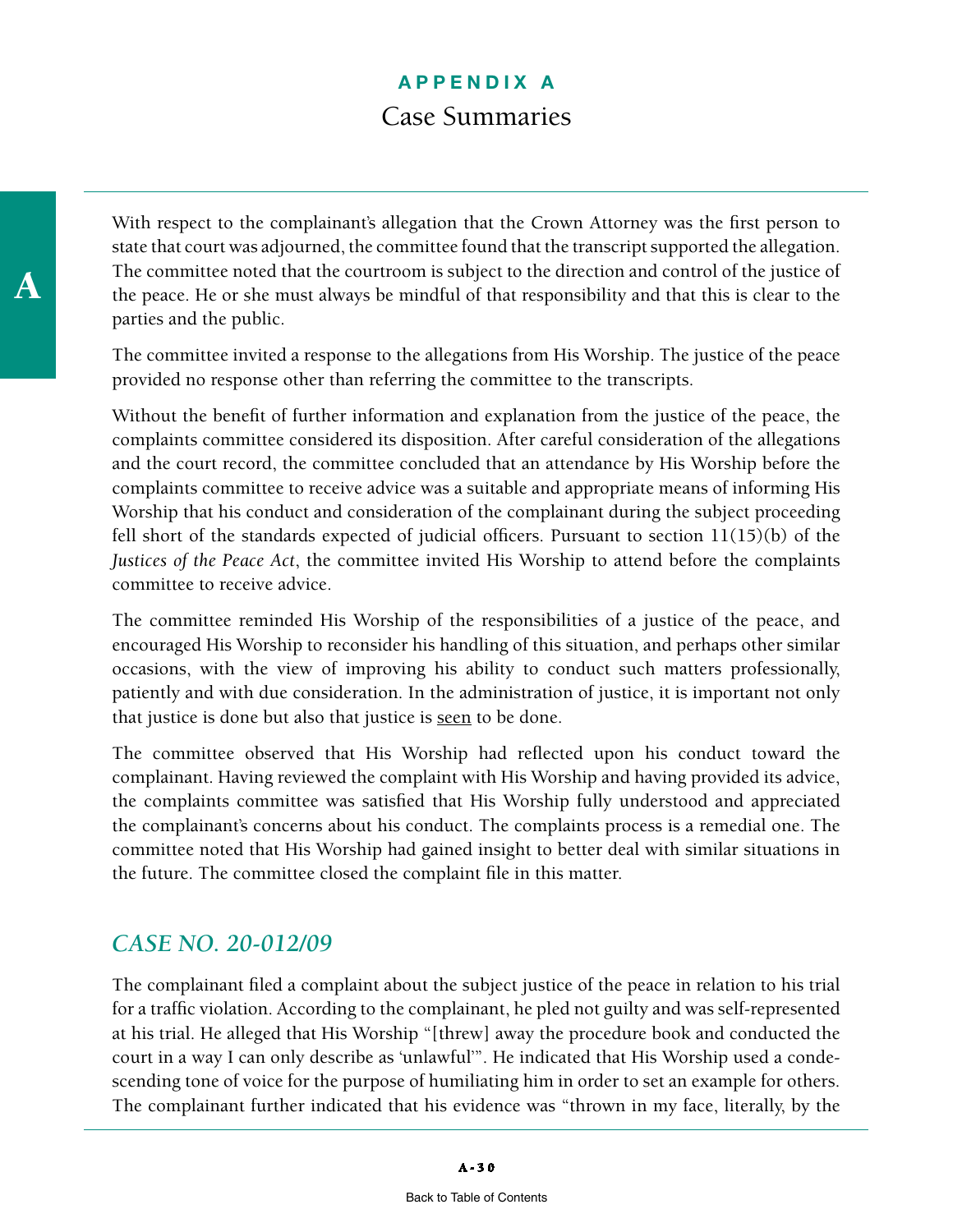judge at the end of the trial". According to the complainant, he was unable to "continue to pursue my appeal" because His Worship imposed a \$98 expense to appeal a \$235 judgment.

The investigating complaints committee requested and reviewed the transcript and audio recording of the court appearance. Although the record did not support the complainant's allegations of procedural unlawfulness or that the complainant's evidence was literally thrown in his face, the committee had concerns about the manner in which His Worship conducted himself. The committee invited and reviewed a response from His Worship. In response to the complaint allegations, His Worship responded by commenting on legal aspects of the case. His Worship also commented on positive feedback that he had received from other persons appearing before him. After reviewing His Worship's response, the committee was concerned that the allegations relating to his conduct were not duly considered or appreciated.

From its review of the court record, the committee found that His Worship had "entered the arena" during this trial. The committee noted that His Worship's questions and comments appeared to be designed to be frustrating, dismissive and devaluing of the complainant's evidence. The committee could understand from its review of the record why the complainant perceived that that His Worship was attempting to humiliate him in order to set an example for others.

As its disposition, His Worship was invited to attend for advice pursuant to section 11(15)(b) of the *Act*. His Worship attended before the complaints committee for the purpose of receiving advice.

It was the committee's advice that His Worship reflect upon and reconsider his conduct with respect to the complainant's trial, and perhaps similar circumstances, with a view to improving his ability to conduct such matters with the appropriate level of impartiality, courtesy and decorum. The committee encouraged His Worship to refrain from becoming engaged in what could be perceived as adversarial commentary or questioning.

In a sincere response to the committee's advice, His Worship acknowledged that he appreciated the perceptions left with the complainant and recognized on reflection that on this occasion he entered the fray. His Worship thanked the committee for its advice and the opportunity to reflect on the matter.

The complaints process through the Review Council is remedial in nature and through the review of one's conduct, improvements are made as to how individuals are treated and situations handled in the future. Having provided its advice, the complaints committee closed the complaint file in this matter and thanked the complainant for bringing his concerns to the attention of the Council.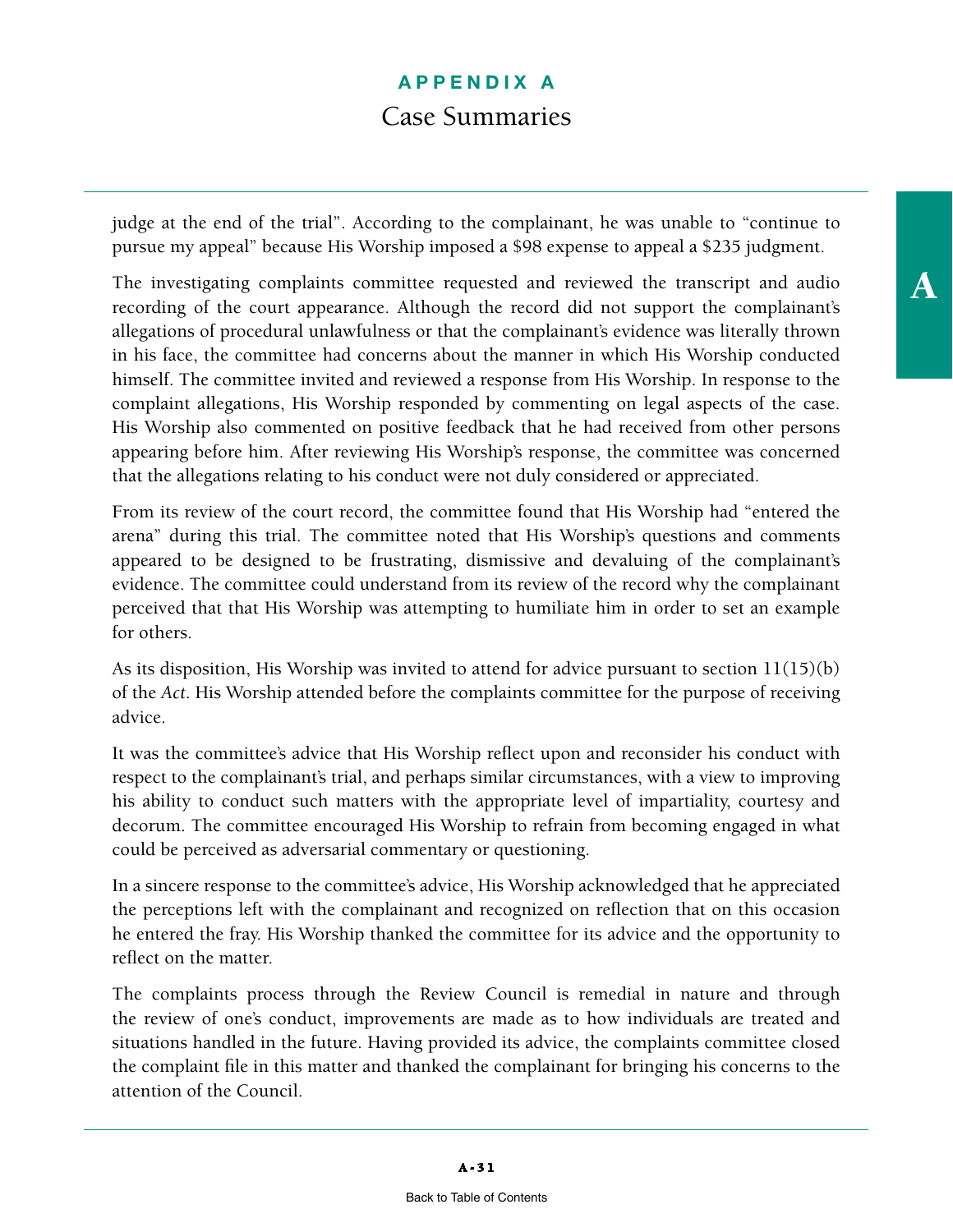#### *CASE NO. 20-013/09*

The complainant attended before the subject justice of the peace to seek a re-opening of his daughter's conviction. The complainant alleged that His Worship denied the re-opening because a Notice of Intention to Appear was not filed within 15 days. The complainant believed that around the time that he mentioned to His Worship that he would file an appeal, His Worship asked "do you want to resolve this today?" and then offered to reduce the charge and lower the penalty so it didn't impact on the daughter's demerit points. The complainant indicated that he "found this very odd since my understanding of the role of a justice is to only deal with the fine amount and time to pay". The complainant further indicated that he "found the pressure to accept a guilty plea at a reduced charge to be unprofessional conduct". In the end, the complainant advised His Worship that he "did not have any instructions to settle the matter today, I came for a re-opening for a chance to defend this charge".

The investigating complaints committee reviewed the letter of complaint and requested the transcript and audio recording of the complainant's appearance before the subject justice of the peace. Court Services advised that there was no recording of the complainant's attendance before His Worship so neither a transcript, nor a recording could be provided. The complaints committee invited and reviewed a response from His Worship to the concerns expressed by the complainant.

Without the benefit of an independent court record, the complaints committee was unable to make any findings as to the allegations about His Worship's conduct in this matter. Following its investigation, based on the information that was available, the committee determined that the circumstances warranted a letter of advice to the justice of the peace pursuant to section 11(15)(b) of the *Justices of the Peace Act*.

The committee's advice to His Worship emphasized the importance of having a proper court record made of all proceedings. A complete court record ensures that justice is not only done but seen to be done.

The committee also observed that there appeared to be a misunderstanding or miscommunication between the complainant and His Worship regarding the legal options available to him to pursue. The committee provided advice that, while it appreciated the demands upon a justice of the peace, regardless of how busy a court is, there is an obligation on every justice of the peace to take the requisite time to listen to individuals before him or her, to explain what the proceeding is about and/or what the jurisdiction of the justice is, so that they can properly understand the decision of the justice. This is particularly important if the individual before them is not legal counsel or represented by legal counsel.

Having provided its advice in writing to His Worship, the complaints committee has closed its file.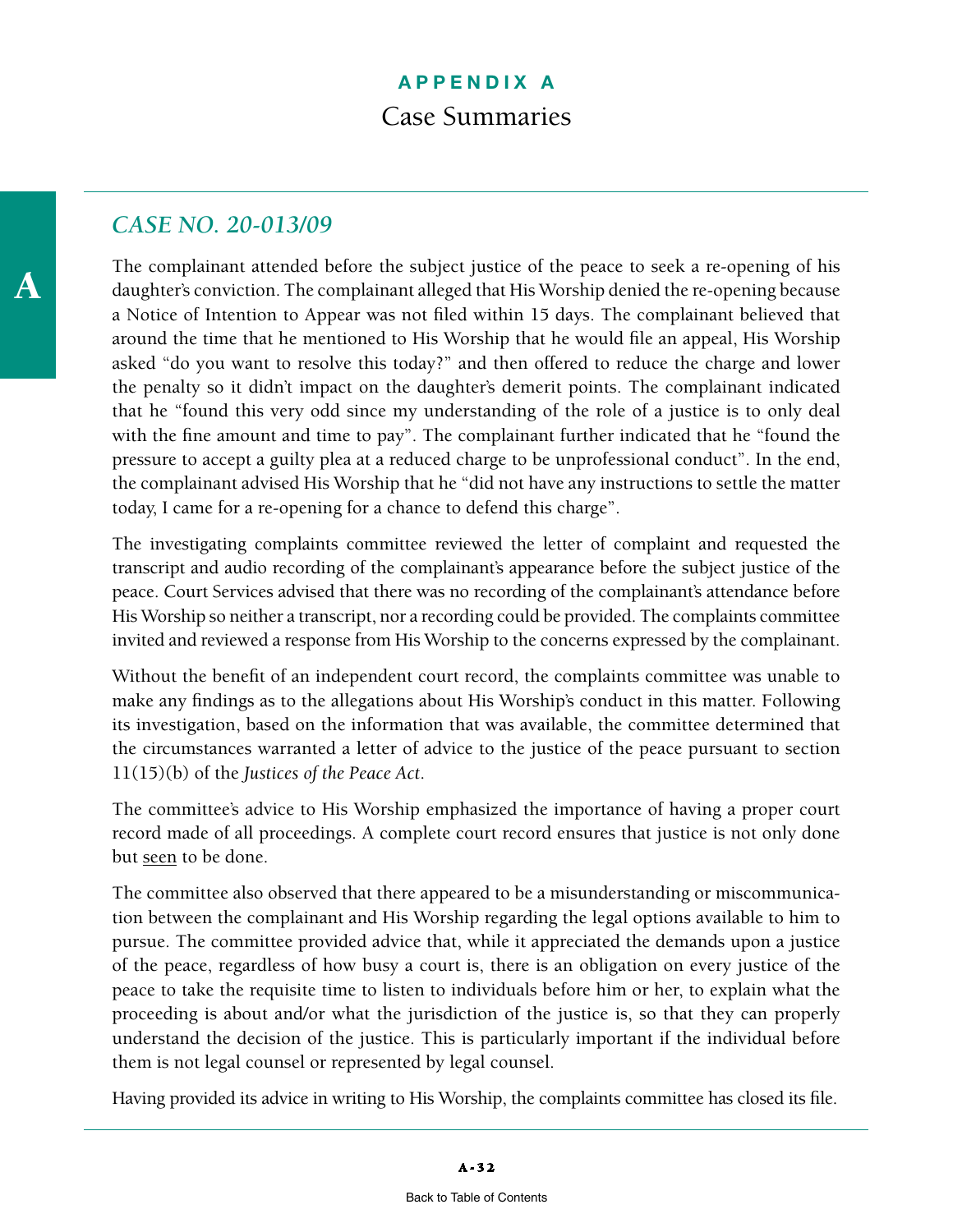### *CASE NO. 20-014/09*

The complainant informed the Council that he was charged with speeding. At his first trial, he was found guilty and fined. He successfully appealed on the basis that the officer contradicted himself no less than five times. The complainant had a second trial, and his complaint was about the conduct of the justice of the peace during that trial. He alleged that during the second trial, His Worship stated that the first trial never happened, the officer's contradictory evidence was irrelevant, and the complainant was found guilty and fined.

The complainant alleged that:

- There is an onus on judges and justices of the peace to be fair. The trial before His Worship was not fair. His Worship showed bias towards a guilty finding. The complainant felt that, "I was there to be processed, not listened to." His Worship exhibited bias in two ways: firstly, by taking the officer's word over that of the complainant without any cogent evidence; and, by using generalizations such as agreeing with the objections of the Crown Attorney attorney to the complainant's line of questioning on the basis that, "people watch too much television".
- His Worship cared very little for what the complainant had to say or for the facts of the case and was only interested in finding him guilty.
- His Worship was demeaning, intolerant of the complainant's questions, and almost childish in his desire to ridicule him. He made statements that were snide and condescending, showing lack of control and outrage at the complainant's insolence at challenging the officers.

The complaints committee reviewed and considered the complaint, the transcript and the audiotape. The committee also invited and reviewed a response to the complaint from His Worship.

Following its investigation and careful consideration of all of the materials, the committee found that His Worship's conduct raised serious concerns. The transcript and the audiotape disclosed rude, sarcastic, bombastic demeanour on the part of His Worship, and that His Worship intervened to run the prosecution's case. Further, he interrupted the complainant/ defendant frequently and refused to accept the argument that he gave in his defence and yet appeared to be incensed when the complainant interrupted him.

The committee noted that the complainant had also alleged that His Worship made errors in determining issues and in weighing evidence. The committee advised that if the complainant disagreed with how the justice of the peace determined these issues, the proper way for the complainant to proceed was through other legal remedies. Matters of law are outside of the jurisdiction of the Council.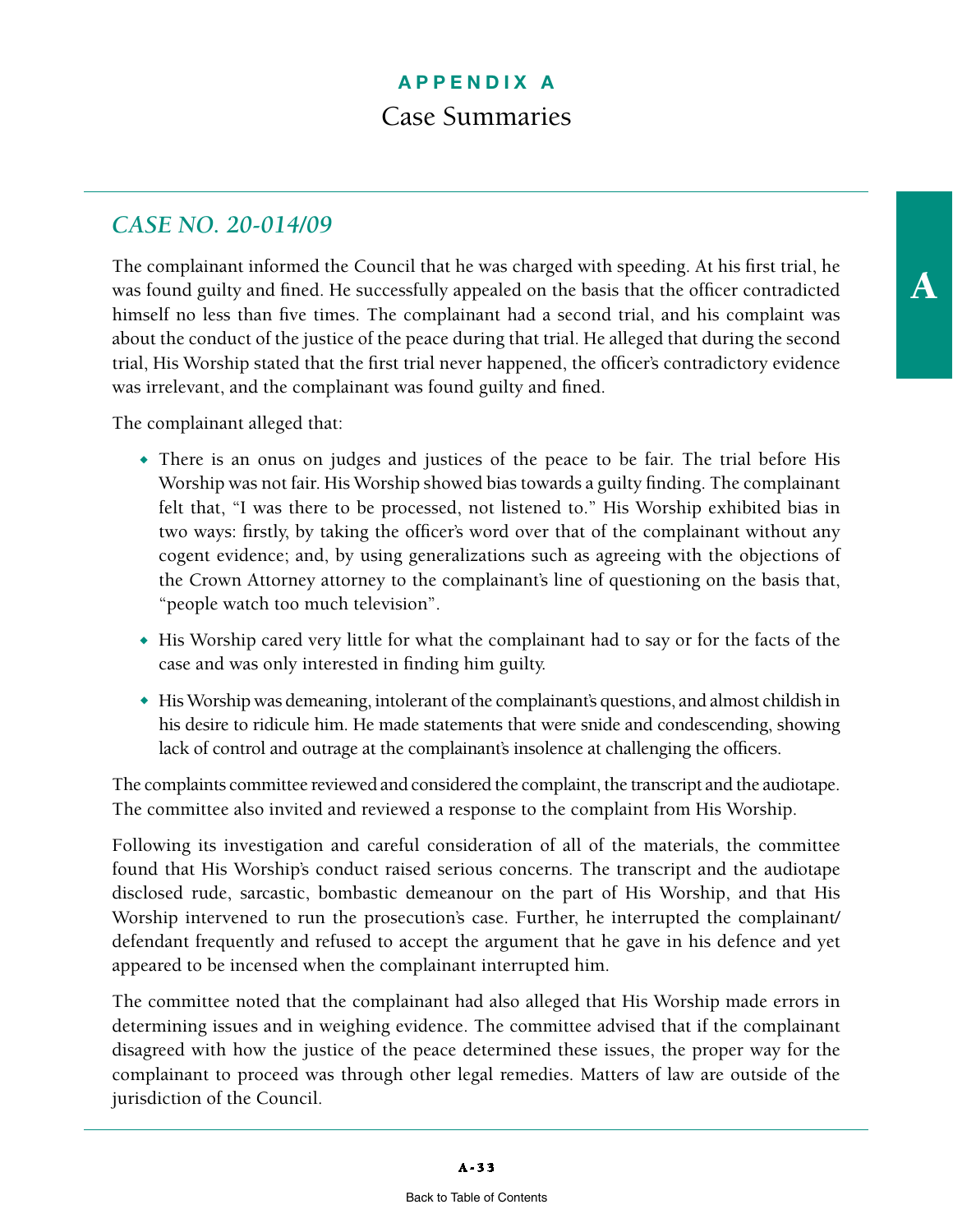The complaints committee noted the *Principles of Judicial Office of Justices of the Peace of the Ontario Court of Justice* which state that justices of the peace must strive to be patient, dignified and courteous in performing their duties of judicial office and shall carry out their role with integrity, appropriate firmness and honour. The principles reflect the justice of the peace's unique role as exemplary and guardian of dignity of the court. A justice of the peace is expected to demonstrate proper decorum and courtesy to all parties in the courtroom, including selfrepresented litigants.

The committee also observed the importance, as expressed in the *Principles of Judicial Office*, of a justice of the peace being impartial and objective in the discharge of his duties. Because a justice of the peace's courtroom conduct symbolizes the law in action, a justice of the peace compromises the notion that the law is impartial and uniform in its application if he is seen to manifest favour or bias toward a party, including a police officer. Because of the pivotal role a justice of the peace plays in preserving the rule of law, his or her conduct must foster respect for him, for his decisions, and for the judiciary at large.

It appeared to the complaints committee of the Review Council that His Worship's conduct fell below the standard of conduct expected of justices of the peace in the courtroom, and in their interactions with members of the public, particularly with self-represented persons. The committee invited a response from the justice of the peace to the complaint.

After carefully considering the complaint, the response from the justice of the peace, and the results of the investigation, the complaints committee determined that the matter warranted a referral to the Chief Justice of the Ontario Court of Justice, pursuant to section 11(15)(d) of the *Justices of the Peace Act* for discussion.

Following her meeting with the justice of the peace, the Chief Justice reported back to the complaints committee. The committee noted that His Worship had expressed regret for his conduct during the complainant's trial. From its review of the report from the Chief Justice, the committee was satisfied that His Worship appreciated that as a judicial officer, he is expected to behave with dignity and restraint. The committee observed that His Worship had reflected upon his conduct in the courtroom, and was aware that on the day in question, he did not appear impartial and objective in the discharge of his duties and, as a result, he did not maintain the high standards of conduct to which justices of the peace are held. The committee also noted that His Worship had apologized for his conduct and confirmed his understanding that he should carry out his duties as a justice of the peace in a manner that upholds the high standards of the Ontario Court of Justice.

After the committee received and reviewed the report from the Chief Justice, the file was closed.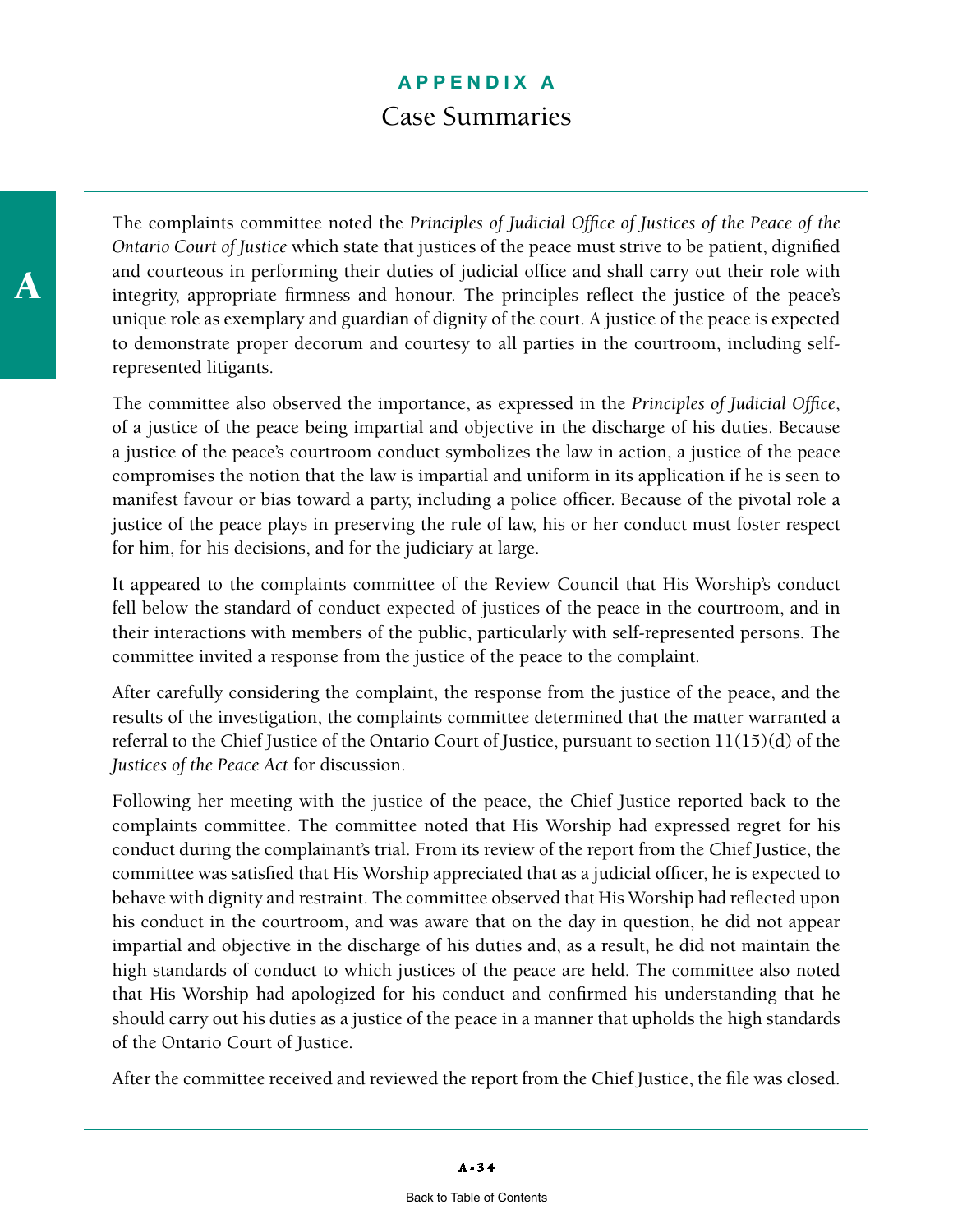### *CASE NO. 20-015/09*

The complainant filed a complaint about an unidentified male justice of the peace in relation to trial on a by-law infraction. Based on the details of the time and location provided by the complainant of his court appearance, Court Services confirmed the identity of the justice of the peace who presided over the trial.

According to the complainant, he wished to "contest the charges because the ticket I received contained a number of defects". The complainant alleged that, "When I brought these defects to the Justice's attention, he became very aggressive and rude and threatened that if I raised any objections to the ticket, he would do something different, implying that he would have me arrested". The complainant alleged that during the trial, His Worship spent the whole hearing nodding in an exaggerated manner at everything the officer was saying and ignoring the complainant. He alleged that His Worship overruled everything the complainant brought to his attention. The complainant indicated that he was appealing the decision and requested that His Worship's conduct be investigated. The complainant was left with a negative impression of the administration of justice following his trial before the justice of the peace.

The investigating complaints committee reviewed the letter of complaint and requested and reviewed the transcript and audio recording of the complainant's appearance before the justice of the peace. Following a review of the record, the complaints committee invited a response from His Worship to the concerns expressed by the complainant.

Having carefully considered his response, the record, and in particular the audio recording, the committee concluded that His Worship's conduct was at times less than ideal in dealing with the complainant. The committee found His Worship's manner in exerting control over his courtroom to be impatient and condescending. The committee observed that the record indicated that at times, His Worship was "entering the arena", becoming engaged in debates with the complainant, and assuming the role of prosecutor. Although the committee noted that a justice of the peace should be seen to be impartial, the investigation showed that His Worship's conduct and comments during the trial supported a perception on the part of the complainant, and perhaps others in the courtroom, that could call into question his impartiality in hearing the complainant's case.

While the committee appreciated the demands of a busy courtroom upon a justice of the peace, the committee was also of the view that the pressures of the court should not interfere with ensuring that fair consideration is given to all matters. Regardless of how busy a court is, there is an obligation on every justice of the peace to take the requisite time to listen to individuals before him or her and to explain what is happening, so that they can properly understand the decisions or rulings that have been made.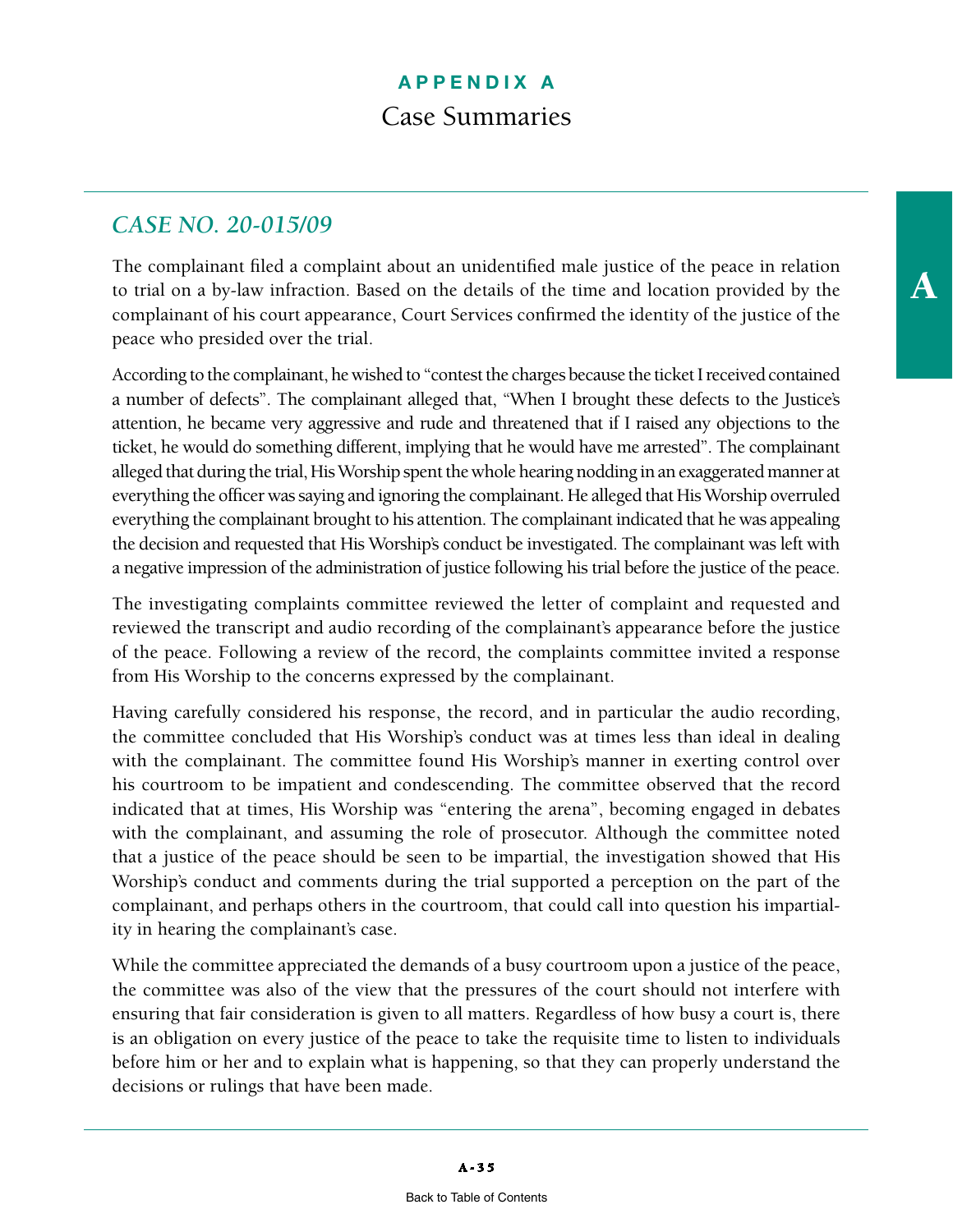While the committee found that His Worship's conduct and behaviour did not amount to misconduct, the committee concluded that it would be appropriate and beneficial to have these concerns brought to his attention through attending in person before the complaints committee to receive its advice pursuant to section 11(15)(b) of the *Justices of the Peace Act*.

The committee provided advice to assist His Worship in fully understanding and appreciating the importance of the impressions and perceptions of justice in maintaining and building the public's respect and confidence in the justice system. The manner in which a justice of the peace conducts himself or herself gives rise to perceptions on the part of those in the courtroom and impacts on their confidence in a justice of the peace specifically, and in the administration of justice generally.

The committee's advice to His Worship was to reconsider his conduct in his dealings with the complainant that day with a view to improving his ability to conduct such matters professionally, patiently and in upholding the high standards expected of the court. The committee encouraged His Worship to refrain from "entering the arena" and from becoming engaged in what could be perceived by members of the public as adversarial commentary or questioning in an attempt to exert control over his court.

In response to the committee's advice, His Worship acknowledged that he appreciated the opportunity to reflect and learn from this complaint and thanked the committee for its advice. The complaints committee reported that His Worship demonstrated serious and sincere consideration in his review of this complaint with the committee.

Having provided its advice, the complaints committee closed the complaint file in this matter and thanked the complainant for bringing their concerns to the attention of the Review Council.

#### *CASE NO. 20-016/09*

The complainant attended court on behalf of his wife to request an adjournment of her trial to contest a parking infraction. His wife could not attend court on this day as she was teaching. He indicated that the male justice of the peace, whose identity was confirmed through Court Services, denied his adjournment request and ordered him to contact his wife and get instructions on how to proceed. The complainant alleged that His Worship was loud and demanding in his instructions that he contact his wife before the end of court at 4:00 p.m. While waiting, the complainant alleged that he witnessed impatient, belligerent and bullying behaviour from His Worship toward other defendants in denying them adjournments and in not accepting a plea of guilty with an explanation. The complainant indicated that His Worship "became increasingly dismissive, constantly interrupting the defendants' explanation of events with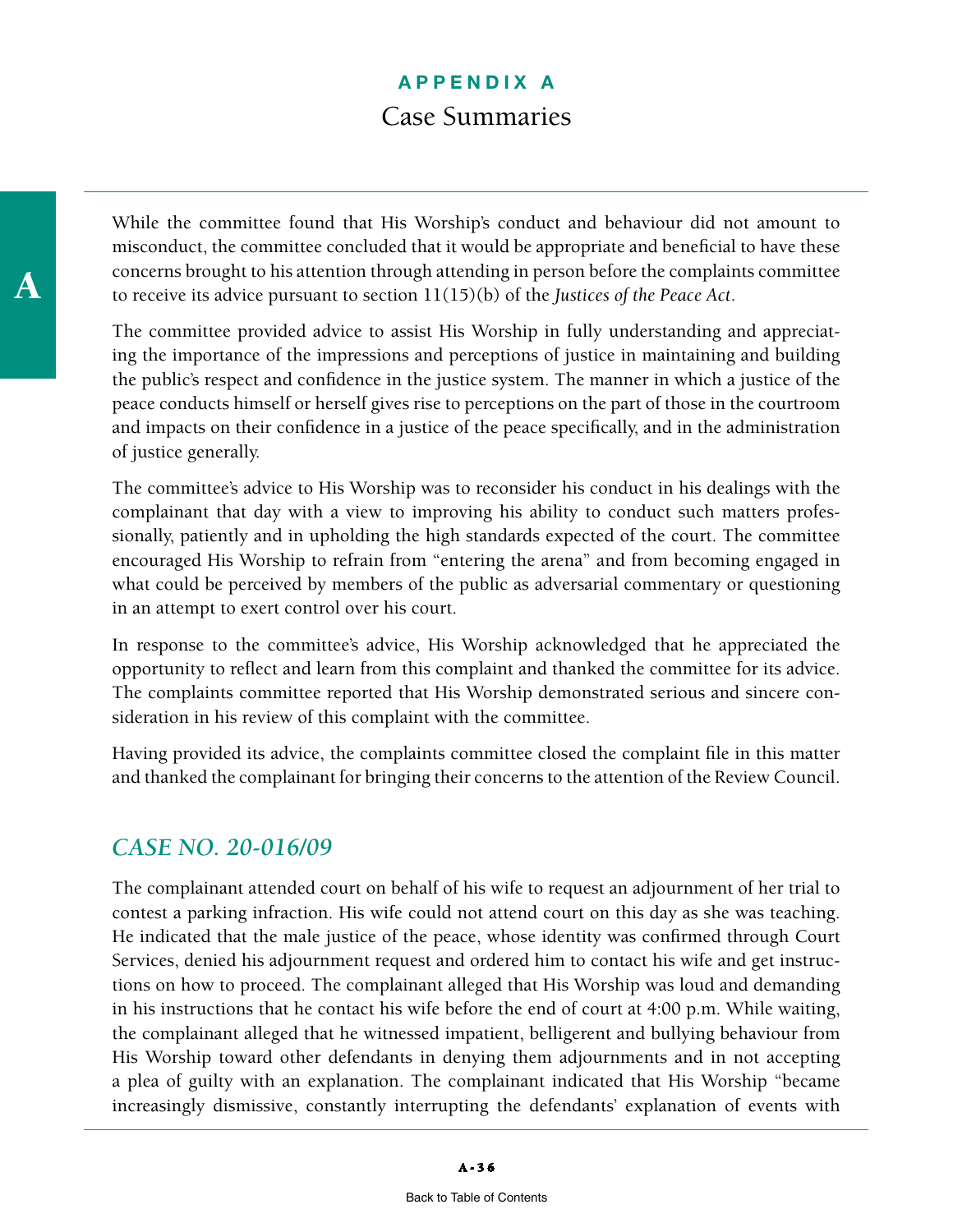sarcasm. He became increasingly irritable, red faced and angry". The complainant was left with the impression that His Worship was "extremely biased and prejudicial in his rulings and did not treat the defendants in a dignified and respectful manner".

In the end, the complainant was unable to contact his wife. He indicated that instead of adjourning the matter to another date, His Worship ignored the fact he was there as an agent for his wife and proceeded in registering a conviction against her. In addition, the complainant alleged that defendants who arrived late were told by His Worship that their matters would not be heard and that their reward for being late would be another court date. The complainant described His Worship as "overbearing, pugnacious, arrogant and unkind". The complainant claimed that His Worship "intimidated and belittled everyone."

The members of the complaints committee reviewed the complainant's letter and requested and reviewed the transcript and the audio recording of the court appearance and of the entire tier of cases on the docket. The committee also requested and reviewed a response from the subject justice of the peace.

After a thorough review of the court record and of His Worship's response, the committee was concerned by the tone in which His Worship spoke and by the manner in which he conducted himself and treated individuals appearing before him. The committee found that the court record supported the complainant's allegation that, at times, His Worship's manner was perceived as bullying. The record showed a rather loud, impatient and abrupt manner and style on His Worship's part in dealing with the cases before him on that day. This was most obvious in His Worship's treatment of the complainant. In relation to others before His Worship, the committee also observed that his manner appeared as angry and lecturing. In addition, the committee was concerned by the perceptions created by the perfunctory approach that His Worship took to many of the cases before him. The perception left with the complainant, and perhaps others in the courtroom, was that the manner in which His Worship dealt with cases appeared to be arbitrary.

The record also supported the complainant's allegation that the individuals who showed up late were given adjournments. The committee understood how the complainant would have felt witnessing the automatic adjournments for the latecomers in contrast to His Worship's demands on him and his denial of the complainant's request for an adjournment. The committee noted that for an individual like the complainant, who arrived on time and who was respectful of the court and of His Worship's requests to contact his wife, it was understandable that the complainant perceived as unfair His Worship's actions, overall conduct and decision to proceed in finding the complainant's wife guilty without permitting him to participate in the proceeding as her agent.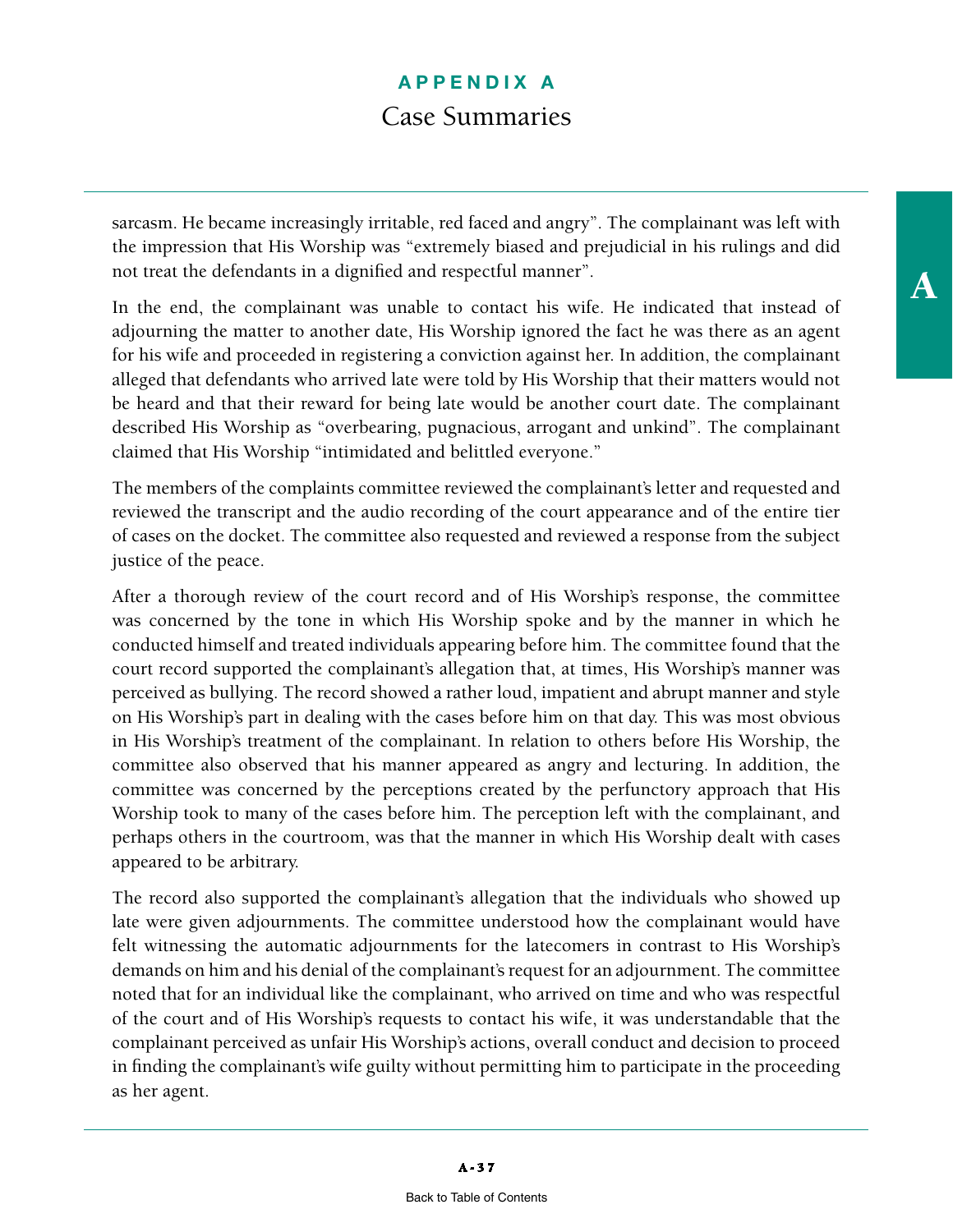Following its investigation, the committee was concerned with the manner in which His Worship conducted himself and how his conduct gave rise to the perceptions of the complainant, impacting on his confidence in His Worship and in the administration of justice generally. After a review of His Worship's response, the committee was also concerned that His Worship may not have truly appreciated the nature of his conduct and how that conduct was perceived by others.

The committee was of the view that all justices of the peace have a duty to maintain and uphold high standards of personal conduct and professionalism so as to preserve the independence and integrity of judicial office and to preserve the faith and trust of society. While the committee appreciated the demands of a busy courtroom upon a justice of the peace, it was the view of the committee that regardless of how busy a court is, there is an obligation on every justice of the peace to take the requisite time to listen to individuals before him or her and to explain what is happening, so that they can properly understand the decision of the justice of the peace. As well, all judicial officers have a responsibility to treat members of the public with courtesy and respect.

In considering a disposition in this matter, the complaints committee was of the view that having His Worship attend before the complaints committee to receive advice, pursuant to section 11(15)(b) of the *Justices of the Peace Act*, would assist His Worship in fully understanding and appreciating the importance of the impressions and perceptions of justice in maintaining and building the public's respect and confidence in the justice system.

It was the committee's advice to His Worship that he re-consider his conduct in his dealings with the complainant and the other defendants that day with a view to improving his ability to conduct such matters professionally, patiently and by upholding the high standards expected of a justice of the peace. The committee encouraged His Worship to have a heightened sense of awareness of how his conduct may be viewed by others.

The committee reminded His Worship that the pressures of the court should not interfere with ensuring that fair consideration is given to all matters. In the administration of justice, it is important not only that justice is done but also that justice is seen to be done.

The complaints process through the Review Council is remedial in nature and through the review of one's conduct, improvements are made as to how individuals are treated and situations handled in the future. Having provided its advice, the complaints committee closed the complaint file in this matter and thanked the complainant for bringing his concerns to the attention of the Council.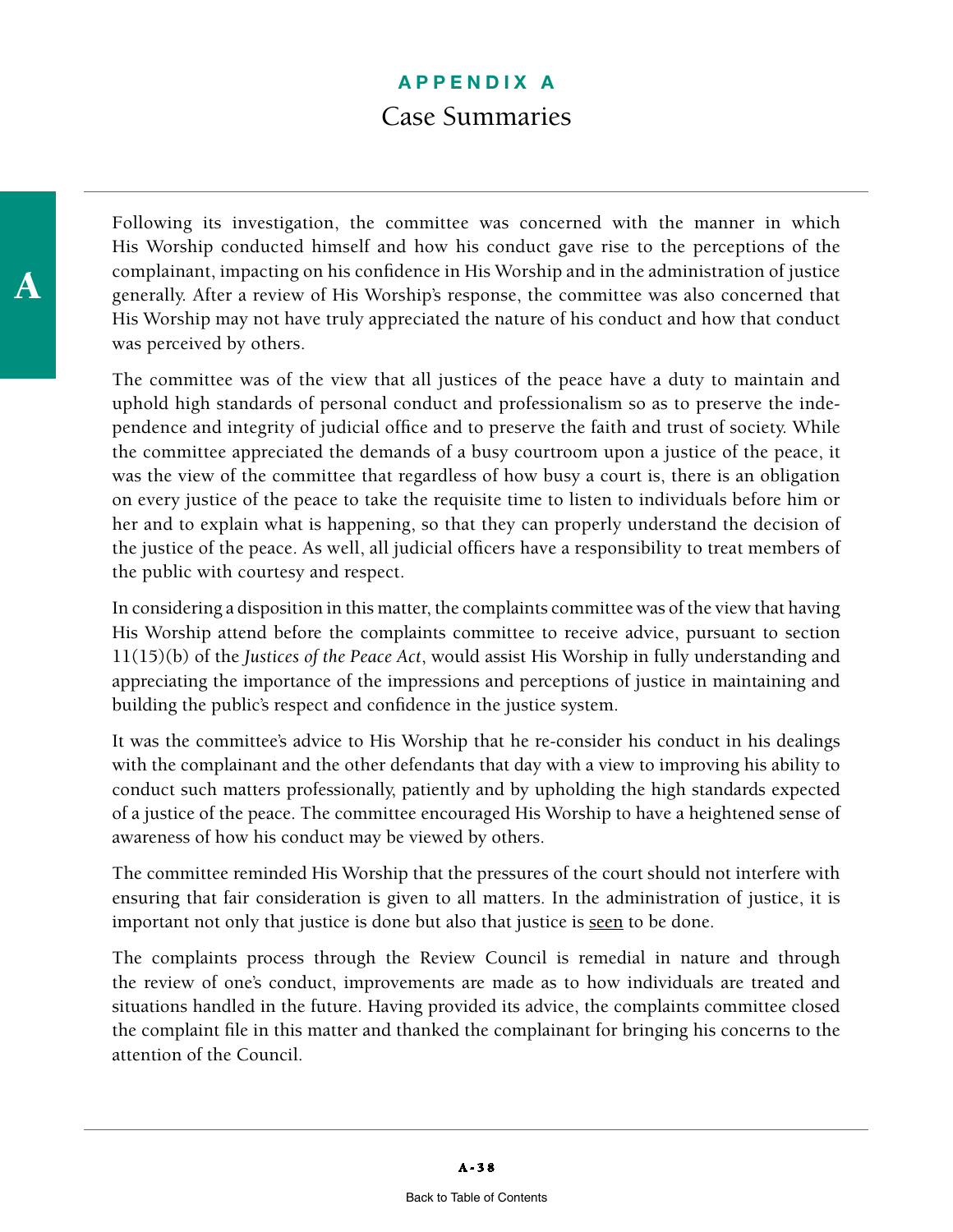### *CASE NO. 20-017/09*

The complainant appeared in court to challenge a parking ticket, taking her infant son with her in a car seat. She alleged that she was "subject to a blatant Human Rights violation in [Her Worship's] courtroom". According to the complainant, she was informed by the prosecutor that her case could not be heard because she had a baby with her, and that she could not present evidence with a baby and should have arranged for a babysitter. The complainant informed the prosecutor that she was breastfeeding and that it would not be possible to leave her son with a sitter. When asked, the complainant entered a plea of not guilty and then waited for her trial.

The complainant indicated that while waiting for her trial, her son was hungry and therefore she sat covered by a sarong in the body of the court and breastfed him. Shortly after, she was asked to approach the Bench and was allegedly informed by both the prosecutor and the presiding justice of the peace that her trial would be adjourned as she was unable to present her evidence "unencumbered" because she had her child with her. When she asked for clarification as to how she was encumbered, it was alleged that Her Worship "sternly indicated that I could not have a court case while nursing a child". The complainant, who indicated that she had her son underneath a sarong completely covered while addressing the court, said that she was appalled by the comments. She also wrote that she had asked for the minutes of the court proceeding and her request was ignored. The complainant indicated that her matter was held down.

When her matter was recalled, the complainant indicated that she was given a choice of future dates for her trial. A six month adjournment was given. According to the complainant, "the justice lectured me that it was not because I was nursing my child but that I had to be able to provide evidence unencumbered" and later commented that "they were not against breastfeeding". The complainant was told to bring a babysitter next time. The complainant indicated that she spoke to the prosecutor afterwards and obtained her name and the name of the justice of the peace. According to the complainant, the prosecutor "proceeded to explain to me that it was not personal, but a policy of the court that children were not allowed in the event that the proceedings were disrupted". The complainant indicated that she subsequently researched the existence of any such policy and "found the contrary to be true. It is fairly common for women to breastfeed on the stand in family court".

The complainant indicated that the social, emotional and mental effect of the incident had been significant. She stated that, "I was humiliated standing before the court simply because I needed to breastfeed my child." Further, she advised that she had filed a complaint based on a violation of the *Human Rights Code* with the Ontario Human Rights Tribunal against other parties in the court house. Through that process, she was informed that she could not bring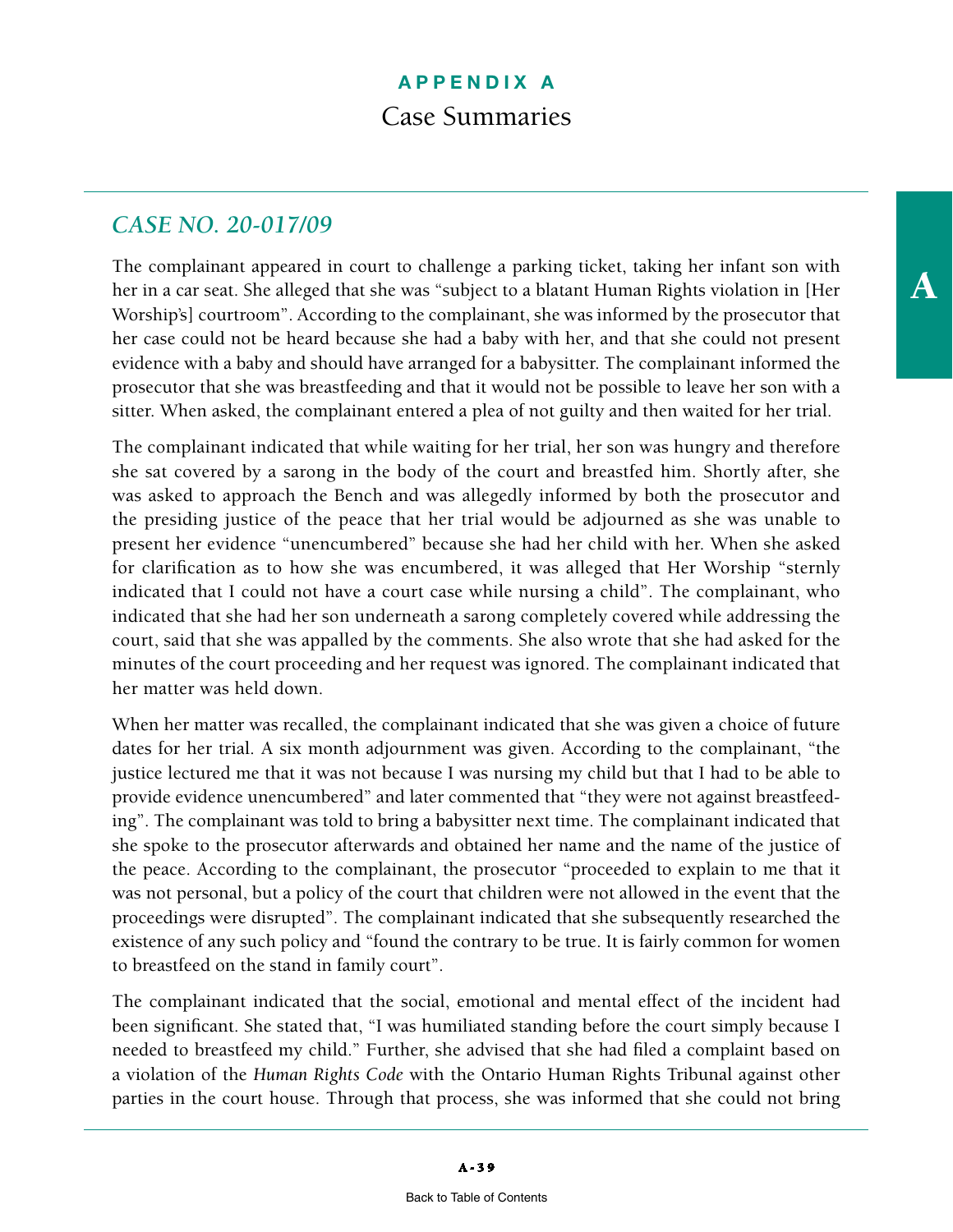a *Human Rights Code* complaint about a justice of the peace, and that the appropriate process for her complaint was through the Justices of the Peace Review Council. She sought to have the Review Council uphold her rights, make the necessary changes and recommendations and consequences, including: training for staff in the court system on breastfeeding rights; new policy and procedures in the court system to accommodate breastfeeding such as being able to address the court while seated; a written apology from the court and the subject justice of the peace; and, a suspension of Her Worship's duties.

While the legislative authority of the Justices of the Peace Review Council includes reviewing the conduct of justices of the peace, the authority does not extend to the review of conduct of court staff or prosecutors. Other offices have the responsibility for the oversight of court staff and prosecutors. The complainant was advised to contact the Provincial Offences Office at the subject court location and direct her concerns to the Supervisor of Prosecutors and the Manager of Court Operations.

With respect to the complainant's allegations about the conduct of the justice of the peace, the complaints committee reviewed the complainant's letter and requested and reviewed the transcript and the audio recording of the court appearance.

Following their review of the court record, the committee found that it was not entirely clear what the basis was for Her Worship's decision to not permit the complainant's trial to proceed on that day. The committee invited and reviewed a written response from the justice of the peace. In her written response to the committee, Her Worship expressed her sincere apology to the complainant for offending her by deciding her matter would be adjourned.

The committee supported the view that a court should be accepting of breastfeeding in the courtroom. During its investigation of the complaint, following up on the complainant's search for a breastfeeding policy, the committee explored whether or not a written court policy existed in relation to breastfeeding in court. Court Services advised that no such policy existed. The committee was aware of the Ontario Human Right's Commission's "*Policy on Discrimination because of Pregnancy and Breastfeeding*". In addition, the committee noted that a "*Breastfeeding in Public*" policy was approved by the city in 2007, supporting breastfeeding "anytime and anywhere" in all public places controlled by the City and its Agencies, Boards and Commissions (ABCs)".

The complaints process through the Justices of the Peace Review Council is remedial in nature and through the review of and reflection upon one's conduct, improvements are made as to how situations and individuals are treated and handled in the future. In considering a disposition in this matter, the complaints committee determined that it was both appropriate and remedial to have Her Worship attend, pursuant to section 11(15)(b) of the *Justices of the Peace Act*,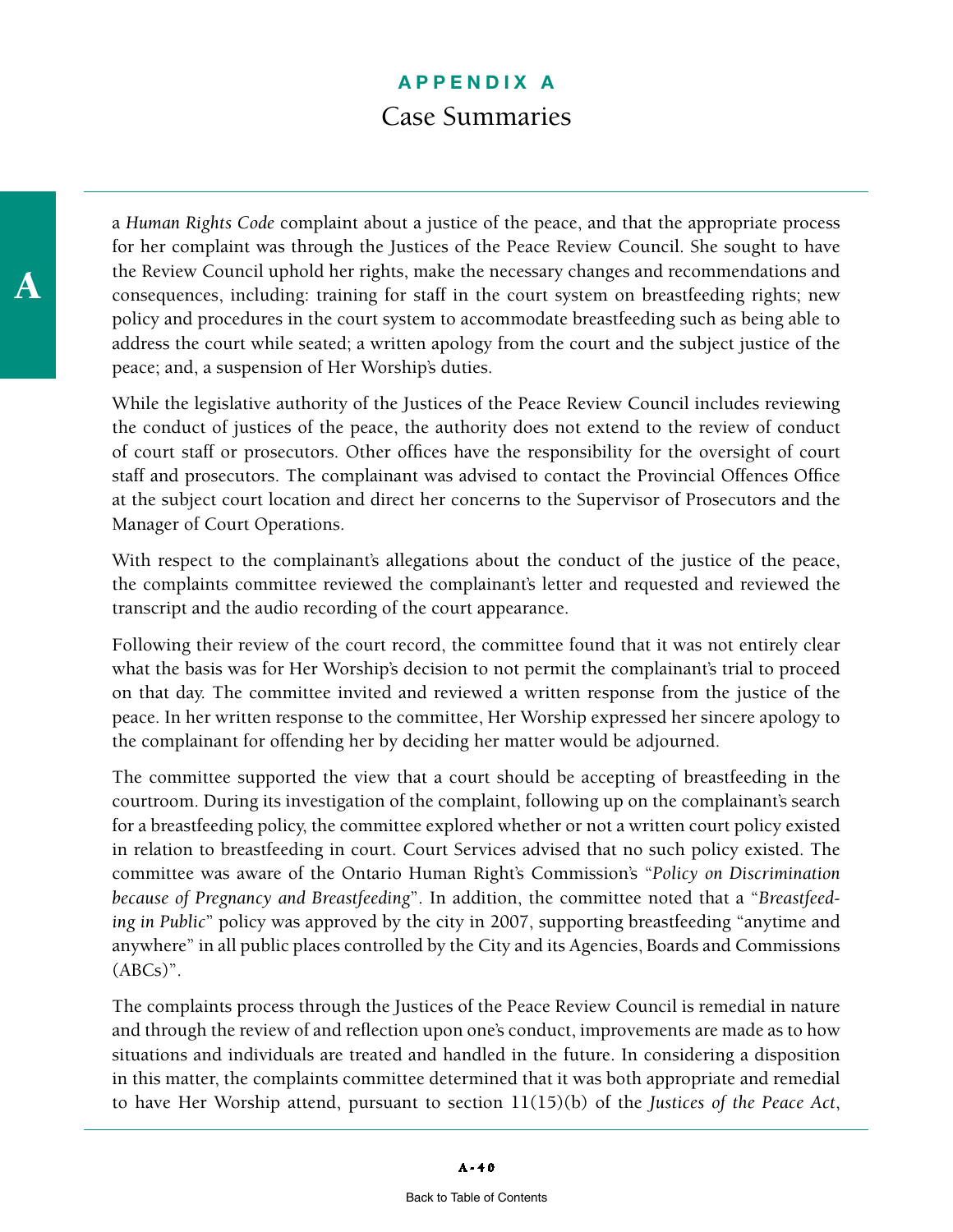before the complaints committee to receive its advice. During the private advice meeting, the committee reviewed the complainant's concerns with Her Worship and ensured that Her Worship was aware of the policies of the Ontario Human Rights Commission and the city.

It was the complaints committee's advice to Her Worship that she consider and reflect upon her dealings with the complainant that day and consider how she might better handle a similar situation in the future to ensure that parties in the courtroom are left with the assurance that the court recognizes the rights of breastfeeding women and respects the dignity of a breastfeeding woman.

Recognizing the importance of the rights of breastfeeding women, the committee suggested to the Advisory Committee on Justices of the Peace Education that they consider putting the topic on a future agenda. (The committee did not disclose any information about the complaint to the Advisory Committee.)

In the letter to the complainant advising her of the disposition of the matter, the committee conveyed Her Worship's apology to her.

Having provided its advice to His Worship and communicated its disposition and reasons to the complainant, the committee closed its file in the matter.

#### *CASE NO. 20-022/09*

The complainant indicated in his letter that he was a former police officer and that he had previously worked as a paralegal in Ontario. On the date in question, he appeared before the justice of the peace in relation to a traffic ticket to act as an agent for the defendant, who was a personal friend. The complainant was acting for him as a favour and was receiving no fee for his services. A written authorization from the defendant authorizing the complainant to act as his agent was provided to Her Worship.

The complainant alleged that Her Worship refused to allow him to represent his friend and "insisted that the defendant must have a licensed paralegal to defend him". The complainant alleged that Her Worship demonstrated "overbearing conduct" and, in his words, "treated me with absolute contempt, even hinting that because I was not qualified it must be some ruse for [the defendant] to appeal if and when she convicted him". She adjourned the trial, stating that the defendant must have a licensed paralegal to defend him. The complainant stated that Her Worship had no right to stipulate who may or may not represent the defendant.

The members of the complaints committee reviewed the complainant's letter and requested and reviewed the transcript and the audio recording of the court appearance. After reviewing the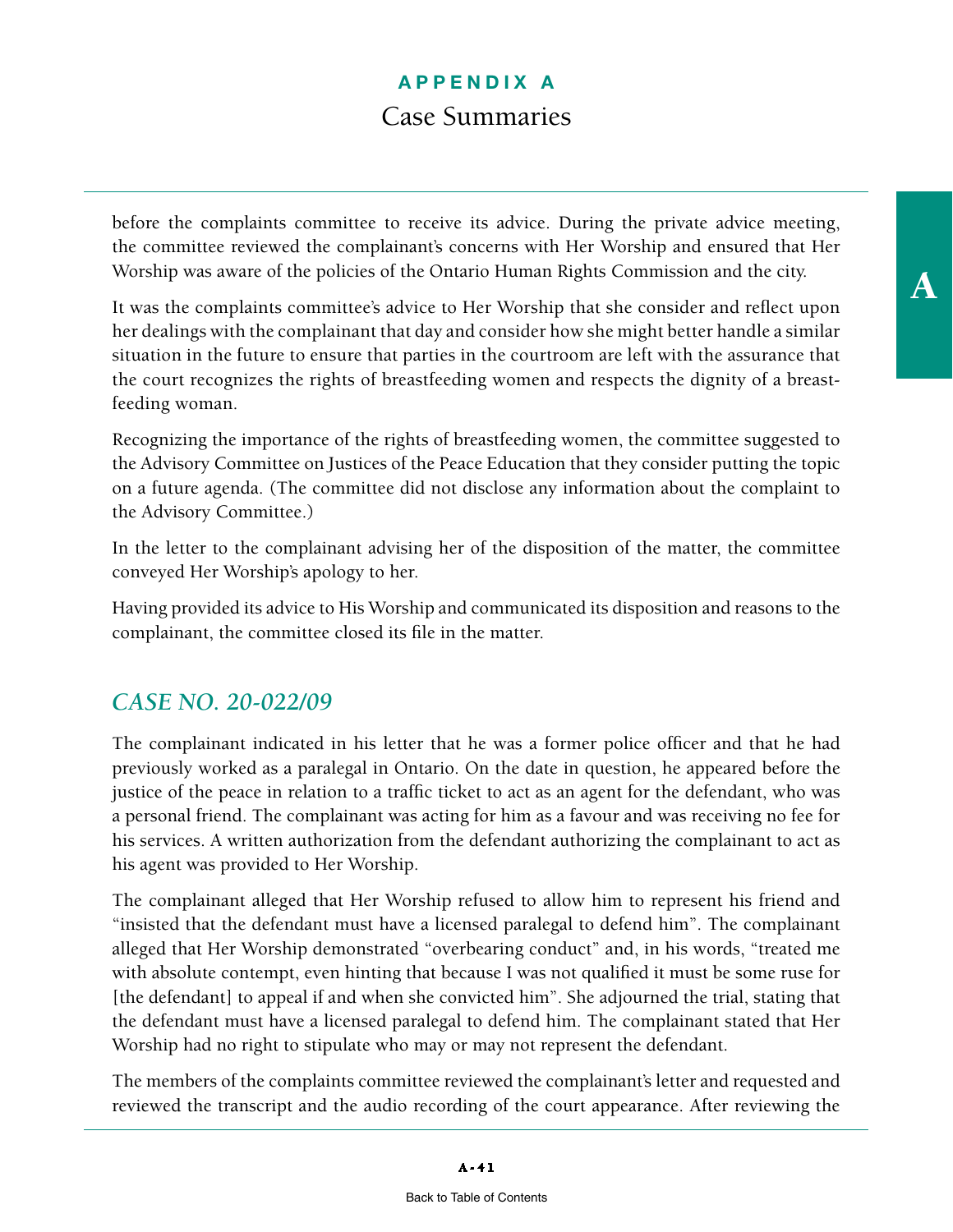record, the committee was sufficiently concerned by the manner in which Her Worship acted that a response was invited from Her Worship to the complaint allegations. The committee received and reviewed the response.

The committee noted that Her Worship's decision to refuse to permit the complainant to act as agent was a matter outside of the Council's jurisdiction to review that could be pursued through other legal remedies. However, the committee found that the record supported the allegation of the complainant that the manner in which Her Worship delivered that decision was perceived as "overbearing". The committee advised that the court record showed that the complainant maintained a respectful and calm manner, even in his display of clear frustration towards the end of the proceedings.

Following its investigation, the committee concluded that the court record confirmed that Her Worship's conduct was abrupt, impatient, arbitrary and disrespectful in her dealings with the complainant. While the committee concluded that her conduct did not amount to misconduct, in the committee's opinion Her Worship's failure to listen and act with patience fell short of that expected of a judicial officer.

Pursuant to section 11(15)(b) of the *Justices of the Peace Act*, the complaints committee invited Her Worship to attend in person before them for the members to provide her with advice in person relating to their concerns about her conduct.

Noting the impact of the pressures of time and heavy court lists on Her Worship on the date in question, the committee advised Her Worship that a justice of the peace must never allow the length of the list and the shortage of time to result in a failure to allow for due process and to listen to a case. The committee reminded the justice of the peace of the fundamental right of defendants to hear the case against them and to be given the opportunity, should they wish, to defend themselves. The committee concluded that other pressures of the court must not be given priority over that right.

The committee expressed to Her Worship that her overall conduct and treatment of the complainant was considered inappropriate and could have been more professional. The committee stated that all judicial officers are obligated to treat members of the public with courtesy and respect.

It was the committee's advice that Her Worship reflect upon and reconsider her conduct with respect to the subject proceeding, and perhaps similar circumstances, with a view to improving her ability to conduct such matters with the appropriate level of consideration, courtesy and patience.

Having provided its advice, the complaints committee closed the file.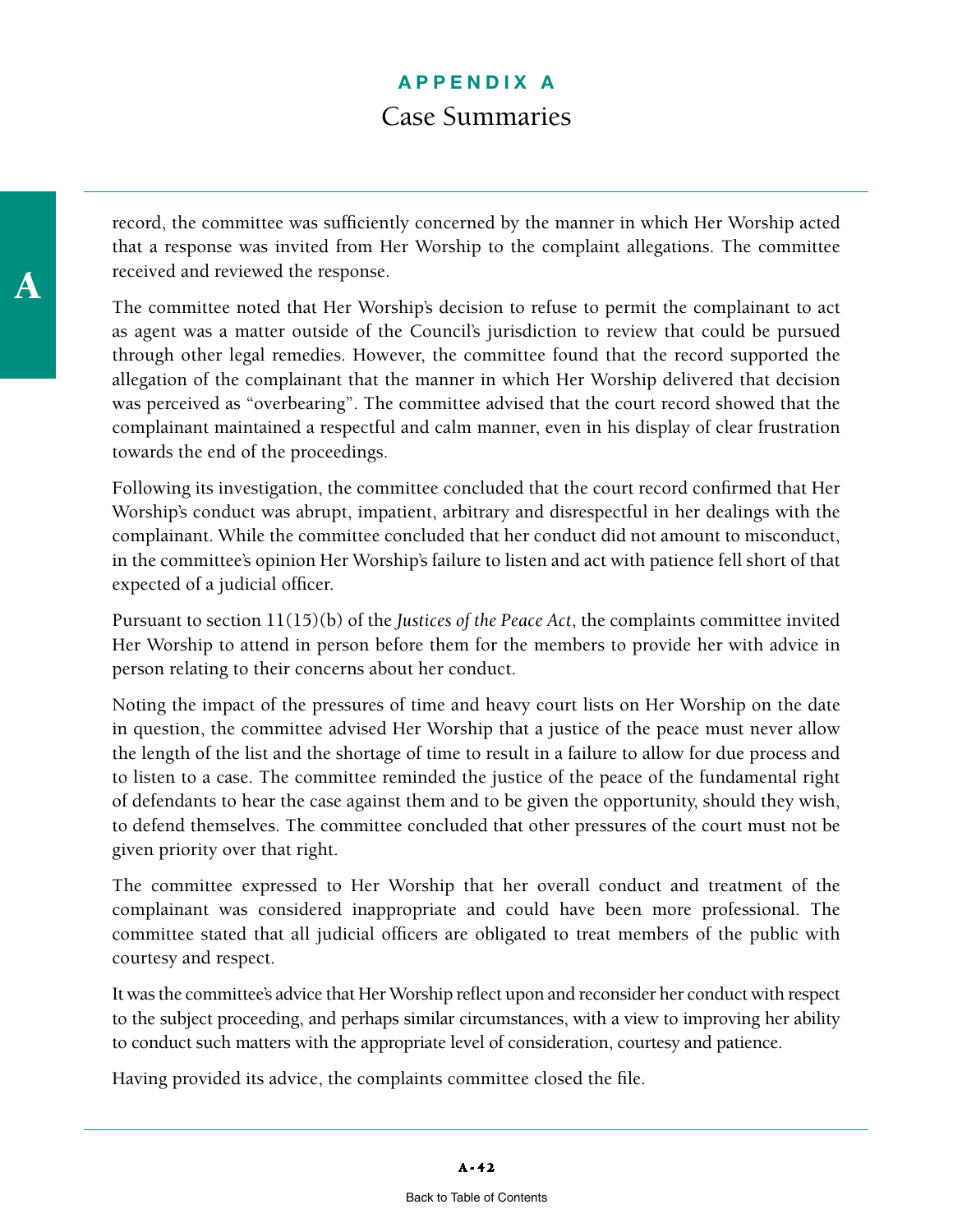### *CASE NO. 20-023/09*

The complainant, who was contesting a speeding charge, filed a complaint about the presiding justice of the peace. The matter was scheduled for trial that afternoon, however, the complainant appeared before His Worship in the morning to request an adjournment of his trial on the basis of incomplete disclosure. The prosecutor was not opposed to the adjournment request. The complainant alleged that when his matter came before His Worship, he became belligerent, raised his voice at him, made unfounded accusations that he was on a "fishing expedition" and implied that he was "playing games" and didn't have the right to ask for more information.

The complainant stated that His Worship explained that the *Provincial Offences Act* was there to allow "simple matters" like speeding to be processed expeditiously and implied that this charge wasn't worth the court's time. It was alleged that His Worship's tone was offensive, intimidating and downright rude. The complainant expressed that he felt embarrassed and humiliated. He alleged that when he respectfully asked for an adjournment on another basis - to properly file a notice of constitutional question - His Worship became angrier and that he used an aggressive tone, refusing the request before the complainant could finish his argument. In the complainant's opinion, His Worship showed a "complete lack of respect for me, the prosecutor and the court with his behaviour". The complainant indicated that he felt intimidated enough by His Worship's conduct and comments that he "gave up my right to a fair trial, paid the fine and went home". The complainant indicated that he perceived a clear display of prejudice, where it appeared that "nothing could avoid a conviction". The complainant clarified that he was not taking issue with His Worship's decisions but rather his conduct. He further indicated "it is my opinion that this justice should be reminded of his obligation to conduct himself in a professional manner".

The members of the complaints committee reviewed the complainant's letter and requested and reviewed the transcript and the audio recording of the subject court appearance. After reviewing the record, the committee decided it was necessary to ask for His Worship to respond to the complaint. Following a review of His Worship's response, the committee was concerned that His Worship appeared to fail to appreciate the nature of the allegations about his conduct in the matter, and failed to address the specific allegations of the complainant. Based on its review of the transcript and audio recording, the committee was troubled with the manner in which His Worship engaged with the complainant and felt that His Worship had "entered the arena".

As its disposition, His Worship was invited and attended before the complaints committee for the purpose of receiving advice.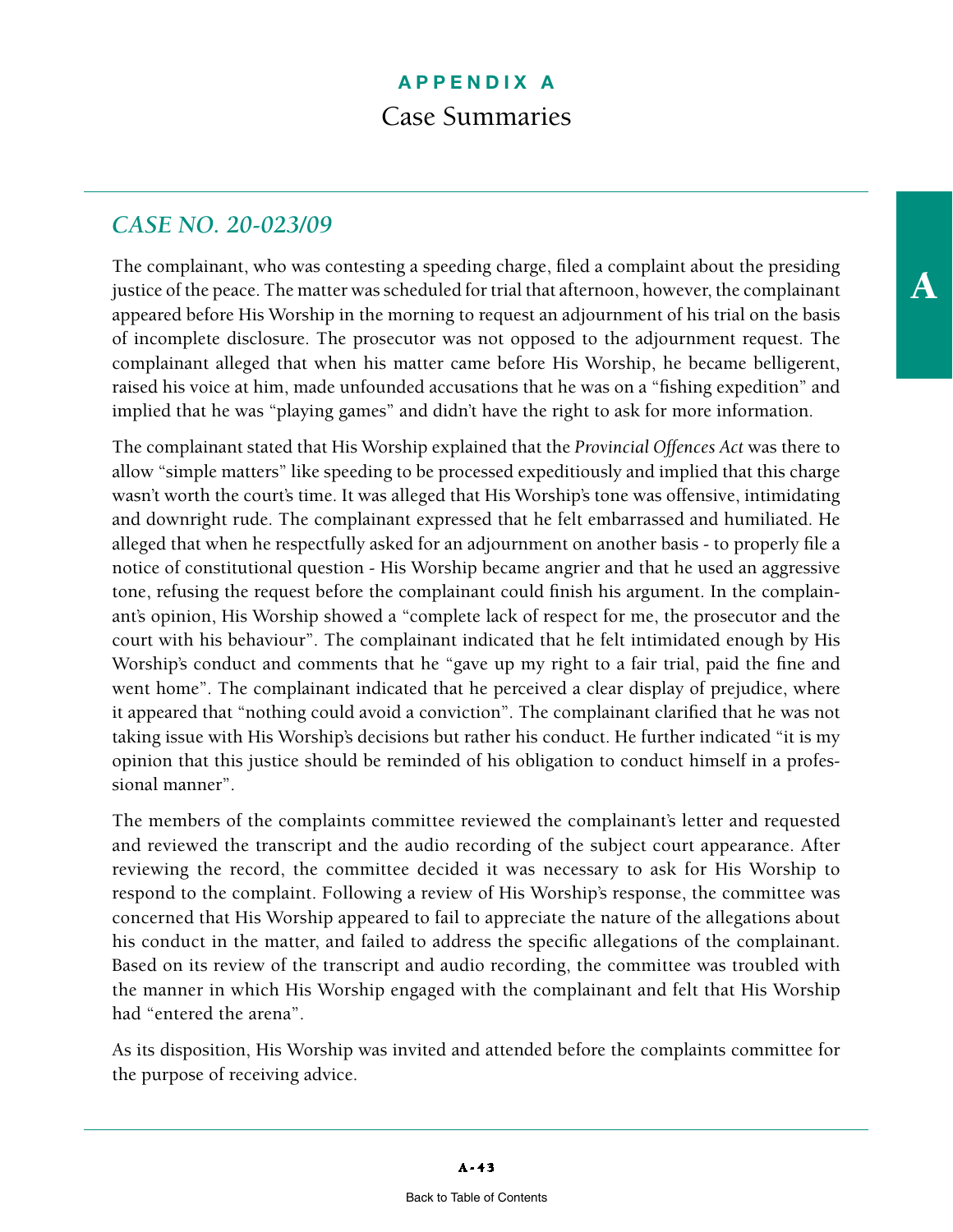A

It was the committee's advice that His Worship reflect upon and reconsider his conduct with respect to the subject proceeding, and perhaps similar circumstances, with a view to improving his ability to conduct such matters with the appropriate level of impartiality, civility and decorum. The committee encouraged His Worship to refrain from becoming engaged in what could be perceived as adversarial commentary or questioning. The committee clarified that they were not taking issue with the decisions His Worship made in the matter but with the manner in which His Worship conducted himself that gave rise to the perceptions of the complainant and impacted on his confidence in the administration of justice.

After receiving the committee's advice, His Worship acknowledged that he appreciated the perceptions left with the complainant and recognized on reflection that on this occasion his conduct and tone gave rise to a negative impression of the justice system. His Worship thanked the committee for its advice and the opportunity to reflect on the matter.

The complaints process through the Review Council is remedial in nature and through the review of one's conduct, improvements are made as to how individuals are treated and situations handled in the future. Having provided its advice, the complaints committee closed the complaint file in this matter and thanked the complainant for bringing his concerns to the attention of the Council.

#### *CASE NO. 20-025/09*

This was a complaint by the defendant about the presiding justice of the peace arising from a *Dog Owner's Liability Act* (*DOLA*) charge. The charge originated from an incident involving the complainant's dog grazing its upper teeth on and puncturing a boy's leg. The complainant raised legal arguments about the charging document issued by the officer and about the summons.

With respect to his complaint about the subject justice of the peace, the complainant alleged that "the actions and remarks made by [His Worship] in regards to this case were biased and I respectfully submit that he has not only tainted this proceeding, but has brought the administration of justice in disrepute". According to the complainant, His Worship was loud in his exchanges with him in his repeated questioning of him as to whether he intended to plead guilty or not. The complainant indicated that he agreed to the fine negotiated with the prosecutor but not with a proposed muzzle order for his dog. According to the complainant, his wife, who was sitting in the body of the court, was disturbed by the "loud exchanges between me and the justice and asked me to 'plead guilty and get it over and done with'". His Worship stood the matter down briefly to allow the prosecutor and complainant to resolve the "disputed issue" of muzzling the dog at all times. According to the complainant, His Worship commented before the brief break, "I don't have time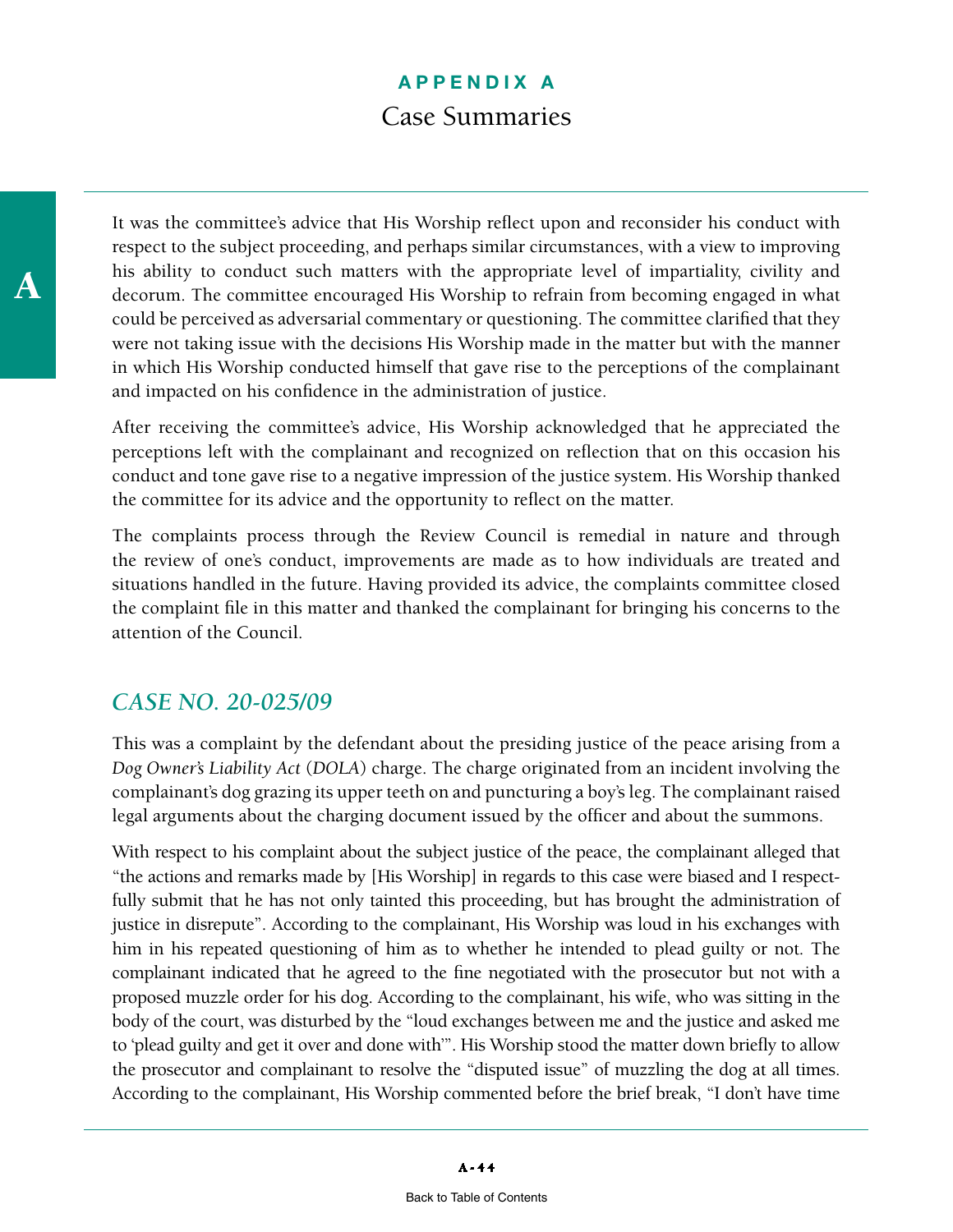for this". The complainant indicated that no consultation took place during the break. When the matter was re-called, the complainant indicated to the court that he was pleading guilty. In response, the complainant alleged that His Worship "got some what loud-mouthed" and stated that, "I gave you a first chance with a good deal and you chose to mess around with me in this courtroom. You don't mess around with me, now you are going to trial and I will make sure that the next judge will this dog put down and throw the book at you, "because of your inconsistent attitude".

The complainant indicated that His Worship made inquiries about the kind of dog and its weight and made a further comment about dogs that he had owned and his own expertise with dogs. The matter was adjourned for trial. Following his trial before a different justice of the peace, the complainant confirmed that the matter had concluded before the courts and requested the Council to commence its investigation and review of his concerns.

The complaints committee reviewed the letter of complaint and requested and reviewed the transcript and audio recording of the court appearance. In addition, the complaints committee invited and reviewed a written response from His Worship to the concerns expressed by the complainant.

After careful consideration of the record of the proceedings, the complaints committee concluded that the transcript and audio recording showed that His Worship demonstrated an air of frustration in his interactions with the complainant. Although the court record did not support the exact wording of the alleged comments made, the committee noted that the record showed that His Worship did become engaged in unnecessary commentary which the committee found as contributing to the complainant's negative perceptions of His Worship's conduct that day. In the opinion of the committee, the gratuitous comments made by His Worship were neither necessary nor helpful in alleviating the frustration and emotion felt by the complainant. Furthermore, His Worship's tone of voice towards the complainant was viewed as disrespectful at times.

Of particular concern to the committee were His Worship's remarks, "don't fool around in my court" and the warning that "the next justice hearing it may have the dog put down". Despite His Worship's explanation in his response that his intentions were to convey the seriousness of the charge and to ensure the complainant understood the possible outcome, the committee concluded that those objectives could have been met through better chosen words. Following their investigation, the committee was concerned that His Worship may not fully have appreciated or assumed responsibility for the impact of his comments and tone of voice on the complainant.

The complaints committee, in considering its disposition, concluded that there was some merit to the concerns raised by the complainant, which needed to be brought to His Worship attention. The committee concluded that a justice of the peace should remain neutral and is expected to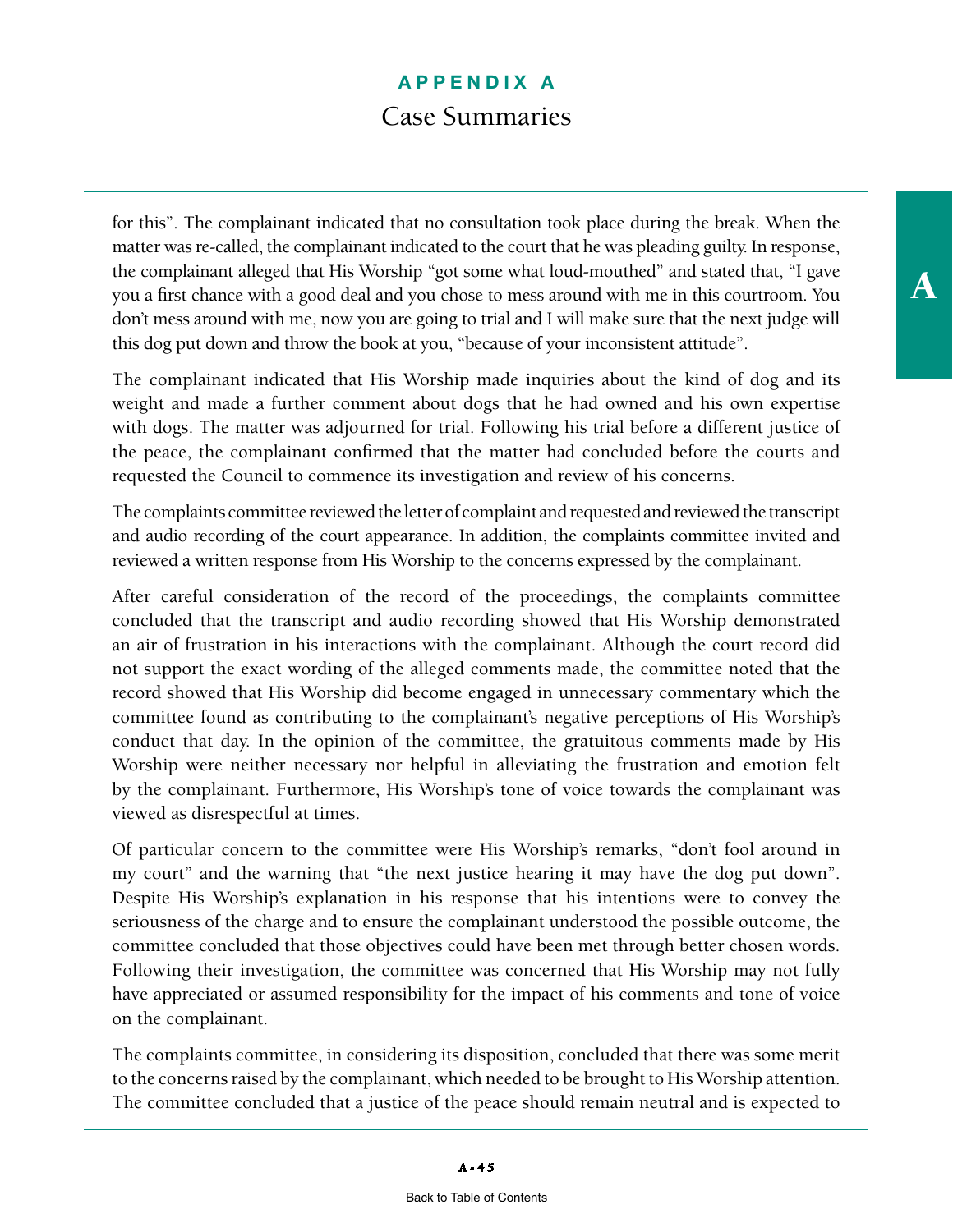A

refrain from making comments that could be seen as trying to pressure a defendant. As well, the committee held the view that it is the responsibility of a justice of the peace to endeavour to maintain dignity and decorum in the courtroom. A justice of the peace should remain neutral regarding the proceedings at all times, control his or her temper and emotions, and be patient, respectful, and courteous to defendants and others in the courtroom with whom the justice of the peace deals in an official capacity. The committee noted that inappropriate or discourteous conduct towards litigants by a justice of the peace reflects adversely on the judiciary as a whole. The impression left with a defendant creates an impression of the courts in general.

The committee decided to provide advice to the justice of the peace in writing, pursuant to section 11(15)(b) of the *Justices of the Peace Act*. The committee reminded His Worship of the responsibilities of a justice of the peace, and encouraged His Worship to reconsider his handling of this situation, and perhaps other similar occasions, with the view of improving his ability to conduct himself and control the proceedings in a more patient and professional manner.

Having provided its advice, the complaints committee closed the complaint file in this matter.

### *CASE NO. 20-029/09*

The complainant appeared before the subject justice of the peace to lay criminal charges against two people. The complainant wrote to the Review Council about His Worship, alleging:

- 1) Gross discourtesy and rudeness, including that His Worship yelled at him for being late for court and continued being angry at him throughout the proceedings;
- 2) Obstruction and perversion of the law during evidence, including that His Worship prevented him from presenting his full case and said this was not a case for full evidence. His Worship interrupted and disturbed the complainant's "trend of thought" and obstructed him in a very rude manner.
- 3) Discrimination and bias, including bias in favouring the Crown Attorney;
- 4) That His Worship practised deception and misled the complainant on the law, and rendered his decision to not issue process on the grounds of no evidence but would not disclose the basis for his finding of no evidence, while preventing the complainant from offering further evidence;
- 5) Lack of judicial temperament, professionalism and competence, including behaving like a bully on the bench. His Worship allowed the Crown Attorney to sit but wanted the complainant, who has a disability, to stand.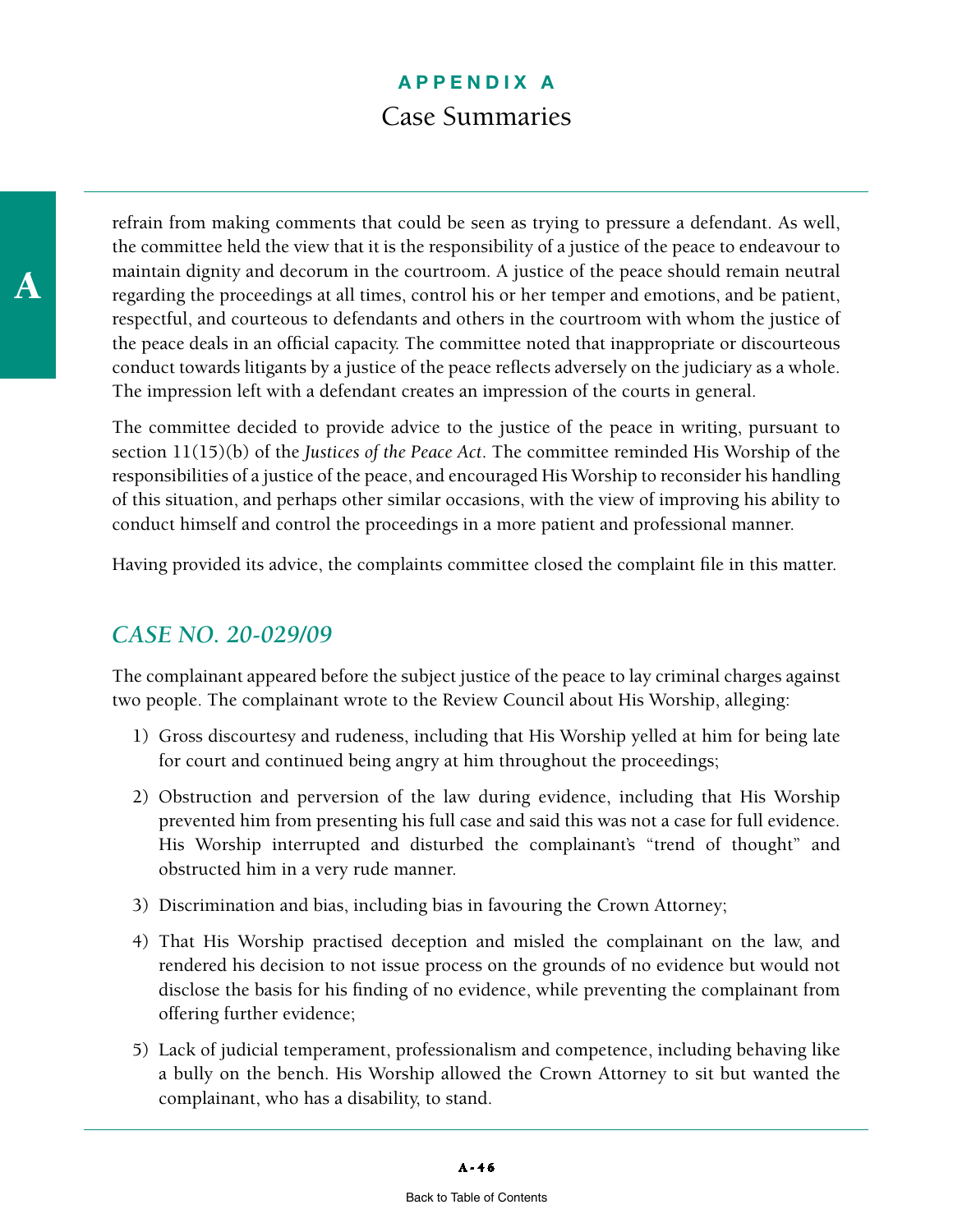The complaints committee reviewed the letter of complaint, the transcripts and audio recordings of the court appearance, as well as a later appearance when His Worship delivered his decision orally. After a careful review of the record of each attendance, the complaints committee concluded that there was no evidence of misconduct on the part of His Worship in the conduct of the matter before him or in the manner in which he exercised his judicial discretion in making the decisions he made.

The committee noted that the complainant made allegations about how His Worship determined issues and assessed the evidence. The committee advised that such matters are outside of the jurisdiction of the Review Council. If the complainant disagreed with decisions made by the justice of the peace, the proper way for him to proceed was through other legal remedies.

With respect to His Worship's conduct, it was the committee's opinion that the record did not support any of the allegations made by the complainant. The record reflected that His Worship was fair and patient in allowing the complainant to present his information to the court. The audio recording revealed no evidence of yelling, rudeness, bullying or a "lack of judicial temperament, professionalism and competence", as the complainant alleged. The committee noted that His Worship was calm, rational and articulate throughout the proceeding. It was noted from the record that His Worship did interrupt at times in order to ask for clarification; however, this was not viewed as obstructive but rather an expected part of the pre-enquête process, which differs significantly from the trial process.

For those reasons, the complaints committee dismissed the complaint and closed its file.

#### *CASE NO. 20-030/09*

A defendant filed a complaint about the presiding justice of the peace in relation to his trial *in absentia* where he was convicted of two counts of "enter on premise without permission" contrary to the *Trespass to Property Act*. The complainant alleged, based on his reading of the transcript, that Her Worship failed to read his application on constitutional issues and that she did not appear to have considered, made a ruling or conducted an investigation with regard to the decisions of the Superior Court of Justice, Ontario Court of Appeal or the Supreme Court of Canada which had previously ruled that the *Charter of Rights and Freedoms* was applicable to the circumstances of his arrest. The complainant asserted that, in accordance with the principle of "*stare decisis*", Her Worship was required to confirm her decision with decisions of the higher courts and undertake necessary investigations to rule on these decisions. Because Her Worship did not do these things, the complainant was of the view that "she was either unprepared for this trial or she corrupted morals of her office and decided to override decisions of higher courts".

A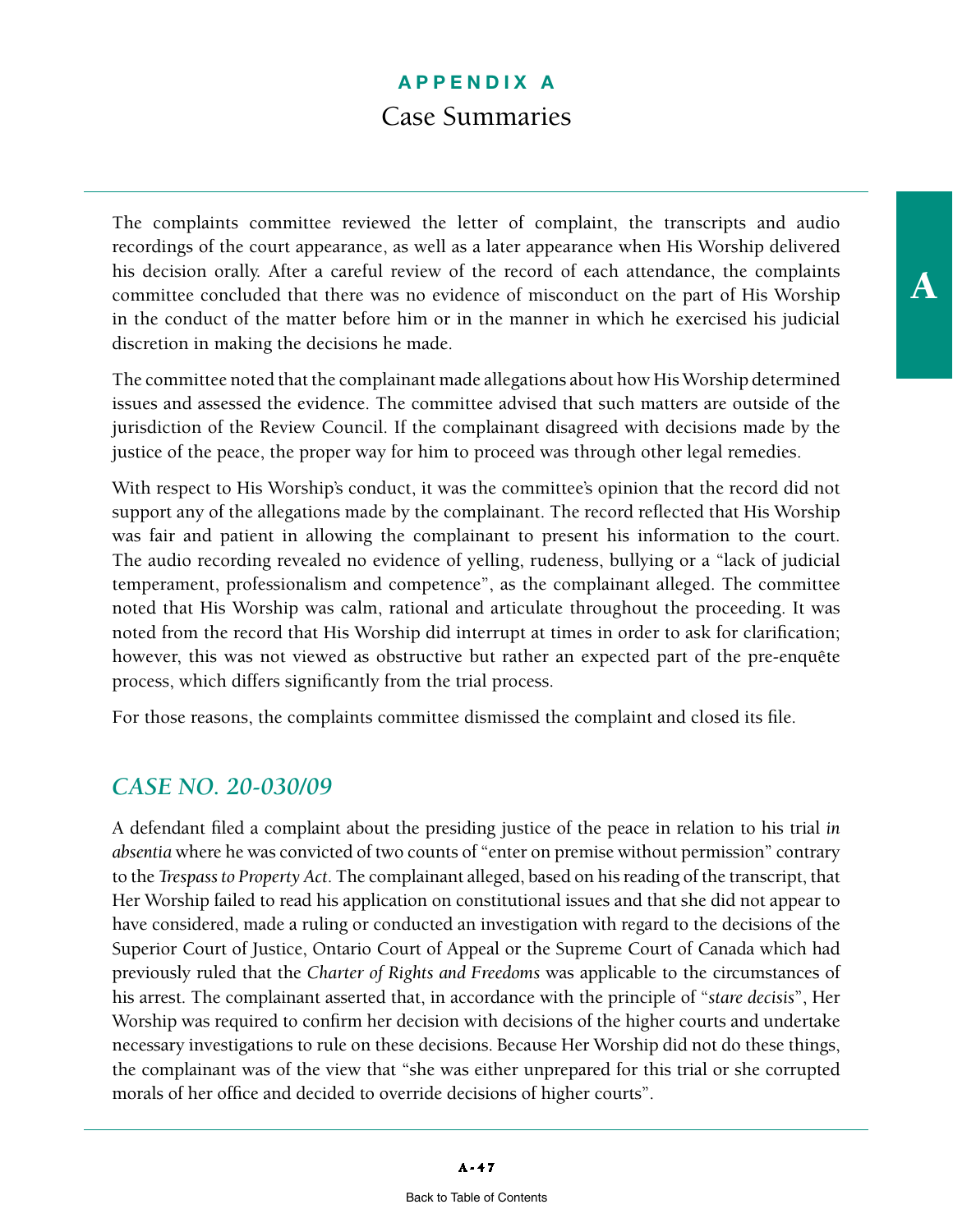A

Following a thorough review of the letter of complaint and the extensive supporting documentation provided by the complainant, which included a copy of the transcript of the complainant's trial *in absentia*, the complaints committee concluded that the allegations were outside the jurisdiction of the Council to consider. In the committee's view, the complainant was arguing that Her Worship's decision was wrong in law because he felt that it did not reflect prior decisions from higher courts. As well, it appeared to the committee that the complainant felt that Her Worship had an obligation to investigate and to conduct the legal research for the case. The committee found that the proper remedy to dispute a disagreement with the decision or application of the law was through legal remedies through the courts. Such matters are outside of the jurisdiction of the Council. The committee noted that the complainant was not present at his trial and did not arrange to have a representative attend and make submissions on his behalf.

The complaints committee dismissed the complaint as being outside the jurisdiction of the Review Council and closed its file.

### *CASE NO. 20-031/09*

The complainant attended before the subject justice of the peace seeking to lay a number of private informations to start criminal proceedings against persons. The complainant indicated that these were matters that were previously known to the court for a number of months. According to the complainant, Her Worship confronted him in the hallway of the courthouse and demanded to see government issued identification to prove who he was. He indicated that he had advised Her Worship that he did not have government issued identification "as my appellation was given to me by spirit according to my nation's traditions", adding further that, "spirit does not issue identification". He alleged that when he told her that he did not have a birth certificate, Her Worship had demanded to know what his mother called him. He stated that when he told her the name, Her Worship responded that she doubted it and insisted on seeing a government issued piece of identification, his health card. He felt that she had no right or authority to do so, as those documents did not identify him.

He also alleged that when he referred her to the *Change of Name Act*, which he interpreted to mean that a person is entitled, but not required, to be recognized by the legal name, Her Worship rudely told him not to quote the law to him. The complainant alleged that another court had previously permitted him to appear and be addressed by his appellation given to him by spirit according to his nation's traditions, and that Her Worship was made aware of that.

He alleged that Her Worship "deliberately created a confrontation environment in an attempt to prevent me from filing the information which she knew were directed at a local justice, a federal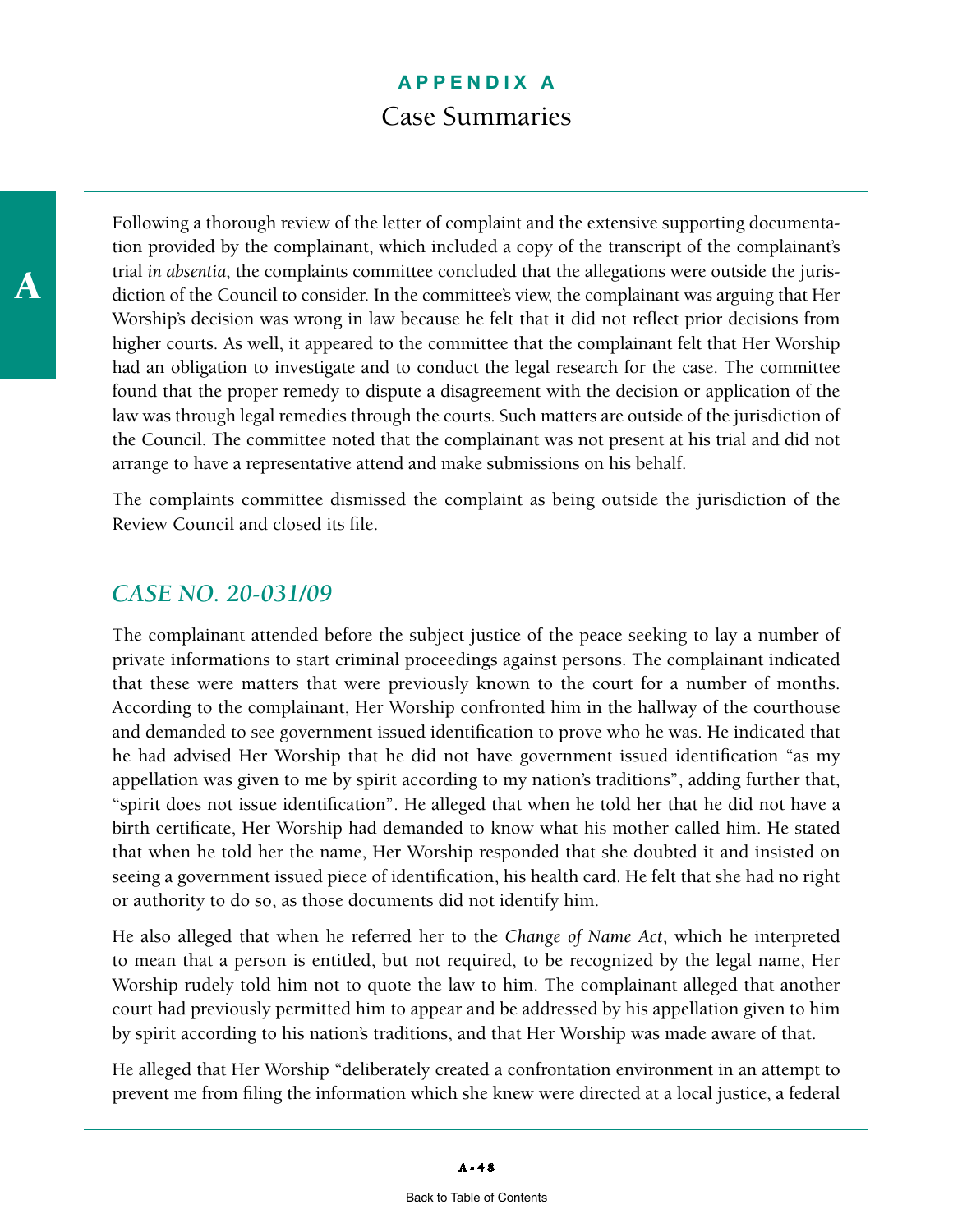prosecutor and a number of police officers". The complainant felt that Her Worship "deliberately insulted both my People and myself in suggesting that I was lying about my appellation". He further stated that she "had the unmitigated gall to suggest that it was I who was being rude and uncooperative". He alleged that Her Worship needed to be reminded in no uncertain terms that she works for him, and not "as she appears to think, I who work for her". He alleged that Her Worship's conduct was "an attack on the customs, the traditions and the laws of my People."

The complaints committee assigned to review and investigate this complaint ordered and reviewed the transcript and audio recording of the complainant's appearance before Her Worship. After reviewing the record, the committee observed that the complainant was not entirely forthcoming and candid in his responses to Her Worship's questions regarding his legal name and proof of identity. He had denied that he had a birth certificate, even though the transcript showed that he later produced a "certification of birth". In the committee's view, it was understandable for Her Worship to continue her questioning and ask to see a piece of photo identification to be satisfied that the informant listed on the informations before the court was indeed the person attending before her.

However, the committee also found that the record showed that Her Worship appeared to have briefly lost her composure and had not consistently maintained proper decorum in the court. The transcript and the audio recording confirmed that Her Worship had made inappropriate comments including stating, after the complainant asserted that she worked for him, "you work for me, Mister". At one point she had stated that she would throw him out of the office.

The committee concluded that every justice of the peace has the responsibility to maintain decorum in the court and must strive to be patient, dignified and courteous in performing the duties of judicial office, regardless of the conduct of the parties before him or her.

The complaints committee determined that it was necessary to invite a response from Her Worship. After receiving and reviewing her response, the committee noted that although Her Worship had briefly lost her composure and made inappropriate comments, her response showed that she had genuinely reflected upon her conduct. She acknowledged the inappropriateness of her remarks and expressed regret for her choice of words to the complainant.

The committee noted that the complaint review process is a remedial one. It is through the review of one's conduct that improvements are made to how situations and individuals are treated in the future. The committee was satisfied that Her Worship had considered and understood her shortcomings during her dealings with the complainant on this occasion. Taking into account all of the circumstances, the committee concluded that Her Worship's interactions with the complainant did not amount to misconduct.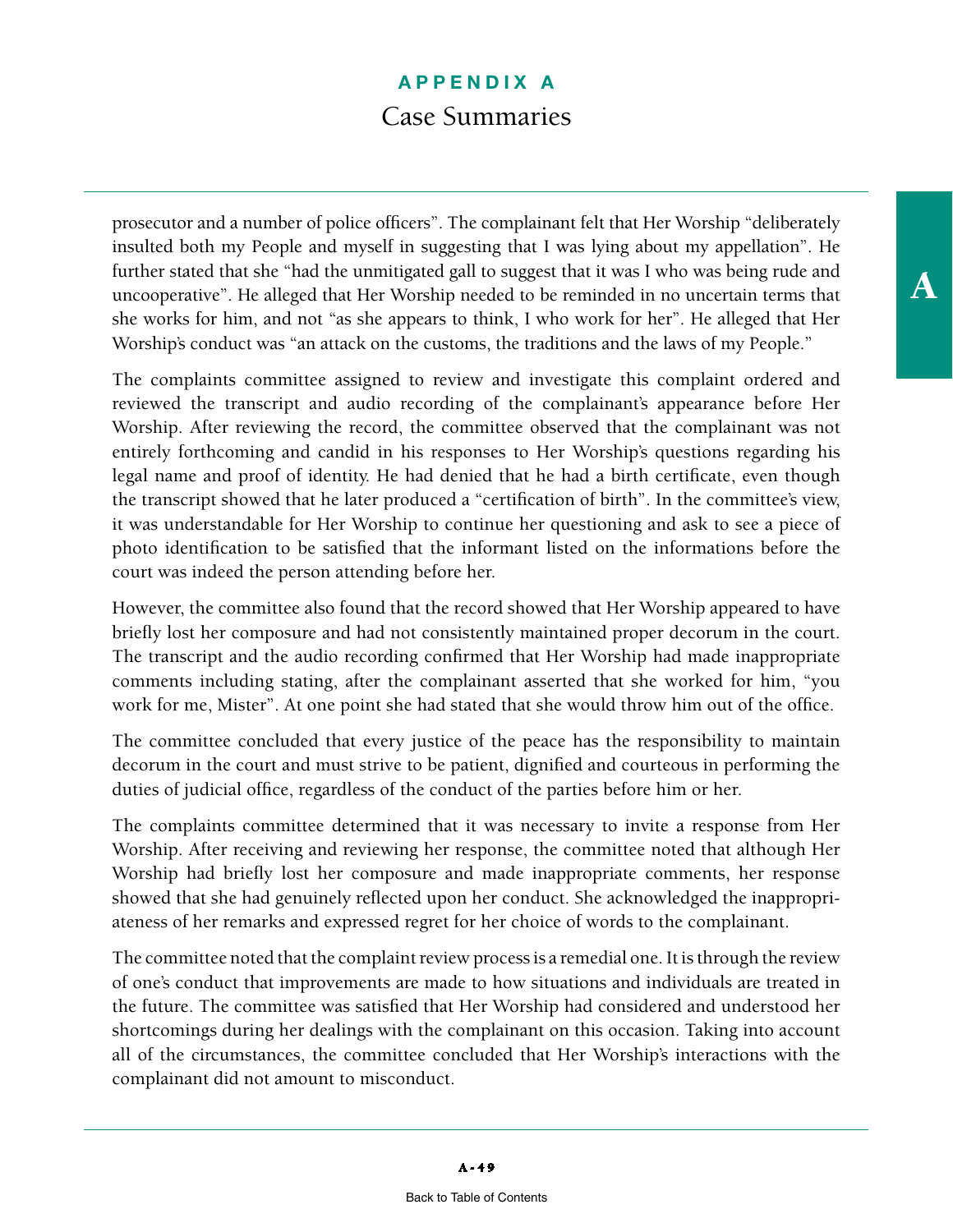With respect to the complainant's allegation that Her Worship had no right or authority to request proof of identification, the committee noted that when individuals appear before the court seeking to issue criminal process, it is both customary and prudent for justices of the peace and judges to require identification, regardless of a complainant's race, cultural background, colour or origin.

The committee also noted the reference by the complainant to the *Change of Name Act* and to other cases that had been before the courts. The committee advised that if the complainant felt that there were errors in law committed by Her Worship in requiring the complainant to show proof of his legal identity, the proper way to proceed was through other legal remedies in the courts. The review and determination of such legal issues are outside of the jurisdiction of the Review Council.

With respect to the allegation that Her Worship "deliberately created a confrontation environment in an attempt to prevent me from filing the information", the committee found that the court record did not support that allegation. Additionally, there was no support in the court record for the allegation that Her Worship "deliberately insulted both my People and myself in suggesting that I was lying about my appellation". The committee also found that their investigation found no support for the allegation that Her Worship's conduct was "an attack on the customs, the traditions and the laws of my People." The committee determined that Her Worship was applying her understanding of the laws of Ontario, and there was no evidence of racial or cultural prejudice on her part.

For the above reasons, the complaints committee determined no further action was necessary, and dismissed and closed its file.

#### *CASE NO. 20-032/09*

The complainant attended the Intake Court office to request a re-opening of a traffic ticket of which she had been convicted, and of which she stated she had not been provided with notice of the trial. The complainant alleged that His Worship was "dominating, aggressive and intimidating from the moment I stepped into the room". She perceived that His Worship "had no interest in being reasonable and doing his job and honouring his position as a justice of the peace". She further alleged that His Worship advised within two minutes of hearing the complainant's position that he would not allow the re-opening. The complainant felt that His Worship was not calm, reasonable or rational and alleged that His Worship's voice was raised at her from the start. She further alleged that when she respectfully asked about appealing the decision, His Worship "flipped out at me, raised his voice even louder, his eye was twitching

A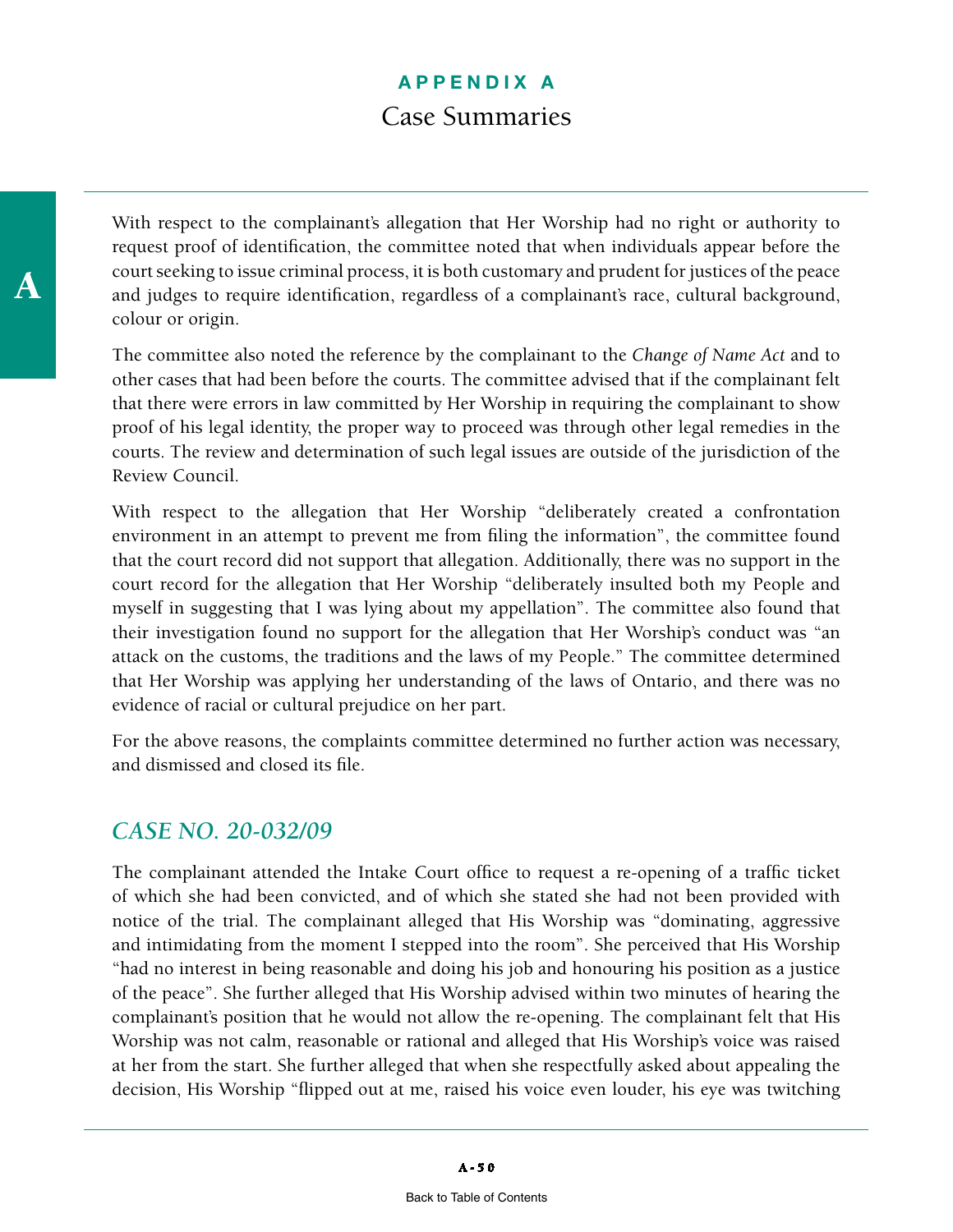and pointed his finger with pen in hand in my face saying 'who do you think you are talking to? … I am a justice of the peace!'". According to the complainant, when she told His Worship that she would be reporting him, he refused to provide his name and information on the process for appeal, and instead called a security guard to have her removed from the building. She further stated that when she re-attended the court to file an appeal, she saw him in the office, and expressed that she "was numb and shaky and felt intimidated and violated all over again".

The complaints committee reviewed the letter of complaint and requested and reviewed the transcript and audio recording of the complainant's Intake Court appearance before His Worship. After careful review of the court record, the committee found that His Worship was careful and polite in his initial review of the complainant's application. The audio recording of the exchange did not reflect the comments the complainant alleged that His Worship made to her. However, the committee noted that His Worship allowed himself to be provoked in his interactions with the complainant. Although, the audio recording confirmed that His Worship raised his voice and called for and instructed security to escort the complainant out of the Intake office, His Worship's tone and demeanour was not viewed, in the circumstances, to amount to misconduct.

The complaints committee noted that the complainant appeared to be frustrated by the court system and His Worship's decision to not re-open her matter. The committee further noted that justices of the peace are independent judicial officers and the Justice of the Peace Review Council has no jurisdiction to intervene in judicial proceedings or to direct any judicial officer in the exercise of his or her judicial discretion. If the complainant was unhappy with His Worship's decision, the proper way to proceed was through legal remedies through the courts.

For the above reasons, the complaints committee dismissed the complaint.

#### *CASE NO. 20-033/09*

The complainant, a lawyer, filed a complaint about the subject justice of the peace in relation to a court appearance for charges against him of speeding and failure to produce a driver's license, ownership and insurance. Having declined to plead guilty to a lesser speeding charge, the Crown Attorney proceeded to trial on all four charges, which the complainant felt was unfair. The complainant alleged that His Worship was "patently biased, exhibited impatience, interfered with my cross examination, gave hostile looks, misapprehended the evidence and took into consideration supposed evidence that was not presented to him". The complainant further alleged that after he was convicted, and after hearing his submissions on sentencing, His Worship reduced the fines on all four charges. However, when the complainant indicated to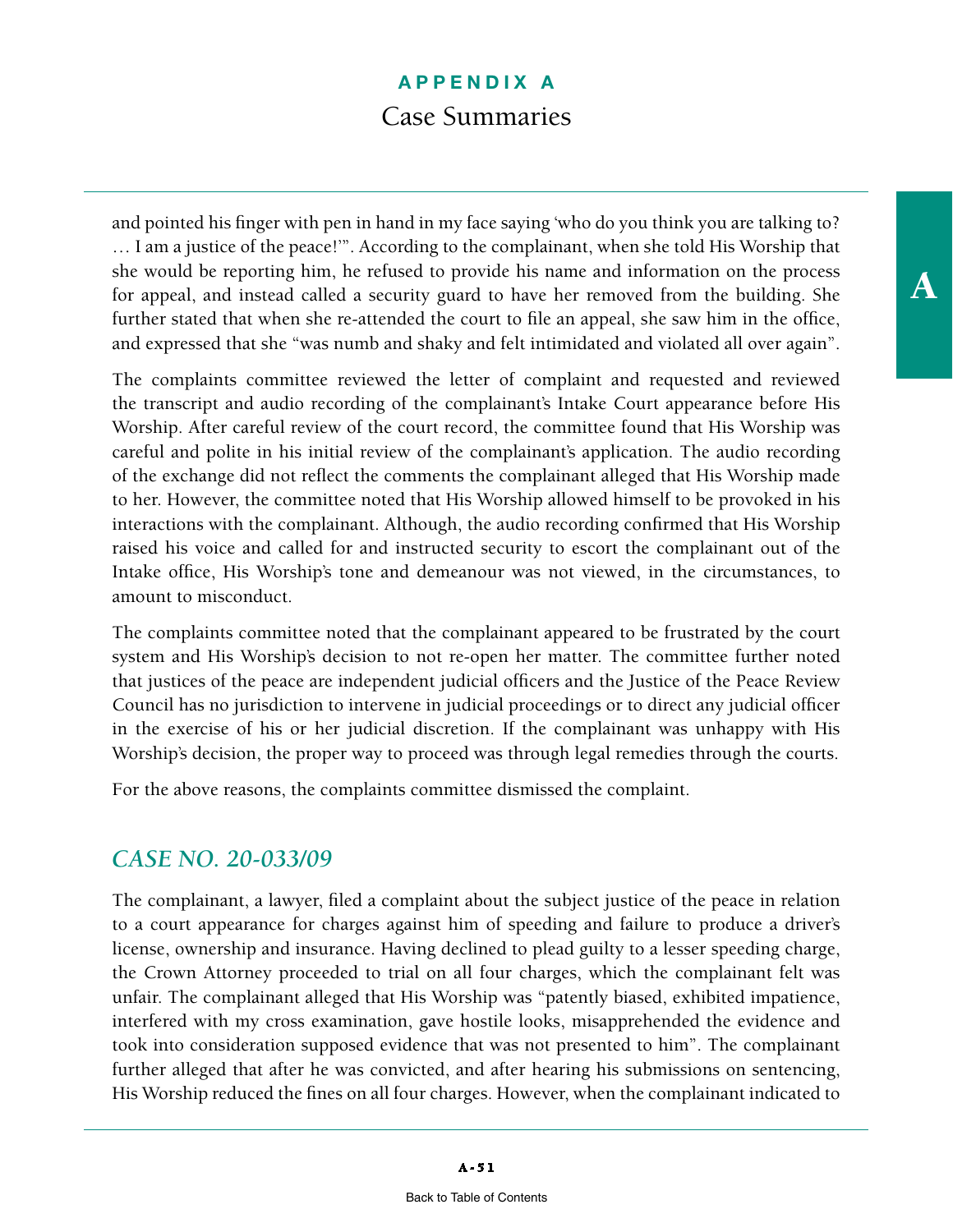the court that he would be filing an appeal, he alleged that in response, His Worship "became extremely upset and caustic and said that he would not be intimidated". The complainant further alleged that when he went to pay the fines, His Worship had substituted the full penalties on the original certificates submitted to courts administration. The complainant stated that he was shocked by His Worship's actions to change his decision and that His Worship's overall conduct does not meet the skills, abilities and personal characteristics which have become the selection requirements for justices of the peace.

The complaints committee reviewed the letter of complaint and requested and reviewed the transcript and audio recording of the trial. As well, the committee requested and received verification of the certificates of offence in order to address the allegation regarding the penalties applied in this matter. The complaints committee concluded that there was no misconduct on the part of the justice of the peace in the conduct of the proceeding before him or in the exercise of his judicial discretion in making the decisions he made. The complaints committee noted that the record did not support the allegations made by the complainant with respect to either His Worship's conduct or any irregularities with the fines he imposed. The committee confirmed that the victim fine surcharge and applicable court costs were applied in accordance with the law to each fine upon conviction. The fines, as stated by His Worship in sentencing, were accurately reflected on the certificates of offence. Although His Worship did not articulate to the complainant that the victim fine surcharge and court costs would be applied to the fine, the committee noted that there is no requirement to do so and that the application of the victim fine surcharge and court costs are non-discretionary.

After a thorough review, the committee found no basis to the allegations about that His Worship and for the above reasons, dismissed the complaint and closed its file.

#### *CASE NO. 20-035/09*

The complainant was the informant on a private information who, following his *pre-enquête* appearance, filed a complaint about the presiding justice of the peace. According to the complainant, he was unfamiliar with how a *pre-enquête* proceeding is conducted. When he took the stand, he indicated that he was not permitted to read a statement and outlined his verbal evidence "probably eight or ten times". The complainant commented, "I felt like I was being interrogated instead of being able to give my testimony freely". It was alleged that "His Worship closely scrutinized my testimony". The complainant expressed that he was "upset after being put on trial by the Justice".

The complainant indicated that two witnesses provided testimony in support of his version of events, following which His Worship rendered his decision that there would be "no issuance".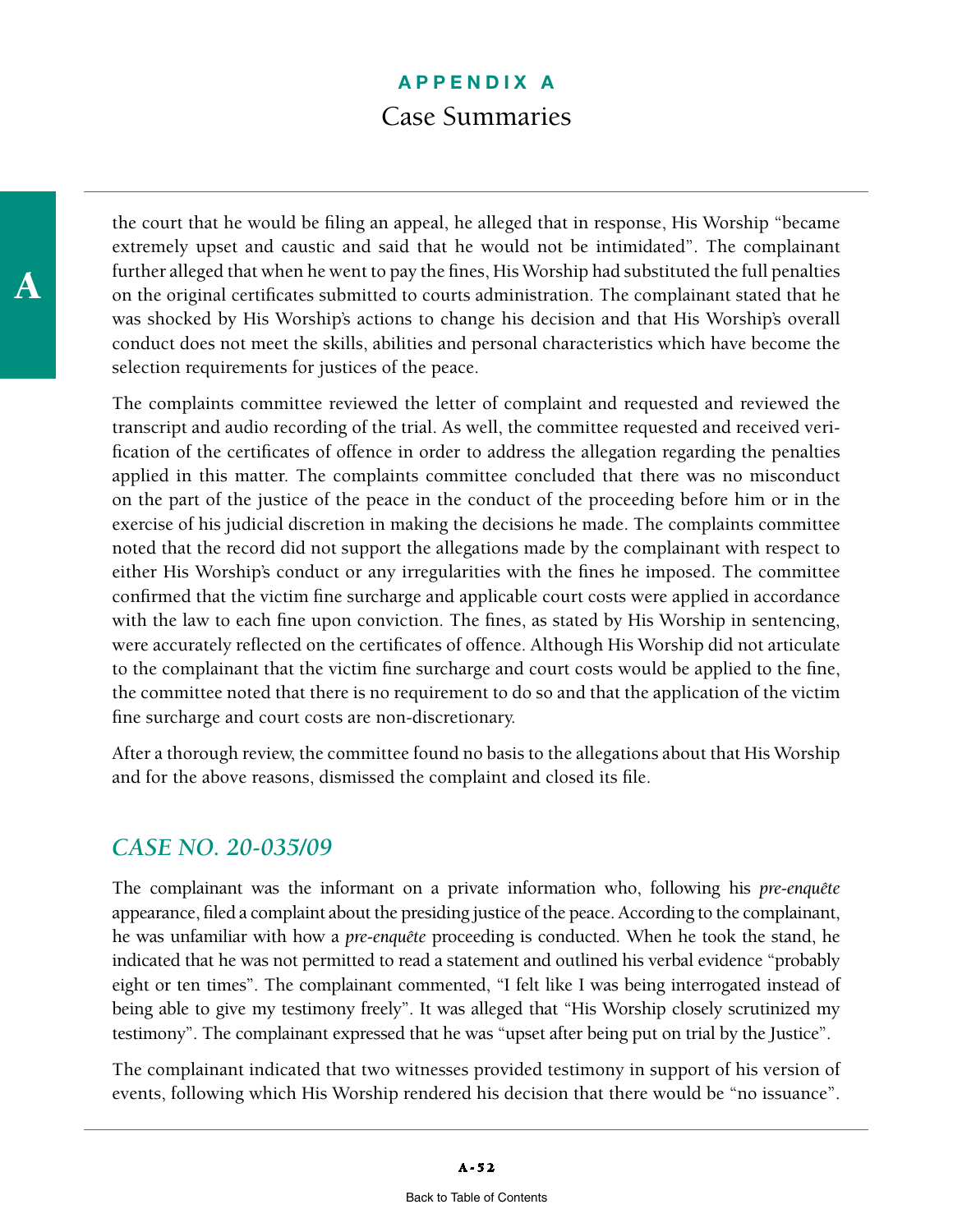When the complainant asked about a piece of evidence, His Worship allegedly "looked sternly at me and I realized that I should not pursue it further". The complainant expressed he was shocked and indicated that "I felt like what a rape victim feels when a judge questions what they were wearing and were they drunk or similar questions".

The complaints committee reviewed the letter of complaint and reviewed the transcript of the court appearance. A member of the committee also listened to the audio recording of this proceeding. Based on its review of the record, the committee concluded that there was no evidence of misconduct by His Worship in the execution of his duties. In fact, the committee found that His Worship's conduct was patient and his approach to the hearing was both reasoned and thorough. The committee noted that His Worship explained at the outset how the *pre-enquête* hearing would proceed and demonstrated respect to the complainant throughout the court appearance.

With respect to the complainant's allegation that His Worship stopped him from reading his typed-out statement, the committee found that this action as appropriate but noted that His Worship could have provided further explanation as to why the complainant could not read from a statement. Following its review of the court record, the committee found no evidence that the complainant was being interrogated. The committee found that His Worship's manner was calm and his tone of voice professional and respectful. Although the committee noted that His Worship confused some of the dates and addresses, which required the complainant to reiterate portions of his testimony, this was not viewed as evidence that would support the complainant's assertion that His Worship was trying to get him to commit perjury or to entrap him.

With respect to the complainant's allegation about being prevented from giving evidence about matters not relative to the *pre-enquête*, the committee noted that it is the responsibility of a justice of the peace to control his or her court and to not allow evidence that is not relevant or material to the matter before the court.

Following a thorough review of the court record, the complaints committee dismissed the complaint as being unsupported by the court record.

### *CASE NO. 20-036/09*

The complainant informed the Review Council that he had attended court in relation to his common-law wife's case, in order to be called as an expert witness and to offer moral support to his spouse. The complainant alleged that on the day in question, he was just sitting in the courtroom and when Her Worship saw him, she adjourned court, returned with a police officer, and had the police officer remove him. He indicated that the police officer led him out of the

A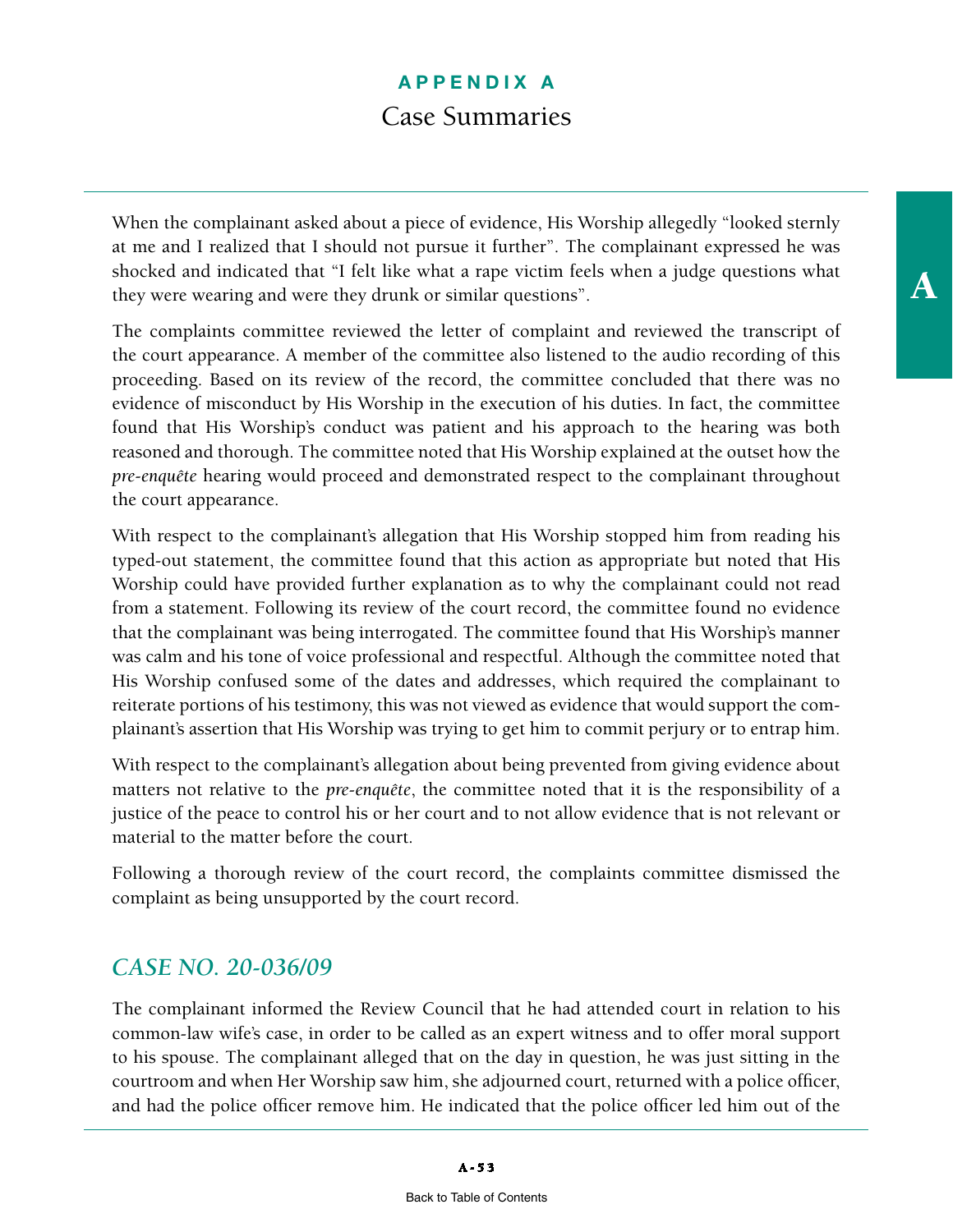courtroom, took his identification, told him that Her Worship had ordered him removed and that he was barred from attending the court at any time. According to the complainant, there was a history between himself and the presiding justice of the peace. He indicated that she "does not like me going back years" and that she "misused her power against me for personal reasons". He alleged that "she does not like that I know law better than her, and I have in the past made a fool of her in court". He also alleged that his *Charter* rights were violated, and that she "completely misuses her power and authority. She is prejudice, and does not deal with people equally." The complainant believed that Her Worship should be removed from the bench "in the interest of justice".

The complaints committee reviewed the letter of complaint and requested and reviewed the transcript and audio recording of the court appearance. In addition, the complaints committee invited and reviewed a written response from Her Worship to the concerns expressed by the complainant.

The complaints committee noted that the court case in which the complainant appeared on that day with his common-law wife was a designated French trial court, for the exclusive benefit of French speaking defendants. The complainant had stated in his letter that he was educated in French, and he had criticized Her Worship's French. The committee further noted from a review of the transcript and the audio recording that the complainant's wife, the defendant, did not speak or understand French and as a result there was no reason for her case to have been placed in the French court. The committee found that Her Worship's conduct in assisting the defendant to have her matter adjourned to the proper court was appropriate and did not constitute misconduct.

Although the complainant indicated in his letter to the Review Council that he was in court to offer moral support and be an expert witness, the committee observed that its review of the court record showed that he responded to the court when the matter was first called, as if he were representing his wife as her agent. The committee also observed that if the complainant was only in court to provide moral support for his spouse and to be a witness, the case should not have been placed in the French court. Following its investigation, the committee's impression from the complainant's actions and comments on the record was that it appeared likely that the complainant was instrumental in having the case added to the list in the French court and that he was there to attempt to act as his wife's agent, to try to participate in the defence of his partner, and to participate in the French language.

The complaints committee found that there was no misconduct in Her Worship's refusal to allow the complainant to act as agent based on the information she had regarding his competence, as ruled on by a judge of the Superior Court of Justice who found that the complainant was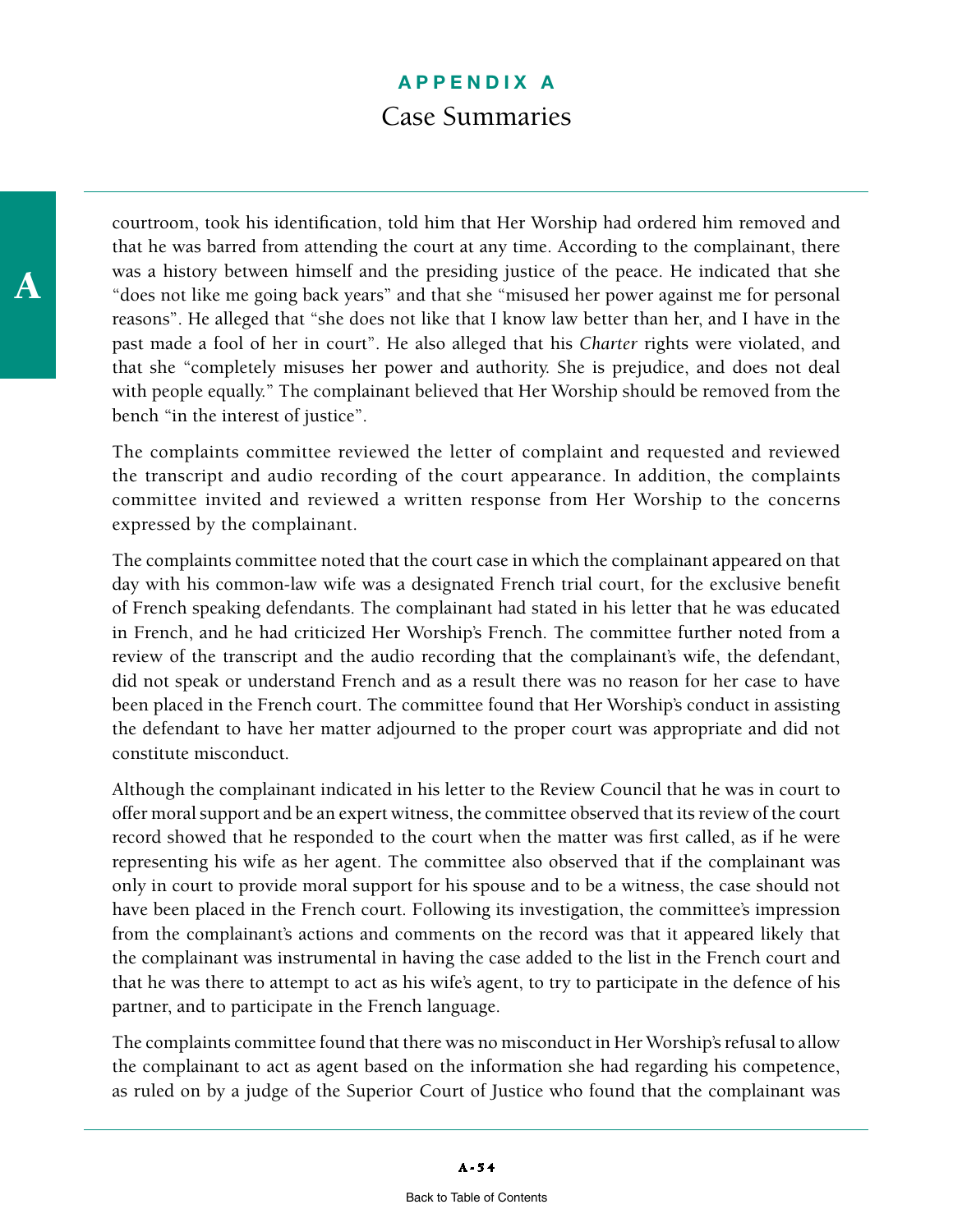not competent to represent anyone else except himself. Noting that the record showed that the complainant continued to argue with Her Worship, the committee found that Her Worship's manner in refusing to allow him to participate in the process was not misconduct. In the circumstances, her response and tone were sufficiently forceful and authoritative to manage the complainant and maintain control and decorum in her courtroom. While Her Worship may have shown some irritation with the complainant, the committee found that the court record did not support the allegations that Her Worship demonstrated any misuse of "power and authority" or "prejudice or not dealing with people equally".

For the above reasons, the complaints committee dismissed the complaint and closed its file.

### *CASE NO. 20-037/09*

The complainants in this matter were the mother and father of an accused young adult who filed a complaint about the presiding justice of the peace in relation to their son's bail hearing. The complainants alleged that His Worship denied their son his right to a fair bail hearing. According to the complainants, their son contacted them after the bail hearing and mentioned that he didn't receive a fair bail hearing because the presiding justice of the peace "was asleep behind the bench". The complainants indicated that they were both present for the bail hearing and in fact indicated that the wife was on the stand answering questions when the husband noticed His Worship's eyes "opening and closing". The complainants were of the view that His Worship's conduct reflected that "he didn't really care what went on or what was happening". The complainants brought this matter to the Council's attention because "we don't want more innocent people put away for His Worship's conduct".

The complaints committee reviewed the letter of complaint and requested and reviewed the transcript and audio recording of the bail proceeding before the justice of the peace. After a thorough review of the record, the committee concluded that there no evidence that His Worship "was asleep behind the bench" or that the accused did not receive a fair bail hearing. The committee noted that the Crown Attorney expressed their concerns about the release of the accused on both the secondary and tertiary grounds and stated at the outset that it was a reverse onus situation. The committee also noted that Duty Counsel assisted the accused and called and examined the mother of the accused about previous charges pending before the courts and related release orders, the involvement of the accused in school and work and a plan of supervision in the event that the court released him.

In the committee's view, there was no indication from the record that at any time during the proceeding His Worship had fallen asleep; nor did anyone in the court raise concerns that it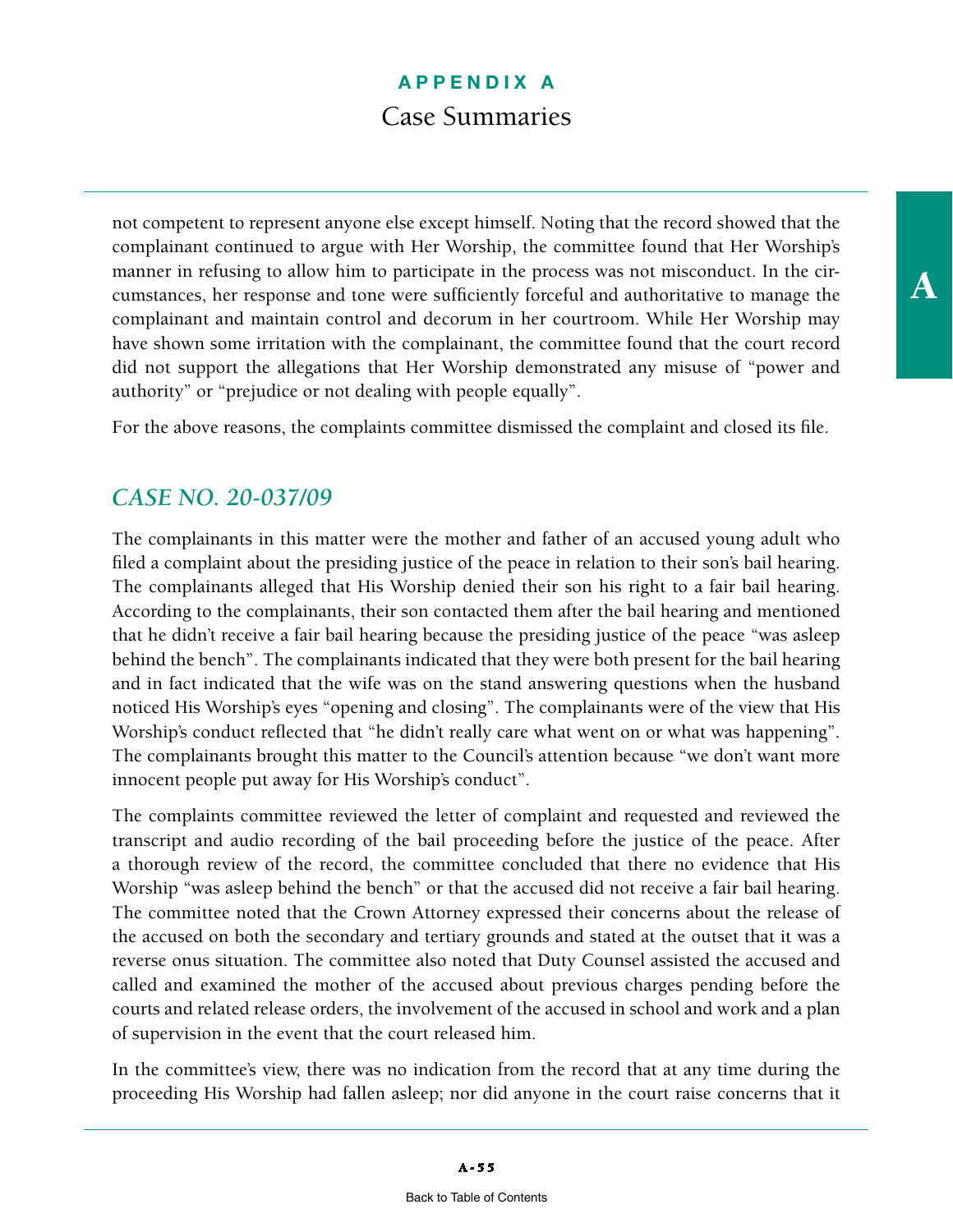appeared that His Worship was asleep or that he was not paying attention to the evidence. On the contrary, the record showed that from time to time, His Worship interacted with the parties by seeking clarification to questions and answers. His Worship's questions were responsive to and not out of step with the evidence being presented. Likewise, the committee noted from its review of the record that His Worship's decision contained a fairly comprehensive review of the concerns and evidence put forward by the Crown Attorney, Duty Counsel and the mother of the accused, which supported a finding that he was indeed paying attention to the proceedings.

Following a careful review of the record, the committee found no reasonable basis for further investigation and for the above reasons, dismissed the complaint and closed its file.

#### *CASE NO. 20-039/09*

The complainant was charged with disobeying a red light contrary to s. 144(18) of the *Highway Traffic Act*. He elected to go to trial and was convicted of the charge by the subject justice of the peace. The complainant successfully appealed and a re-trial was ordered. A copy of the original trial transcript and the appeal transcript was provided by the complainant.

In his letter, he complained that: he was falsely charged by the police officer for something that he never did; the municipal prosecutor led the police witness and made errors; the clerk withheld and issued false documents; and the police officer gave false evidence. In addition, he alleged that Her Worship "was more interested in being done and leaving her position by 4:30". The complainant expressed frustration with the court system in having to attend multiple times travelling considerable distance to defend himself, and indicated that he suffered aggravation, frustration, loss of health, loss of enjoyment of life, and that his experience contributed to his resignation from his job as a sales person. He also complained that when he successfully appealed, the matter was mistakenly set before the subject justice of the peace to set a new date.

The complainant requested that the Review Council investigate his case and the following people: Her Worship, the prosecutor, the OPP officer , and the court clerk. He was also seeking to have criminal charges filed and issued. In acknowledging the complaint, the Council informed the complainant that it has the authority to review matters of involving Her Worship's conduct but not matters related to judicial discretion or decision-making and not the conduct of others. Given his reference to his loss of job and opportunities related to his job (e.g., trip to Vegas), he was also provided with the Lawyer Referral Service to get advice on any other remedies which may be available to him.

Following a thorough review of the complainant's letter and materials, which included copies of the transcripts of the complainant's trial and successful appeal, the complaints committee

A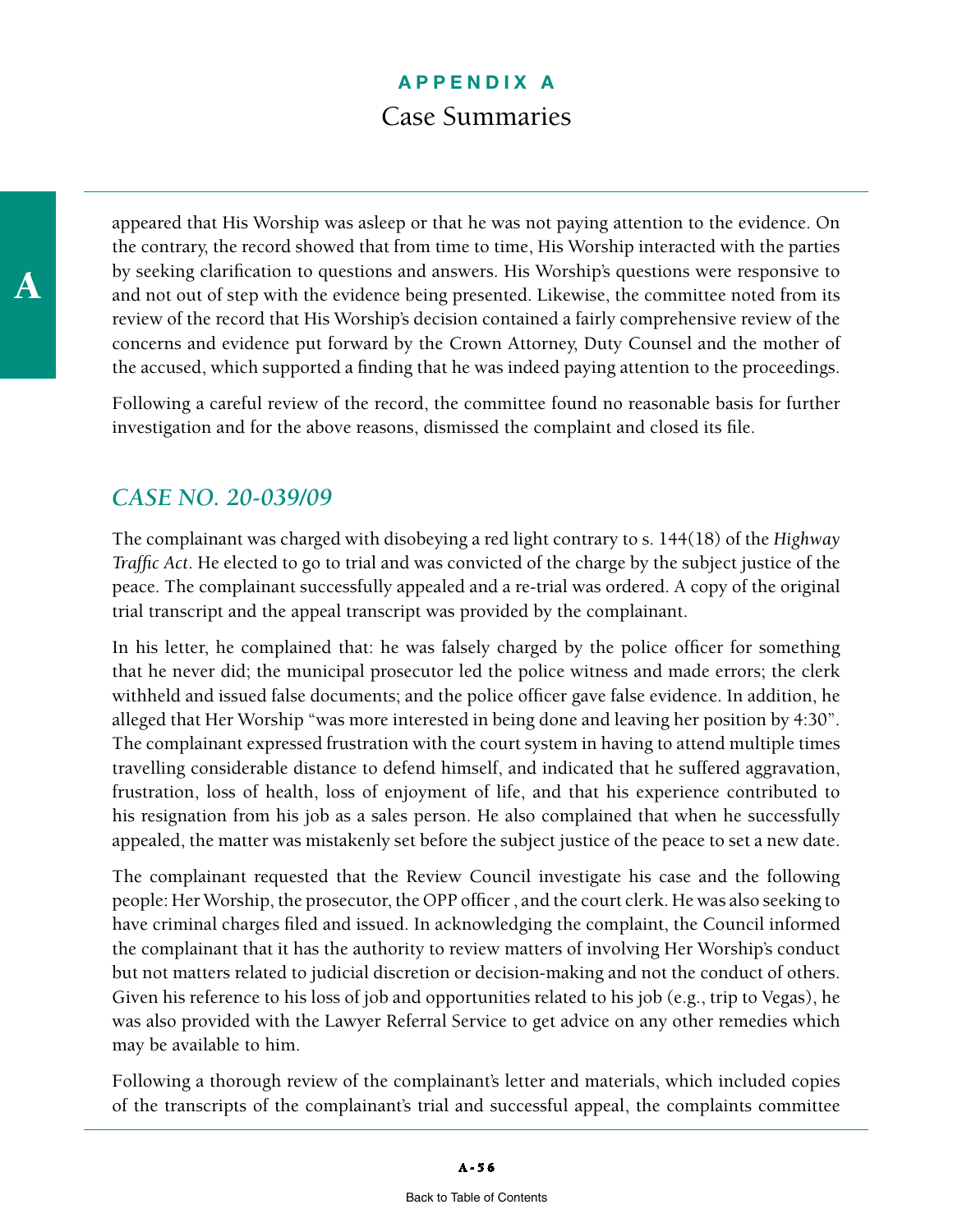concluded that there was no evidence of misconduct by Her Worship. The committee noted that Her Worship's demeanour appeared to be courteous and respectful and that she afforded the defendant an opportunity to make a full answer and defence. The committee found no evidence of improper conduct by Her Worship or that Her Worship appeared to be rushing the defendant. In fact, the committee noted that Her Worship slowed the process down by trying to clarify some of the evidence. The committee felt that the complainant had pursed the proper legal remedy in filing an appeal.

For the above reasons, the complaints committee dismissed the complaint and closed its file.

### *CASE NO. 20-040/09*

The complainant attended before the subject justice of the peace for his trial at which he was contesting a traffic ticket. While sitting in the court, the complainant alleged that Her Worship was staring at him like she was angry at him. When his matter was called, the complainant requested a court interpreter for the trial. He indicated in his letter that he didn't understand English and that his friend, who had assisted him on previous court matters, was unable to attend that day. The complainant alleged that Her Worship refused to provide an interpreter and displayed a threatening demeanour towards him.

The complainant indicated that he had appeared before the same justice of the peace on a previous occasion and alleged that she had displayed a "rude and reckless attitude towards me". He stated that he had been scared to file a complaint because he feared that his brothers and sisters would be punished. The complainant is of the view that Her Worship is a "racist, human rights violator, reckless behaviour, being rude to Human being, and suffers from racially motivated anger".

The complaints committee reviewed the letter of complaint and requested the transcript and audio recording of the complainant's trial appearance. The committee also asked the complainant for further details in order to evaluate his concerns about the previous court appearance. The complainant responded indicating that he was not able to provide the appearance details of the earlier court attendance and expressed that he was more concerned with the most recent incident. The committee requested from Court Services an outline of the history behind the complainant's charge, in an attempt to identify the earlier occasion as well as to inform the committee of the context of how the charge was before Her Worship that day.

After a careful review of the complaint, the court record and the history of the charge, the committee concluded that there was no evidence to support the complainant's allegations that Her Worship used rude language, was threatening, displayed anger or acted in a racially motivated manner towards the complainant. To the contrary, the complaints committee noted

A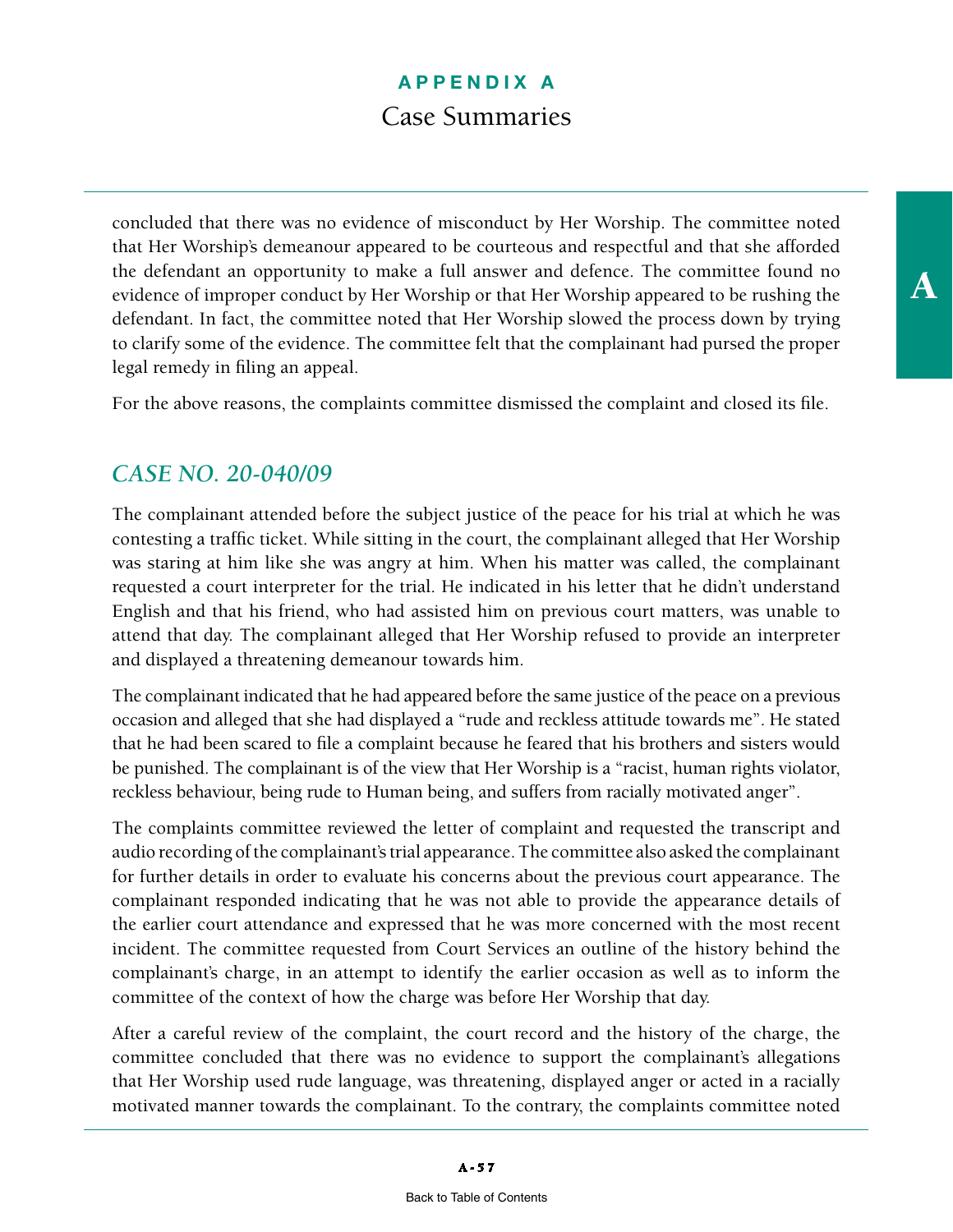from its review of the audio recording that Her Worship's responses were carefully articulated, in a quiet, moderate tone of voice. The committee noted that the question of whether or not an adjournment for the purposes of securing a translator ought to have been granted in this case was a matter of judicial discretion and, without evidence of misconduct, falls outside the jurisdiction of the Review Council. The committee expressed that if the complainant was unhappy about Her Worship's decision to proceed with his trial that day, he may wish to seek legal advice to determine what, if any, remedies may be available to him.

For the above reasons, the complaints committee found no basis to the allegations of misconduct made about Her Worship and dismissed the complaint and closed its file.

### *CASE NO. 20-041/09*

The complainant, a lawyer, filed a complaint about the presiding justice of the peace arising from an appearance on behalf of his client for his trial on charges of careless driving and speeding. The complainant indicated that he arrived in the court at 9:07 a.m. and was informed by the justice of the peace that his client was "convicted as he was not present and deemed not to dispute the charges". The complainant was told to "go and appeal or re-open the case". The complainant indicated that he spoke with the prosecutor to ask for her consent to have the case re-opened before His Worship. The complainant alleged that after two attempts to have the matter re-visited by His Worship, including the second time which was on the consent of all parties, His Worship continued to deny the request to re-open the matter.

The complainant stated in his letter to the Council that "my client is now forced to endure additional procedural delays and expense resulting from the appeal and/or re-opening process and setting a new court date". The complainant indicated that the court tier was completed by 9:37 a.m. with the next docket not until 10:30 a.m.. The two areas of concerns for the complainant were that His Worship:

- 1) Convicted accused persons, my client and other persons, in less than 7 minutes after court commences.
- 2) Refused to exercise discretion to re-open or otherwise deal with my client, notwithstanding the consent of all parties.
- 3) The complaint also felt that there was a double standard in that matters are often held down to allow attendance by a police officers, but the same fairness is not extended to defendants. The complainant was of the view that His Worship's "conduct is against the principle of natural justice; it is unfair and not judicious".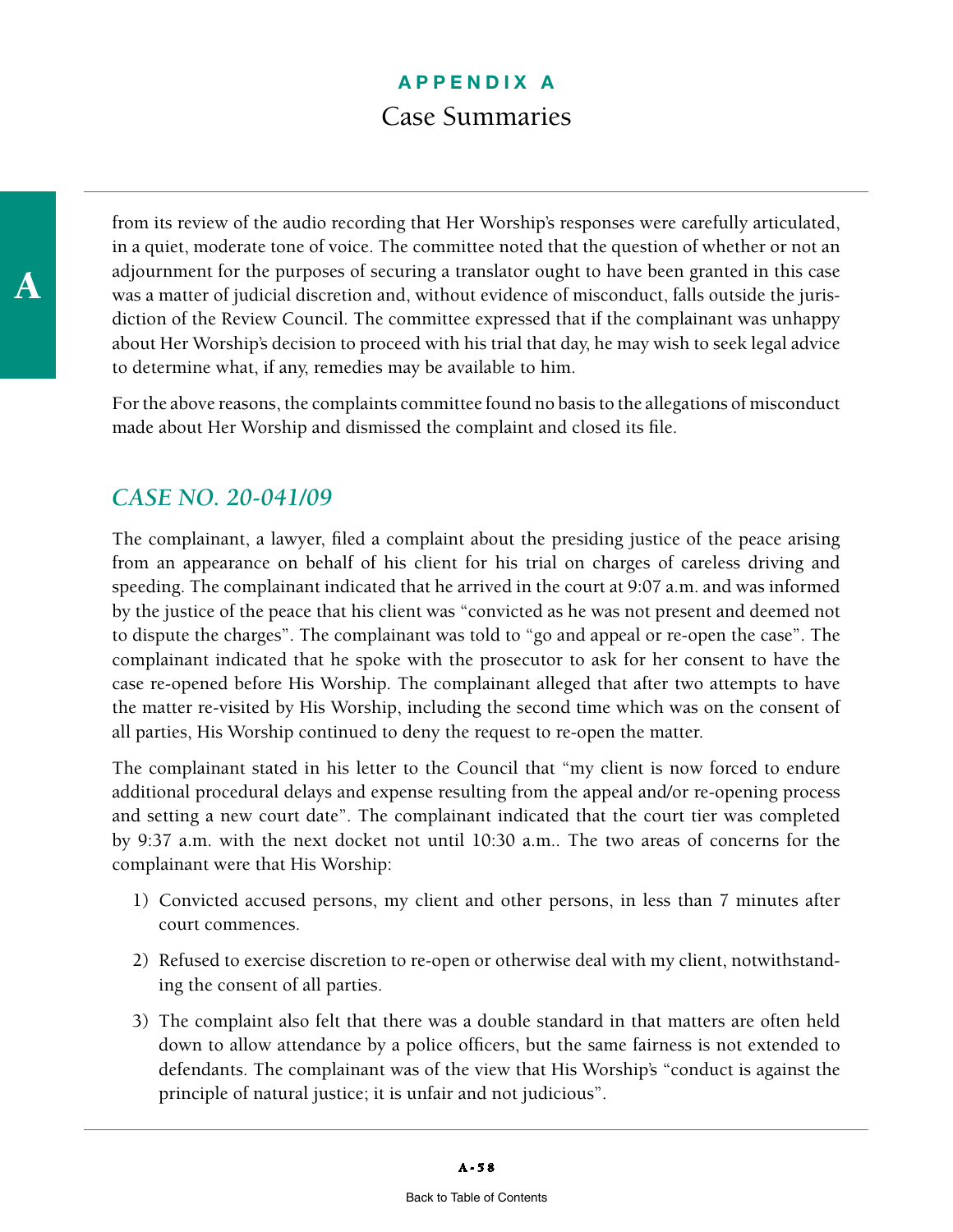The complaints committee reviewed the letter of complaint and requested and reviewed the transcript and audio recording of the complainant's appearances before the court. The committee noted from the record that, at the request of the prosecutor, His Worship deemed the client's two charges as "not to dispute" after there was no response to the clerk's page of the accused at 9:10 a.m. of the 9:00 a.m. docket. When the matter was first addressed by the complainant, the committee noted that it was 9:41 a.m. and the officer and all other parties had already left the court. The matter was brought back a second time at 9:48 a.m. by the prosecutor who indicated her consent to the re-opening. At that time, it was noted that His Worship advised both the prosecutor and the complainant of the proper re-opening procedure and that he was not willing to circumvent that process.

The complaints committee noted that often the tone or manner in which a matter is addressed can leave a party with a stronger impression than the actual words used. The committee observed that its investigation showed that His Worship's tone was somewhat sharp while dealing with the joint submission and his manner in addressing the complainant could have been more polite. However, this did not amount to judicial misconduct. The committee advised that the complainant's allegations raised matters involving the exercise of judicial discretion. If the complainant disagreed with His Worship's decision to proceed in deeming matters not to dispute so early after the beginning of court or with his refusal to exercise his discretion to re-open a deemed matter, the proper way for the complainant to proceed was through other legal remedies. Such matters fall outside of the Council's jurisdiction.

For the above reasons, the complaints committee dismissed the complaint and closed its file.

#### *CASE NO. 20-042/09*

The complainant attended for trial on a parking violation before the justice of the peace. He had driven over 17 hours without sleep to ensure that he arrived at court in time for his trial. The justice of the peace told him that the matter would not proceed on the scheduled date, and adjourned the matter to a later date for trial.

The complainant alleged that the justice of the peace told him that the charge would be withdrawn on the next date, and this did not happen. He alleged that the justice of the peace lied. He stated that when he asked why the matter would not proceed on the date indicated on the Notice of Trial, the justice of the peace said that it didn't matter, they weren't ready to proceed. He alleged that when he told the justice of the peace that the Crown Attorney should withdraw the charge, the justice of the peace said, "Don't worry, this is working for you. This will be good for you. Next time, you can say that you have waited too long for the trial and I think the case will be dismissed." The complainant also alleged that he was totally ignored.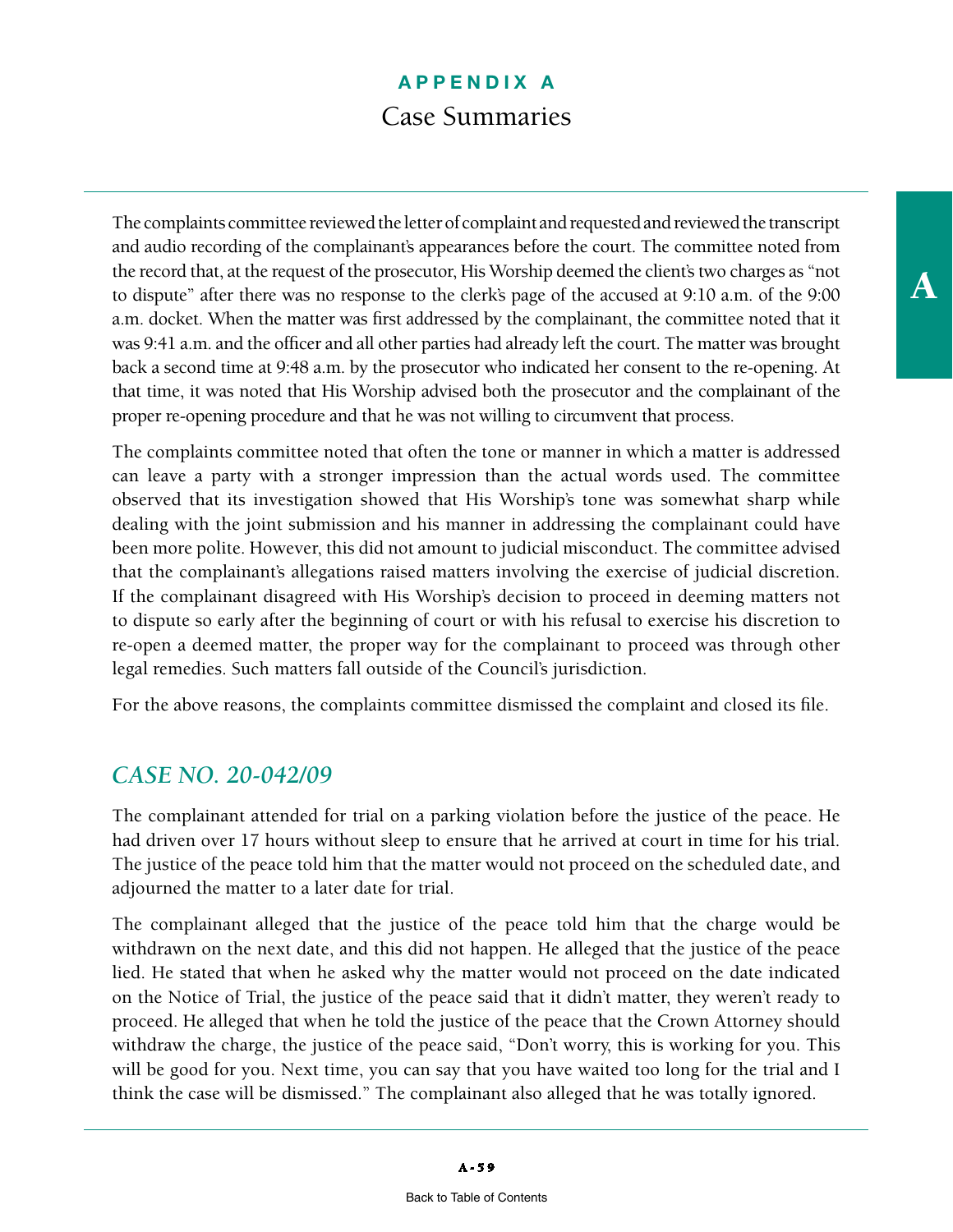On the subsequent date, when he appeared for the trial, the same justice of the peace was presiding. The complainant alleged that when he told him what was said at the previous appearance, the justice of the peace said to him that he must have misunderstood. The complainant said that he was so upset on the return date when the matter was not withdrawn, that he told the justice of the peace that he would do whatever he wanted him to do; if he wanted him to plead guilty, he would do that. He entered a guilty plea and was fined \$50.00. He also alleged that the court reporter appeared to be turning off the tape recorder whenever there was something said that was not favourable to the justice of the peace.

After careful review of the complainant's letter of complaint and supporting documents, the complaints committee ordered and reviewed the transcripts of both court appearances and listened to the audio recordings. The committee observed that the court record showed that the justice of the peace did not say because the complainant had to wait too long for the trial, the case would be dismissed. However, based on the comments that were made, the committee could understand why the complainant was under the impression that the charge would be dismissed. His Worship used such expressions as "it's to your benefit". After its review, the committee concluded that an inference could be reasonably drawn by the complainant from the various comments made that the "benefit" to him that His Worship referenced several times would be a withdrawal of the charge.

The committee's review of the transcript and the audio recording also showed that there were instances where His Worship appeared to be impatient, and at times interrupted the complainant and did not permit him to speak.

The committee found that the court record showed that on the second court date, although the complainant did appear to be frustrated that the charge was not being withdrawn, the justice of the peace did make it clear to him that he did not have to plead guilty and could have a trial.

After reviewing the record and making its observations, the committee was sufficiently concerned by the comments and the perception left with the complainant that a response was invited from the justice of the peace. Upon receiving the response, the complaints committee was concerned that the response did not indicate that His Worship had fully appreciated how his conduct was perceived by others, particularly a self-represented litigant.

It appeared to the committee from both the response and from His Worship's actions on the record that he allowed the pressures of time and heavy court lists to prevent him from permitting the complainant to fully communicate his viewpoint, and from observing the complainant's lack of understanding of what His Worship intended to communicate.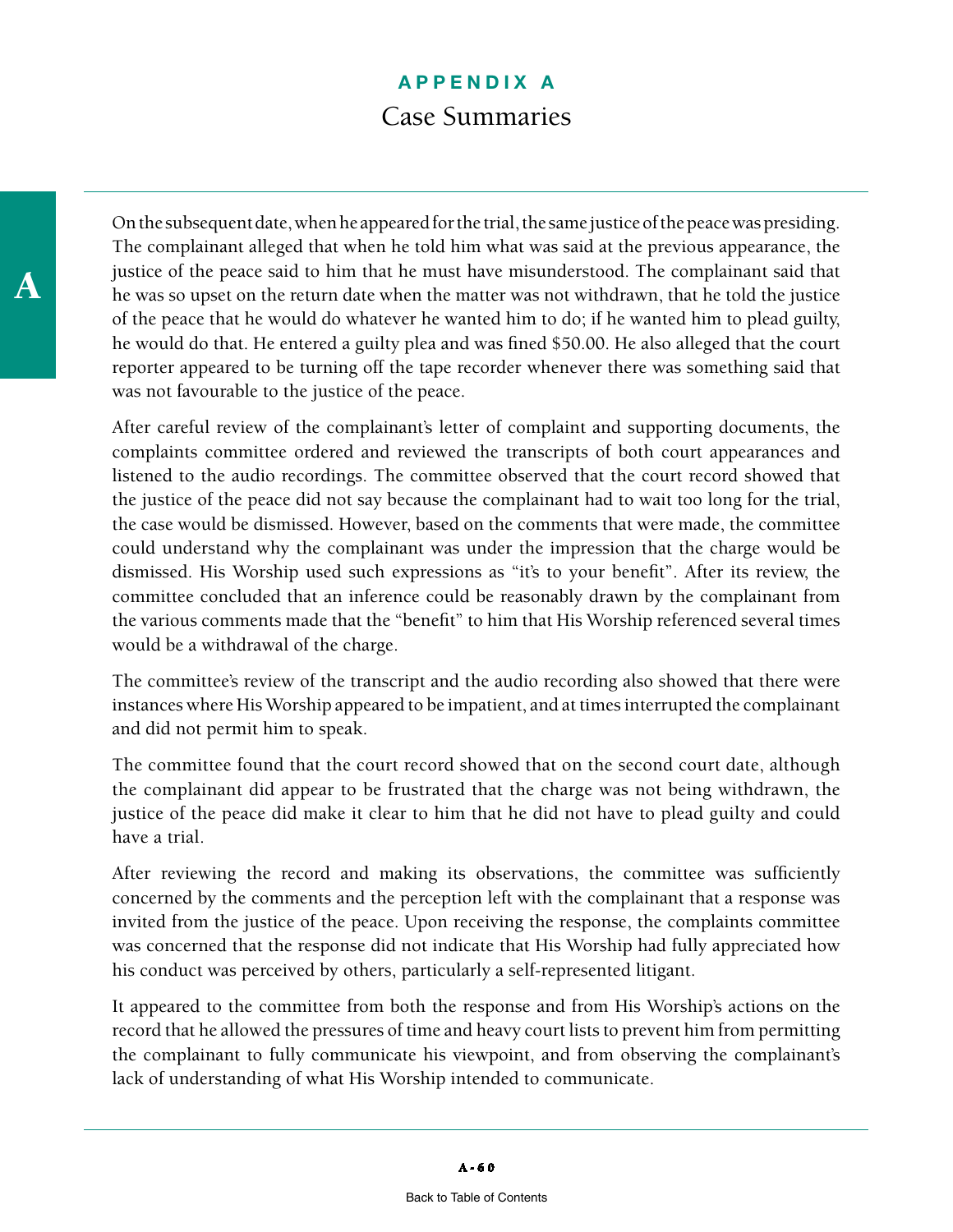The complaints process through the Review Council is remedial in nature. The Council considers that through the review of one's conduct, improvements are made to how situations and individuals are treated and handled in the future. In this case, the committee decided to send a letter of advice to the justice of the peace pursuant to section 11(15)(b) of the *Justices of the Peace Act*. A letter of advice was a suitable means of informing him that his conduct during the court proceedings fell short of the standards expected of judicial officers.

The committee considered that regardless of how busy a court is, there is an obligation on every justice of the peace to take the requisite time to listen to individuals before him or her and to explain what is happening, so that they can properly understand the decision of the justice and feel that they have been heard. A justice of the peace must never allow the length of the list and the shortage of time to result in a failure to allow for due process and to listen to a defendant. This is particularly important if an individual before them is not legal counsel. In the administration of justice, it is important not only that justice is done but also that justice is seen to be done.

The committee encouraged the justice of the peace to carefully consider how his comments may be construed by others. The committee noted that self-represented defendants may have no familiarity with the legal concepts that may be alluded to in general terms and are often obvious to a legally trained person. While it is always important for a justice of the peace to be aware of how his or her comments and conduct are viewed by those appearing before him or her, when dealing with self-represented persons, one must have a heightened sense of awareness of how words or expressions may be viewed by others.

With respect to the allegation that the court report had turned off the tape recorder, the complaints committee noted that the audio recordings showed that the dialogue was very continuous and without interruption. The committee was satisfied that the record was accurate.

After the committee sent its letter of advice to the justice of the peace, the file was closed.

#### *CASE NO. 20-043/09*

The complainant indicated that he went to the Intake Office of the courthouse to swear an affidavit and alleged that the subject justice of the peace asked whether or not there was a problem between him and another justice of the peace from the same region. The complainant alleged that Her Worship stated to him "she didn't know her jurisdiction". In the end, Her Worship declined to swear the affidavit and the complainant advised that he swore the affidavit in front of a court clerk. His allegations about Her Worship were that she: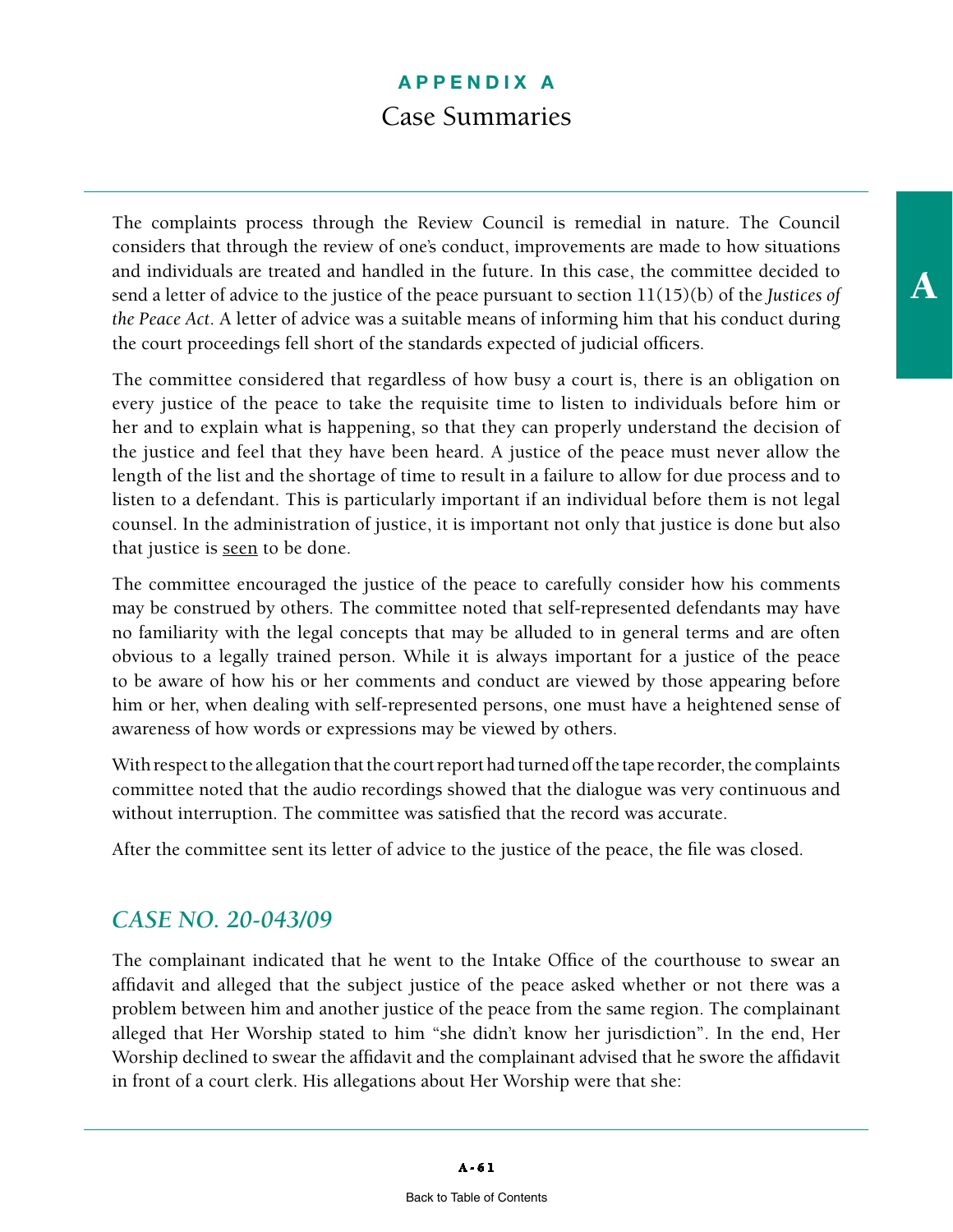- 1) Failed to fulfill her administrative duties which she was bound to fulfill and therefore obstructed justice.
- 2) Acted in a manner unbecoming of her position of office, by undermining public trust and in the best interest of the public and displayed an abuse of power.
- 3) Discriminated and punished him for filing a complaint against one of her peers; a complaint she should have had no knowledge of.
- 4) Acted in a manner that was condescending, demeaning and insulting to a member of the public.
- 5) Had his documents in her hand, reviewed them and was prepared to commission them until she became aware of his identity.
- 6) Breached public trust and broke the law by making a phone call and disclosing the content of his affidavit to a third party without a release of information and/or his permission to do so.

The complaints committee reviewed the letter of complaint, as well as the transcript and audio recording of the subject court appearance. In addition, the committee requested and reviewed a written response from Her Worship to the complainant's allegations. Based on its review of the record and Her Worship's response, the committee concluded that there was no evidence of misconduct of the part of the justice of the peace in the conduct of the matter before her or in the exercise of her judicial discretion in making the decision to decline to swear the affidavit. The committee noted that from the outset of Her Worship's interactions with the complainant, she made it clear that she was uncertain of whether she had jurisdiction to swear an affidavit for use in a Superior Court of Justice matter, which is what the complainant was seeking. Her call to another judicial officer, as she told the complainant, was to find out if she had such jurisdiction. That was the reason she could not assist him immediately and why she told him she would check into it.

It appeared to the committee that it was the complainant, not Her Worship, who was concerned about prior dealings with other justices of the peace and who, as he stated on the record "is going to make an issue of that." The committee found that there was no evidence in the transcript or on the audiotape that Her Worship was condescending, demeaning, or insulting. In fact, the transcript and audio recording revealed that when Her Worship explained that she could not do what the complainant was asking because she lacked jurisdiction, he was insulting to her stating ".. then you shouldn't be sitting in that seat..". The committee noted that there was no evidence that Her Worship obstructed justice or breached public trust or failed to fulfill her duties. She appropriately questioned whether she had the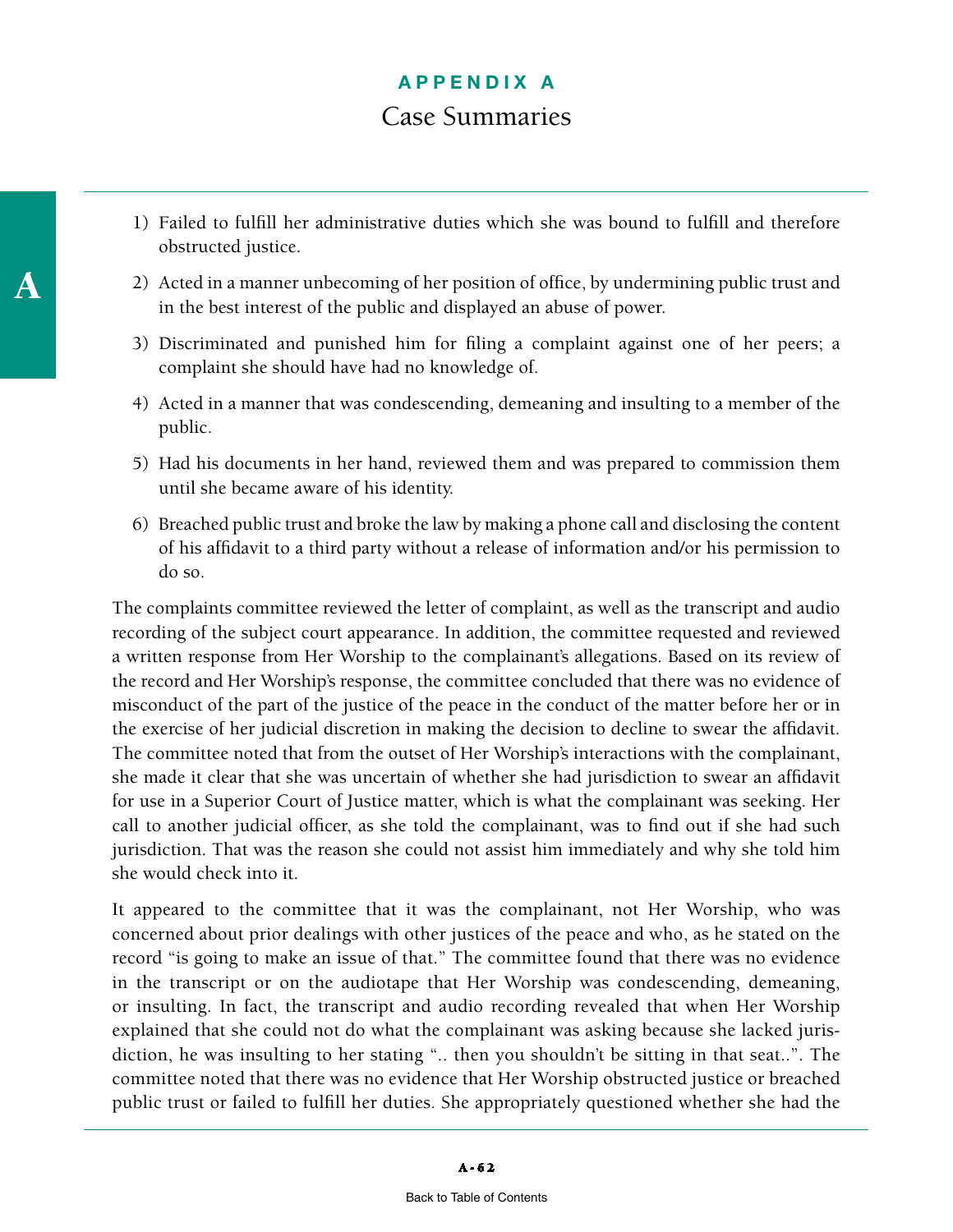legal power to do what was being asked of her, checked with a colleague about that issue and then made a decision that she lacked jurisdiction and that the complainant would have to go elsewhere. In the committee's opinion, there was no misconduct in that process, her dealings with the complainant or in her decision.

For the above reasons, the complaints committee dismissed the complaint and closed its file.

### *CASE NO. 20-044/09*

The complainant appeared before the subject justice of the peace seeking to have criminal process issued against an accused. In his initial letter of complaint, the complainant alleged that His Worship acted in bad faith, acted in open defiance of law and procedure, and that he was "bull-dozing his way throughout".

The complainant alleged His Worship demonstrated:

- 1) Conflict of interest and deception, including disclosing to the Crown Attorney matters that were derogatory and prejudicial towards the complainant;
- 2) Bias and discrimination, including a display of bias in favouring the Crown Attorney and a failure to permit the complainant to "give evidence, present my case and tender documents*".* His Worship took over the case for the Crown Attorney, cross-examining the complainant as if he were the accused, and refused to permit the complainant to exercise his rights under the law;
- 3) Gross rudeness and lack of courtesy, including that he yelled at the complainant "so loud that they were heard even by those outside the court room in the hallways", and was disrespectful and angry toward him. His Worship instructed him to "stop there" and "sit down" when he tried to submit authority and precedents;
- 4) Refusal to allow the complainant to apprise His Worship of the events of a previous attendance by playing the tape recording he was permitted to make of that proceeding. His Worship stated that he was not bound by what may have transpired on the last date;
- 5) Refusal to allow him to make a tape recording of the appearance; and,
- 6) Violation of "all conceivable rules and code of professional conduct".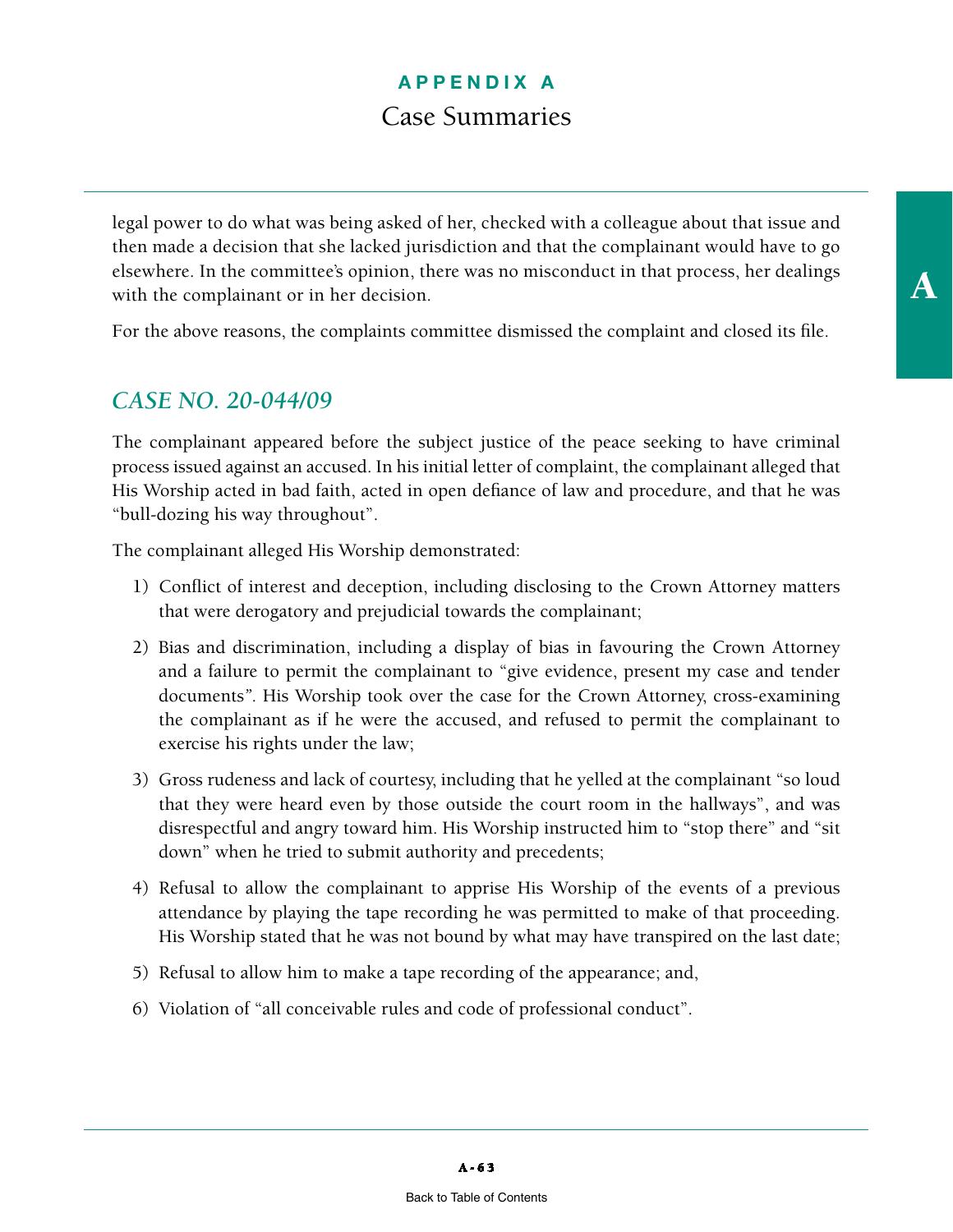The complainant submitted an additional letter expanding his allegations of misconduct about His Worship to include:

- that His Worship's bias and discrimination was "racially based", as everyone except the complainant were white; and,
- that His Worship was "neither patient, courteous nor performed his duties with integrity and honour as mandated by the Standards of Conduct for Justices of the Peace.

The complainant requested a public hearing into these allegations to "determine whether [the justice of the peace] is fit to hold this responsible and honourable office".

The complaints committee reviewed the letters of complaint and requested and reviewed the transcript and audio recording of the court appearance. After a thorough review of the record, particularly the audio recording, the complaints committee found that the record did not support the allegations made by the complainant.

In particular, the committee found no evidence to support the allegations that His Worship demonstrated racial discrimination or bias in favour of the Crown Attorney. Following its review of the audio recording, the committee observed that the audio recording showed no support for the allegation that His Worship was "yelling so loud that they were heard even by those outside the court room in the hallways".

The committee noted from its review of the record that the complainant's matter was carefully considered by His Worship during the course of a lengthy *pre-enquête* proceeding. Throughout the appearance, His Worship's tone and demeanour was noted as calm and professional yet firm. At times, His Worship interrupted the complainant in an effort to maintain focus on the relevant information before the court. The committee observed that these interruptions were necessary in the circumstances and are considered not uncommon in the *pre-enquête* process. His Worship exhibited professional behaviour in controlling his courtroom, even when faced with interruptions during his final decision from the complainant. The committee concluded that His Worship demonstrated competence in the execution of his duties and in considering the complainant's matters.

Overall, following their investigation, the complaints committee found that there was no evidence of misconduct to form any basis for the allegations made by the complainant. The committee observed that if the complainant was unhappy with His Worship's decision or believed that errors in law were committed by the justice of the peace (and the committee is making no such finding or suggestion), the proper way for the complainant to proceed was through other legal remedies. Such matters are outside of the jurisdiction of the Review Council.

For the above reasons, the complaints committee dismissed the complaint and closed its file.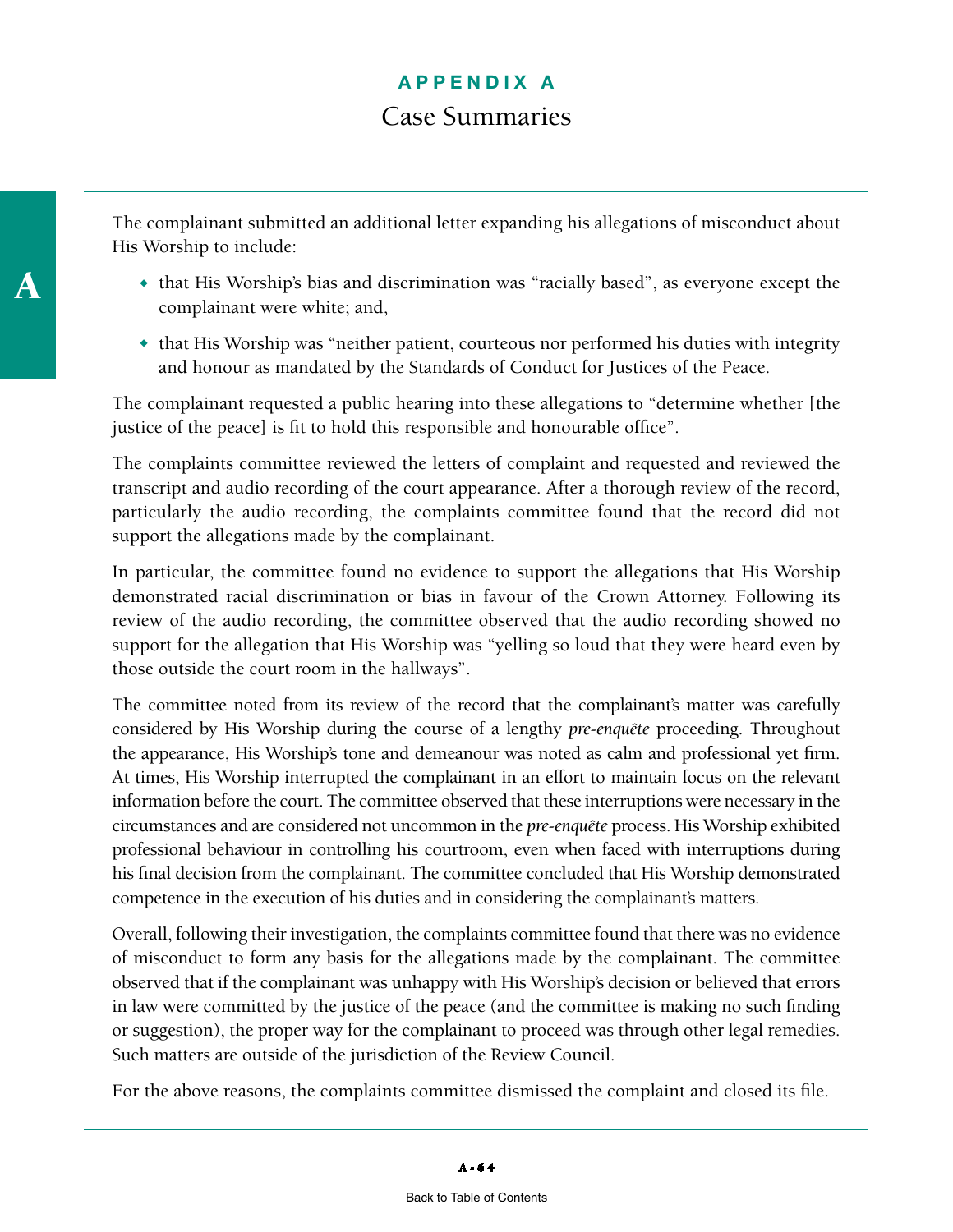The complainant appeared before the justice of the peace in relation to alleged criminal harassment by the property manager where he lived, by other tenants, by Rogers Telecom, and by the police. The complainant also believed that there was collusion between the municipal police and the Ontario Provincial Police. He also believed that there was an "illegal campaign of terrorization, intimidation and isolation tactics" being carried out against him by the Ontario Provincial Police. From the complaint, it appeared that the complainant had sought a private information against a fellow tenant for an alleged assault. He believed that the OPP and a provincial politician were involved in causing his first affidavit to go missing and later in having the decision of the subject justice of the peace "suppressed".

The complainant alleged that when he appeared before the justice of the peace, Her Worship issued process and there was to be a trial of a charge against the complainant's tenant for the alleged assault of the complainant. The complainant indicated that he was informed by police that the trial was to be heard on one date, and he was later advised it was to be earlier that year. According to information that he received from a friend who attended on the original date, and from a court clerk, the trial did not proceed on either date. The complainant claimed that the summons, as ordered by Her Worship during the *pre-enquête* was never issued against the accused. The complainant expressed the view that the court system was not impartial and independent, and it could be swayed by the corrupting influence of either the OPP or a prominent politician. "The only possible explanation is that the decision of the Ontario Justice of the Peace was suppressed". The complainant alleged that Her Worship failed to act as section 507.1(2) of the *Criminal Code of Canada* clearly defines and breached s. 507.1(5).

The complaints committee found that there was no evidence to support a finding of misconduct. Having reviewed the written documentation submitted by the complainant and the transcript of the court proceeding, the committee determined that the complainant's allegation that Her Worship was part of a conspiracy to make court documents disappear, in relation to a private charge that he had laid, was unfounded. The committee found that Her Worship conducted herself in an appropriate manner during the court appearance and ordered that a replacement information be prepared and that a new summons be issued with respect to the private charge he had laid sometime earlier. There was no evidence of conduct on the part of Her Worship that would suggest a failure to act or any involvement or knowledge of suppressing the charges which the complainant wished to advance to trial. The complainant was informed by the complaints committee that if he was unhappy with how his matter was handled by court staff and if he thought they may have caused court documents to go missing or be lost, he would need to address his concerns to the appropriate manager of Court Operations. The review of conduct of court staff is not within the jurisdiction of the Review Council.

For the above reasons, the complaints committee dismissed the complaint and closed its file.

A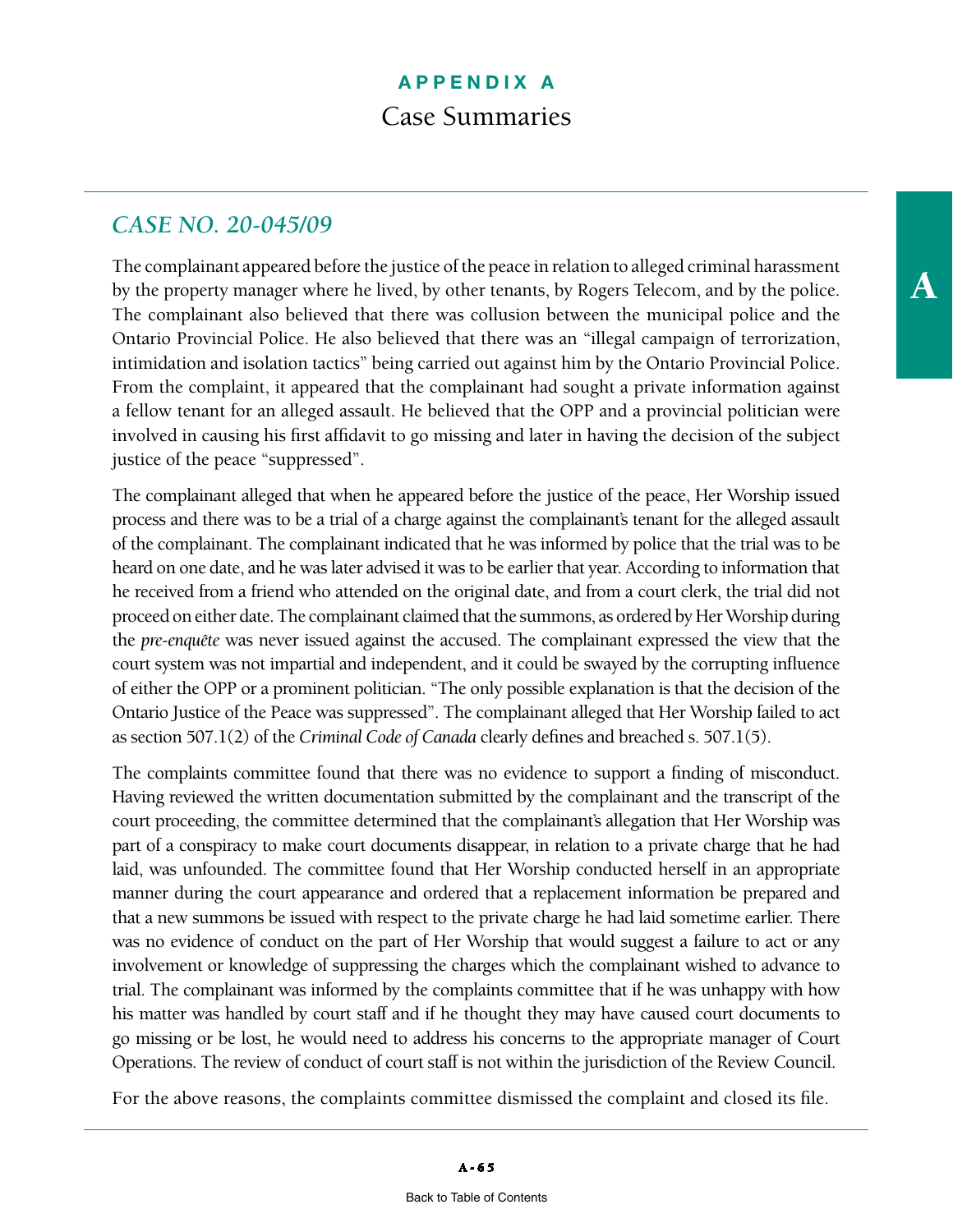#### *CASE NO. 20-046/09*

The complainant attended with a social worker before the subject justice of the peace to have a Form 2 under the *Mental Health Act* issued to have her daughter admitted to hospital for a psychiatric assessment. The complainant informed the Council that her initial surprise was that His Worship did not introduce himself and that when asked for his name, his response was that it is irrelevant and she could ask at the front desk. She also alleged that he then mumbled his name. The complainant expressed that she was taken aback by His Worship's rudeness in this introduction.

The complainant indicated that she was familiar with the process of obtaining a Form 2 and expressed concerns that His Worship's questions were prefaced with "in the last seven days", which is not a restriction in applying for a Form 2. The complainant indicated that the time restriction applies to a Form 1 application completed by a physician who is required to examine the patient in the last seven days. She stated that she was found it "appalling that a justice of the peace is not aware of this vital distinction". She further expressed that "trying to get a loved one who is not functioning into hospital for treatment is distressing enough without having a Justice of the Peace throwing out questions that do not pertain to a Form 2". The complainant said she hoped that His Worship "is made aware of this complaint and that he will be educated about the details of Forms 1 and 2".

The complaints committee reviewed the letter of complaint and requested and reviewed the transcript of the court appearance. Additionally, a member of the committee reviewed the audio recording of the complainant's attendance before His Worship. After a thorough review of the record, the complaints committee found that the record did not support the allegations made by the complainant. From the committee's review, it was observed that the audio recording showed no support for the allegation that His Worship was "rude" in his introduction or in his treatment of the informant or the social worker who attended with her. With respect to His Worship's questioning, the complaints committee noted that His Worship's questions were relevant to the issuance of a Form 2 under the *Mental Health Act*. The record reflected that His Worship appeared to be reading from the form itself in asking his questions and in the end issued the Form 2 and explained the basis for his decision.

Following its investigation and review, the complaints committee concluded that there was no evidence of misconduct to form any basis for the allegations made by the complainant. The complaints committee dismissed the complaint and closed its file.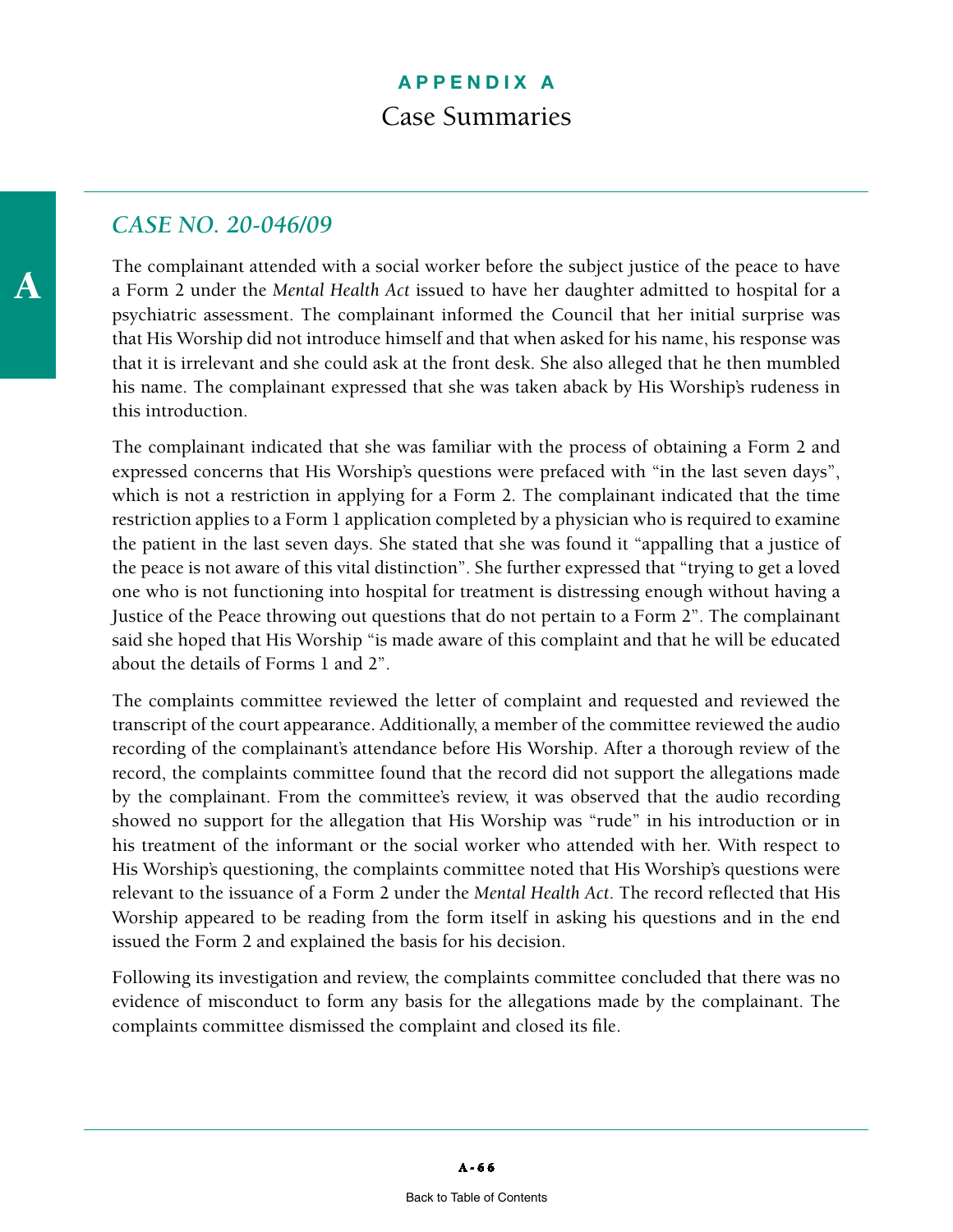#### *CASE NO. 20-047/09*

The complainant filed a letter with the Review Council making allegations about the presiding justice of the peace in relation to a private information he wished to lay against a judge of the Ontario Superior Court of Justice. The complainant appeared before Her Worship at a *pre*-*enquête* to determine whether or not criminal charges would advance. The complainant's allegations were:

- 1) That Her Worship had a conflict of interest in presiding over the *pre*-*enquête*, as she was a local justice of the peace and the information before the court was alleging criminal actions by a local judge of the Superior Court of Justice. The complainant alleged that there was or could be perceived to be a working relationship between the two judicial officers.
- 2) That Her Worship refused to hear from the complainant in relation to his private information and instead heard only from the Crown Attorney, who indicated that it was his position that there was no chance of conviction and requested the charges be withdrawn immediately.
- 3) That Her Worship acceded to the Crown Attorney's position that the charges be withdrawn and ignored the complainant's argument that she lacked the authority to withdraw the information without conducting a *pre*-*enquête*.
- 4) That the participants in law enforcement, including so called independent judicial officers, had joined together to violate and deny the rights of the People.
- 5) That "Her Worship clearly used her authority to protect her colleague and friend, thereby, in my opinion, seriously undermining both the Administration of Justice and the public's confidence in the Administration of Justice."

The complaints committee reviewed the letter of complaint, as well as the transcript and audio recording of the court appearance. Based on its careful review of the record, the committee concluded that there was no evidence of misconduct of the part of the justice of the peace in the conduct of the proceeding before her.

The committee found that the record did not support the allegations that Her Worship was attempting to protect a judge or violate or deny the rights of the complainant. Additionally, there was no evidence of collusion or conflict of interest in Her Worship's assignment to preside over the matter. Further, the committee noted from the record that Her Worship was polite, respectful and treated the complainant with dignity.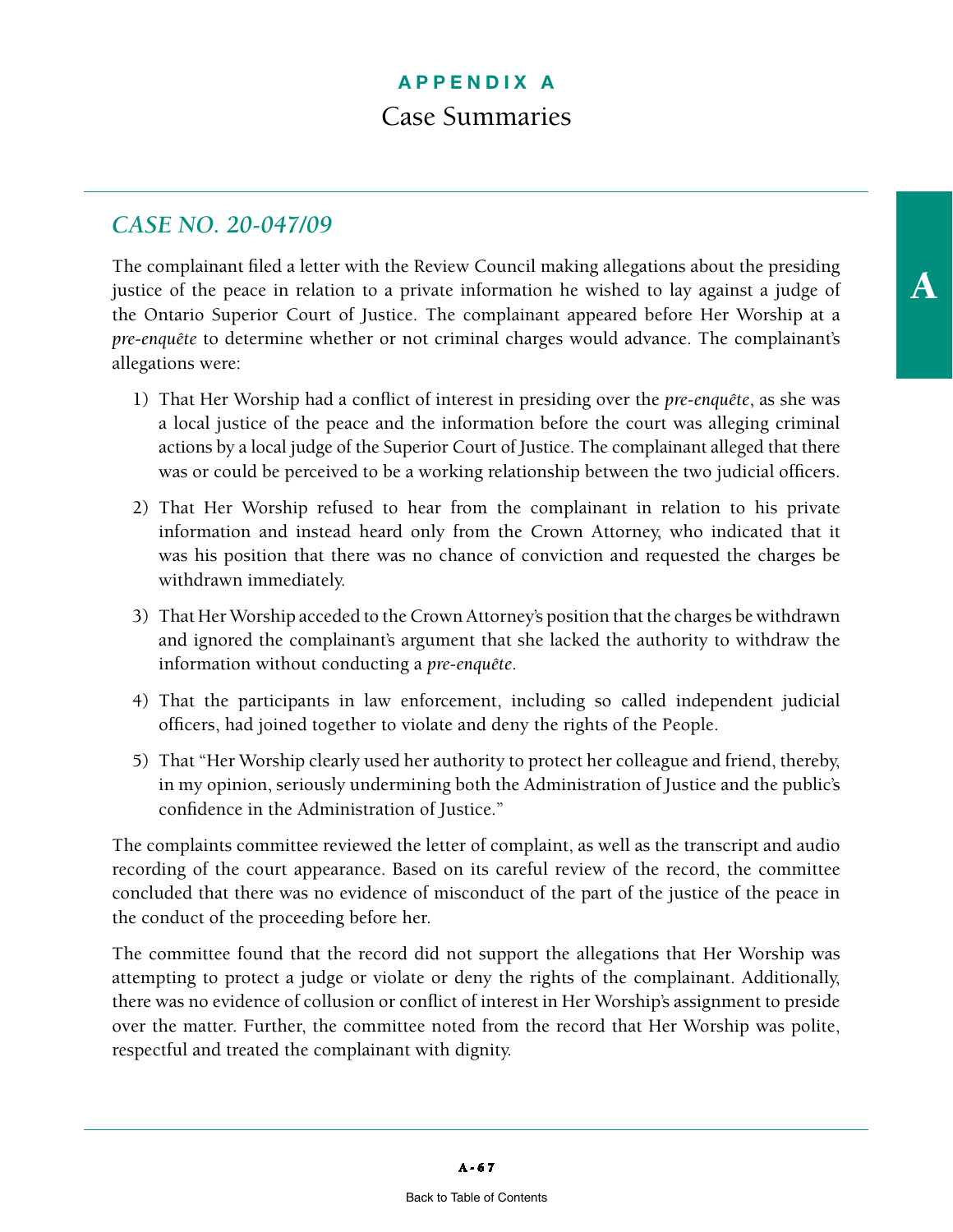With respect to the complainant's allegation that Her Worship refused to hear from him, the committee noted that the record reflected that the Crown Attorney intervened at the outset and withdrew the charges. The record also showed that Her Worship ruled that, with the withdrawal of the charges, she had lost jurisdiction over the matter. The committee observed that it would have been preferable for Her Worship to hear from the complainant before making her ruling that she had lost jurisdiction. However, in the circumstances rendering her decision before hearing submissions from the complainant did not constitute judicial misconduct.

With respect to his allegation that Her Worship ignored his argument that she lacked the authority to withdraw the information without conducting a *pre-enquête*, the committee noted from the record that the complainant addressed the court only after Her Worship indicated that she felt she had already lost jurisdiction. The complainant also asserted that Her Worship knew or should have known about a recent authoritative court case which he felt supported his view that she had no authority to permit the charge to be withdrawn and instead required her to hear the *pre-enquête* proceeding. The committee noted that if the complainant disagreed with the decision of Her Worship on the basis that he felt there was an error in law made by Her Worship, the proper way to proceed was through other legal remedies. The review of a decision, without evidence of misconduct, was a matter outside of the jurisdiction of the Review Council.

For the above reasons, the complaints committee dismissed the complaint and closed its file.

#### *CASE NO. 20-048/09*

This file was closed because investigation confirmed that the complainant had incorrectly identified the justice of the peace. The complaint was subsequently investigated under File 21-004/10 in relation to the correctly identified justice of the peace.

#### *CASE NO. 21-002/10*

The complainant was charged with speeding and, after discussions with a prosecutor, appeared before the subject justice of the peace to plead guilty to a lesser charge and provide an explanation. The complainant alleged that His Worship became irritated with her, and would not allow her to enter a guilty plea "as a convenience". The complainant also alleged that His Worship shouted at her to, "Get Out!" The complainant alleged that she felt embarrassed due to this public humiliation in front of other people who were present, and that she felt very bullied by His Worship's "inappropriate and unprofessional behaviour". The complainant indicated that her own behaviour remained polite and courteous, despite the alleged unprofessional outburst by His Worship.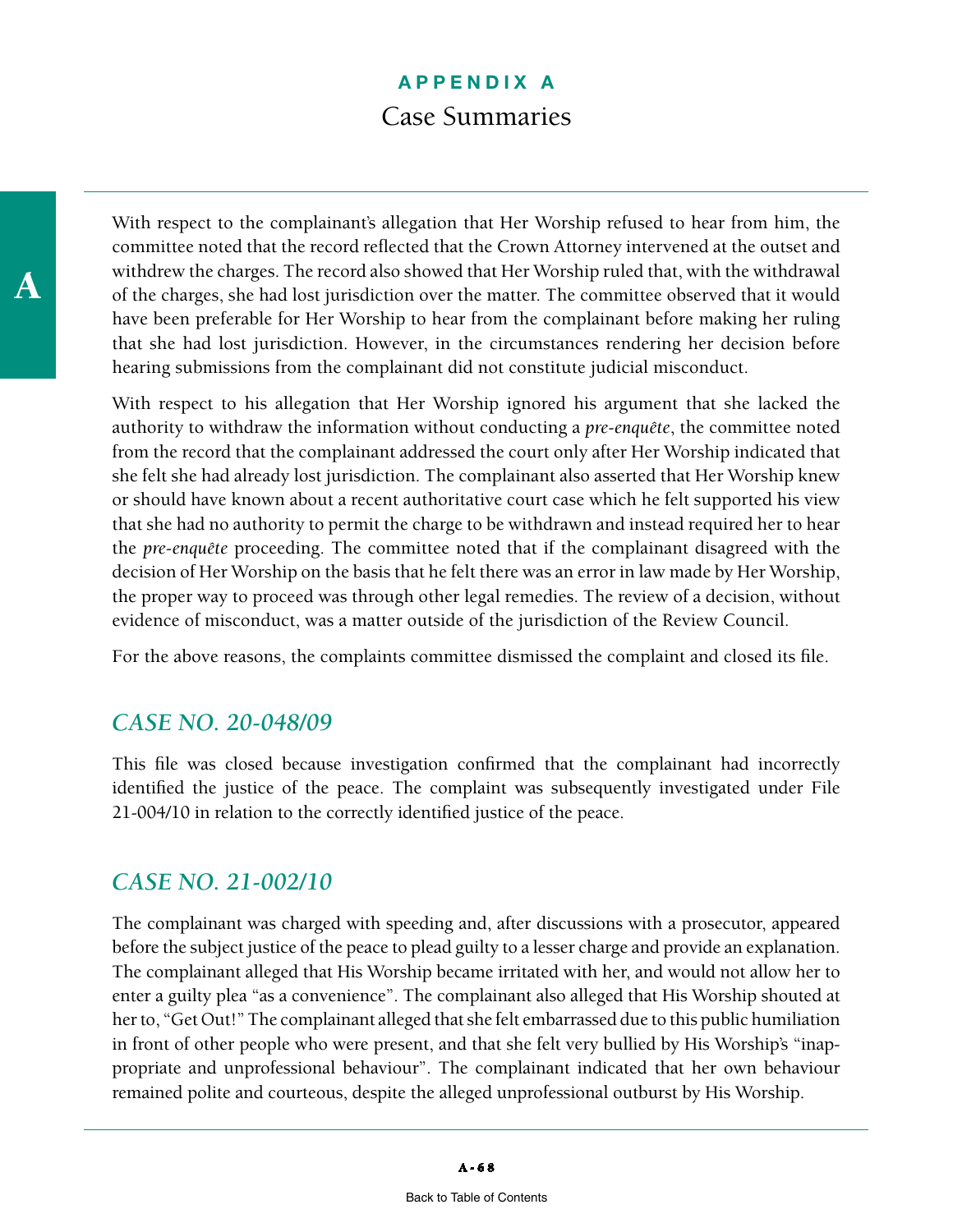The complaints committee reviewed the letter of complaint and requested and reviewed the transcript and audio recording of the complainant's court appearance before His Worship. After careful review, the committee reported that the transcript did not support the allegation that His Worship shouted at the complainant to "Get out!" The committee observed that while His Worship did appear as somewhat abrupt and impatient in his dealings with the complainant, his conduct was not bullying.

The committee advised that the decision by His Worship to decline to accept a guilty plea and to set the matter to another date for trial was a matter of judicial discretion that falls outside of the Council's jurisdiction. If the complainant disagreed with the decision, the proper way to proceed was through an appeal.

The committee also noted that it is important that a justice of the peace take the requisite time to listen to individuals before him or her and, ensure that every party is given the full right to be heard according to the law. This requires hearing submissions courteously and then deciding impartially. As well, with a self-represented party, it is particularly important for the justice of the peace to explain his reasons for a decision. In the administration of justice, it is important not only that justice is done but also that justice is seen to be done.

While the committee noted that His Worship could have been more patient and it would have been preferable for His Worship to allow the complainant to fully address the court with her explanation before determining that he was not going to accept her plea of guilt, the committee advised that in the circumstances, his conduct did not amount to misconduct.

For the above reasons, the complaints committee dismissed the complaint and closed its file in the matter.

#### *CASE NO. 21-003/10*

A complaint was filed by the complainant in relation to a peace bond issued by the subject justice of the peace. The complainant alleged that Her Worship was gender biased, had a conflict of interest, showed a lack of impartiality by pre-deciding on issuing the peace bond beforehand, and showed "unprofessional conduct by interfering with a Police Investigation". The complainant also alleged that Her Worship allowed an ex parte proceeding and that he was, as a result, not allowed to cross-examine a witness. The complainant was of the view that Her Worship was "a closet Red Hat (i.e., either a member of the Red Hat Society, or sympathetic to their cause), and thus did not handle the proceedings in a fair and equitable manner".

A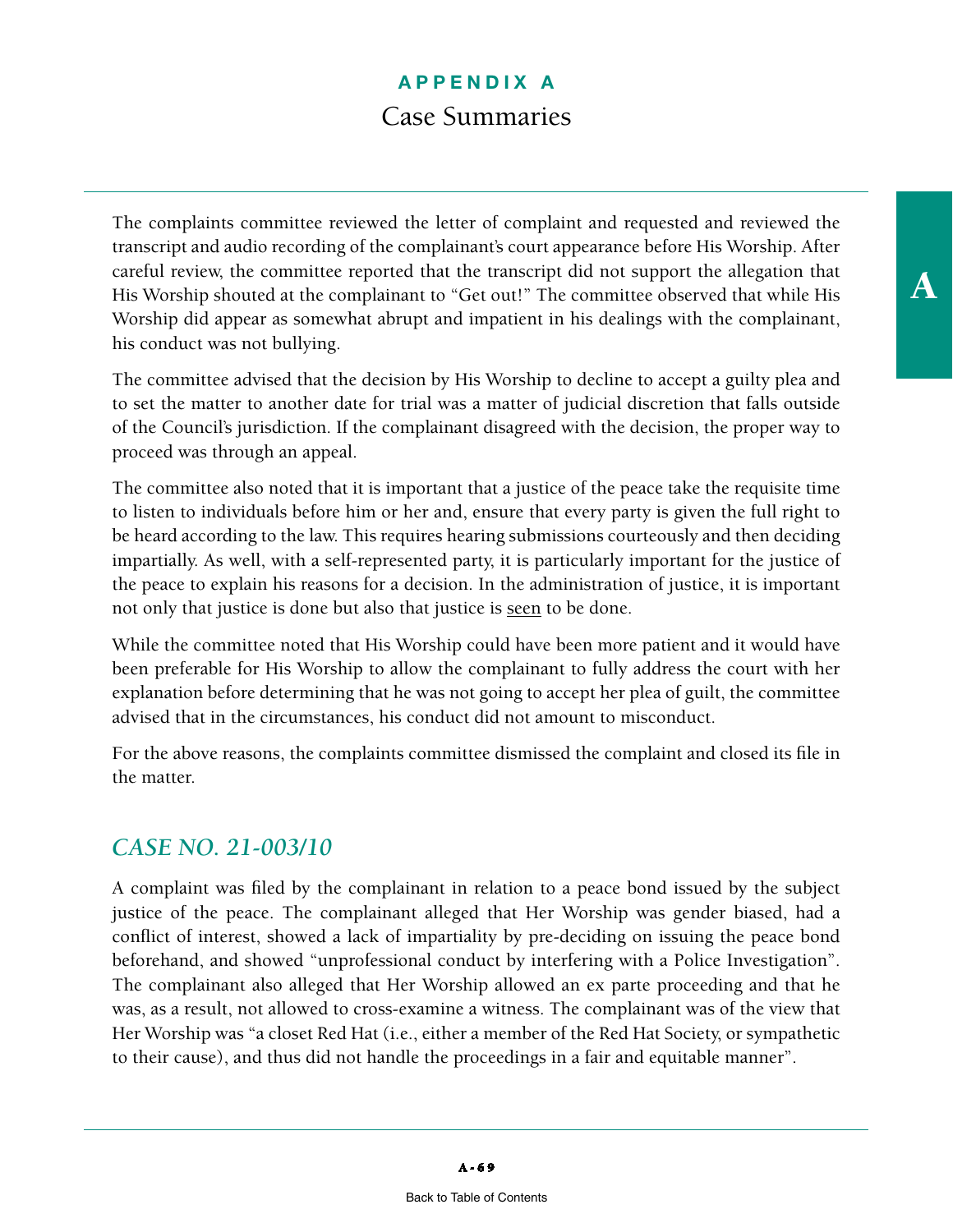The complainant included a Notice of Appeal motion application which further expanded his allegations about Her Worship. Those allegations included procedural errors, obstruction, exhibiting bias, favouritism and lack of impartiality, and in holding an ex parte hearing under s. 810 of the *Criminal Code* without authority.

The complaints committee carefully reviewed the complaint letter and supporting documents provided by the complainant. They ordered and reviewed the transcript and audio recording of the proceeding. As part of its investigation, the committee also invited a response from Her Worship to the complaint.

After reviewing Her Worship's response, the committee was satisfied that Her Worship had no conflict of interest that would have prevented her from presiding over the matter involving the complainant or otherwise impairing her ability to act judiciously. After reviewing the record and Her Worship's response, the committee concluded that there was no basis to the allegation of gender bias or to the allegation that Her Worship was a member of or sympathizer toward the Red Hat Society.

With respect to the allegations in relation to a section 810 hearing *in absentia*, following its investigation, the committee found that on a previous court date, Her Worship had not proceeded to make an order in the absence of the complainant that he must enter into a peace bond. Rather, she had shown fairness in subpoenaing him to court on a later date so that he would have the opportunity to respond. Further, the committee advised that if the complainant disagreed with how Her Worship interpreted or applied section 810, the proper way to proceed would be through other legal remedies. The Review Council had no jurisdiction to review decisions of justices of the peace in matters of law.

The committee also noted that Her Worship had felt that it was necessary to use a firm approach to maintain order and decorum in the courtroom.

After reviewing the record and after considering her response, the committee observed that while the complainant's behaviour may have been less than ideal, Her Worship's conduct could have been more patient.

The Review Council, and by extension, every complaints committee, has the role of maintaining and preserving the public's confidence in judicial officers and in the administration of justice through its review of complaints. The approach is remedial. Section 11(15) of the *Justices of the Peace Act* provides for dispositions that should be invoked when necessary to restore public confidence. The committee concluded that it was appropriate to invite Her Worship to an in-person advice session pursuant to section 11(15)(b) to assist Her Worship in fully understanding and appreciating the importance of the impressions and perceptions of justice in maintaining and building the public's respect and confidence in the justice system.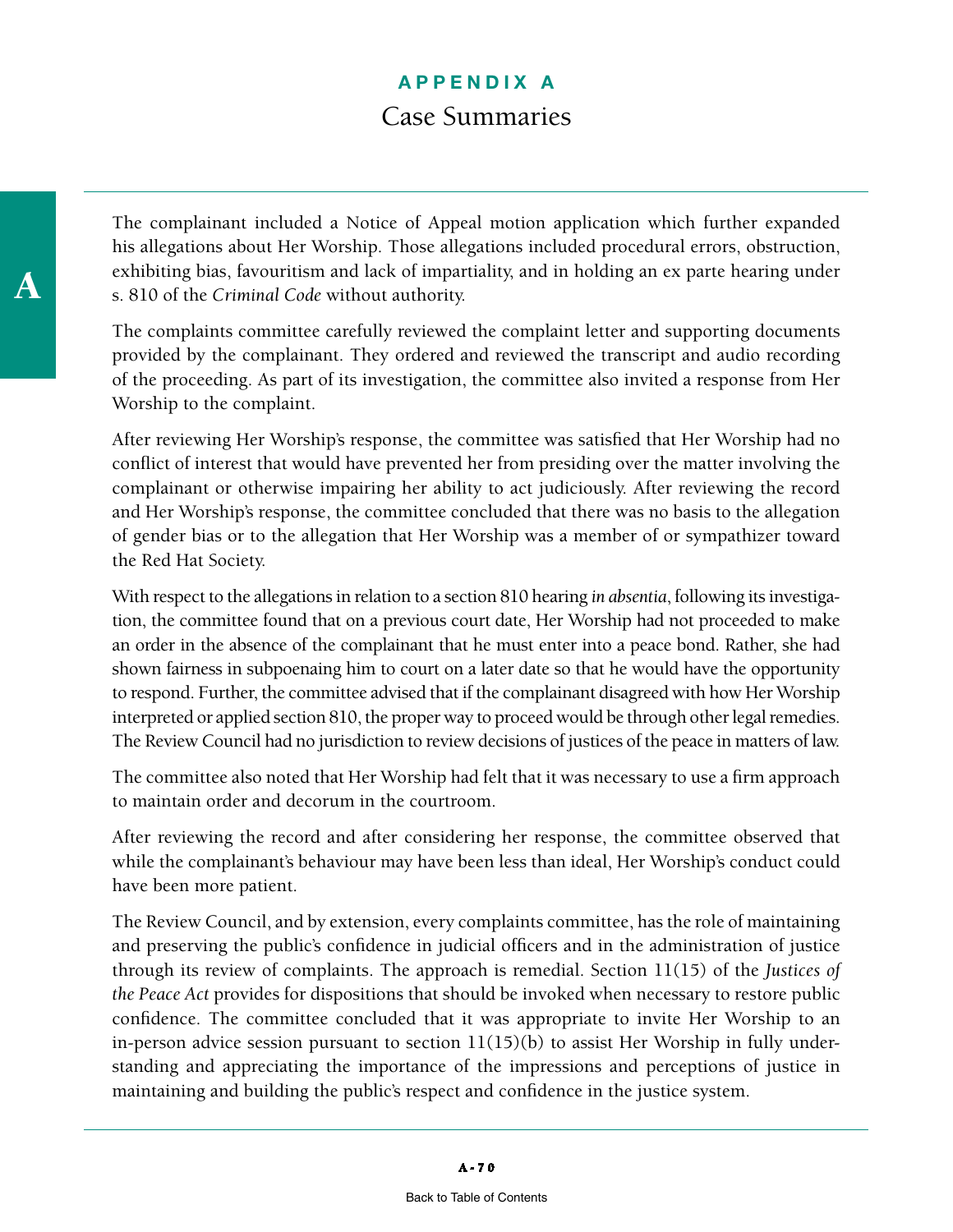The committee encouraged Her Worship to have a heightened sense of awareness of how her conduct is viewed by others, in particular the force and tone of her remarks and how she was being perceived.

While the committee appreciated the demands of a busy courtroom upon a justice of the peace and the challenges that may arise, the committee reminded Her Worship that regardless of how busy a court is, there is an obligation on every justice of the peace to take the required time to listen to individuals before him or her and to explain what is happening, so that they can properly understand the decision of the justice of the peace. This is particularly important if an individual before the court is not legal counsel. In the administration of justice, it is important not only that justice is done but also that justice is seen to be done.

Following the advice meeting, the committee determined that no further action was required and the file was closed.

#### *CASE NO. 21-004/10*

The complainant had originally filed a complaint about another justice of the peace in relation to his trial on a *Highway Traffic Act*, as well as a *Liquor Licence Act* charge. A complaint file was opened and assigned to a complaints committee in accordance with the Review Council's procedures. Subsequently, Court Services confirmed however that the presiding justice of the peace in the matter was a different justice of the peace. As a result, the complaint file was closed and the complainant was informed.

The complainant re-submitted a complaint about the justice of the peace confirmed to have presided over this trial alleging the same misconduct as originally stated. He alleged that His Worship:

- 1) "Ignored all facts" and did not take evidence into consideration and decided to find him guilty of failing to signal when changing lanes. The complainant felt that the charge should have been "tossed" as he had evidence that his signal was "out of commission"; and,
- 2) Was "unprofessional, discriminative and has committed a monstrous misconduct". He alleged that His Worship "mocked me facially at my (Orthodox) religion and Bible, I felt it."

The complainant further alleged that "..this man has portrayed a severe MISCONDUCT (erred in judgment) towards me, that costed me demerit points.."

He indicated that His Worship has caused him severe stress, trauma and distress.

A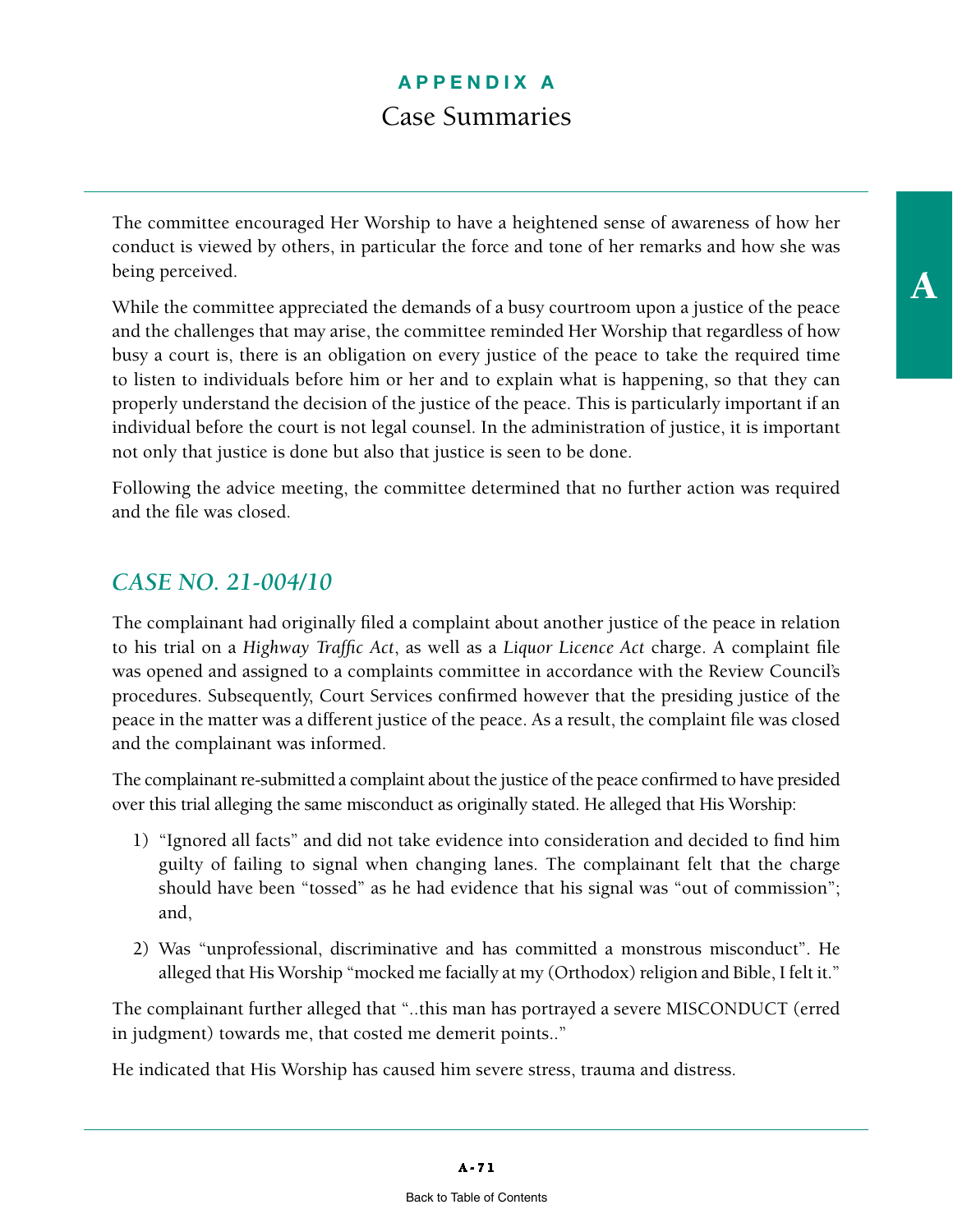The complaints committee reviewed the letter of complaint as well as the transcript and audio recording of the subject court appearance. Based on its review of the record, the committee concluded that there was no evidence of misconduct of the part of the justice of the peace in the conduct of the hearing before him or in the exercise of his judicial discretion in making the decision he made. The committee noted that His Worship was measured and courteous throughout the trial. Should the complainant continue to be unhappy with His Worship's decision, the appropriate remedy would be to seek an appeal of the decision to a higher court.

For the above reasons, the complaints committee dismissed the complaint and has closed its file.

#### *CASE NO. 21-005/10*

The complainant had filed a prior complaint (File 20-027/09) in relation to a court proceeding in which he had sought to represent another person. The complaint was dismissed after the committee determined that there was no misconduct on the part of the justice of the peace.

The complainant submitted a letter of complaint which raised new allegations. In relation to the same appearance that gave rise to his prior complaint, he alleged that His Worship knew him and that they were both members of the same community organization. He alleged that the justice of the peace had a legal obligation to declare a conflict of interest and to adjourn the case immediately. He also alleged that His Worship "used and abused his position of authority to humiliate me, because in my opinion, he feels I do not give him the respect he THINKS he is entitled to" in the organization in which they were both members.

Further, the complainant alleged that before the court appearance giving rise to the original complaint, His Worship attended a lunch arranged for members of the community organization of which they were both members, and that he had insisted that he be listed on the lunch program as "His Worship". The complainant believed this was an attempt to be seated closer to the head table and higher ranking persons in the organization. He further believed that His Worship seemed to think that his title, "His Worship" should give him special privileges in the organization to which he not entitled and that he liked to refer to himself as a "Mini Judge".

The committee noted that at the earlier court proceeding, the complainant had never raised a concern that His Worship had a conflict of interest in dealing with the case. Nor had a request been made that His Worship should recuse himself from the case. Following its review of the court record, the committee noted no familiarity was evident between the complainant and His Worship. Further, the committee advised that a decision by a justice of the peace of whether or not to recuse himself or herself from presiding over a case is a matter of judicial decision-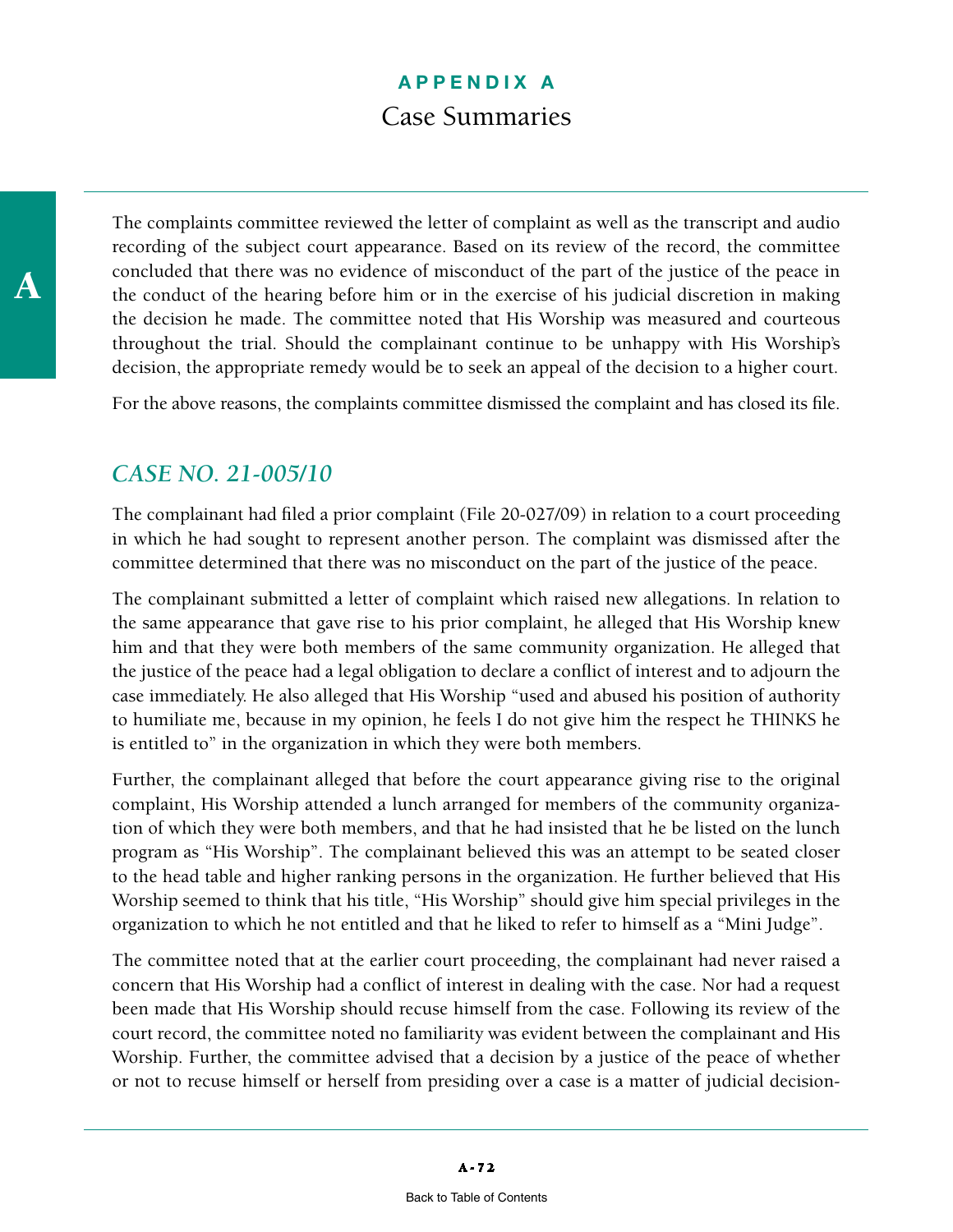making that was outside of the jurisdiction of the Review Council. The proper way to proceed if he disagreed with His Worship presiding over the matter was through other legal remedies.

The complaints committee retained an external investigator to interview an independent third party who was a member of the community organization. However, the investigator was unable to locate the person and the complainant declined to provide the contact information. Based on the information that was provided by the complainant, the committee concluded that a response should be requested from the justice of the peace in relation to his use of the title of "His Worship" outside of court. The response from His Worship was received and reviewed by the committee.

The committee did not find that its investigation confirmed that the justice of the peace actually used his title for the purpose gaining special privileges or that there was evidence that he had referred to himself as a "Mini Judge". However, following its investigation, the committee could understand why the complainant had the perception that His Worship may have been using his title to try to gain special privileges in the community organization. The farewell lunch had no relationship to his position as a justice of the peace. The committee noted that no others on the invitation list were indicated by any similar title. As well, the committee noted that another justice of the peace who attended the function was not listed by his title. However, when His Worship was asked by an event organizer about how he would like to be listed, he indicated that he should be listed as "His Worship".

The committee was concerned that the response from His Worship did not indicate that he had fully appreciated the great care that must be taken in the use of one's title as a justice of the peace, or of the importance of the perceptions of others and how his conduct is perceived by others. A justice of the peace must always be aware of how his or her comments and conduct are viewed by other members of the community.

The committee decided to provide the justice of the peace with written advice, pursuant to section 11(15)(b) of the *Justices of the Peace Act*, as its final disposition of the matter. The committee chose this option after determining that there was some merit to the concern raised by the complainant that His Worship requested to be listed as "His Worship" at the lunch to which he was invited in his personal capacity. The committee concluded that a letter of advice was a suitable means of informing him that his request to be identified as "His Worship" at this function was not appropriate.

The committee reminded His Worship that a justice of the peace must have a heightened sense of awareness of the appearance to others as to how the title or prestige of judicial office is used outside of the courthouse. A justice of the peace must take care to ensure that he or she is not perceived as using the power or prestige of his or her office to advance the private interests of himself or herself, or of others. Using one's title or communicating with the use of information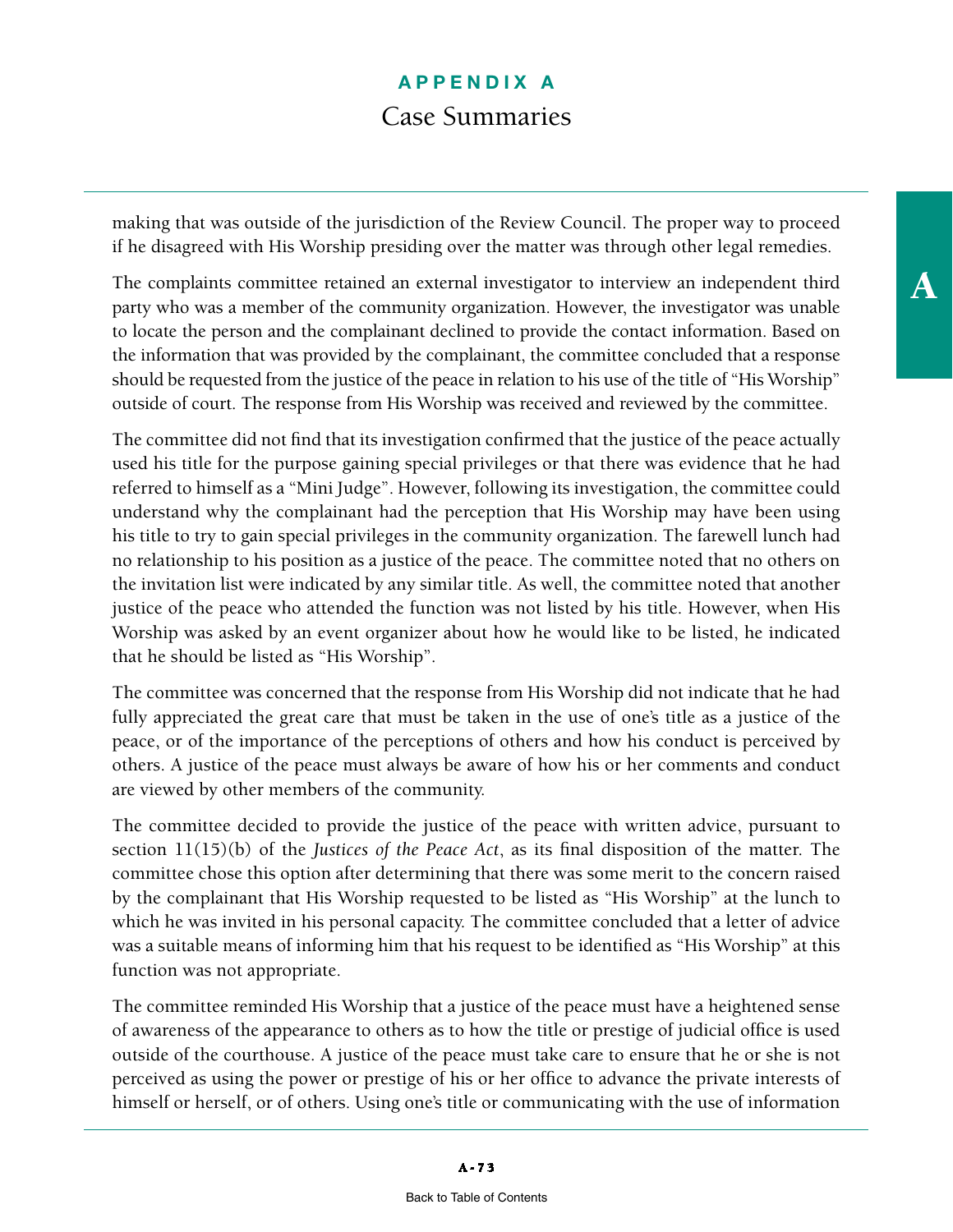on one's business card in relation to matters that do not relate to court could appear to others as an attempt to advance one's interest or to take advantage of one's position as a justice of the peace for some benefit.

The complaints process through the Review Council is remedial in nature and through the review of one's conduct, improvements are made to how situations and individuals are treated and handled in the future. The committee was satisfied that following its letter of advice, no further action was required and the file was closed.

#### *CASE NO. 21-007/10*

The justice of the peace was the subject of a complaint containing allegations that he made inappropriate sexual comments to and about women working in the justice system; and, that he had inappropriate sexual contact with three women working in the justice system.

Before a final determination was made on this complaint, the Review Council administratively closed its file due to a loss of jurisdiction.

The complainants and the former justice of the peace were informed that if he were to return to the office of justice of the peace, the complaint would become re-activated and the complaint process would proceed.

#### *CASE NO. 21-008/10*

The complainant, a judge, filed a complaint about a justice of the peace who was charged with a driving offence under the *Criminal Code of Canada.* 

The charge against His Worship proceeded to court. The committee requested and reviewed the transcript of His Worship's court appearance. The court record confirmed that the Crown Attorney concluded that the facts leading to the charge did not support a criminal charge. The charge was withdrawn. The Crown Attorney proceeded with a lesser driving charge under the *Highway Traffic Act.* The justice of the peace entered a guilty plea to the provincial offence.

After careful review and consideration of the circumstances of the charge, the findings of the Crown Attorney, and the fact that the matter was found by the court to be a provincial offence, as reflected on the court record, the complaints committee concluded that His Worship's conduct did not constitute judicial misconduct. The committee noted that the charges were dealt with by the court and His Worship accepted responsibility for his actions. For the above reasons, the complaints committee dismissed the complaint and closed its file.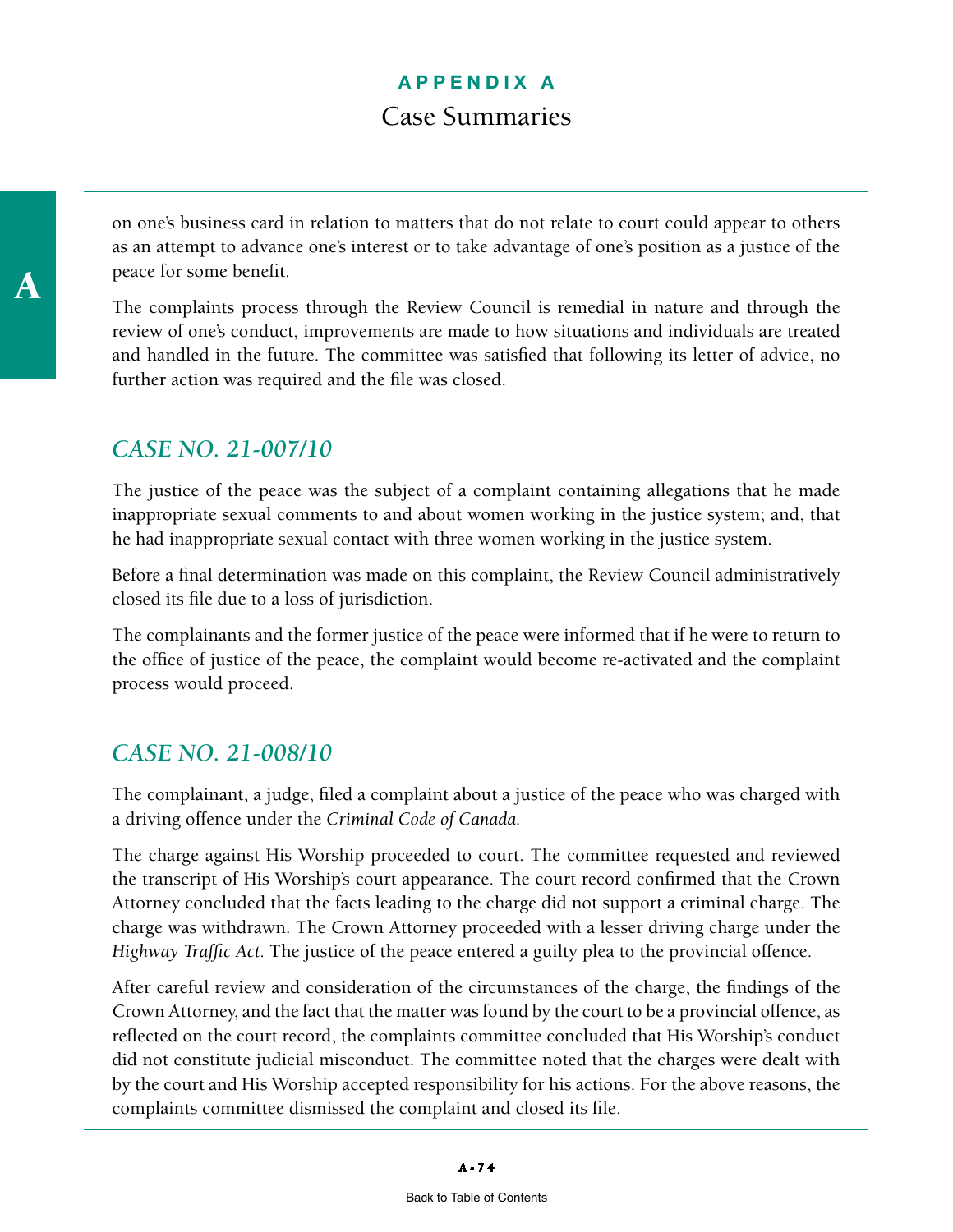The complainant filed a complaint about the presiding justice of the peace in relation to his trial on a charge of violating the *Ontario Fire Code*. The complainant alleged that His Worship failed to listen to him and his explanations, and that His Worship told him very strictly not to waste the time of the court. He further alleged that His Worship asked "scary questions" about his mortgage and home price, and asked him "to take out from my home equity and pay [a large] fine for the fire marshall". The complainant also alleged that when he tried to submit evidence of harassment by his tenants, His Worship said this was all irrelevant and commented that he was just wasting the court's time.

The complaints committee reviewed the letter of complaint and requested and carefully reviewed the transcript of the complainant's trial appearance.

The committee found that the transcript confirmed that the complainant was self-represented and was assisted by a language interpreter. The committee noted that in such circumstances, judicial officers must be sensitive to the needs of the defendant, and should exercise extra care and attention to ensure that the defendant understands the proceedings and is aware of his or her procedural rights. While the committee considered that the justice of the peace could have been more sensitive to the needs of this self-represented defendant and more helpful than he was, the committee did not find that his conduct amounted to judicial misconduct.

With respect to the complainant's allegation that His Worship would not listen to him and his explanations, the committee noted that the matter was set for trial and His Worship's decision to deny the request for an adjournment was a matter of judicial discretion. As such, this was not a matter within the authority of the Review Council to consider. If the complainant disagreed with His Worship's decision, the proper way to proceed was through an appeal.

The committee also observed that while a justice of the peace has an inherent power to examine witnesses, he or she should take care to refrain from such active participation that might be seen to undermine their impartiality. Although the transcript showed that the justice of the peace did enter into the process of asking questions, the committee found from its review of the transcript that his involvement did not demonstrate bias or prejudice towards the complainant.

The committee noted that the transcript did show that the justice of the peace said "don't waste my time", as the complainant alleged. However, His Worship did so in the context of his determination that certain evidence or issues were not relevant. The committee expressed the view that His Worship could have chosen his words more carefully so as to assure the complainant that he was receiving a full and fair trial. His Worship's assessment of the evidence and his determination of the relevance of issues presented, however, is a matter within his jurisdicA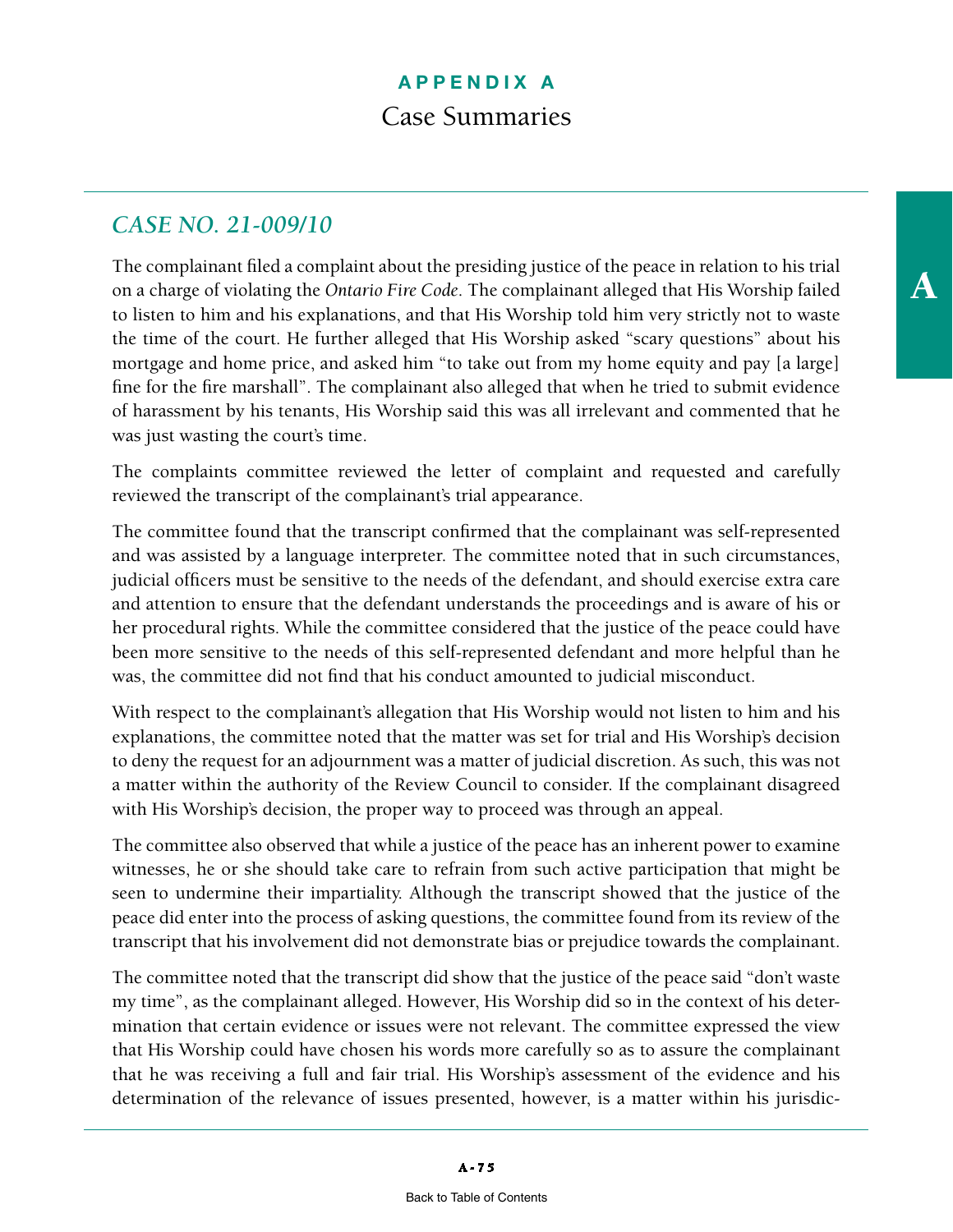tion to decide. If the complainant disagreed with how His Worship determined the issues, the proper remedy was through an appeal.

With respect to the complainant's allegation that His Worship asked "scary questions" about his mortgage and home price, the transcript confirmed that His Worship did ask such questions. However, the record did not support the allegation that His Worship directed the defendant "to take out from my home equity and pay [a large] fine for the fire marshall". The committee advised that it is appropriate for judicial officers to ask about financial information in the context of determining the ability of the defendant to pay a fine.

With respect to the complainant's allegations that His Worship would not hear submissions about harassment of the defendant by his tenants, the record did reflect that His Worship explained that this information was not relevant to the specific *Fire Code* violations that were before the court.

While the committee advised that most of the allegations by the complainant were matters of procedure or decision-making that were outside of the jurisdiction of the Council, the committee thanked the complainant for bringing the matters to the attention of the Council as a good reminder that the procedures adopted by a justice of the peace play an important role in whether a litigant is left with an impression that he or she has a full right to be heard according to the law.

For the above reasons, the complaints committee found no judicial misconduct and dismissed the complaint and closed its file.

#### *CASE NOS. 21-011/10, 21-012/10, and 21-015/10*

The complainant filed complaints about four justices of the peace in relation to his Intake Court attendances. On each occasion, the complainant attended for the purpose of requesting that a private information be laid against his neighbour and criminal charges be issued. These three complaint files (Files 21-011/10, 21-012/10, and 21-015/10) were closed in 2010 in relation to complainant's allegations.

The complainant expressed that his concerns were not being duly considered. He indicated that he felt that he was a victim of crime, and that neither the police nor the municipality would take any action to help him. He stated that he filed the complaints because he felt that the justices of the peace were not fully considering his matter.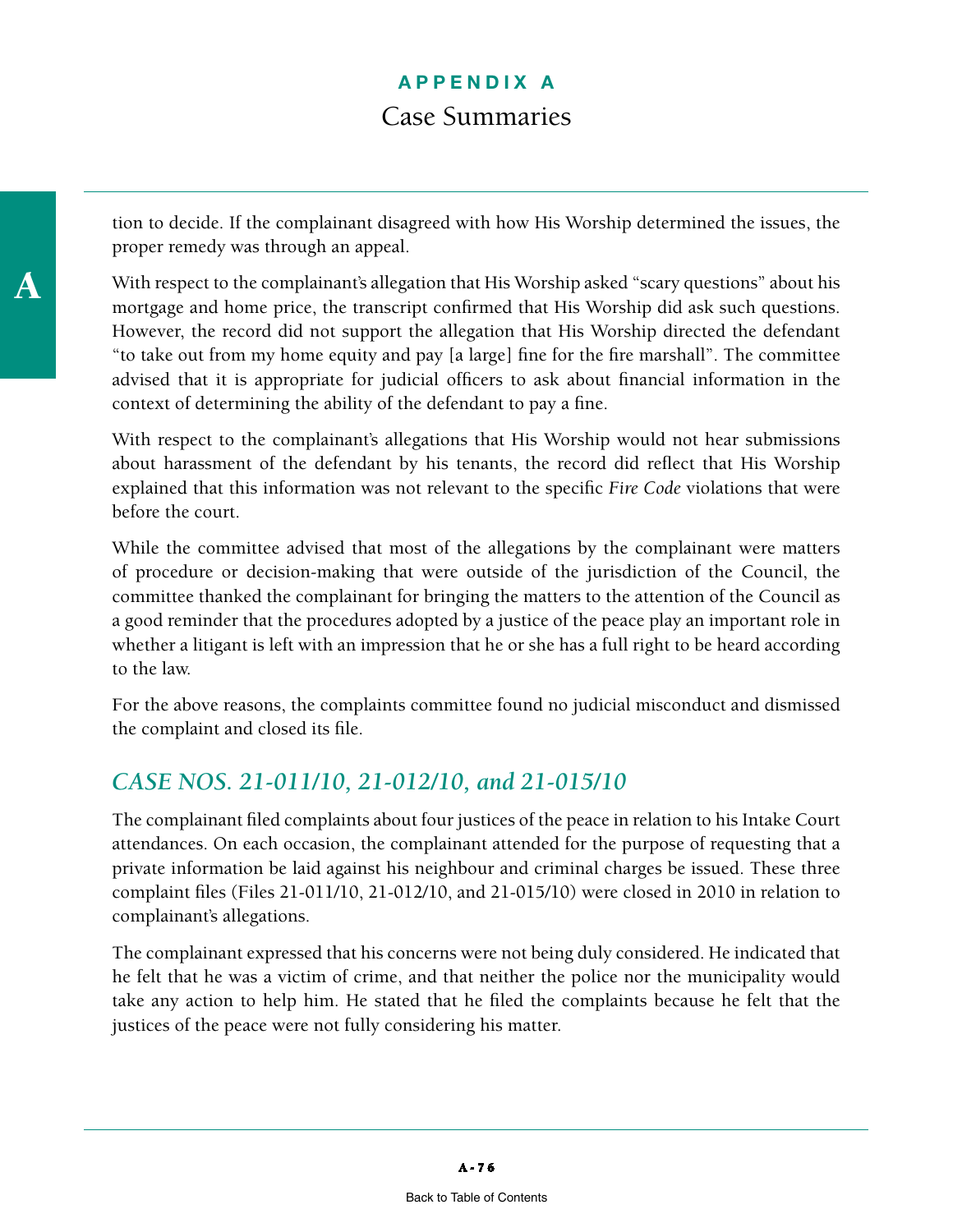A

#### *CASE NO. 21-011/10*

This complaint related to an attendance in Intake Court where it was alleged that the subject justice of the peace "refused to look into the matter". The complainant alleged that His Worship "would not look at the photos that I tried to present and I was told that the situation was a civil matter", which the complainant claims "was misleading information".

The complaints committee investigating this file ordered and reviewed the transcript of the complainant's attendance before His Worship. The complaints committee concluded that there was no misconduct on the part of His Worship. The committee advised that His Worship's decision not to proceed with laying criminal charges against the neighbour was a matter of judicial discretion, rather than a matter of conduct. The committee observed that while the complainant may have received some incorrect information about whether he could proceed with the charges that he wished to lay under the *Criminal Code*, the proper way for the complainant to proceed was through other legal remedies. The Review Council does not have the legislative authority to review or change decisions of a justice of the peace. Such matters are within the jurisdiction of courts. As such, the complainant was advised that a lawyer was in the best position to advise him on his legal remedies.

Having viewed no evidence of misconduct on the part of His Worship in the execution of his duties, the complaints committee dismissed the complaint.

#### *CASE NO. 21-012/10*

The complainant advised that prior to this appearance, the subject justice of the peace had told him that the actions of the neighbour were punishable by up to seven years in jail. However, the complainant alleged that on the date in question, His Worship reviewed the evidence and refused to lay charges. Instead, the complainant indicated that he was directed to the Crown Attorney's office and told to contact a lawyer. The Crown Attorney's office told him to go to the justice of the peace. The complainant further indicated that he received an opinion from a woman at the Victim/Witness Assistance Program, who after reviewing his evidence, expressed that she couldn't understand why His Worship would refuse to lay charges.

After careful review, the complaints committee found that the court record did not support the complainant's allegation that His Worship refused to lay charges against the complainant's neighbour. Rather, in the committee's opinion, the record showed that His Worship listened to the complainant's concerns, which included allegations of obstruction of justice and complaints against police and tried to provide the complainant with information that would be helpful in the circumstances being described. In doing so and in recommending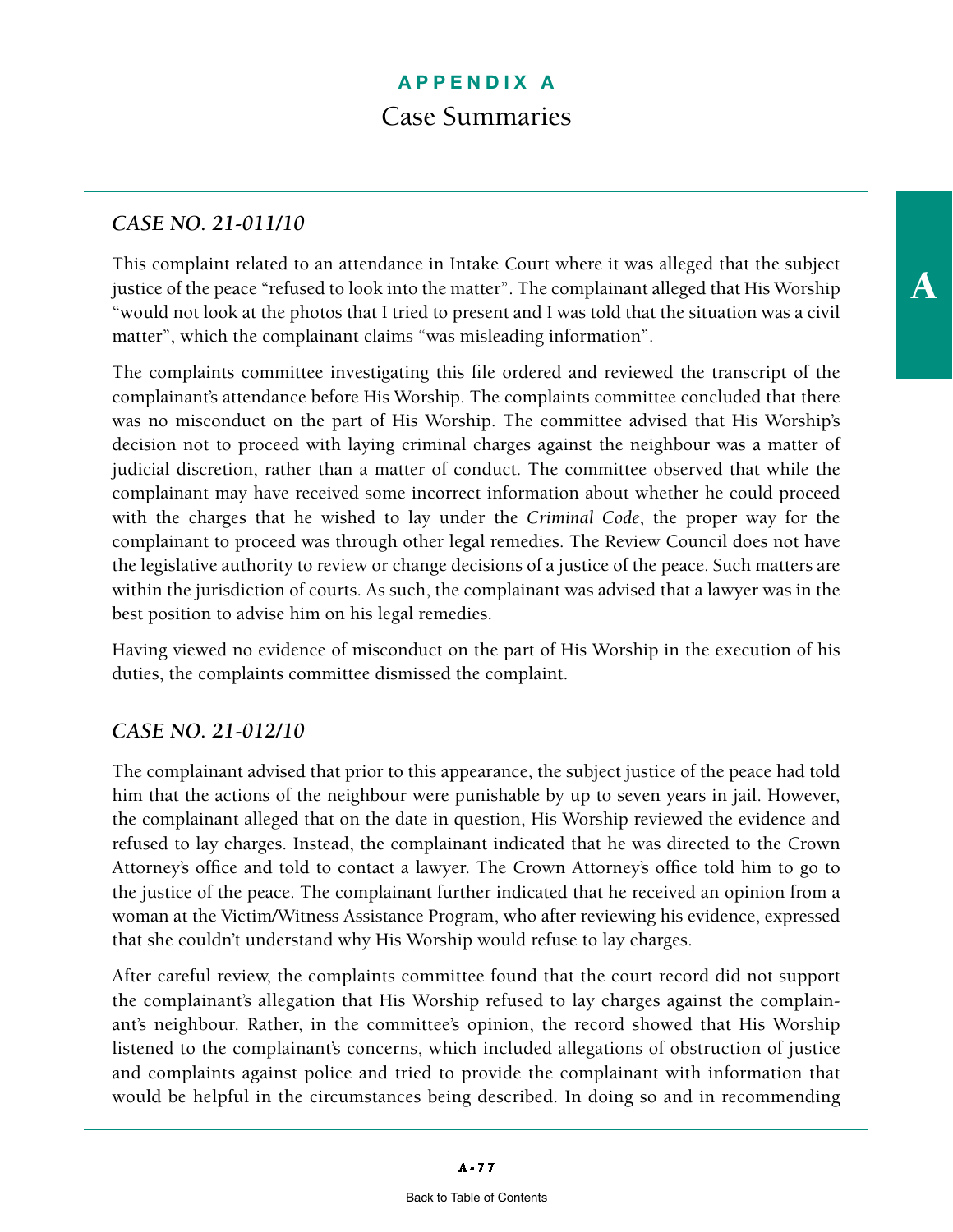that the complainant contact a lawyer, there was no evidence of misconduct on the part of His Worship.

For the above reasons, the complaints committee dismissed the complaint and closed its file.

#### *CASE NO. 21-015/10*

The complainant indicated that he attended before the subject justice of the peace and alleged that His Worship entered his name into the computer and indicated that there was nothing that he could do for him. According to the complainant, His Worship would not look at his evidence, nor would he provide him with the opportunity to express his concerns about the situation with his neighbour. He alleged that His Worship told him that there was nothing he could do and he could not go above the OPP Commissioner. The complainant alleged that His Worship "may know what is behind the conflict of interest that I have been experiencing at the hands of the legal system, but he clearly does not want to say". The complainant expressed that he "would like to know why he would not take responsibility and help me with my issues".

The complaints committee requested and reviewed the transcript of the complainant's attendance. Based on its review of the transcript, the complaints committee observed that the court record clarified that a comment relating to the OPP Commissioner appeared to have been misunderstood by the complainant. It was clear from the transcript that His Worship felt that the correct legal procedure was that the matter needed to go to the Superior Court of Justice. In the view of the complaints committee, His Worship was simply providing information to the complainant that there was no jurisdiction to deal with the matter, and that his remedy was through another level of court.

After reviewing the transcript of the complainant's appearance before His Worship, for the above reasons, the complaints committee dismissed the complaint and closed its file.

#### *CASE NO. 21-014/10*

The complainant appeared before the subject justice of the peace on a trial on a speeding ticket. The complainant indicated that he was "absolutely shocked at what I witnessed". He claimed that Her Worship "did not use her discretion properly and convicted me". Aside from disagreeing with Her Worship's decision, the complainant alleged that his "main complaint is about the behaviour and demeanour of [the justice of the peace] and the fact that she was not fair and impartial and did not act in a professional manner". He also alleged that she showed no common sense or knowledge of the law and was talking nonsense.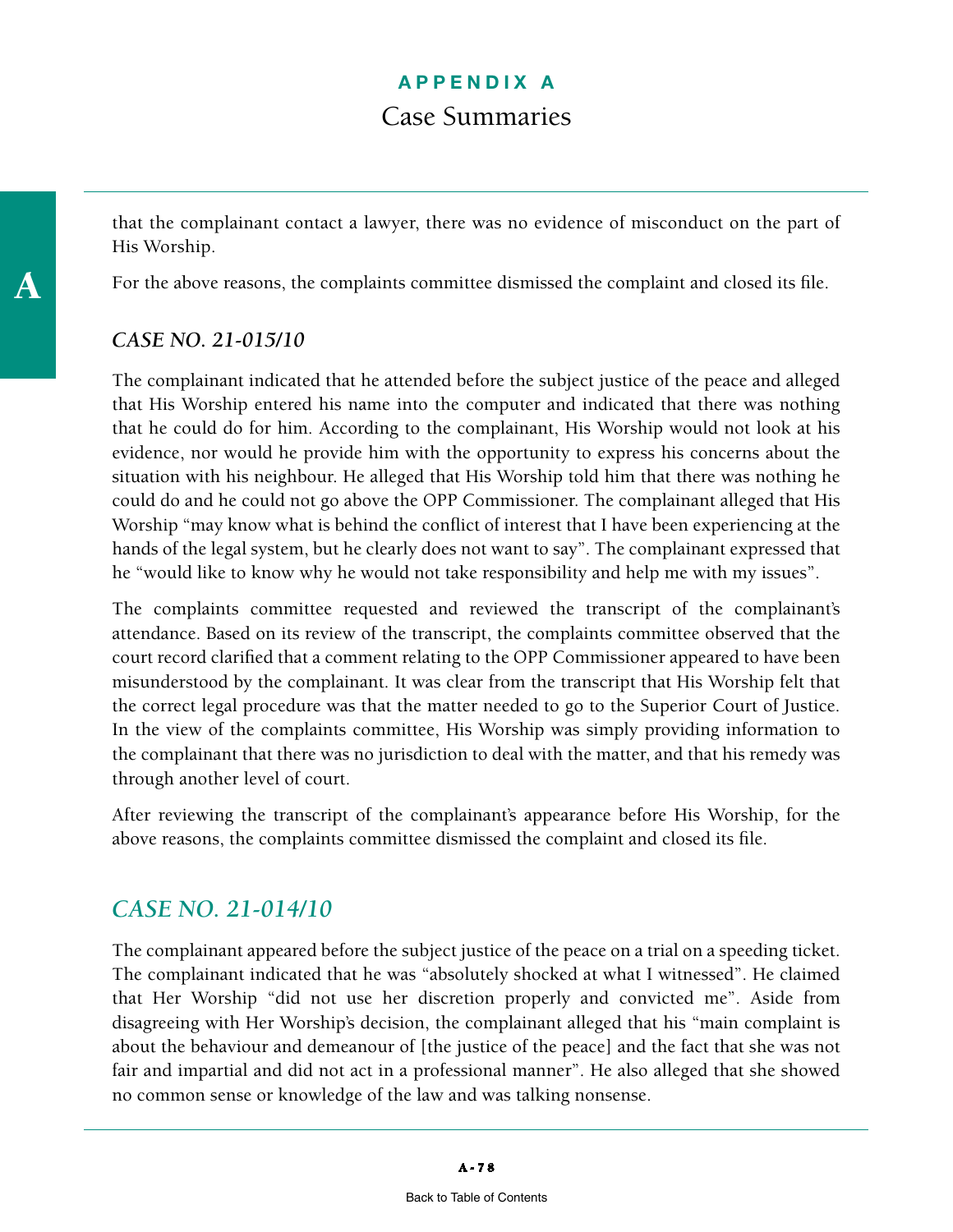According to the complainant, Her Worship "showed a clear bias towards the police and a disdain and contempt to me as a member of the public". He alleged that she "couldn't care less about the merits of the case and just wanted to rubber stamp the policeman's charge". He alleged that as he waited for his trial, he witnessed the same contempt directed towards others. The complainant described Her Worship's behaviour and style as "a bullying and abusive approach". The complainant indicated that he felt he did not receive a fair trial and provided examples of Her Worship's incompetence and unfairness. The examples included such behaviour as denying cross-examination, constantly interrupting him, being "super controlling and foul-tempered", ignoring perjury and generally demonstrating incompetence. He stated that the conduct of this justice of the peace "is damaging the reputation of all good justices in the system". He informed the Review Council that following his conviction, he had filed an appeal.

The complaints committee assigned to review and investigate this complaint ordered and reviewed the transcript and audio recording of the complainant's trial before Her Worship. Additionally, a member of the committee reviewed the audio recording of the entire tier to assess the allegation that Her Worship displayed "contempt" for others appearing before her that day.

Based on its review of the record, the committee concluded that the court record did not support the allegation of bias in favour of the police. Following its review of other proceedings before Her Worship on the date in question, the committee did not find that the court record supported the complainant's allegations of misconduct toward others who appeared before her.

However, after reading the transcript and listening to the audio recording, the committee did have some concerns about the manner in which Her Worship treated the complainant during the course of his trial. While the committee found that the record did not support that allegations that Her Worship was incompetent, that she did not know the law or that she ignored perjury, the committee observed that at times Her Worship entered into debates with the complainant, and her tone, choice of words and comportment were not appropriate. She demonstrated a lack of tolerance, and became overly involved in the prosecution, rather than permitting the prosecutor to have full carriage of the prosecution. Following its review of the transcript and the audio recording, the committee could understand why the complainant perceived Her Worship's conduct and attitude towards him as prejudicial and lacking in objectivity.

The record showed that at one point, in an attempt to exert control, Her Worship raised her voice and threatened that the complainant would be leaving the courtroom if he continued to interrupt. The committee found that Her Worship's methods of controlling her court and maintaining decorum did not meet the high standard expected of judicial officers. Rather, her

A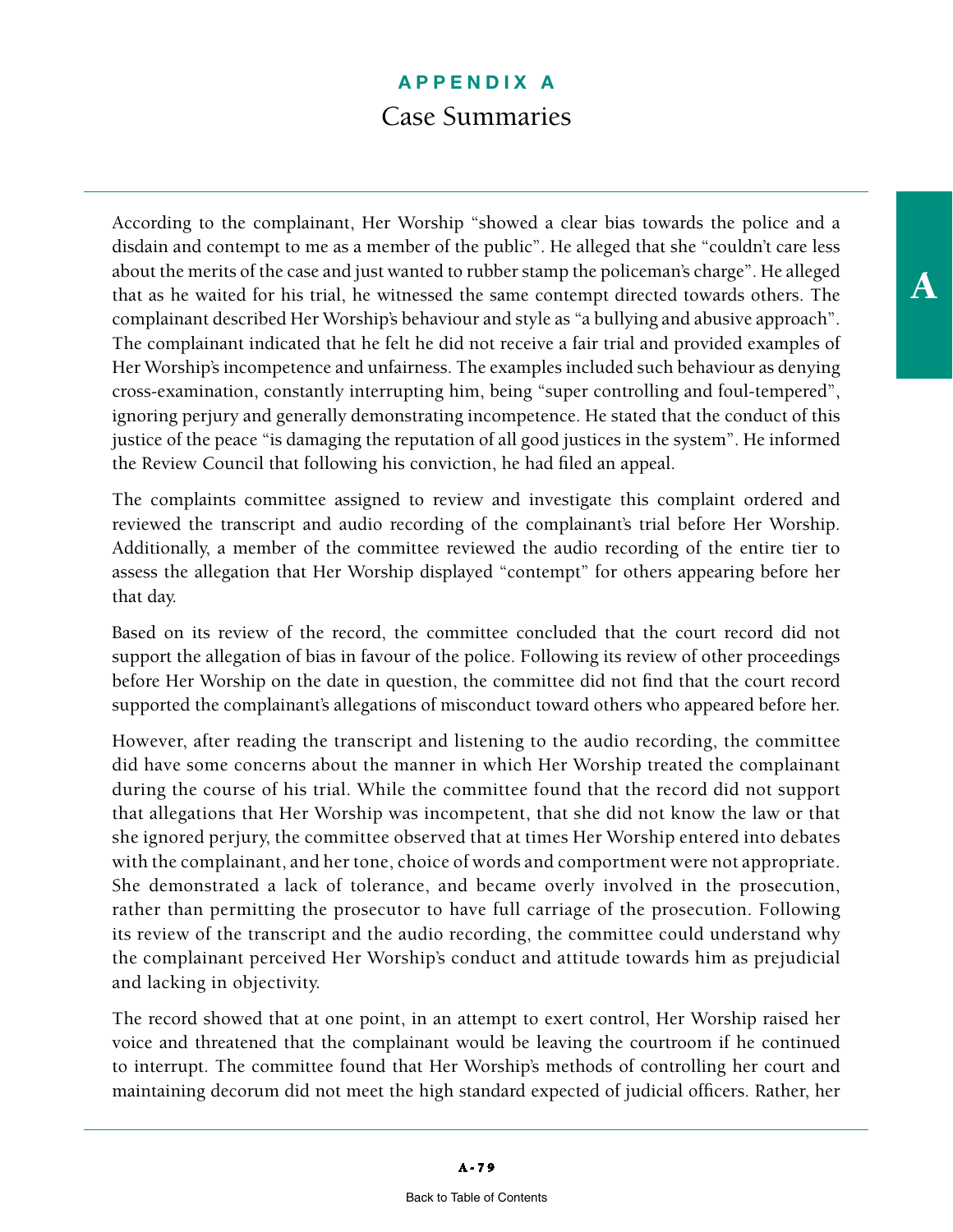manner undermined the complainant's confidence in her ability to remain impartial, and his confidence in the administration of justice.

After reviewing the record, the committee invited a written response from Her Worship to the complainant's concerns in relation to her conduct and behaviour towards him during his trial.

In her response, Her Worship expressed regret over her harshness and choice of words during the trial, and acknowledged that her comportment was not appropriate. Following its review, the committee remained concerned that Her Worship did not fully understand and appreciate how the complainant perceived her treatment of him and the impact of her conduct on him.

The committee held the view that it is the responsibility of a justice of the peace to endeavour to maintain dignity and decorum in the courtroom. A justice of the peace should remain impartial and objective regarding the proceedings at all times, and must take care to ensure that he or she is perceived to remain impartial and objective. A justice of the peace must strive to be patient, dignified and courteous in performing the duties of judicial office, including maintaining control of his or her reactions and emotions.

The complaints process through the Review Council is remedial in nature. In this case, the committee decided to send a letter of advice to the justice of the peace pursuant to section 11(15)(b) of the *Justices of the Peace Act*. A letter of advice was viewed by the committee as a suitable means of informing her that her conduct was not appropriate in the circumstances that led to the complaint.

The committee advised Her Worship that her conduct towards the defendant in an effort to exercise control over the proceeding was inappropriate and not in keeping with the high standards expected of judicial officers. Further, the committee noted that a justice of the peace must have a heightened sense of awareness of the appearance to others as to how his or her conduct is perceived. A justice of the peace must take care to ensure that he or she is not perceived as being biased or unfair. This is even more important when presiding over matters in which a defendant is self-represented.

The committee encouraged Her Worship to reconsider her handling of this situation, and perhaps other similar occasions, with the view of improving her ability to conduct herself and control the proceedings in a manner consistent with the high standards of personal conduct and professionalism expected of justices of the peace.

After providing Her Worship with advice in writing, the committee determined that no further steps were required and closed its file.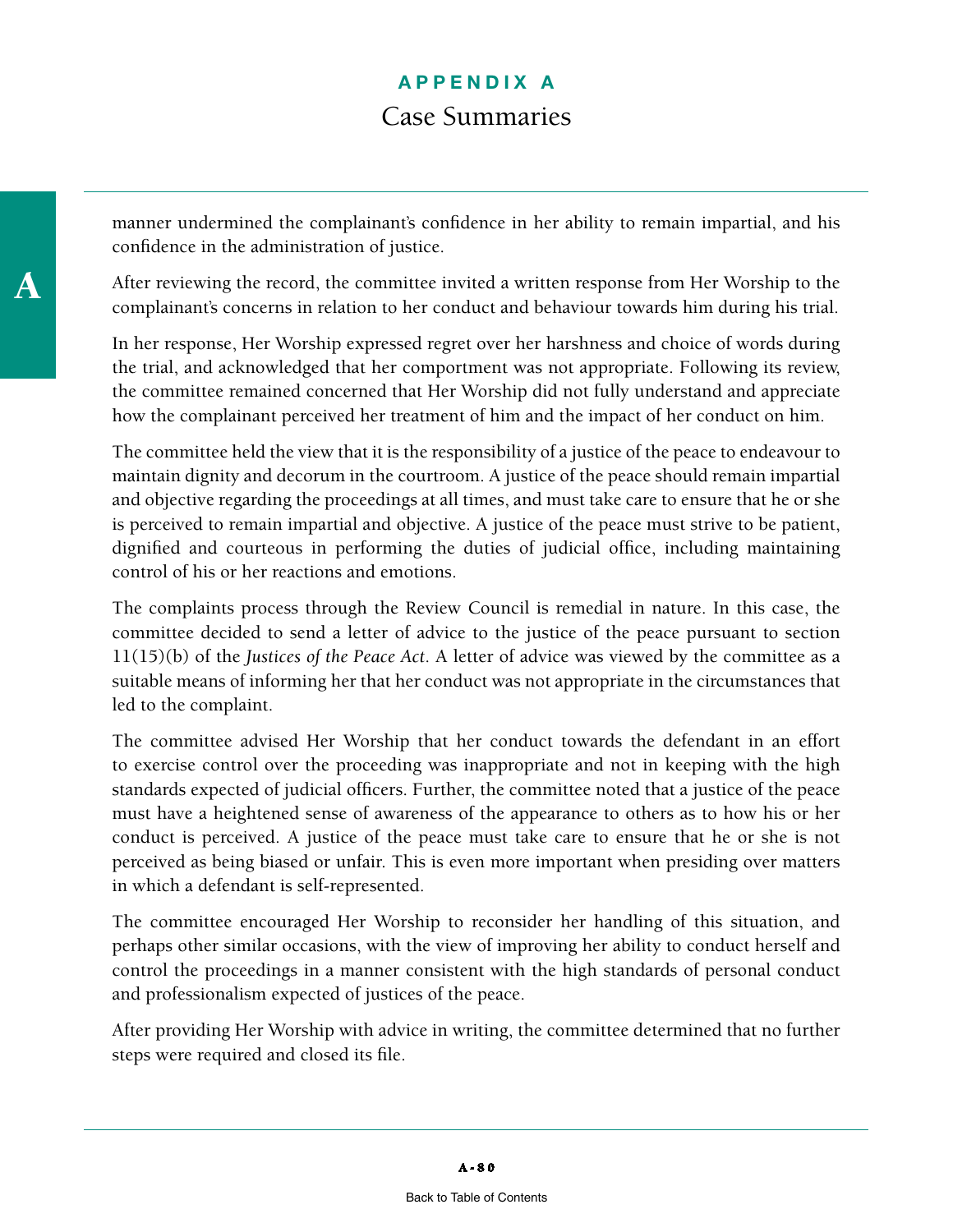#### *CASE NO. 21-017/10*

The complainant filed a complaint about a justice of the peace who presided over a hearing of an application for a peace bond brought by the complainant's brother against him. The complainant alleged that during the peace bond hearing:

- 1) "The fact that I was not represented by a lawyer brought a bad light on my presence in the courtroom from Her Worship".
- 2) "When I tried to present my case to Her Worship I was continually shut down" and as a result, he could not present all of his evidence and information to the court.
- 3) Her Worship commented to him, "Don't tell me how to do my job".
- 4) Because of his apprehension, he did not get a chance to present and emphasize certain facts.
- 5) Her Worship demonstrated bias against him in that his brother was permitted to speak out of turn and the complainant was continually told not to speak and was once threatened with jail if he did not keep quiet.

The complainant indicated that he felt that he had no option but to sign the peace bond. He stated that a one year peace bond was excessive. He felt that justice was not served and that Her Worship had contempt for him and the case that he was trying to present.

The complaints committee reviewed the complaint letter and ordered and reviewed the transcript and audio recording of the proceeding. Following its review of the audio recording, the committee observed that the justice of the peace appeared to show a lack of restraint in dealing with the party before her, allowing her manner and tone to become aggressive, abrupt, scolding and confrontational. The committee could understand why the complainant perceived that Her Worship "shut him down". The record supported the allegation that he was threatened with jail if he did not keep quiet. The committee noted the threatening tone and force of Her Worship's comments when the possibility of jail was discussed.

With respect to the allegation that Her Worship had contempt for the complainant and the case that he was trying to present, following the committee's review of the audio recording, the committee could understand how he formed that perception. As well, the committee found that the justice of the peace appeared to be overactive in the court process, "entering into the arena" and engaging in debates with the complainant. The committee could understand how Her Worship's choice of words and the remarks that she made to the complainant gave rise to his perceptions that he was being treated unfairly.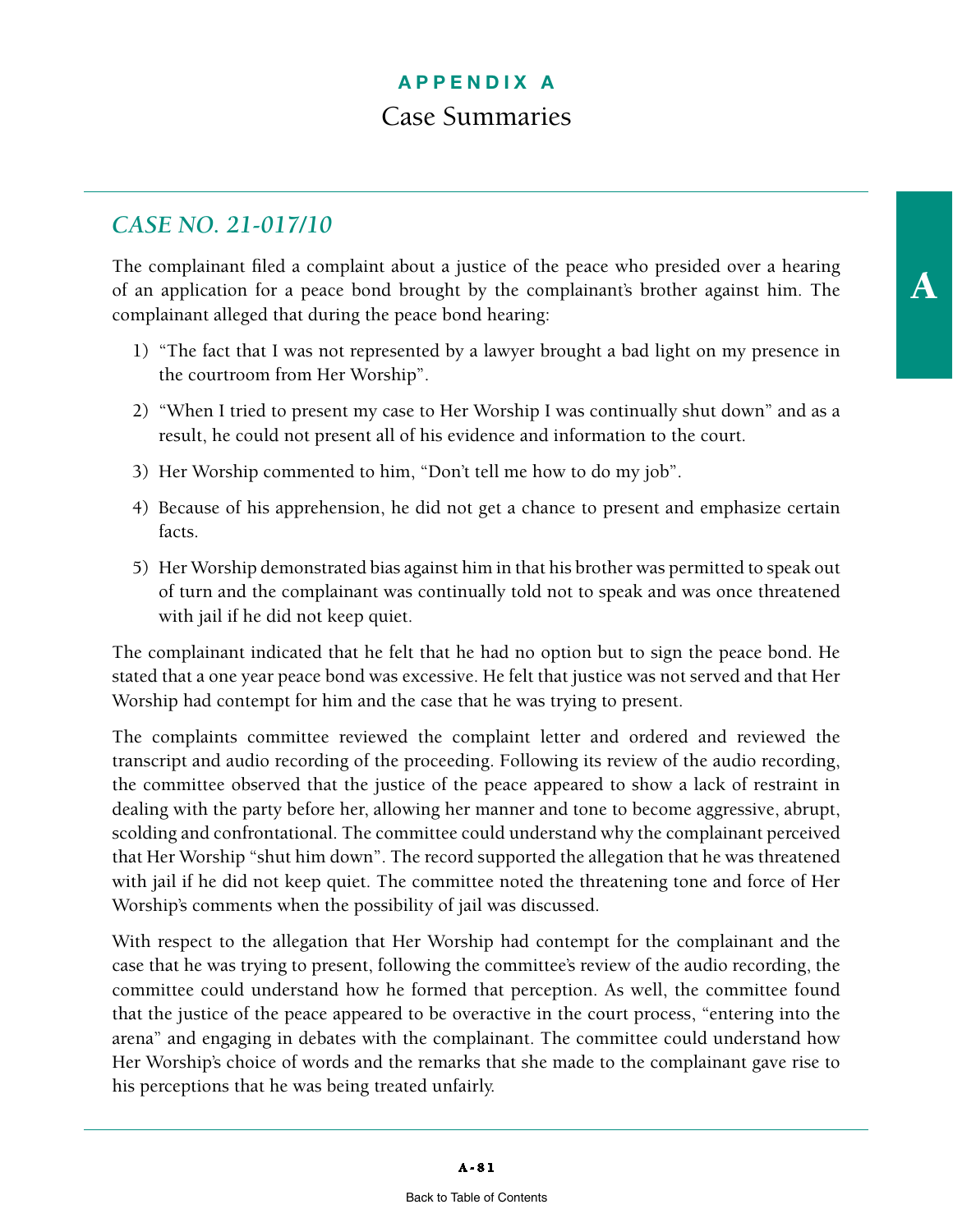The committee invited Her Worship to respond to the complaint. After its review of the response to the complaint, the committee was concerned that the justice of the peace may not have truly appreciated the nature of her conduct and how that conduct was perceived by others. The committee did not take issue with the procedural matters or decisions of the justice of the peace. The committee advised that if the complainant disagreed with those matters, the proper way to proceed was through other legal remedies through the courts. Rather, the committee's concern was with the manner in which the justice of the peace conducted herself and how that gave rise to the perceptions of the complainant and how the conduct of the justice of the peace impacted on his confidence in Her Worship specifically, and generally in the administration of justice.

The committee noted the preamble to the *Principles of Judicial Office of Justices of the Peace of the Ontario Court of Justice* where it states:

"The justices of the peace of the Ontario Court of Justice recognize their duty to establish, maintain, encourage and uphold high standards of personal conduct and professionalism so as to preserve the independence and integrity of their judicial office and to preserve the faith and trust that society places in the men and women who have agreed to accept the responsibilities of judicial office. All judicial officers are obligated to treat members of the public with courtesy and respect".

The committee also observed that the commentary of the *Principles of Judicial Office* states that justices of the peace must be patient, dignified and courteous in performing the duties of judicial office.

In addition, the committee noted that a justice of the peace, as a judicial officer, is not an active adversarial participant in the court forum. Rather, the role of a justice of the peace is to execute the duties of the position in a manner that is dignified and judicial, while remaining neutral, maintaining appropriate decorum and in control of the proceedings.

The Review Council, and by extension, every complaints committee, has the role of maintaining and preserving the public's confidence in judicial officers and in the administration of justice through its review of complaints. The approach is remedial. Section 11(15) of the *Justices of the Peace Act* provides for dispositions that should be invoked when necessary to restore public confidence. Once it is determined that a disposition under section 11(15), other than dismissal, is required, the Council must consider and order what is necessary to restore the public confidence in the judicial officer and in the administration of justice generally.

The committee determined that the appropriate disposition was to invite the justice of the peace to an in-person advice meeting, pursuant to section 11(15)(b) of the *Act* to assist Her Worship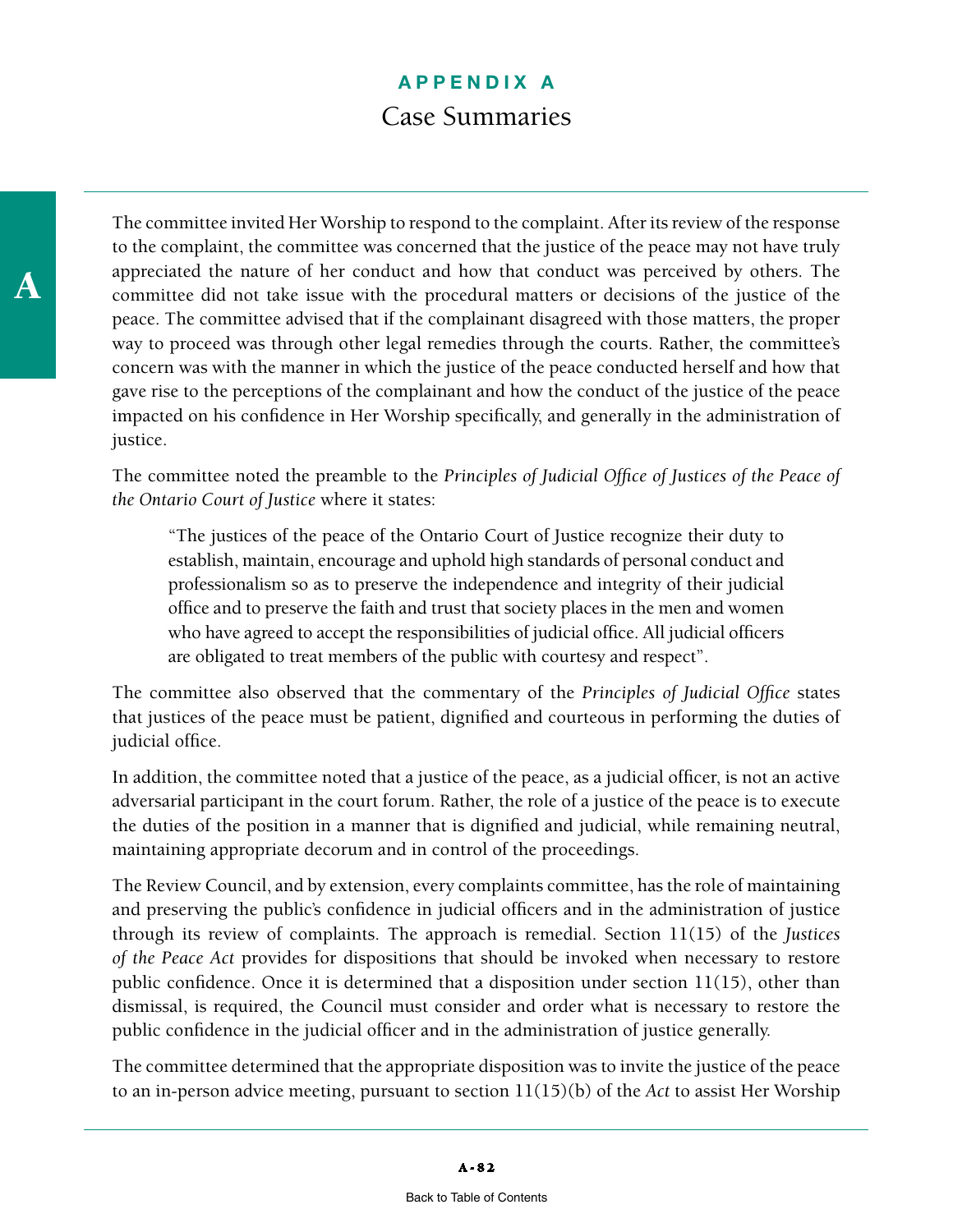in fully understanding and appreciating the importance of the impressions and perceptions of justice in maintaining and building the public's respect and confidence in the justice system.

At the meeting, the committee raised with the justice of the peace their concerns about the manner and tone in which she had conducted herself in the proceeding. The committee encouraged Her Worship to have a heightened sense of awareness of how her conduct is viewed by others, in particular the force and tone of her remarks and how she was being perceived.

While the committee appreciated the demands of a busy courtroom upon a justice of the peace and the challenges that may arise, the committee reminded Her Worship that the pressures of the court should not interfere with ensuring that fair consideration is given to all matters. Regardless of how busy a court is, there is an obligation on every justice of the peace to take the required time to listen to individuals before him or her and to explain what is happening, so that they can properly understand the decision of the justice of the peace. This is particularly important if an individual before the court is not legal counsel. In the administration of justice, it is important not only that justice is done but also that justice is seen to be done.

The committee encouraged the justice of the peace to reflect upon and reconsider her approach in the proceeding, and perhaps similar circumstances, with a view to conducting all matters with courtesy, restraint, patience, and decorum. The justice of the peace showed a sincere understanding of the concerns raised by the complainant and by the committee. She acknowledged the challenges of a busy caseload and the time pressures on a justice of the peace, and agreed that she needed to be more aware in the future of the impact of her conduct on others. She expressed her appreciation that the concerns had been brought to her attention.

The complaints process through the Review Council is remedial in nature and through the review of one's conduct, improvements are made as to how situations and individuals are treated and handled in the future. After providing its advice, the committee determined that no further action was needed and the file was closed.

#### *CASE NO. 21-018/10*

The complainant, a police officer, filed a complaint relating to a comment made by the presiding justice of the peace during her reasons for decision when she released an accused following his contested bail hearing.

The complainant informed the Council that prior to the bail hearing, the accused was arrested for public intoxication. He was subsequently charged with resisting and assaulting a peace officer, and was released from custody on an undertaking. Subsequently, the accused was observed by the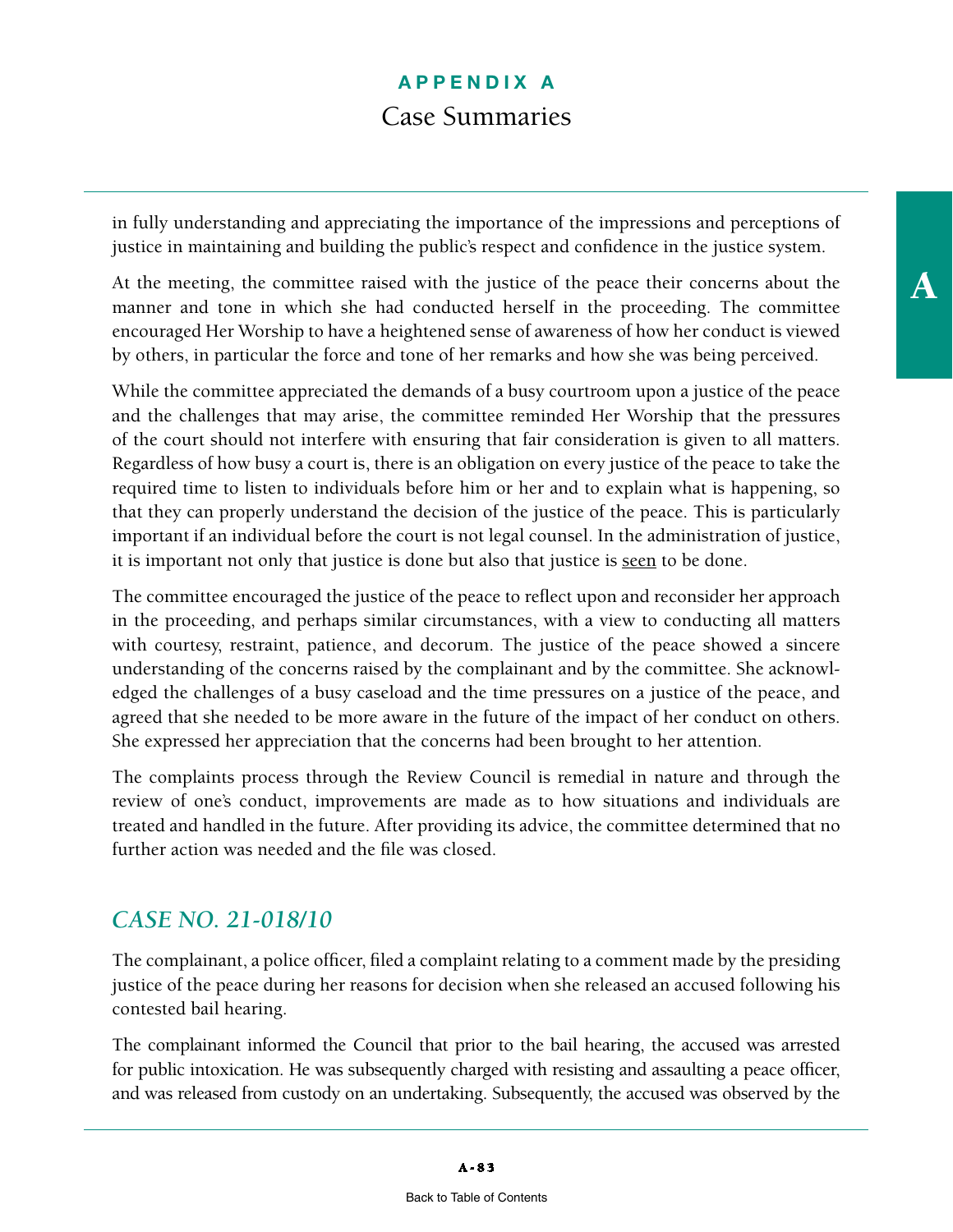A

complainant in a grossly intoxicated state. He was re-arrested and charged with failing to comply with a condition of his previous undertaking. During the booking on that charge, the accused resisted the complainant and other officers and allegedly stated to the complainant that he had "better be prepared" but would not elaborate. The complainant interpreted the comment as an attempt to intimidate by way of threatening retaliation. The accused was charged with public intoxication and resisting a peace officer. During the bail hearing on those charges, the police became aware that the accused had possession of several of his father's firearms. He was released by the subject justice of the peace on a recognizance, one term of which required him to surrender the firearms to the police.

The accused relied upon the wording of the recognizance to refuse to surrender the firearms, and a couple of days later, the police attended with a search warrant issued by the subject justice of the peace, seized a number of firearms and arrested the accused. The accused, who at that point had numerous charges before the court, was again before the same justice of the peace for a contested bail hearing in a reverse onus situation. The accused was released by Her Worship on a recognizance with conditions.

The complainant clarified in his letter that his complaint was not pertaining to Her Worship's decision to release him. Rather, the complainant's concern was with the statement of Her Worship in her ruling that, "I mentioned earlier whether the accused poses a danger that there is a substantial likelihood that the accused will commit a criminal offence, my belief is he does not pose a danger. His violence is directed towards the police and not to anyone else."

The complainant indicated in his letter, "Not only do I find this comment offensive, I believe the comment is unconstitutional and discriminatory". The complainant believed that Her Worship was expressing a view that police are not entitled to equal protection under the law". The complainant cited Section 15(1) of the *Charter of Rights and Freedoms* which states that every individual is equal before and under the law and has the right to the equal protection and equal benefit of the law without discrimination. He also stated that he believed that the discriminatory views expressed by Her Worship extend to the families and loved ones of the police, and people who associate with the police both on and off duty.

The complaints committee requested and reviewed the transcript and audio recording of the bail hearing. Following a careful review, the committee found that throughout the bail hearing Her Worship's conduct was professional, patient and judicial. The record confirmed the comment by Her Worship, as stated by the complainant in his letter. The committee found that it could understand how the comment gave rise to the perception left with the complainant, and perhaps others in the courtroom, in relation to the possible meaning of Her Worship's comment that the police may not be entitled to the same level of protection as other citizens.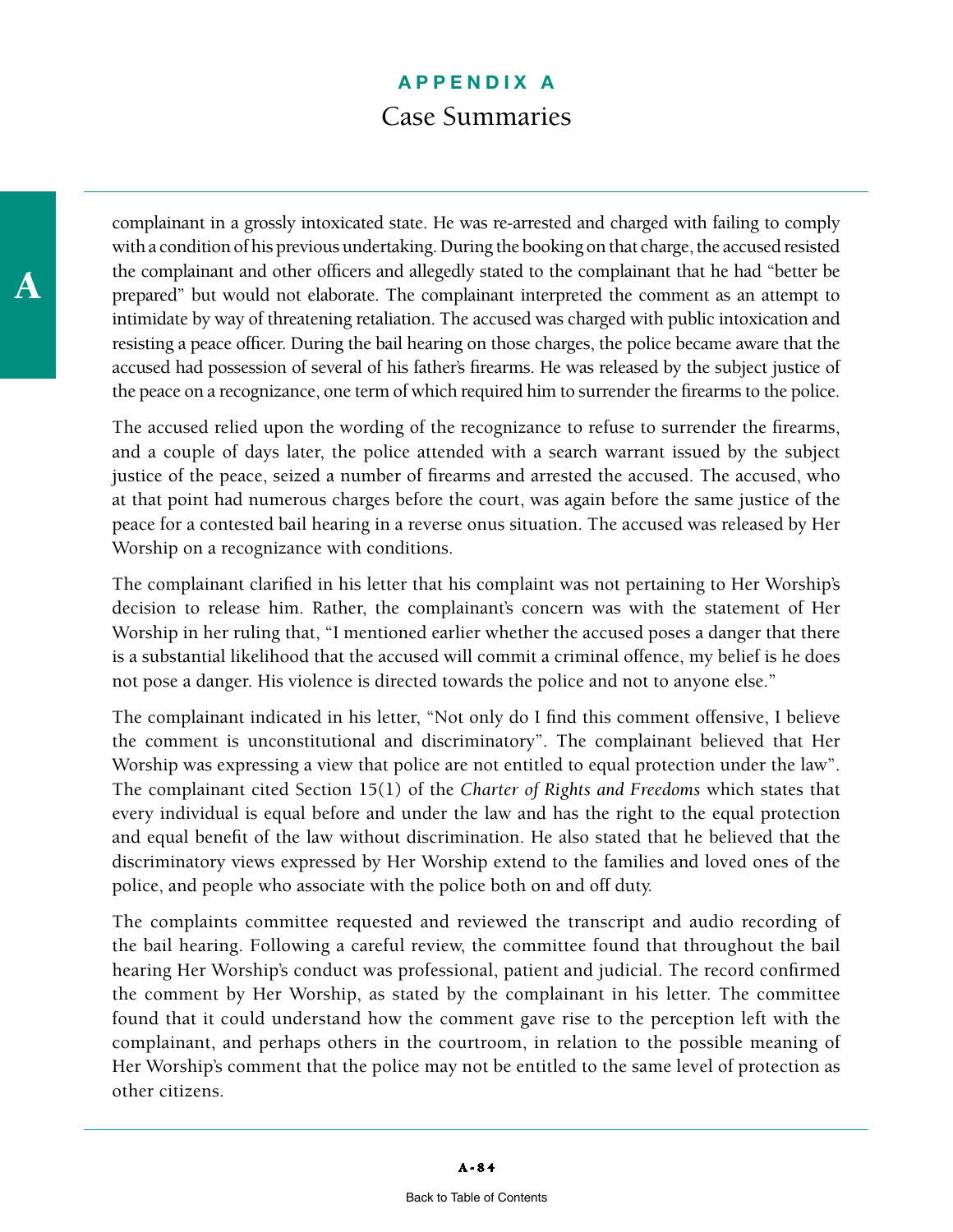The committee invited and reviewed a written response from Her Worship. After reviewing her response, the committee was satisfied that Her Worship's comment was not the result of animus towards or a lack of respect for the police. Rather, the committee concluded that it appeared that Her Worship may not have fully appreciated how her words had been perceived or the impact that her comments had on the complainant, and perhaps on others in the courtroom.

The complaints process through the Review Council is remedial in nature. In this case, the committee decided to send a letter of advice to the justice of the peace pursuant to section 11(15)(b) of the *Justices of the Peace Act*. The committee concluded that a letter of advice was a suitable means of reminding Her Worship that in the administration of justice, it is important not only that justice is done but also that justice is seen to be done. The conduct of a justice of the peace plays a vital role in building and maintaining the public's respect and confidence in an individual judicial officer, in the bench, and in the justice system.

The committee reminded Her Worship that a justice of the peace must have a heightened sense of awareness of the appearance to others as to how his or her conduct or comments are perceived. A justice of the peace must take care to ensure that he or she is not perceived as being biased, unfair or discriminatory. The committee further noted that a commentary in the *Principles of Judicial Office of Justices of the Peace of the Ontario Court of Justice* states, "Justices of the peace shall maintain their objectivity and shall not, by words or conduct, manifest favour, bias or prejudice towards any party or interest."

The committee noted that the pressures of courts can be demanding and extremely busy. While the committee appreciated the demands that this places upon a justice of the peace, the committee observed that regardless of how busy a court is, there is an obligation on every justice of the peace to take the requisite time to maintain and uphold the high standards of conduct expected by the public that will preserve that faith and trust that society places in the men and women who have agreed to become justices of the peace.

After providing Her Worship with advice in writing, the committee determined that no further steps were required and closed its file.

#### *CASE NO. 21-019/10*

The complainant attended before the subject justice of the peace to seek an extension of time to pay fines for a parking conviction or a reopening of the case with a new trial date set. The complainant alleged that the justice of the peace refused to look at or discuss the complainant's documents, commented that she had received extensions before and told her to just pay the fines. She provided the Review Council with information that confirmed her financial hardship. A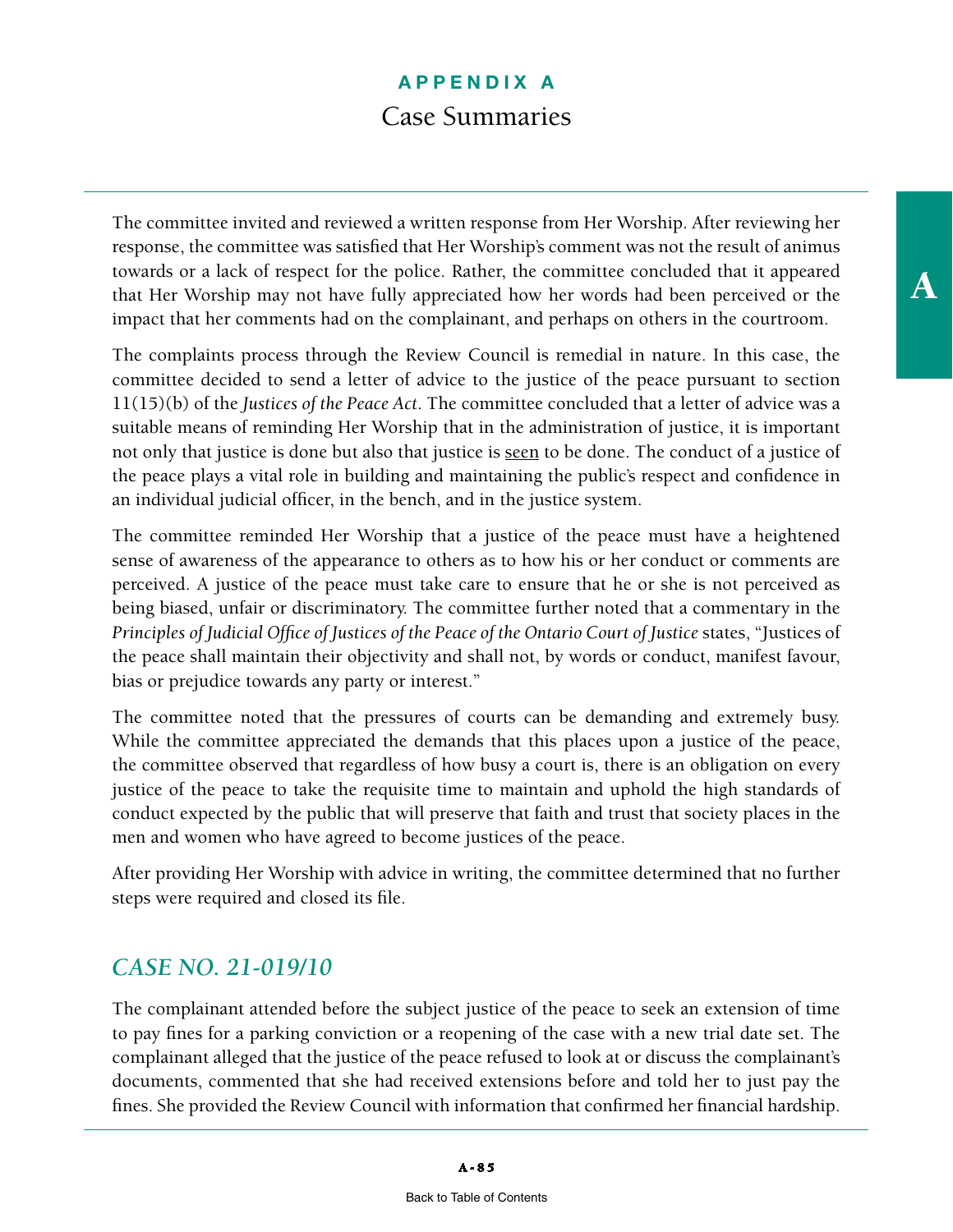Further, she alleged that in response to her question of "where do I go from here", the justice of the peace stated, "The Mayor is the only one who can forgive these infractions, but Mayor Miller is not the forgiving kind." She also alleged that he was rude and sarcastic. She advised that when she contacted the Mayor's office, the staff were appalled at the comment.

The complainant advised that she wanted the justice of the peace to issue a formal apology for his attitude and behaviour, attend sensitivity training and make a donation to her local hospital in her name in the amount of her fines.

The complaints committee ordered and reviewed the transcript and listened to the audio recording from the court proceeding.

With respect to the allegation that His Worship refused to look at or discuss the complainant's documents, the committee found that the court record showed that while His Worship was somewhat brusque in dealing with her request, and he interrupted her without listening to her explanation, his behaviour did not amount to judicial misconduct. The record showed that His Worship responded to her that she had received time to pay the fine previously, she was going to have to pay it, and she couldn't get a re-opening.

The committee noted that it was unclear from the record whether His Worship meant that he had no jurisdiction to re-open the case or grant an extension, or whether he was indicating that he was deciding against granting her a re-opening or extension. The committee advised that the decision that His Worship could not or would not grant a re-opening or extension was a matter of judicial discretion. Matters of judicial decision-making are outside of the jurisdiction of the Review Council. If the complainant disagreed with his determination that she could not have her case re-opened or time to pay extended, she would need to pursue her legal remedies through the courts.

The committee reported that the court record confirmed that when the complainant indicated that she was unable to pay the fine, and asked whether she could ask for forgiveness, His Worship did make a comment that "see, Mayor Miller is not the forgiving kind." He also stated, "if the Mayor's office will forgive them they can, but we can't." Following its review of the audio recording, the committee found that the audio recording did not support the allegation that that His Worship was rude or sarcastic. Rather, his tone suggested that he may have believed that the Mayor's office had discretion to not collect on parking fines and his comment may have been an attempt to be helpful.

For all of the reasons above, the complaint was dismissed.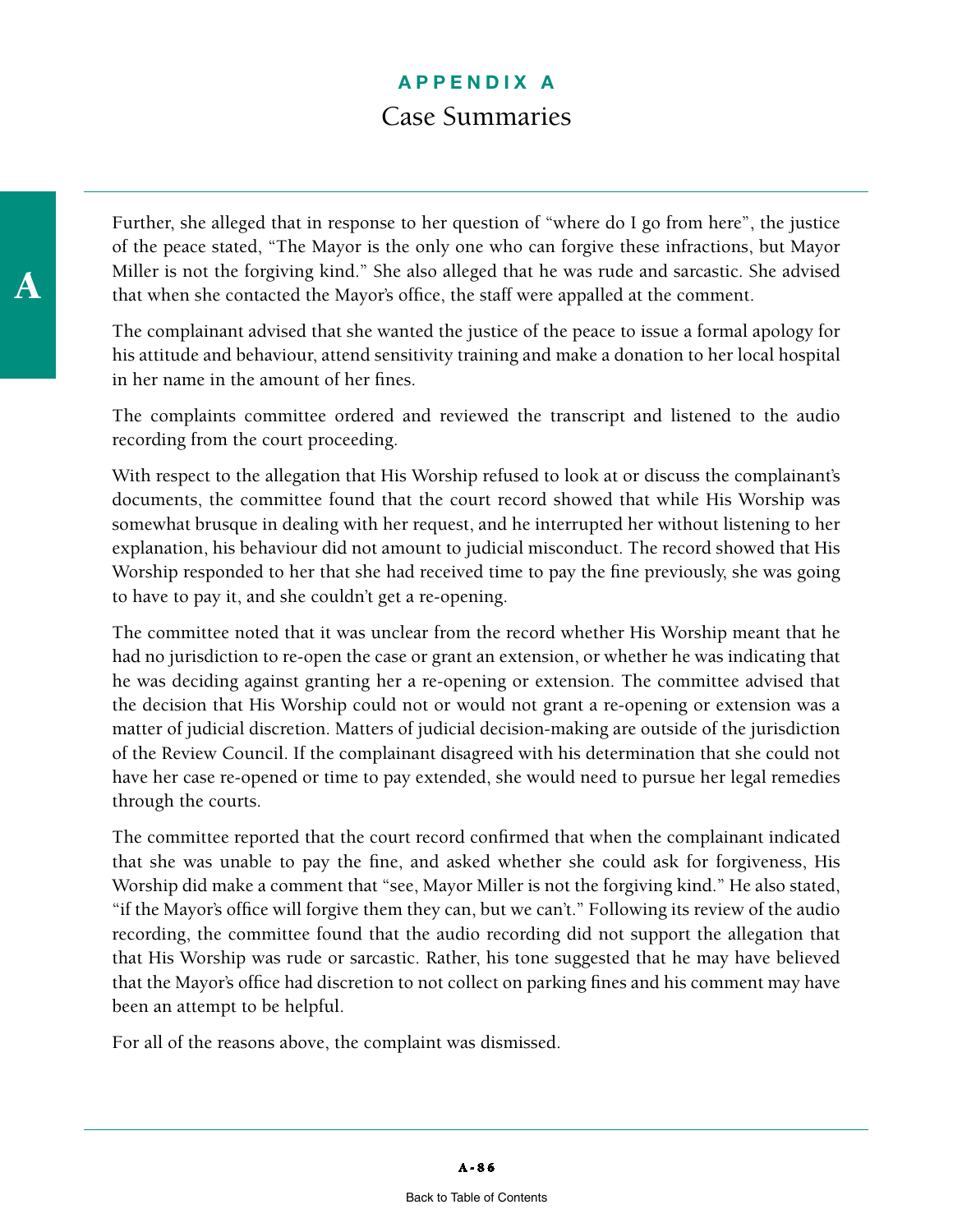A

#### *CASE NO. 21-021/10*

The complainant, a lawyer, attended before the subject justice of the peace for his trial on a parking violation. The complainant indicated that he requested an adjournment as he was unable to find the by-law under which he was charged. His request was denied by His Worship and the by-law was provided by the clerk. During his trial, the complainant alleged that the justice of the peace disallowed many of his questions during cross-examination of the police officer even though there was no request by the municipal prosecutor. Near the end of his cross-examination of the officer, the complainant asked the justice of the peace for his name. The justice of the peace asked why he felt he needed his name, and the complainant informed him that he was going to report him to the Justices of the Peace Review Council for "incompetence". The complainant alleged that His Worship responded by telling him to get out of the courtroom or he would cite him for contempt.

The complainant said he never identified himself as a lawyer, and he wondered whether the justice of the peace would have reacted differently had he done so. The complainant expressed the view that "this court, operated by this particular justice of the peace, gives the general public the wrong impression of the justice system in the Province of Ontario. He was not only the Judge, but the Crown Counsel." The complainant suggested that His Worship should be dismissed or, at the very least, reprimanded.

After reviewing the complainant's letter, the complaints committee ordered and reviewed the transcript and audio recording of the court proceeding. In the committee's opinion, the court record supported some of the concerns expressed by the complainant.

In this case, the complaints committee was concerned that an individual appearing before the court with the intention of having a trial and of giving evidence, abandoned that objective as a result of the perceived bias and prejudgment of the presiding justice of the peace. While the issues of law or procedure as to how the trial was conducted and its fundamental fairness were viewed by the committee as matters to be addressed through an appeal, the committee's focus was on His Worship's conduct and treatment of the complainant on this day in court.

From the committee's review of the court record, the committee found that His Worship was interruptive of the complainant and disallowed some of the complainant's questions of the officer which were seemingly relevant to the charge before the court. The committee also observed that His Worship "entered into the arena" during the trial, engaging in questions and comments that gave rise to the perception that he was acting as the prosecutor at times and that His Worship's decision was already determined.

The committee invited and reviewed a written response from His Worship to the allegations made. The committee noted that His Worship showed some appreciation that the conduct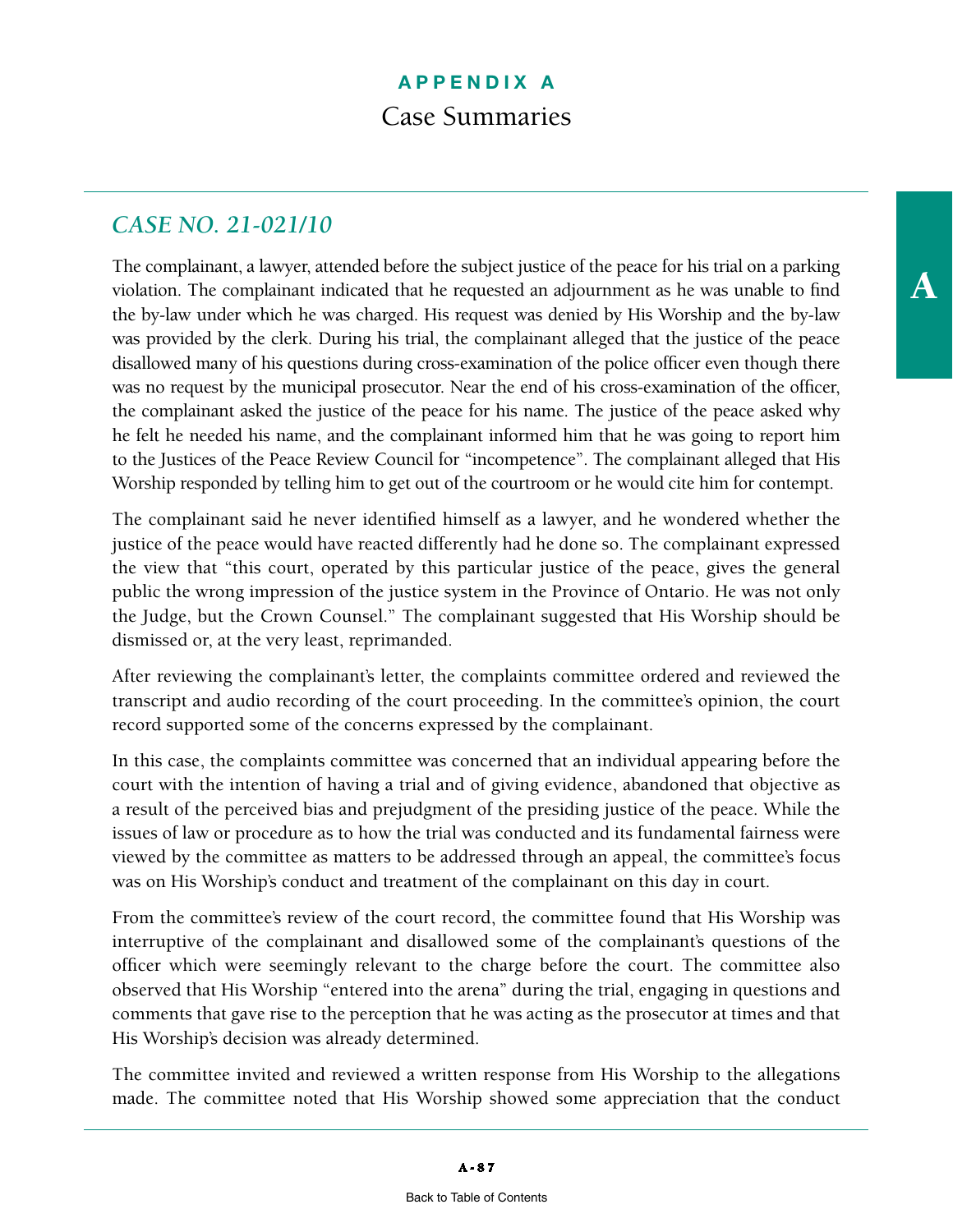of the trial was less than ideal, and that he could have expressed himself differently at times. However, the committee was concerned that His Worship may not have fully appreciated how his words and actions had been perceived by the complainant, and perhaps others.

The complaints process through the Review Council is remedial in nature. In this case, the committee decided to send a letter of advice to the justice of the peace pursuant to section 11(15)(b) of the *Justices of the Peace Act*. The committee concluded that a letter of advice was a suitable means of reminding His Worship that in the administration of justice, it is important not only that justice is done but also that justice is seen to be done. The conduct of a justice of the peace plays a vital role in building and maintaining the public's respect and confidence in an individual judicial officer, in the bench, and in the justice system.

In its advice, the committee encouraged His Worship to reconsider his handling of this situation, and perhaps other similar occasions, with the view of improving his ability to conduct himself and the proceedings in a manner consistent with the high standards of personal conduct and professionalism expected of justices of the peace. His Worship was reminded that a justice of the peace should remain impartial and objective regarding the proceedings at all times, and must take care to ensure that he is perceived to remain impartial and objective in deciding matters.

The committee noted that the pressures of courts can be demanding and extremely busy. While the committee appreciated the demands that this places upon a justice of the peace, the committee observed that regardless of how busy a court is, there is an obligation on every justice of the peace to take the requisite time to maintain and uphold the high standards of conduct expected by the public that will preserve that faith and trust that society places in the men and women who have agreed to become justices of the peace.

After providing His Worship with advice in writing, the committee determined that no further steps were required and closed its file.

#### *CASE NO. 21-022/10*

The complainant attended before the subject justice of the peace to set a court date for a criminal charge. The complainant stated that His Worship "repeatedly interrupted me and refused to allow me the opportunity to respond to statements made by the Crown". The complainant indicated that he asked His Worship if he was going to allow him an opportunity to respond to the false statements made by the Crown Attorney, to which His Worship allegedly responded, "There is nothing you can say at this point that will change my position." The complainant believed that from His Worship's actions and statements, "he was not prepared to hear anything I had to say".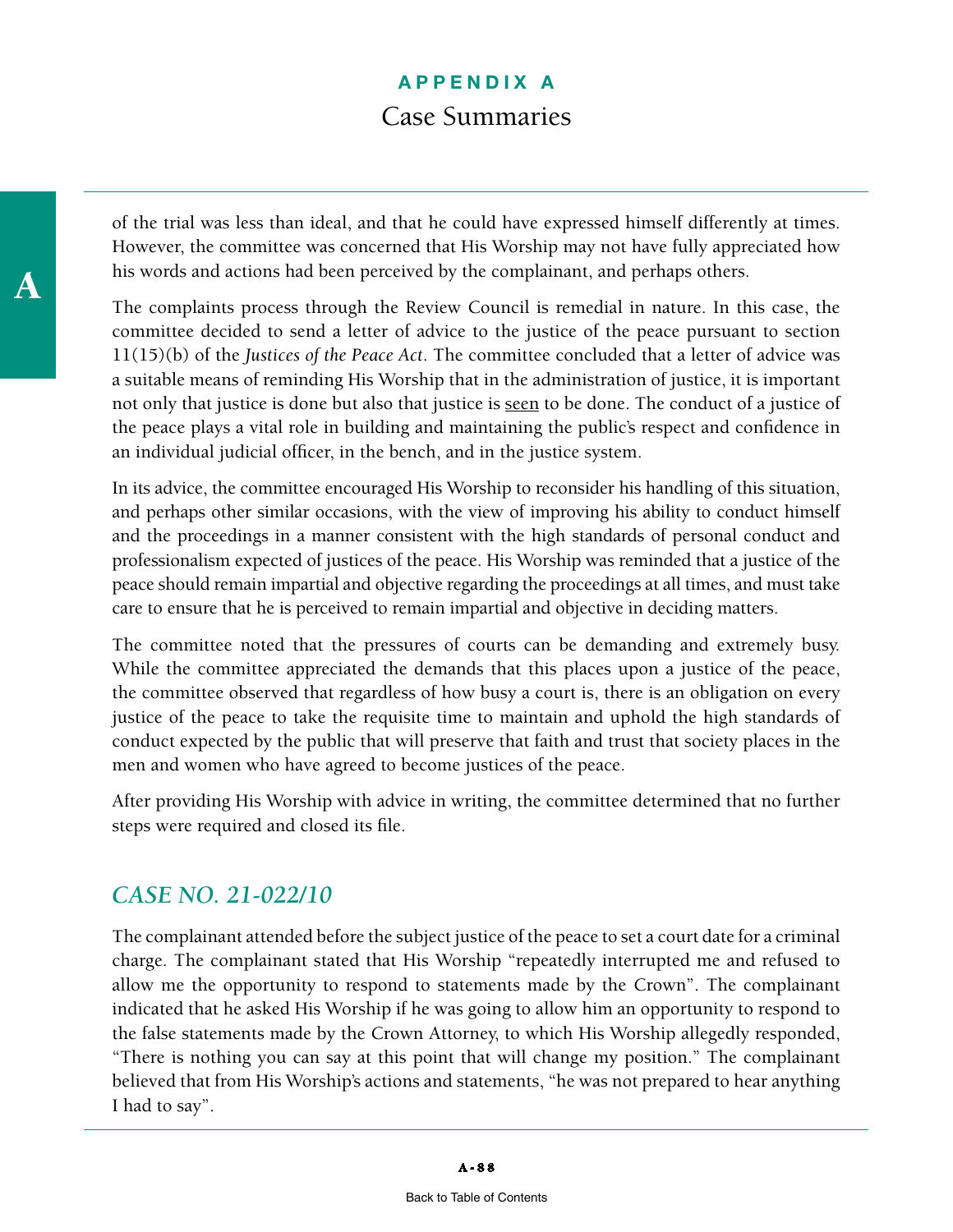The complaints committee requested and reviewed the transcript and audio recording of the complainant's appearance before His Worship. The committee observed that during the set-date proceeding, the Crown Attorney provided some history of the matter on the record and indicated that the matter was already set for trial and that outstanding disclosure would be ready shortly. The committee noted that the record did show that the complainant wished to make comments but His Worship interjected by repeatedly asking him not to speak. The record also reflected that His Worship commented that "nothing you can say can really change my mind because you have to come back to give us an update on whether you're getting a lawyer. You've also got some disclosure that apparently is outstanding. So get on top of it." He also later remarked "Sir, it doesn't matter what your position is. You've got a trial date set".

The committee found that His Worship's handling of this matter was less than ideal. The committee concluded that regardless of how busy a court is, there is an obligation on every justice of the peace to take the requisite time to listen to individuals before him or her and to explain what is happening, so that they can properly understand the decision of the justice and feel that they have been heard. A justice of the peace must never allow the length of the list and the shortage of time to result in a failure to allow for due process and to listen to a defendant. This is particularly important if an individual before him or her is not legal counsel. In the administration of justice, it is important not only that justice is done but also that justice is seen to be done.

The complaints committee noted in this case that His Worship appeared dismissive of the accused and of any comments he wished to make. Following its review of the record, the committee invited a response from His Worship to the complainant's concerns.

The committee noted from His Worship's response that he had genuinely reflected upon his conduct towards the complainant. In his response, His Worship acknowledged that he had interrupted the complainant and prevented him from speaking. It was evident to the committee from the response that His Worship had considered the situation from the perspective of the complainant, and realized that his conduct had appeared as impatient, dismissive and discourteous.

His Worship expressed sincere regret for his interruptions of the complainant and his decision to not allow him to speak. He also explained to the committee that in the particular circumstances, despite how it had appeared, he had been genuinely trying to safeguard the complainant's interests. The response showed that in retrospect, His Worship realized that if he had been more articulate in explaining what he was doing and why, and more patient in letting the complainant speak, the impact of his conduct on the complainant could have been avoided. His Worship's response to the complaint was viewed by the committee as thorough, thoughtful and sincere. His Worship candidly acknowledged his failure to meet the high standard of conduct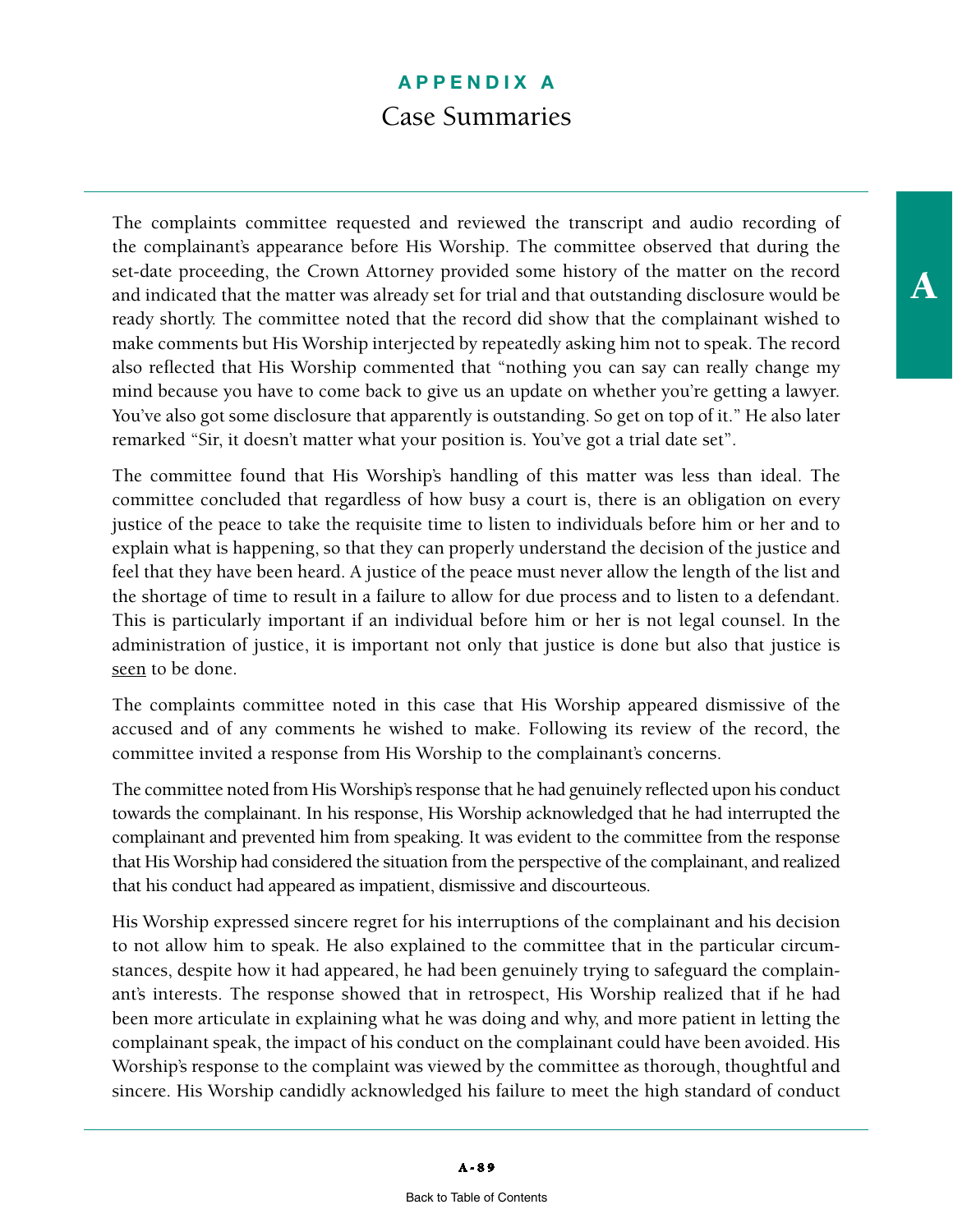expected of justices of the peace. He accepted full responsibility for his actions, and expressed his apology to the complainant for the negative experience that he had undergone.

The complaints process through the Review Council is remedial in nature and through the review of one's conduct, improvements are made to how situations and individuals are treated and handled in the future. After reviewing and considering His Worship's response, the complaints committee was satisfied that His Worship understood and appreciated his shortcomings on this occasion and that he realized the importance of being fair and courteous to defendants. The committee concluded that no further action was required.

For the above reasons, the complaints committee dismissed the complaint and closed its file.

#### *CASE NO. 21-023/10*

This was a complaint about the subject justice of the peace in relation to a *pre-enquête* appearance. The complainant had previously sworn an information alleging an individual had uttered threats to harm him. The complainant indicated he was upset that his matter was dismissed by Her Worship during the *pre-enquête* appearance. The complainant expressed that he wanted the matter to proceed to court and felt he was being threatened with bodily harm because Her Worship was "not doing her job".

The complaints committee reviewed the complainant's letter. The committee observed that the complainant was upset because the justice of the peace who conducted the *pre-enquête* hearing determined that legal process should not issue. The committee noted that a review of a decision of the justice of the peace, without allegations and evidence of misconduct, is a matter outside of the jurisdiction of the Review Council.

The complaints committee noted in its letter to the complainant that justices of the peace are not under any obligation to issue process during the *pre-enquête* appearance. A justice of the peace listens to the evidence presented and makes up his/her mind about whether or not he or she will issue process. That decision is theirs alone to make and the Justices of the Peace Review Council cannot direct them in their decision making. If the complainant disagrees with the outcome of the *pre-enquête*, the proper way to proceed would be through other legal remedies.

For the above reasons, the complaints committee dismissed the complaint as outside the jurisdiction of the Review Council.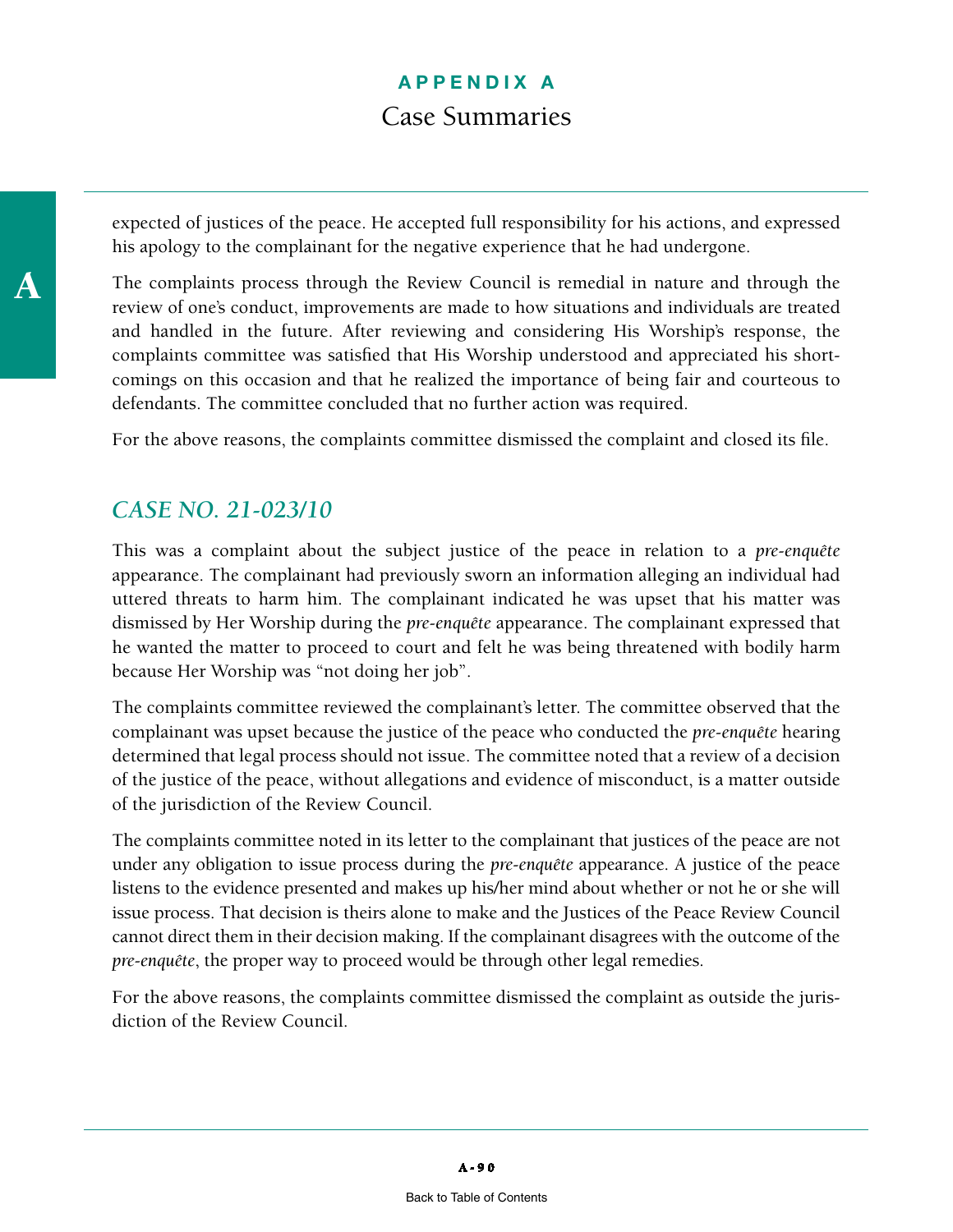#### *CASE NO. 21-024/10*

The complainant, a lawyer, had been retained by the subject justice of the peace as his legal counsel in a civil court proceeding. His Worship discharged the complainant from his duties partway through the civil matter and chose to represent himself. A final invoice for legal services rendered was sent to His Worship. The complainant advised in his letter that he was served with a Notice of Bankruptcy by His Worship's trustee.

The complainant expressed concern that a judicial officer earning in excess of \$100,000 per year could remain on the bench and at the same time be a bankrupt. The complainant argued that His Worship's "conduct with respect to me, his affairs, his colleagues not only brings the administration of justice into disrepute but also compromises the independence and integrity of a sitting member of the bench". The complainant further submitted that, "one of the reasons justices of the peace are paid a high salary is to ensure their independence. By declaring bankruptcy, in my view this independence is now compromised".

After reviewing the complainant's letter, the complaints committee invited a written response from His Worship to the allegations. Information was provided by His Worship as to the details of the reason that His Worship went into bankruptcy.

After careful consideration of the complaint and His Worship's response, the committee concluded that in this case bankruptcy did not amount to misconduct. The committee noted that bankruptcy can result from a range of life events and does not in and of itself lead to a finding of misconduct or wrongdoing. Creditors have legal remedies which they are free to pursue. After careful consideration of the particular facts, the complaints committee concluded that in this case, there was no evidence to support a conclusion that His Worship's state of bankruptcy had compromised his judicial independence and impartiality.

For the above reasons, the complaints committee dismissed the complaint.

#### *CASE NO. 21-025/10*

The complainant attended before the subject justice of the peace in the Intake Court for a re-opening of a speeding conviction. According to the complainant, Her Worship was "uninformative, callous and a disservice". The complainant indicated that she had elected for a trial but attended at the wrong court location. As a result, a conviction was registered. The complainant indicated that she was unaware that she needed to apply for a re-opening within 15 days of becoming aware of the conviction and as a result she was a few days late in her request. The complainant expressed that Her Worship was "cold, heartless and unreasonably uncompasA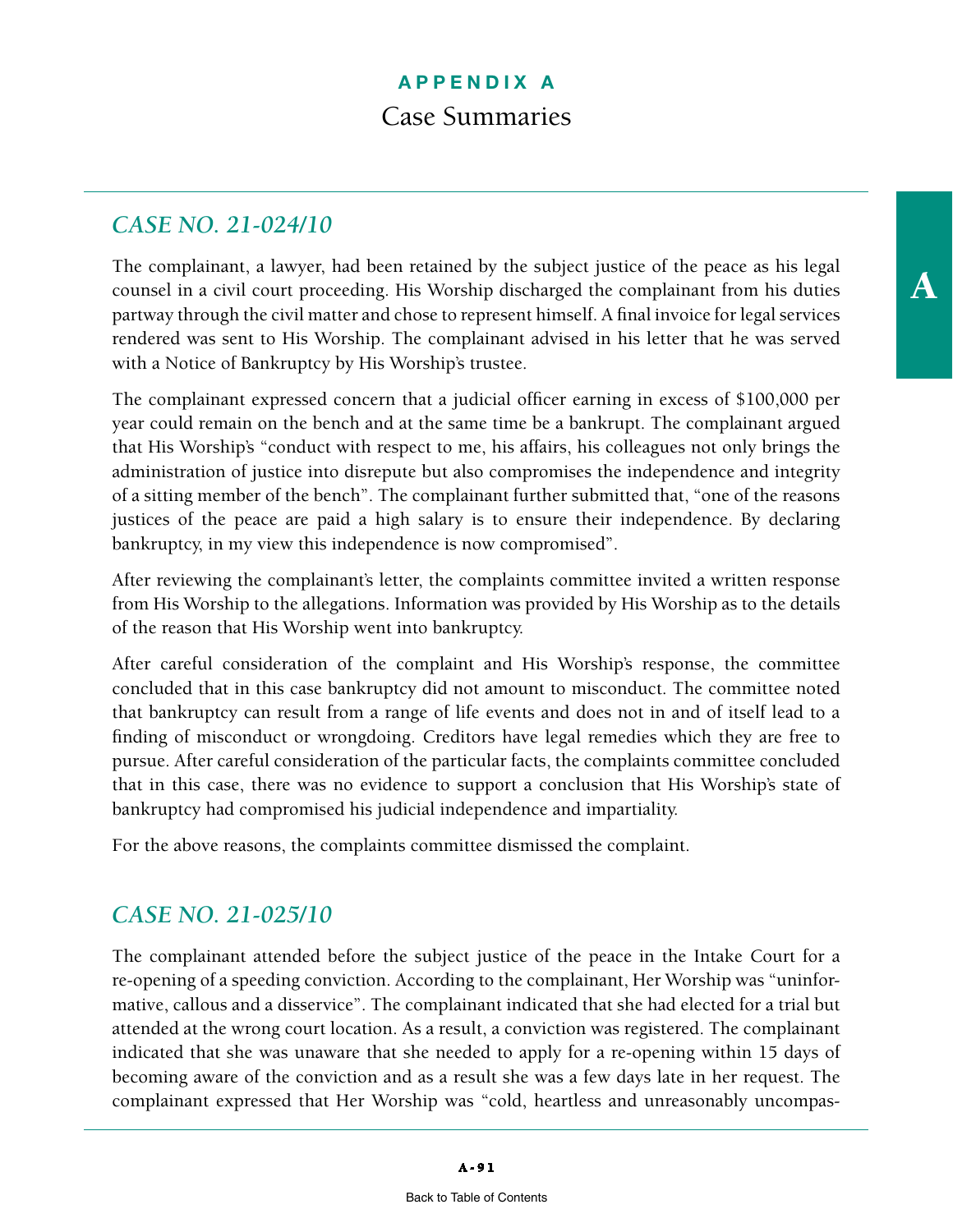sionate" in stating that she could not re-open the matter as the 15 day deadline had passed. The complainant indicated that she was informed by another justice of the peace that a justice of the peace has some discretion to accommodate and extend the deadline. The complainant alleged that Her Worship "ignored my circumstances and refused to consider re-opening another hearing". Further, she alleged that Her Worship "didn't care to listen/discuss/ consider my explanations despite the leaway/discretion she had".

The complainant also mentioned in her letter that Her Worship was appeared to have a particular ethnic background, and stated that she wondered if Her Worship "had acted on a hidden racial motive" in her dealing with her and her request.

The committee requested and reviewed the transcript and audio recording of the complainant's appearance in Intake Court. After a careful review of the record, the complaints committee concluded that there was no misconduct on the part of Her Worship in considering the complainant's request for a re-opening. The record did not support any of the allegations made by the complainant. In fact, the committee found that Her Worship was polite, patient and professional in her dealings with the complainant. It was further noted that Her Worship took time to listen to the complainant, ask questions to better understand the circumstances behind the conviction and to explain the reason for her decision not to re-opening the matter. The record reflected that Her Worship further answered questions and provided information to the complainant as to other options available to her.

With respect to complainant's issues with Her Worship's decision, the record reflected that the complainant was unaware of the law that applied to re-openings. The committee noted that Her Worship explained the 15 day limitation to consider a re-opening, her lack of authority to extend that timeline and that she was required to act in accordance with the law. If the complainant was unhappy with Her Worship's decision not to re-open her matter, she could seek legal advice with respect to other remedies which may be available to her. The Justices of the Peace Review Council has no jurisdiction to intervene and review such decisions.

With respect to the complainant's suggestion that Her Worship may have "acted on a hidden racial motive", there was no basis or support to that assertion observed from the committee's review of the court record. Her Worship's dealings with the complainant were observed as friendly, helpful and accommodating.

For the above reasons, the complaints committee dismissed the complaint as being without basis and closed its file.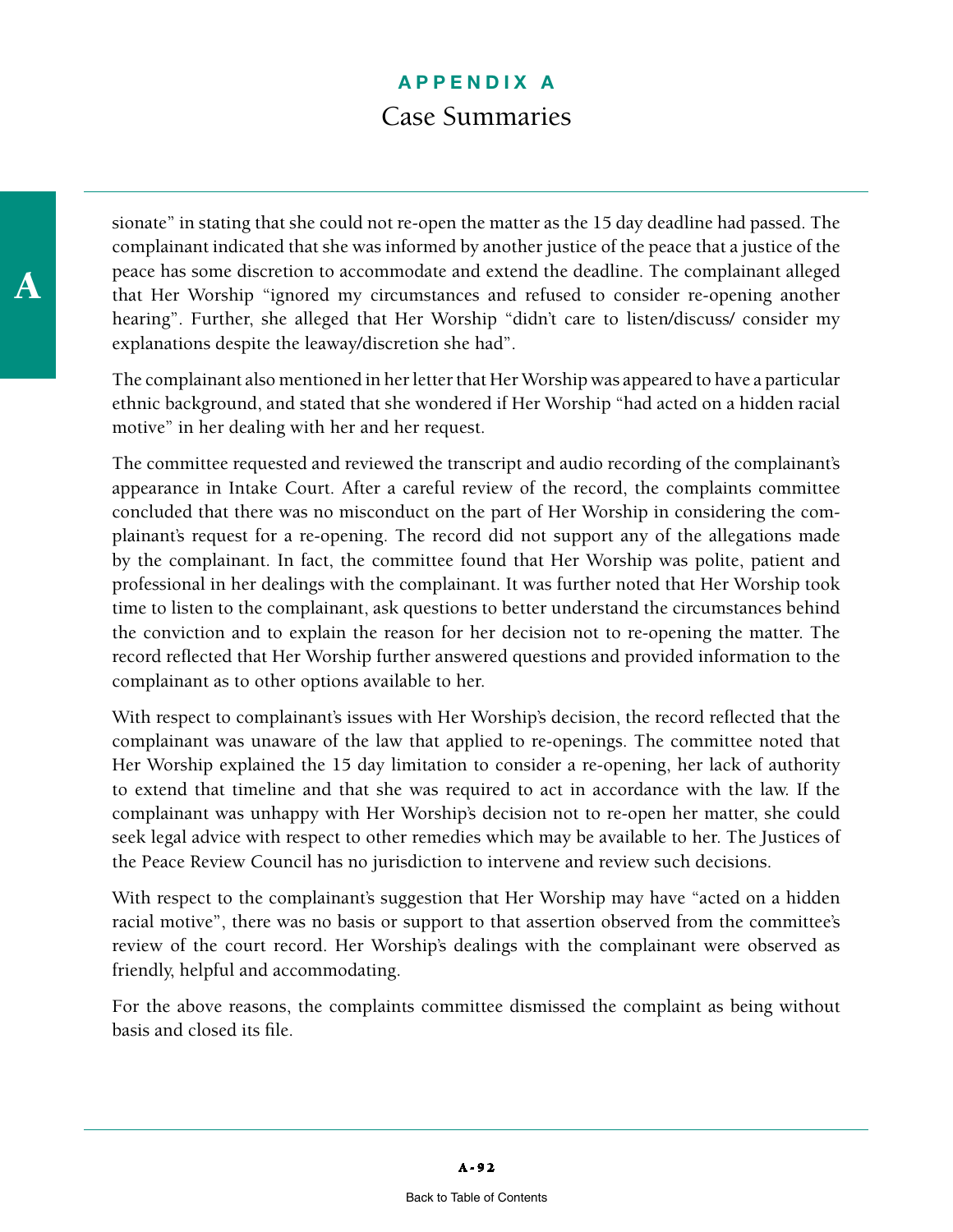# *CASE NO. 21-027/10*

The complainant was convicted of using the designated lane for buses, taxis and vehicles with three or more persons following a trial before the subject justice of the peace. According to the complainant, she had to bring her two children with her to the trial as she couldn't find a babysitter. She alleged that while waiting for her case to be heard, His Worship was "extremely rude and disrespectful and condescending as he told me to take my children outside". She also alleged that during her trial, His Worship "rudely interrupted my account of the details and was almost very smug and sarcastic when listening to my side of the story". According to the complainant, His Worship had a lack of respect for her and her children, demanded respect for himself and was rude. Additionally, she alleged that His Worship "did not explain the rules of engagement yet expected me to stand at a certain point (I had a baby on my lap)". The complainant indicated that His Worship did not explain the conviction and was not compassionate to her explanation or position.

In her letter of complaint, the complainant sought to have her case re-opened. In a letter to her acknowledging receipt of her complaint, the complainant was informed that the Council does not have jurisdiction to re-open a case and that if she disagreed with the decision of the justice of the peace, the proper way to proceed was through other legal remedies such as an appeal through the courts. She was also referred to the Lawyer Referral Service for legal advice.

After reviewing the complaint letter, the complaints committee requested and reviewed a copy of the transcript and audio recording of the complainant's trial. The committee found that the court record confirmed that His Worship asked the complainant to "take the baby outside please" while other matters were proceeding, and he indicated to her that she would be called into court for her matter. After reviewing the transcript and the audio recording, the complaints committee found that the court record showed that His Worship was not rude, disrespectful or condescending in his request or in his treatment of the complainant and her children. Additionally, the court record did not support the allegation that His Worship was interruptive or sarcastic towards the complainant during her trial. The record reflected that His Worship allowed the complainant to proceed with her trial while having her children present. His Worship allowed her to freely provide her testimony and permitted her to give her testimony from the counsel table rather than requiring her to be in the witness box. The committee noted that although His Worship could have explained the trial process to ensure the self-represented accused understood the flow of the proceedings, this did not amount to misconduct. With respect to the allegation that His Worship was not compassionate toward her, the committee found His Worship's decision to reduce the fine and provide time to pay as reflective of his understanding and consideration of the complainant's explanation and financial position.

For the above reasons, the complaints committee dismissed the complaint.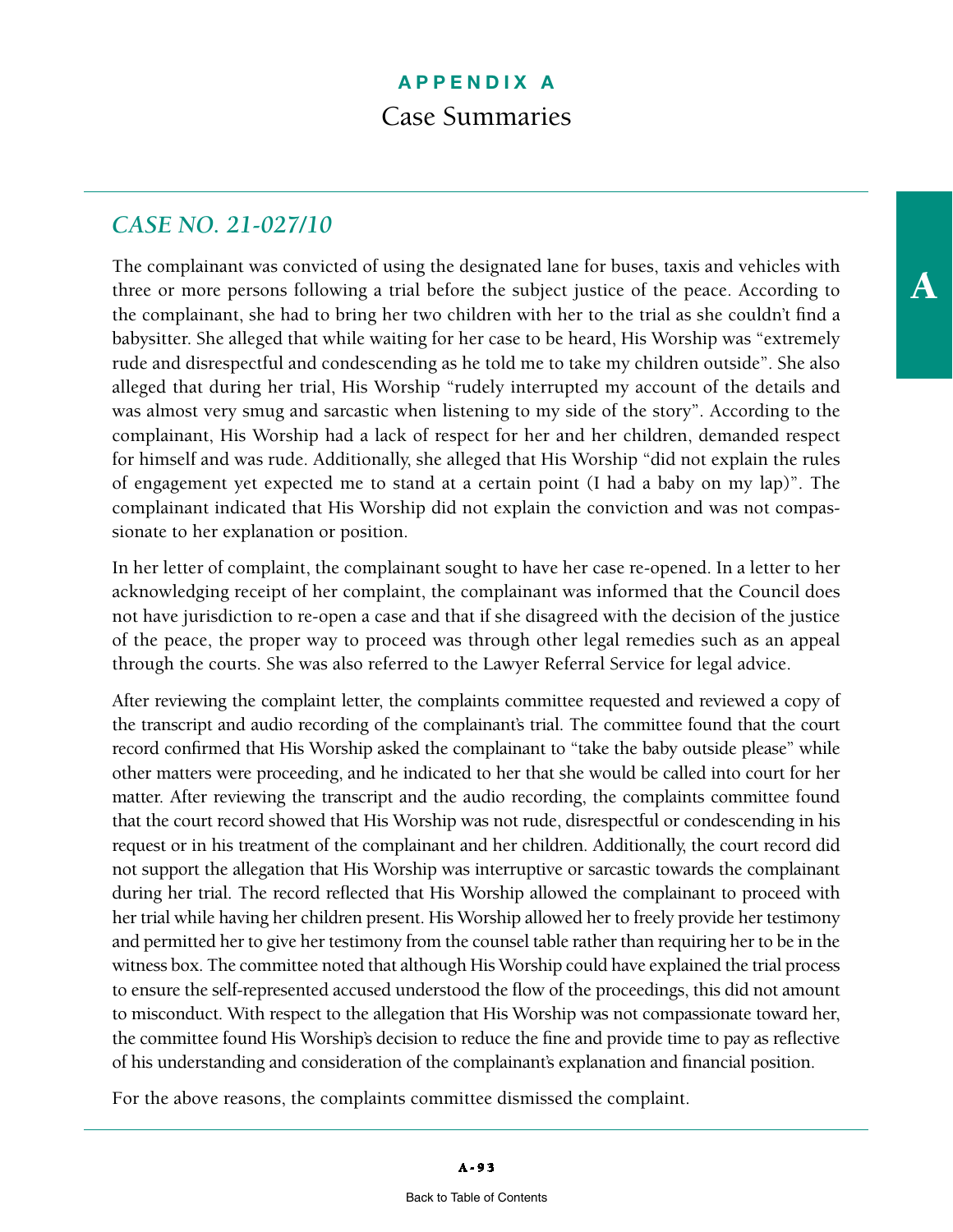#### *CASE NO. 21-028/10*

The complainant explained that he was "falsely charged" with impaired driving and his car was impounded by the police. He appeared before the subject justice of the peace to have an order issued releasing his car from impoundment and to have the impound fees waived. According to the complainant, he brought "an emergency motion" before Her Worship for this purpose. He indicated that he was accompanied by a real-time captionist and an American Sign Language Interpreter, as he had a hearing disability.

The complainant alleged that Her Worship demonstrated "demeanour and aggressiveness" towards him and "exposed me in public, deridingly I felt, with questions of religion and my accommodations". He further alleged that Her Worship was aggressive and loud in questioning his accommodations saying, "I think we have to slow down here. Who is the interpreter? I don't know what is going on here. What's that machine for?" causing the complainant to feel embarrassed and resulted in him becoming assertively defensive. He indicated that Her Worship would not allow him to speak and allegedly "shut me down forcefully" indicating "the matter is closed". It was further alleged that Her Worship acted in "collusion" with the Crown Attorney and proceeded with his motion without him being present. At the end of the proceedings, the complainant indicated that Her Worship "kicked me out of the court (angrily I recall)".

The complainant indicated that the experience left him, a person with a disability, feeling illtreated. Additionally, the complainant indicated that Her Worship's order for the release of his car contained the wrong identifying information (colour, year, model and VIN#), which could have been corrected had Her Worship allowed him to address the court.

The complaints committee reviewed the letter of complaint and the transcripts provided by the complainant. In addition, the committee requested and reviewed the audio recording of the complainant's appearance before Her Worship. After careful consideration, the committee found that the court record did not support the allegations made by the complainant.

The committee found no support for the allegations about Her Worship's tone and demeanour during the proceedings. The record reflected that Her Worship was patient and courteous in confirming the complainant was wearing a hat in the courtroom for religious purposes, and in her inquiries about the sign language interpreter and real-time captionist who were present to assist him. The committee observed that throughout the proceeding, Her Worship was fair and helpful. The committee noted that Her Worship was firm at times with the complainant; however, her conduct was respectful and professional rather than harsh or angry, as alleged by the complainant. The record confirmed that Her Worship did order the release of the vehicle and she explained that she had no authority to order the waiver of any impound fees. The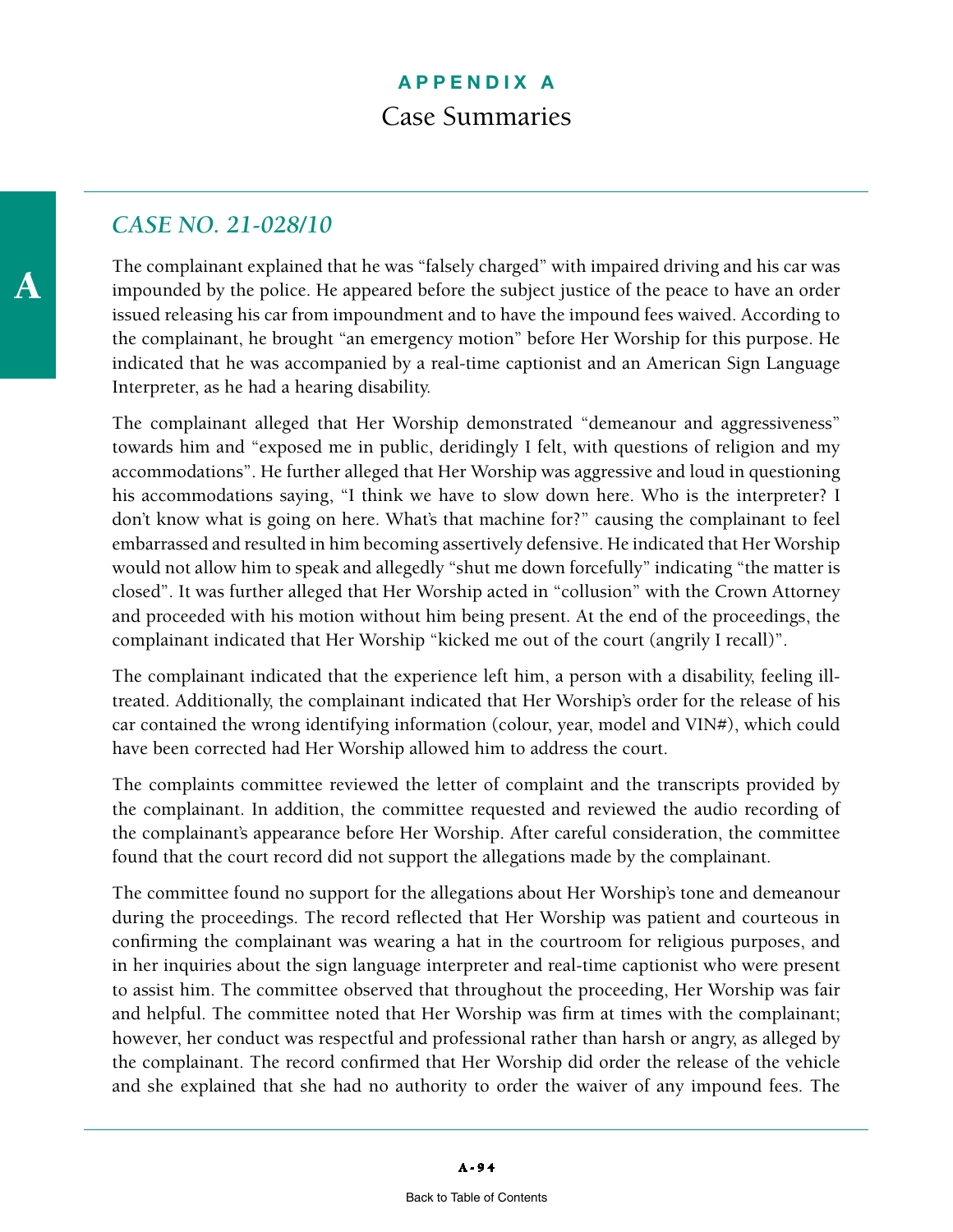committee found that Her Worship exercised her judicial discretion in not hearing any further evidence or submission on the issue of releasing the vehicle, as the Crown Attorney was consenting to the release and there were no other issues within her jurisdiction to decide. If the complainant disagreed with Her Worship's rulings, the proper way to proceed was through his legal remedies in the courts. The Review Council has no jurisdiction to review or change the decisions of justices of the peace.

Following its review, the complaints committee concluded that the complainant was not mistreated by Her Worship. He was unhappy that the fees that had amassed on his impounded vehicle were not waived. The committee noted that Her Worship explained her lack of jurisdiction to waive the impound fees and provided the complainant with suggestions of possible remedies available to him. The record did not support the complainant's allegations that he was angrily kicked out of court or that Her Worship's release order contained wrong identifying information for his vehicle. Additionally, there was no evidence apparent in the court record of collusion between Her Worship and the Crown Attorney.

For the above reasons, the complaints committee dismissed the complaint as unsupported by the court record and closed its file.

#### *CASE NO. 21-029/10*

The complainant indicated that he was falsely charged by police for impaired driving, despite passing a breathalyzer, and had his car seized. He advised that the charges were later withdrawn. He appeared before the subject justice of the peace in the criminal remand court with a sign language interpreter to assist him with his hearing disability.

The complainant alleged that Her Worship displayed "deriding and discriminatory demeanour/ attitude" and publicly exposed his need for a sign language interpreter by remarking, "Let's call the matter for the interpreter because I'm sure she's tired of being here". The complainant alleged that Her Worship illegally defined what the complainant could and could not do and was allegedly rude and loud in remarking in open court, "Well yeah, but I know he can read lips and he understands some so. He's not totally…", which shocked the defendant. He alleged that Her Worship rudely cut him off and curtailed his responses to the court. He indicated that she demonstrated "discriminatory attitudinal barriers" continuing "as if I were deaf and dumb". Her Worship was also alleged to have remarked, "I have no jurisdiction to deal with the fact that you may be disabled and have been refused Legal Aid. I suppose (not the first), or the last whom is disabled who will have been refused Legal Aid", which the complainant felt was a very discriminatory "attitudinal barrier" contrary to the *Accessibility for Ontarians with Disabilities Act*.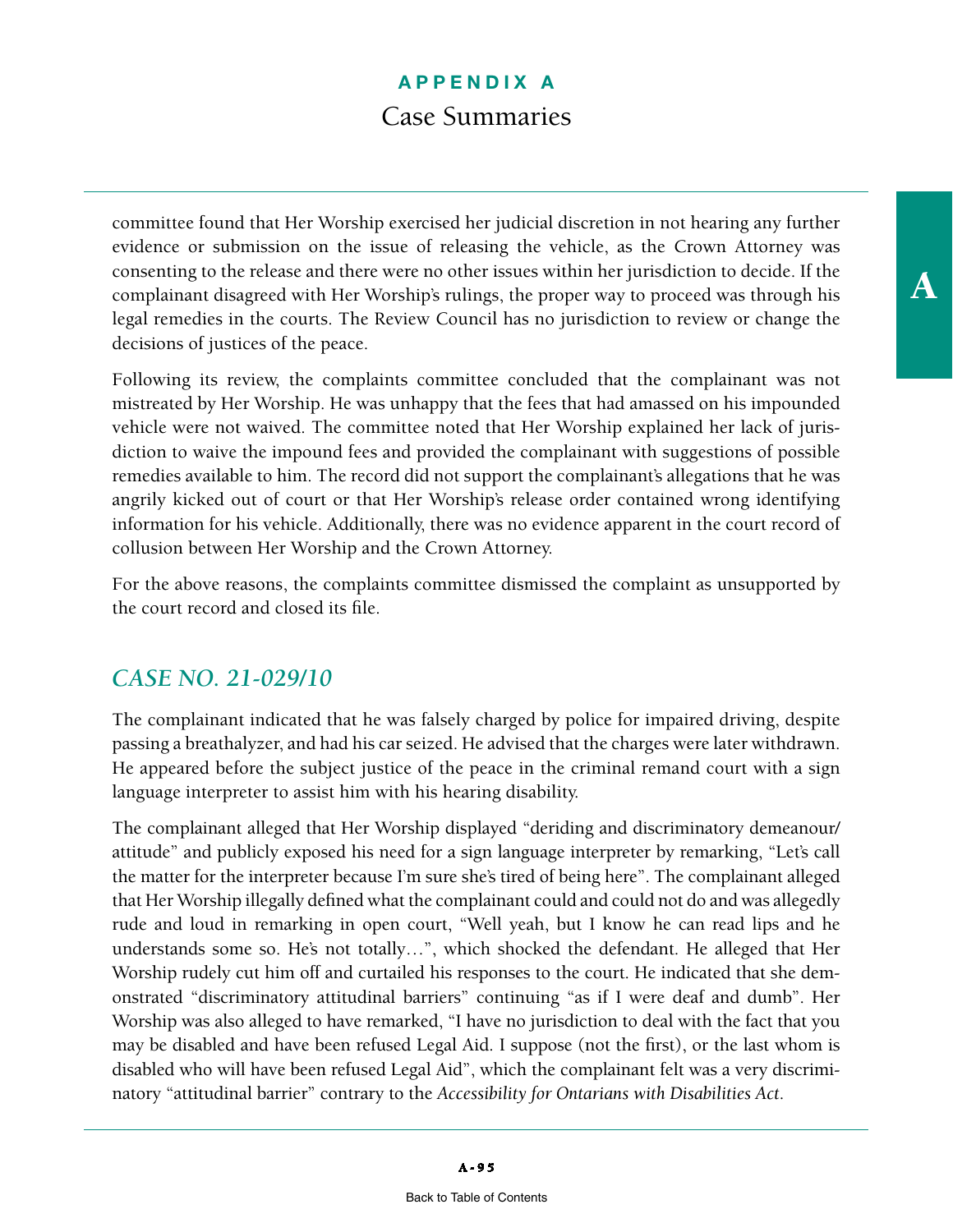The complaints committee reviewed the letter of complaint and the transcript provided by the complainant. In addition, the committee requested and reviewed the audio recording of the complainant's appearance before Her Worship. Following its review of the court record, and in particular the audio recording, the committee found that the allegations made by the complainant lacked support when considered in the context and purpose of the proceedings.

The committee noted that although the record confirmed many of the remarks alleged to have been made by Her Worship, the tone and force in the delivery of her comments were professional and judicial throughout the matter. The committee noted that the purpose of the court appearance was to enter a plea to the criminal charge and to establish dates for the continuation of the matter. When the complainant attempted to bring up other issues, including matters previously decided, matters outside of the justice of the peace's jurisdiction and matters involving files not before the court, the committee noted Her Worship intervened to prevent a loss of control over the proceedings, having regard to the purpose and intent of the court attendance. The committee found that Her Worship exhibited reasonable and appropriate command over the proceedings while maintaining consistent tone, demeanour and patience at all times. The committee observed that Her Worship took the time to explain the history of the matter and explain her jurisdiction. Having carefully reviewed the record and after completing its investigation, the committee concluded that Her Worship's comments were not demeaning; nor did they constitute a discriminatory "attitudinal barrier", as alleged.

For the above reasons, the complaints committee dismissed the complaint and closed its file.

#### *CASE NO. 21-030/10*

The complainant was charged with driving offences and hired a lawyer to represent him. When the complainant was out of town, the lawyer retained a paralegal, who, in the absence of the complainant, agreed to a plea to a lesser offence. The complainant successfully appealed the conviction and appeared before a male justice of the peace for a trial. Court Services confirmed the name of the presiding justice of the peace.

The complainant represented himself and advised that he was convicted after the trial. He believed that the whole thing was a set-up and conspiracy between the prosecutor and the justice of the peace. He alleged that the prosecutor was upset that the complainant had successfully appealed the earlier conviction and made a deal with this justice of the peace to make sure there was a guilty verdict.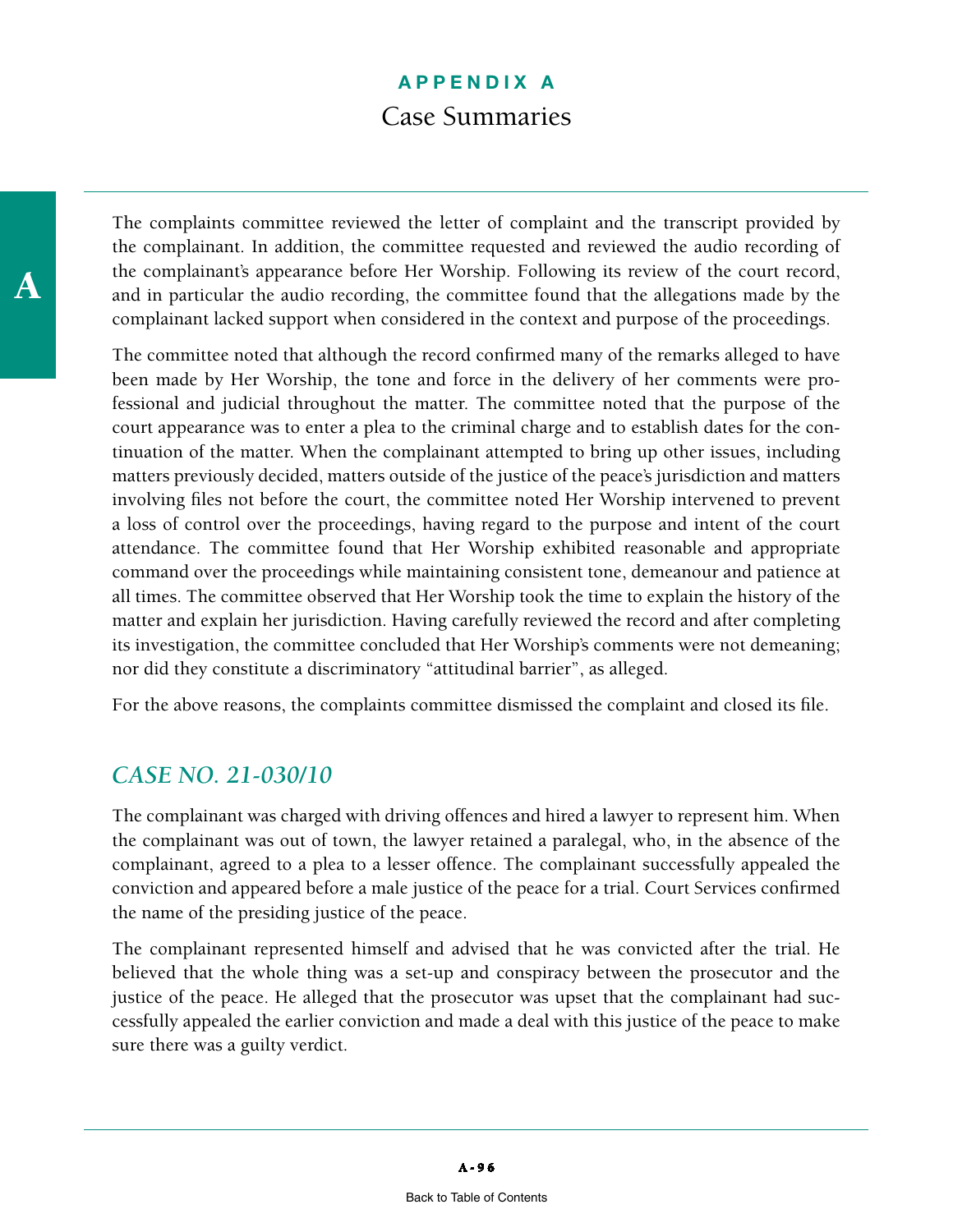The complainant alleged that His Worship:

- "Allowed the officer to lie", which was part of the collusion between the prosecution and the justice of the peace;
- Cleared all of the other cases in the courtroom before the complainant's, and the complainant felt there must have been a reason for this;
- Allowed the prosecutor to present his case but would not permit the complainant to do the same;
- Constantly interrupted the complainant's cross-examination, commenting "no statements, just questions";
- Established the complainant's guilt in the justice of the peace's chambers before the trial by "making deals with prosecution"; and,
- Violated the complainant's constitutional rights.

The complainant wanted the decision overturned and his record cleared.

The complaints committee reviewed the letter of complaint and requested and reviewed the transcript of the complainant's trial before His Worship. In addition, the committee reviewed portions of the audio recording of the complainant's trial, specifically the cross-examination of the police officer, in order to assess the tone of the proceedings.

The complaints committee concluded that there were no concerns with the conduct of the trial by His Worship. The committee noted that His Worship did interrupt the complainant a few times during the cross-examination of the officer to remind him to ask questions of the officer, rather than giving evidence by making statements. The committee noted that these interruptions were appropriate guidance to the self-represented complainant in terms of proper court procedure. As well, His Worship's tone and demeanour throughout were professional and polite. The committee also found no evidence of collusion against the complainant and no evidence to support the allegation that he was not allowed to present his case. With respect to the allegation that His Worship had pre-decided the case, the committee found no basis in the record to support that claim.

For the above reasons, the complaints committee dismissed the complaint as unsupported by the court record and closed its file.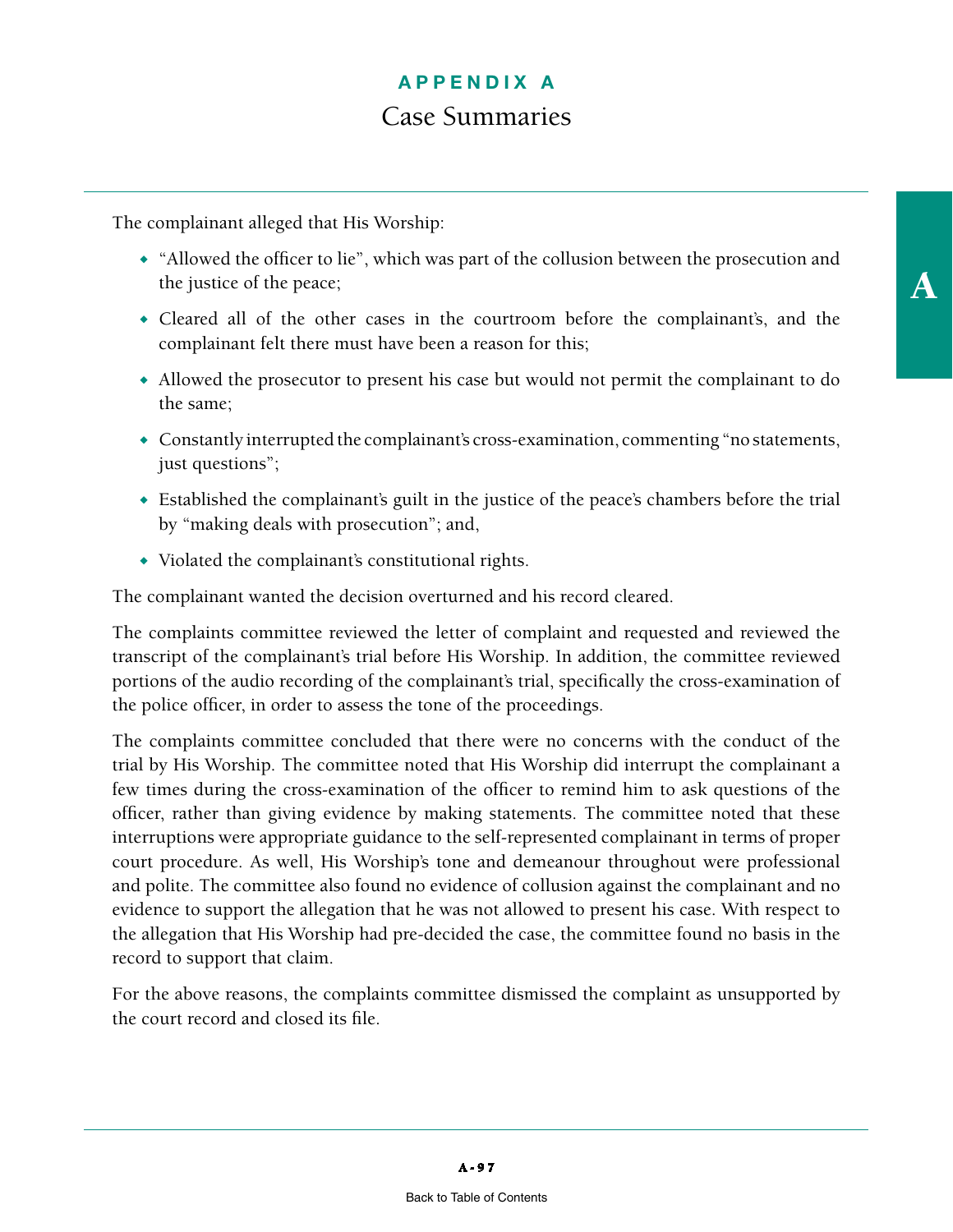#### *CASE NO. 21-034/10*

The subject justice of the peace presided over appearances in bail court with respect to "people from Quebec who were arrested at the demonstration against the G20". The complainant alleged that Her Worship stated twice on the record that "she was not prepared to make any concessions with regard to bail conditions because these people had come to Toronto from Quebec to cause damage" and "havoc". According to the complainant, "using such words the justice of the peace was unfairly prejudging a group of people, thereby denying them the presumption of innocence", which was contrary to the *Charter of Rights and Freedoms* and the *Criminal Code of Canada*.

The complainant asserted that Her Worship "was behaving in a way that was neither principled nor trustworthy. Through her misconduct she has compromised the integrity and independence of her judicial office".

After a review of the complainant's letter, the complaints committee ordered and reviewed the transcript of the bail court proceedings before Her Worship that evening. The committee observed that the court record confirmed that, in the context of discussions with the Crown Attorney on the issue of whether to impose a cash deposit on each recognizance, Her Worship commented, "These people came here all the way from Quebec, in general, to cause mayhem. It is important for individuals, for people in general, to accept the consequences of their actions when they are involved in a demonstration that is not peaceful".

Following its review of the transcript, the committee found that the comments were made in circumstances where the Crown Attorney was submitting that the persons should be released from custody without cash bail. Her Worship expressed her understanding of the *Criminal Code* requirements for a cash deposit when an accused lives beyond a 200 kilometre radius of the region where the alleged criminal act took place. The committee noted that the interpretation of the legislated requirements for interim release was a question of law, and if errors in law were committed by Her Worship in her understanding and application of the law (and the complaints committee made no such finding), the proper way to address such errors would be through on appeal. Such matters are not within the jurisdiction of the Review Council to review.

With respect to Her Worship's comments, the committee could understand how the complainant perceived the comments as prejudicial. However, the committee noted that the record confirmed that Her Worship's comments were made in the context of considering whether or not to require a cash deposit as a condition of interim release, and not in the context of deciding whether or not the accused persons would be released.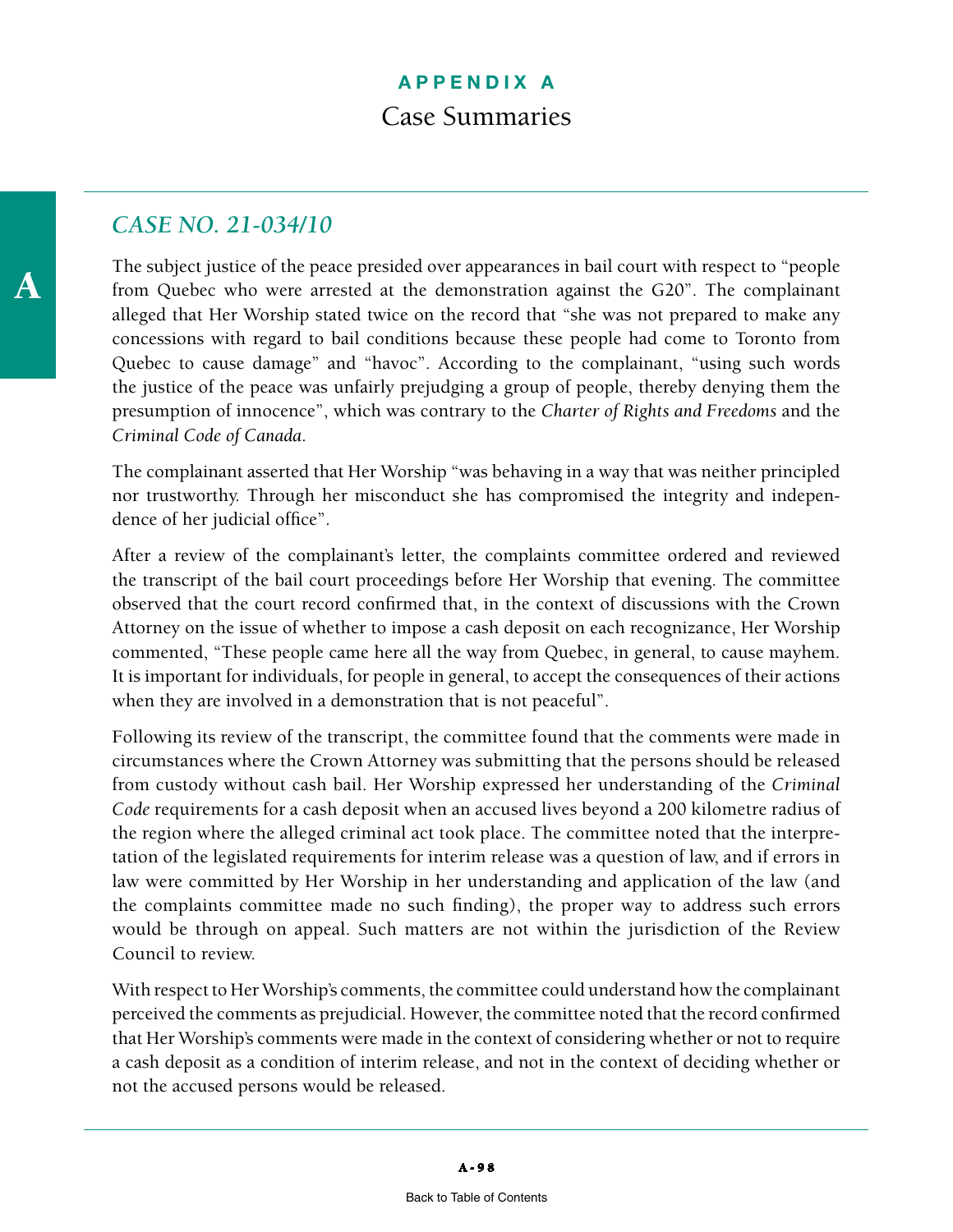The committee's investigation also indicated that on the date in question, bail court had been operating since morning and the events that gave rise to the complaint appeared to occur late in the evening. The committee appreciated the demands of this busy courtroom and the length of the court day upon Her Worship; however, the committee also noted that in the administration of justice, it is important not only that justice is done but also that justice is seen to be done. As is also noted in the commentary of the *Principles of Judicial Office of Justices of the Peace of the Ontario Court of Justice,* justices of the peace must be patient, dignified and courteous in performing the duties of a justice of the peace.

While the committee observed that Her Worship could have expressed herself more carefully and exercised greater patience, the committee concluded that Her Worship's comments and conduct did not amount to misconduct. The complaints process through the Review Council is remedial in nature and the committee observed that through the complaints process, Her Worship would be sent a copy of the disposition letter. This ensured an opportunity for Her Worship to reflect upon her conduct and to gain an appreciation of how her conduct had been perceived in the courtroom. Through the review of and reflection upon one's conduct improvements are made as to how situations and individuals are treated and handled in the future.

For the above reasons, the complaints committee dismissed the complaint as requiring no further action and closed its file.

#### *CASE NO. 21-036/10*

This is a complaint about a male justice of the peace, whose identity was confirmed through Court Services based on the date, time and location provided by the complainant. According to the complainant, he received notice of a red light camera infraction and after reviewing his options, he elected to "plead guilty with an explanation" with the intention of seeking a reduced fine. The complainant indicated that he understood from the provincial website that he would have the opportunity to explain the situation and ask for a reduction in the fine. He alleged that His Worship "absolutely refused to let me explain the situation at all. I was not allowed to offer a single word of explanation". According to the complainant, His Worship only asked how much time he needed to pay the fine. The complainant felt that it was unfair of His Worship to not allow him to explain. Further, he was of the opinion that the information provided by the province about the process had misled him to believe that he would have the chance to explain. He indicated that had he known he would not be permitted to explain, he would have opted for a trial. He asked that the justice of the peace to be reprimanded and that his conviction be struck and a trial scheduled.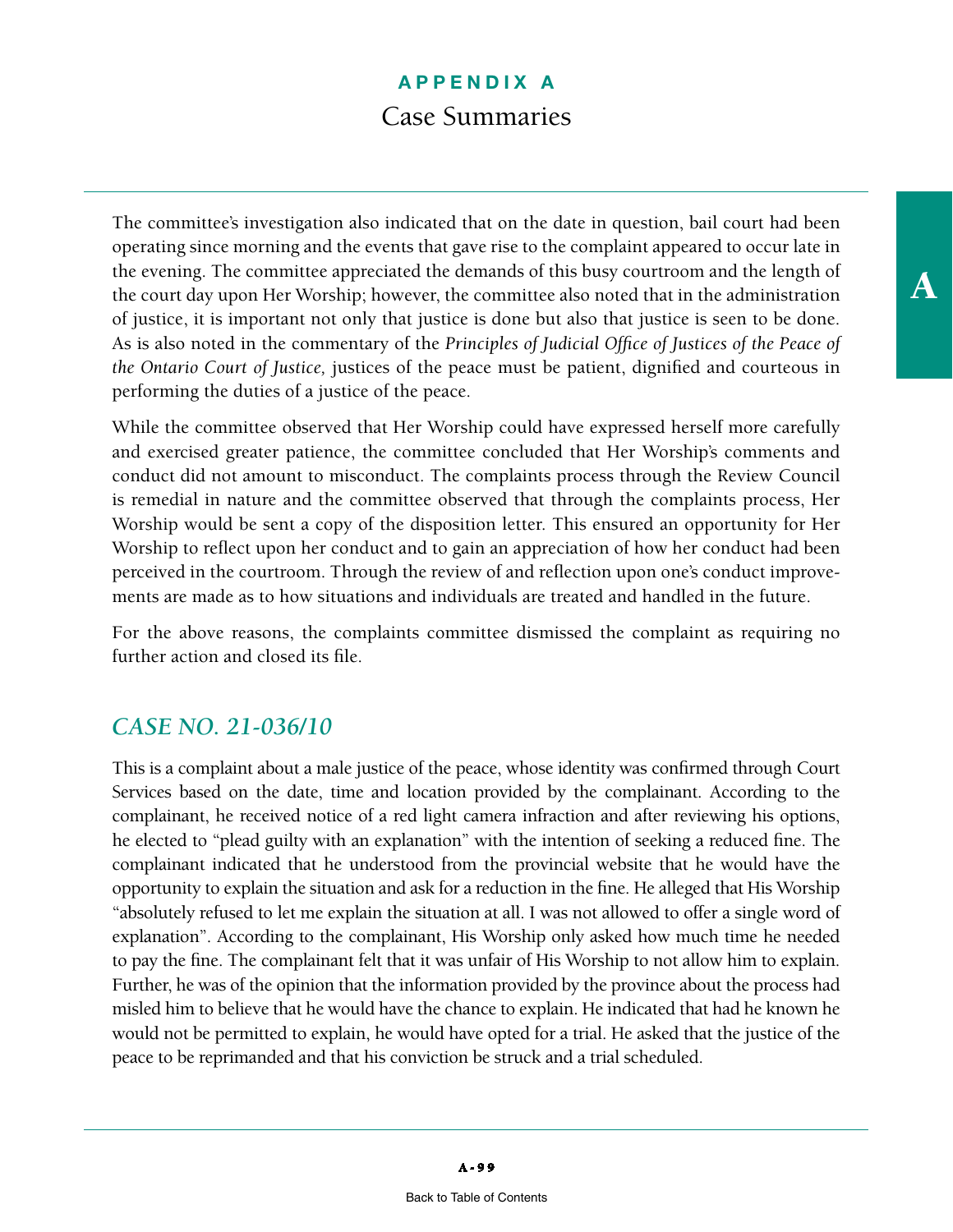The complainant was advised in the acknowledgement letter that the Review Council does not have the jurisdiction to review or change the decisions of a justice of the peace, including striking convictions. The proper way to proceed was through the courts. As such, he was informed that he may wish to seek legal advice, should he wish to pursue other legal remedies.

After a review of the complainant's letter, the complaints committee ordered and reviewed the transcript and listened to the audio recording of the court appearance. The committee observed that His Worship's manner and tone was abrupt and at times discourteous in his dealings with the complainant. The committee also observed that it appeared that His Worship's rushed approach and failure to listen carefully contributed to the negative perceptions left with the complainant. The committee concluded that this conduct, although less than ideal, did not amount to the level of misconduct.

The committee noted that the record confirmed the allegations of His Worship's position that he doesn't reduce fines for red light tickets and his failure to provide the complainant with an opportunity to provide an explanation as to why his fine might be reduced. However, the committee advised that such matters are not within the jurisdiction of the Council to review. Such decisions could be pursued through the courts through other legal remedies, such as an appeal. In the absence of evidence as to the reason why His Worship made such decisions, no conclusion could be drawn by the complaints committee that there was misconduct on the part of His Worship.

The complaints process through the Review Council is remedial in nature. Although the committee dismissed the complaint, the committee sent a copy of the complaint, as well as a copy of the transcript of the proceeding, to His Worship so that His Worship could reflect upon how he dealt with this matter which gave rise to the concerns of the complainant.

#### *CASE NO. 21-039/10*

The complainant, who was appearing for his trial, indicated that the subject justice of the peace who was presiding was previously aware that he had a learning disability that made writing notes "impossible". At his trial, the complainant requested permission of His Worship to "unobtrusively record my own court hearing for the purpose of supplementing my notes". According to the complainant, His Worship refused to allow him to make a recording under s. 136 of the *Courts of Justice Act*.

The complainant alleged that His Worship:

 "Failed to uphold the law and protect my rights in his court, specifically those granted under Section 136 of the *Courts of Justice Act* which gives persons the right to audio record their own personal court hearing";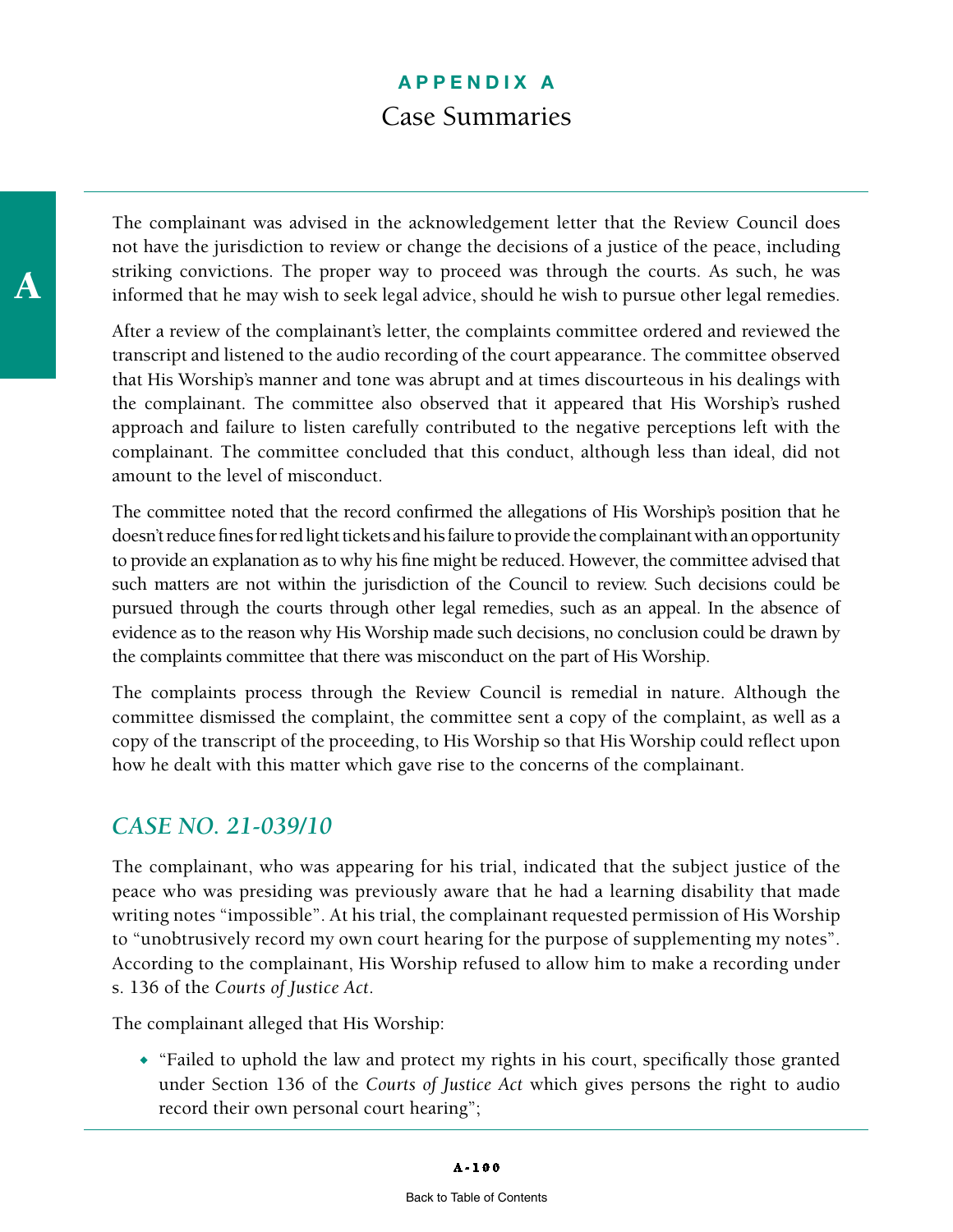- "By refusing to allow me exercise my rights under the Law, [the justice of the peace] has obstructed justice and has violated his own sworn oath and duty as judge"; and,
- "By showing such a blatant lack of knowledge and respect of the application of section 136 of the *Courts of Justice Act*, [the justice of the peace] has brought the administration of Justice in disrepute".

The complainant requested that a memorandum be sent to the judiciary to clarify the issue of audio recordings to remind them "that they MUST not interfere with a party's request to audio record their own court hearing if the party is doing it in a reasonable manner". Additionally, the complainant asked the Council to advise His Worship that "he should recuse himself from hearing any court matter before him where I may be a party at the hearing".

After careful review and consideration, the complaints committee concluded that the allegations raised by the complainant were not matters of conduct of the justice of the peace. Rather, the committee observed that the complainant was disagreeing with how His Worship interpreted and applied section 136 of the *Courts of Justice Act* in deciding not to allow him to record the proceedings. The committee noted that the proper way to proceed if the complainant objected to the decision of the justice of the peace was through other legal remedies. Matters of law are outside of the jurisdiction of the Review Council.

Further, with respect to the complainant's request that the Council make an order that the justice of the peace must recuse himself from any other court matters in which the complainant may be a party, the committee determined that the Council does not have the legislated mandate to make such an order. Similarly, the committee determined that the Council does not have the authority to issue a directive to the judiciary regarding the interpretation and application of law. The committee noted that both of these requests sought orders that would be fundamentally inconsistent with the nature of judicial independence. The ability of [judges](http://en.wikipedia.org/wiki/Judge) and justices of the peace to exercise judicial discretion is an essential aspect of [judicial independence.](http://en.wikipedia.org/wiki/Judicial_independence) Judicial discretion includes the determination of a case or legal issues by a judge or a justice of the peace, including whether or not to recuse oneself from a case. If a person disagrees with how a justice of the peace exercises his or her judicial discretion, the proper way to proceed is through the appropriate legal remedies.

For the above reasons, the complaints committee dismissed the complaint as being outside of the jurisdiction of the Justices of the Peace Review Council.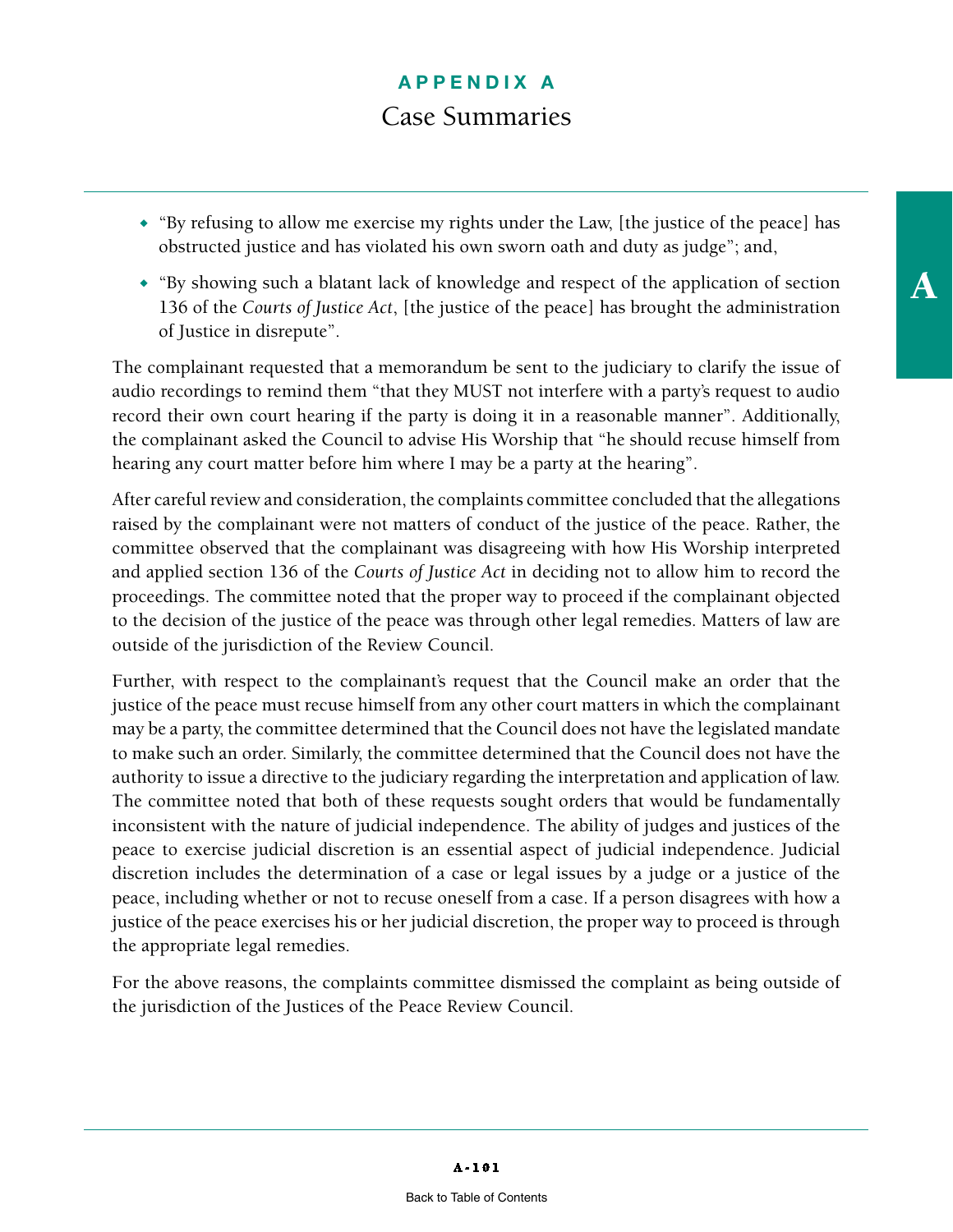#### *CASE NO. 21-044/10*

The complainant, writing on behalf of his mother, criticized the conduct of the justice of the peace who presided over his mother's trial on a charge of driving through a red light. The complainant alleged that His Worship acted "in a manner that demonstrated partisan interest, public pressure and/or fear of criticism" contrary to the *Principles of Judicial Office of Justices of the Peace on the Ontario Court of Justice,* which states that justices of the peace must be "impartial and objective in the discharge of their duties". The complainant indicated that His Worship's misconduct was evidenced in the transcript which he provided. The complainant alleged that:

- A witness misidentified his mother's car and made an outrageous statement about her driving a luxury car. With such bias economic/ class tension being introduced openly in the proceedings, His Worship either felt pressure to rule in favour of the witness for fear of public criticism, or shared her biased beliefs;
- His Worship showed bias when he found that the witness had greater credibility and logic in her testimony, despite conflicting inconsistencies in her testimony;
- His Worship's focus was not directly relevant to determining fault for the accident.

The complainant was not requesting a change in the decision but rather that His Worship be disciplined and that he send an apology to his mother.

After careful review and consideration of the complaint and the enclosed transcript of the trial, the complaints committee concluded that the allegations raised by the complainant were not matters of conduct of the justice of the peace. Rather, the committee found that the proper way for the complainant to pursue his concerns would be through an appeal rather than through a complaint. The complainant's disagreement with the evidence that His Worship allowed a witness to give, His Worship's assessment of and findings of credibility, and His Worship's determinations of relevance of evidence are all matters of judicial discretion and are, without evidence of misconduct, outside the jurisdiction of the Council.

For the above reasons, the complaints committee dismissed the complaint as being outside of the jurisdiction of the Justices of the Peace Review Council.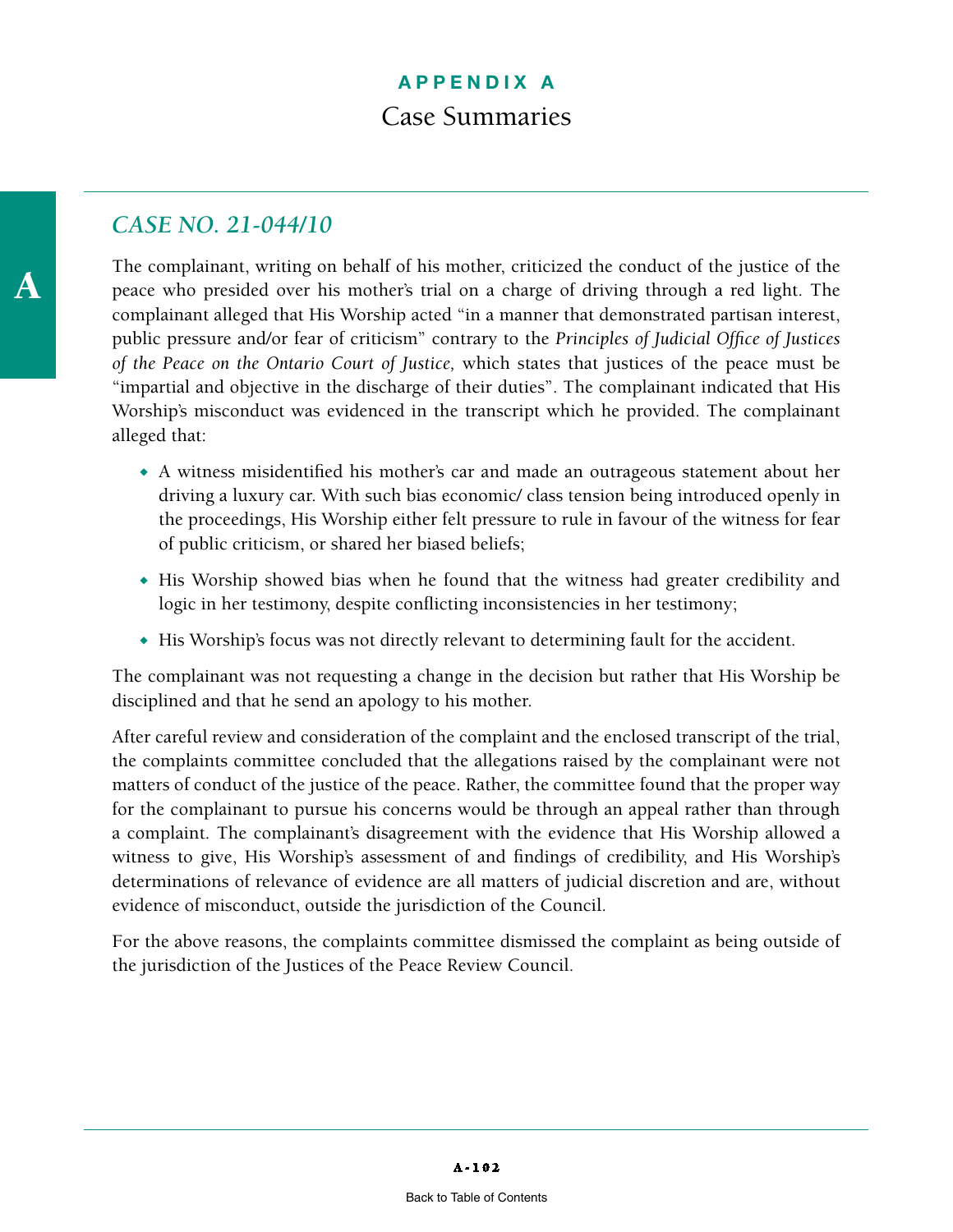#### **APPENDIX B**

# **POLICY ON EXTRA-REMUNERATIVE WORK AND APPLICATIONS CONSIDERED**

**Note:**  This version of the procedures reflects decisions of the Review Council up to December, 2010. For current procedures, please see the Review Council's website at : **[www.ontariocourts.ca/jprc/en/policy](http://www.ontariocourts.ca/jprc/en/policy)**

B-103

[Back to Table of Contents](#page-4-0)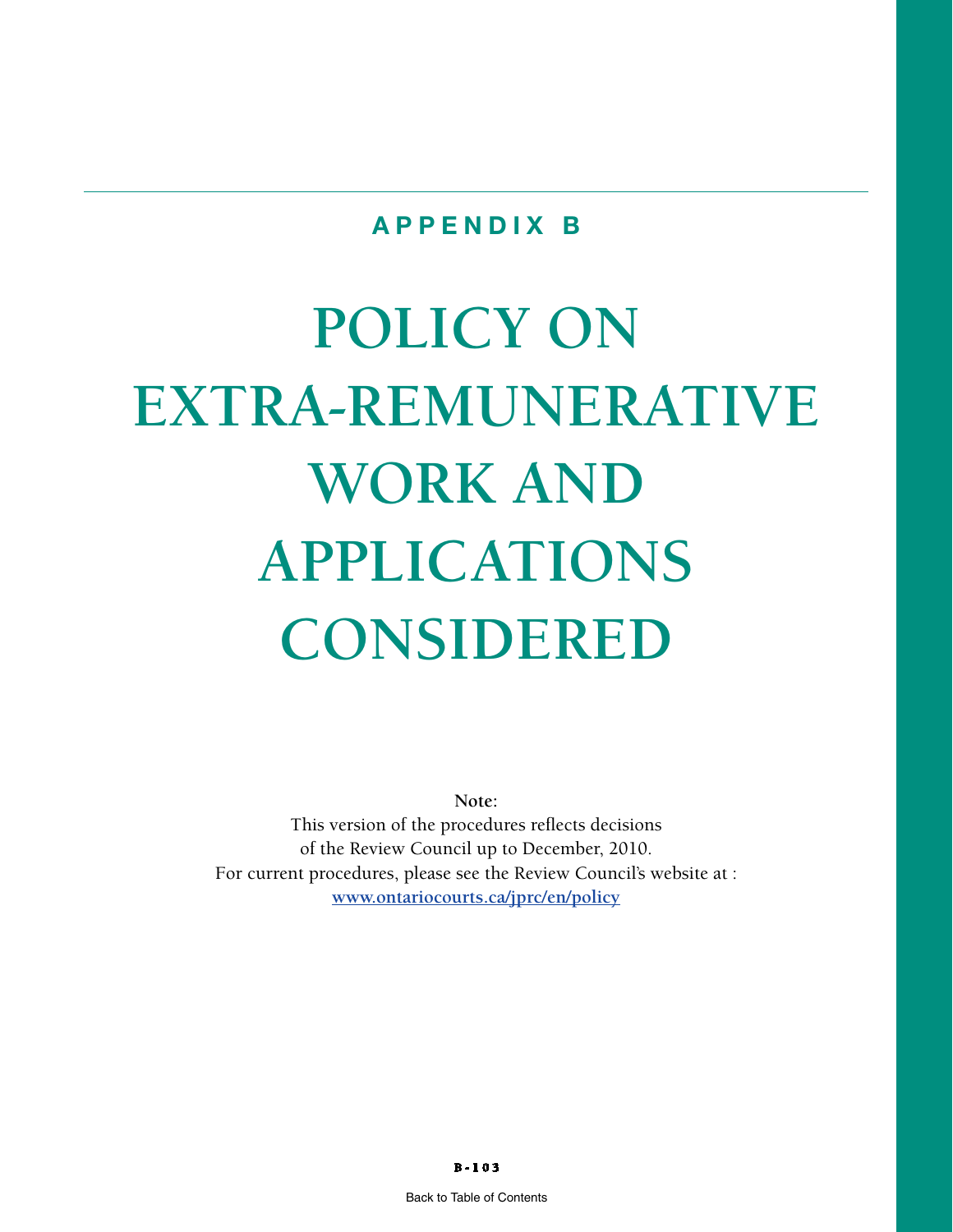## POLICY OF THE JUSTICES OF THE PEACE REVIEW COUNCIL RE: EXTRA-REMUNERATIVE WORK

#### *CRITERIA & PROCEDURE FOR APPROVAL*

1) Effective January 1, 2007, all justices of the peace, whether presiding or non-presiding, are required to seek the written approval of the existing Justices of the Peace Review Council before accepting or engaging in any extra-remunerative work, in accordance with section 19 of the *Justices of the Peace Act*, as amended January 1, 2007.

s. 19; subs. 8(2)(e)

2) All such applications to the Justices of the Peace Review Council will be considered by the Review Council at the earliest possible opportunity and the justice of the peace will be advised of its decision, in writing.

#### *Application Procedure*

- 3) An application for such approval must be made by the justice of the peace to the Justices of the Peace Review Council, in writing, prior to accepting or engaging in other extraremunerative work and must set out a detailed explanation of the activity for which approval is sought, an estimate of the time commitment required and the amount of the remuneration. The applicant must also address in his or her letter each of the criteria indicated below that will be considered by the Review Council.
- 4) This application must be accompanied by a letter from the relevant Regional Senior Justice of the Peace providing his or her opinion with respect to any concerns about potential impacts related to scheduling and the applicant's assignment of duties.
- 5) The Council looks at two aspects in relation to remuneration associated with the work. Firstly, the Council considers whether the work gives rise to any remuneration to the applicant justice of the peace. Secondly, the Council considers that a justice of the peace is engaged in extra-remunerative work when that justice of the peace is a party to someone else's remunerative work. Once the Council has established whether there is any remuneration, the policy and criteria set out in the Council's Extra-Remunerative Policy are considered.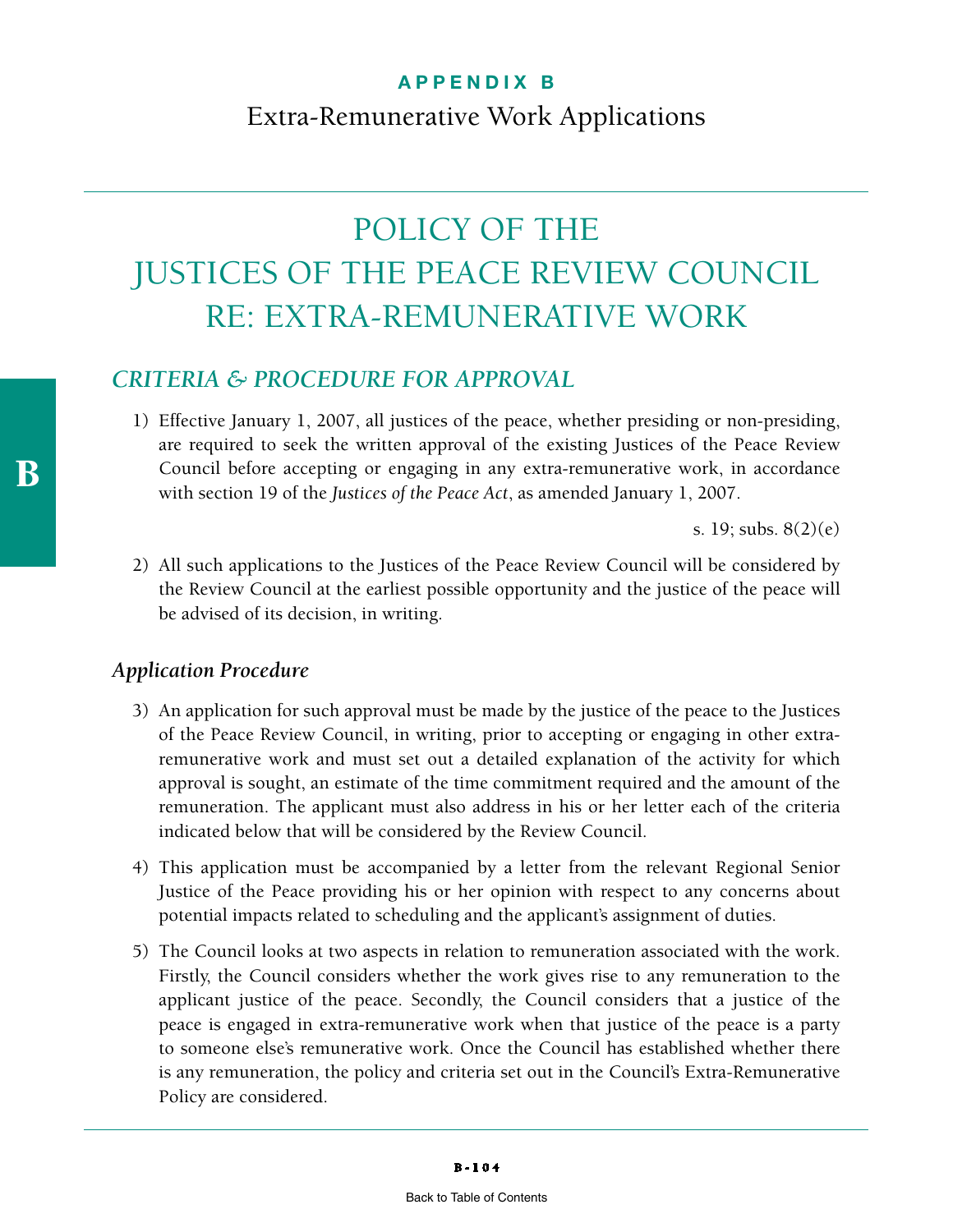- 6) The following are some of the criteria which should be addressed by the applicant in the letter of application and which will be considered by the Review Council in assessing whether or not approval will be granted:
	- a) whether there is an actual, or perceived, conflict of interest between the duties as assigned and the extra-remunerative activity for which approval is sought;

 *(examples of potential conflict of interest include: employment by government in any capacity related to the administration of justice, the courts or corrections, engagement in the practice of law, employment in a legal clinic or a law firm, etc.)*

- b) whether the nature of the activity for which the justice of the peace seeks approval will present an intrusive demand on the time, availability or energy of the justice of the peace and his or her ability to properly perform the judicial duties assigned;
- c) whether the activity for which the justice of the peace seeks approval is a seemly or appropriate activity in which a judicial officer should engage, having regard to the public perceptions of judicial demeanour, independence and impartiality.

 The Council has noted that the criterion in paragraph c) above must be understood in the context of the public policy encapsulated in the legislative framework set out in the *Justices of the Peace Act* R.S.O. 1990, c. J.4, as amended and, in particular, in view of the amendments that resulted from the *Access to Justice Act*, 2006, S.O. 2006, c. 21. The amendments brought about a comprehensive reform intended to strengthen public confidence in a professional bench and in the justice system.

 Having carefully considered the public policy underlying the current legislative framework, the objectives of the amendments underlying the *Access to Justice Act*, 2006, and the *Principles of Judicial Office of Justices of the Peace of the Ontario Court of Justice,* the Review Council has determined that it would in general be unseemly for full-time presiding justices of the peace to be engaged in commercial extra-remunerative work.

 The Review Council has approved some applications to extra-remunerative work by full-time presiding justices of the peace on an exceptional basis in limited circumstances where the activity was primarily non-commercial and had other intrinsic value from an educational, patriotic, religious or creative standpoint. In accordance with the Council's procedures, an applicant who seeks approval to engage in commercial activity should address the issue of why the application for extra-remunerative work should be approved as an exception to the general policy that full-time presiding justices of the peace should not engage in extra-remunerative work that is commercial in nature.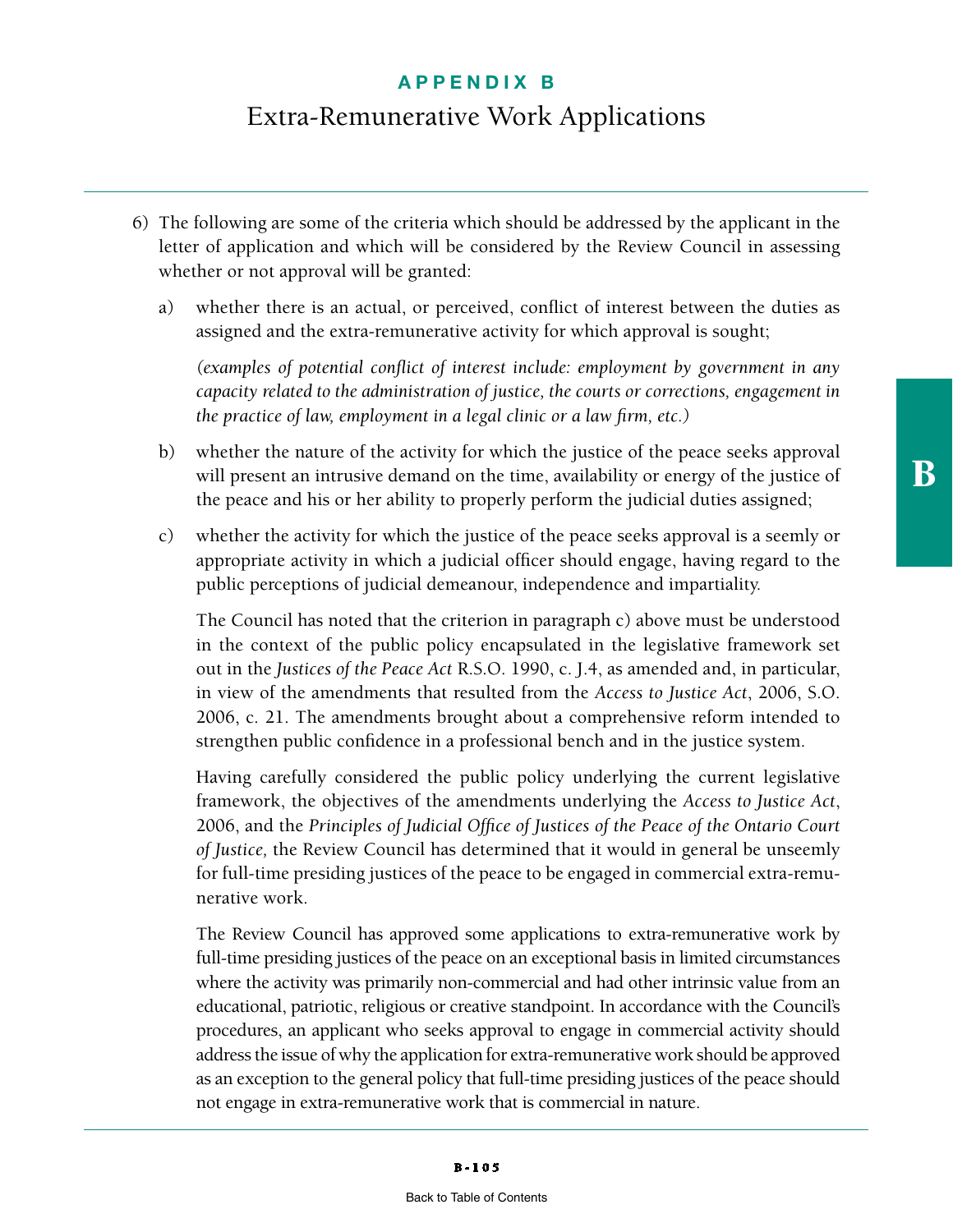#### *Additional Information*

7) If upon its review of the application, the Review Council is not satisfied that there is sufficient information, the Review Council may request such additional information as the Review Council may deem necessary and relevant, including information from the justice of the peace, the Regional Senior Justice of the Peace or any other person.

#### *Approval of Application without Conditions*

8) If, upon its review of the application and any additional material, the Review Council is satisfied that there is sufficient information to approve the application, without conditions, the Review Council will approve the application. The applicant justice of the peace will be advised in writing of the decision of the Review Council, including brief reasons for the decision.

#### *Opportunity to Respond to Concerns*

- 9) If, upon its review of the application and any additional information, the Review Council has concerns about granting the application, the Review Council will provide a letter to the applicant justice of the peace setting out its concerns. The Review Council may also suggest conditions of approval to address those concerns.
- 10) The justice of the peace will be given an opportunity to respond to the concerns of the Review Council and to respond to any suggested conditions by sending submissions in writing to the Review Council. If the justice of the peace agrees with the conditions, he or she should respond to the Review Council confirming his or her agreement with the approval being contingent upon the conditions.
- 11) The justice of the peace will be given thirty calendar days to respond from the date of the letter from the Review Council expressing its concerns. If a response is not received from the applicant justice of the peace within that time, the Review Council members considering the request will be notified and a reminder letter will be sent to the justice of the peace. If no response is received within ten calendar days from the date of the reminder letter, the Review Council will proceed in the absence of a response.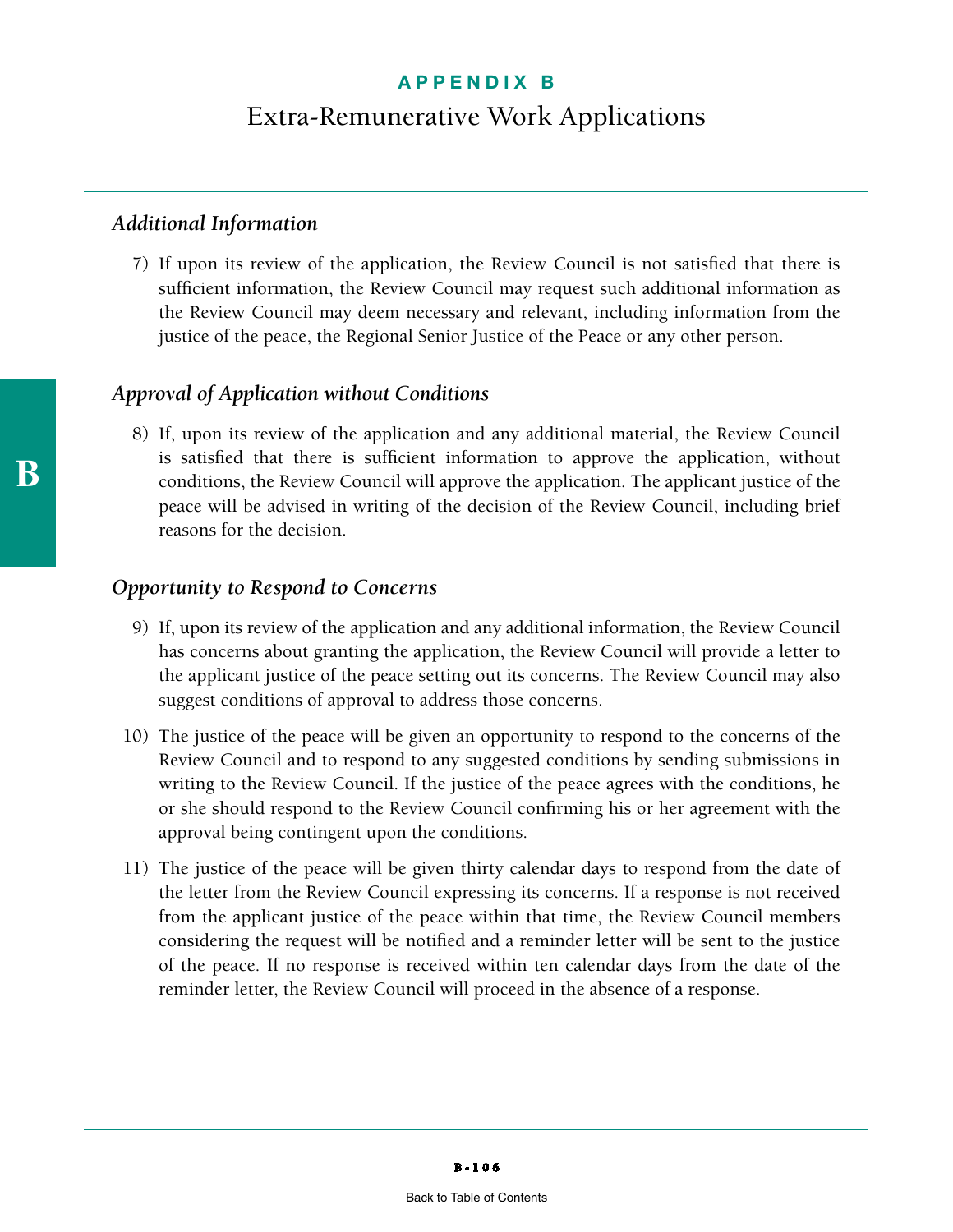#### *Decision*

12) The Review Council will consider the response of the justice of the peace, if any, in making its decision. The justice of the peace will be advised in writing of the Review Council's approval of the application and of the conditions, if any, upon which the approval is contingent. In the alternative, the justice of the peace will be advised in writing that the request has not been approved. Brief reasons will be provided for the decision.

#### *No Authority to Order Compensation for Legal Costs*

13) The Review Council does not have legislative authority to recommend or order compensation for costs of legal services incurred as a result of an application for extra-remunerative work.

#### *Application Process in Private*

14) Any meeting of the Review Council regarding applications for extra-remunerative work shall be conducted in private. Pursuant to section 8(18) of the *Justices of the Peace Act*, the Review Council has ordered that any information or documents relating to any meeting of the Review Council to consider an application to engage in extra-remunerative work are confidential and shall not be disclosed or made public.

subs. 8(18)

#### *Quorum of Review Council*

15) The usual rules for composition and quorum apply to meetings for the purposes of considering applications for extra-remunerative work. The Chief Justice of the Ontario Court of Justice, or in his or her absence, the Associate Chief Justice Co-ordinator of Justices of the Peace, shall chair meetings held for the purposes of considering applications for extra-remunerative work. Six members of the Review Council, including the chair, constitute a quorum for the purposes of dealing with an application for approval of extra-remunerative work. At least half of the members present must be judges or justices of the peace. The chair is entitled to vote, and may cast a second deciding vote if there is a tie.

subs. 8(7),(8) and (11)

 ${\bf B}$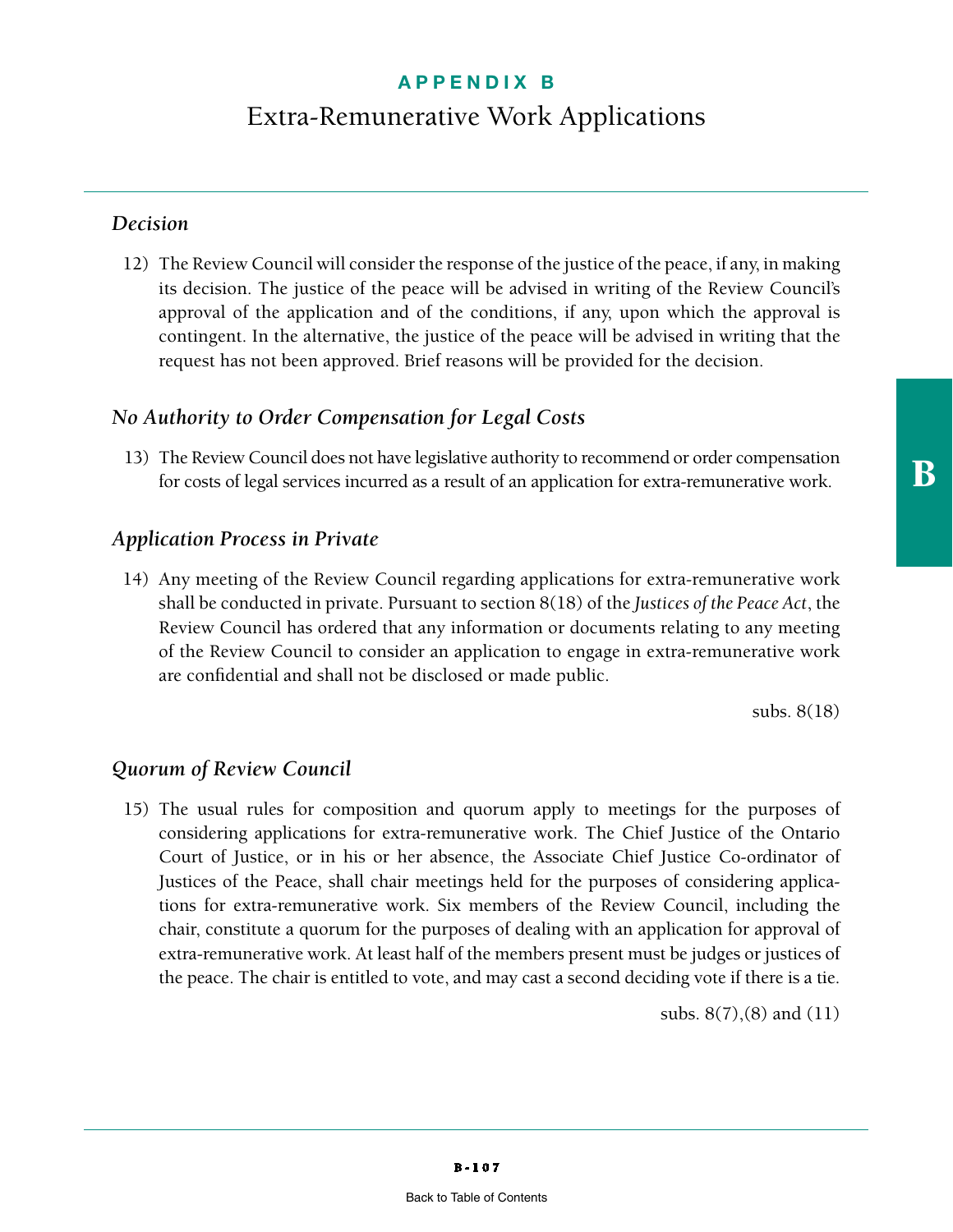#### *Annual report*

16) After the end of each year, the Review Council shall make an annual report to the Attorney General on its affairs including a summary of each application for approval of extraremunerative work received or dealt with during the year and the decision of the Review Council, but the report shall not include information that might identify the justice of the peace or the Region in which he or she presides.

subs. 9(7)

Amended at Toronto, June 4, 2010. Justices of the Peace Review Council P. O. Box 914 Adelaide St. Postal Stn. 31 Adelaide Street East Toronto, Ontario M5C 2K3 Telephone: 416 - 327-5746 Facsimile: 416 - 327-2339 Toll Free No.: 1-800-695-1118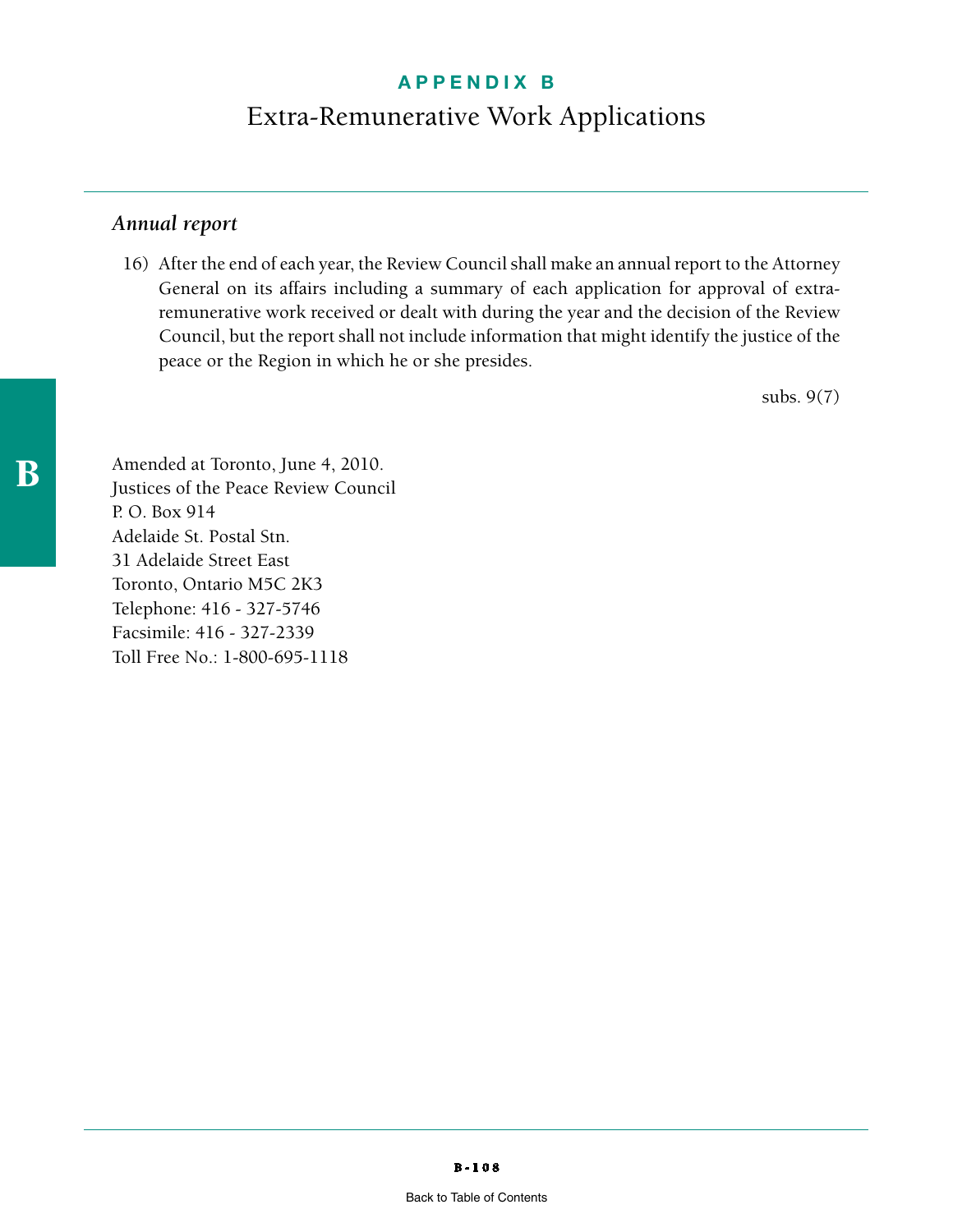# APPLICATIONS FOR APPROVAL OF EXTRA-REMUNERATIVE WORK IN 2010

Applications for approval of extra-remunerative work are given File names starting with ER indicating the nature of the application, followed by a sequential file number and by two digits indicating the calendar year in which the file was opened (i.e., file no. ER-001/10 was the first application for approval in calendar year 2010).

Names of applicants are not included in the case summaries.

## *CASE NO. ER-20-001/09*

The Review Council received an application from a justice of the peace seeking the approval to engage in extra-remunerative work in the field of real estate. In considering the application, the Council looked at two aspects in relation to remuneration associated with the work. Firstly, the Council considered whether the work gave rise to any remuneration to the applicant justice of the peace. Secondly, the Council determined that a justice of the peace is engaged in extra-remunerative work when that justice of the peace is a party to someone else's extra-remunerative work.

The Council found that engaging in activities in the field of real estate does constitute extraremunerative work. This includes sales, purchases, receiving commissions, or making referrals for sales, or other real estate transactions that could give rise to any remunerative benefit to the justice of the peace. In addition, the Council concluded that if a justice of the peace were to provide his or her licence to a real estate holding company or brokerage or any other person or body, real estate transactions could occur that could benefit the justice of the peace. Such transactions would be considered to be extra-remunerative activities.

The Council determined that working in the field of real estate is commercial in nature. The Council applied its general policy that it is not seemly or appropriate for full-time presiding justices of the peace to engage in extra-remunerative work that is commercial in nature, except under exceptional circumstances. In accordance with the Council's procedures, the justice of the peace was invited to respond with written submissions to the Council to address the issue of whether the application for extra-remunerative work should be approved as an exception to the general policy that full-time presiding justices of the peace should not engage in extraremunerative work that is commercial in nature.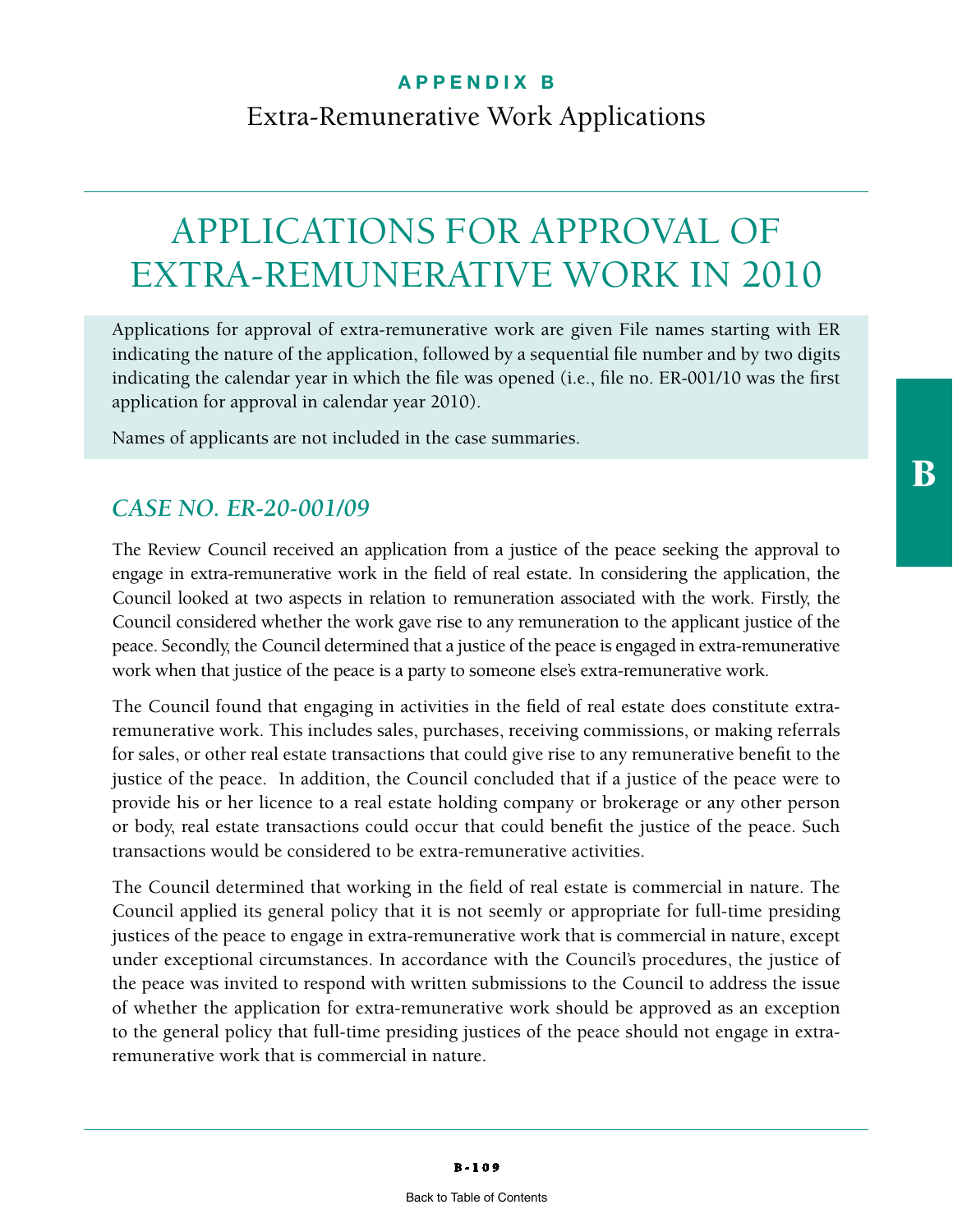The Review Council reviewed and took into account the submissions from His Worship and was not satisfied that there were exceptional circumstances that warranted making an exception to the general policy. The Council did not approve of the justice of the peace engaging in any activities or transactions in the field of real estate, including but not limited to sales, purchases, referrals or any other transaction that could generate income or remunerative benefit.

#### *CASE NO. ER-20-005/09*

The Council received an application by a *per diem* justice of the peace to engage in extra-remunerative work as a handyman. Although the Council found that the activity was commercial, the Council noted that the justice of the peace did not work full-time. The Council approved an application by a *per diem* justice of the peace to engage in extra-remunerative work as a handyman upon the conditions set out below:

- 1) The justice of the peace must refrain from knowingly conducting any handyman work or transactions with anyone directly involved with the justice system. He must demonstrate sensitivity in transactions related to the handyman activities, to ensure the avoidance of any real or perceived conflict of interest or bias. Of particular concern to Council was the occurrence of any work for known members of the justice community such as Crown Attorneys, police, agents, paralegals, lawyers, or others who may have the opportunity to appear before the justice of the peace in his decision-making capacity, or persons with whom justices of the peace have a relationship in the course of their duties, including court administration and court security staff.
- 2) Handyman activities provided for justices of the peace or for judges were exempt from the provisions of the first condition. Work could be done for justices of the peace or judges. However, the justice of the peace must refrain from using the Court's email network to promote, advertise, or sell the handyman business. His personal business in relation to the handyman business must not be conducted on the Court's resources, which are provided for purposes associated with official responsibilities.
- 3) The justice of the peace must maintain distance as a handyman from the role and responsibilities as a judicial officer, particularly in relation to avoiding any reference to the judicial position in advertising or informational materials related to the handyman business.
- 4) The justice of the peace could accept remuneration for these services, but such remuneration must be the same as that paid to other handyman businesses and be without regard to the position of a justice of the peace.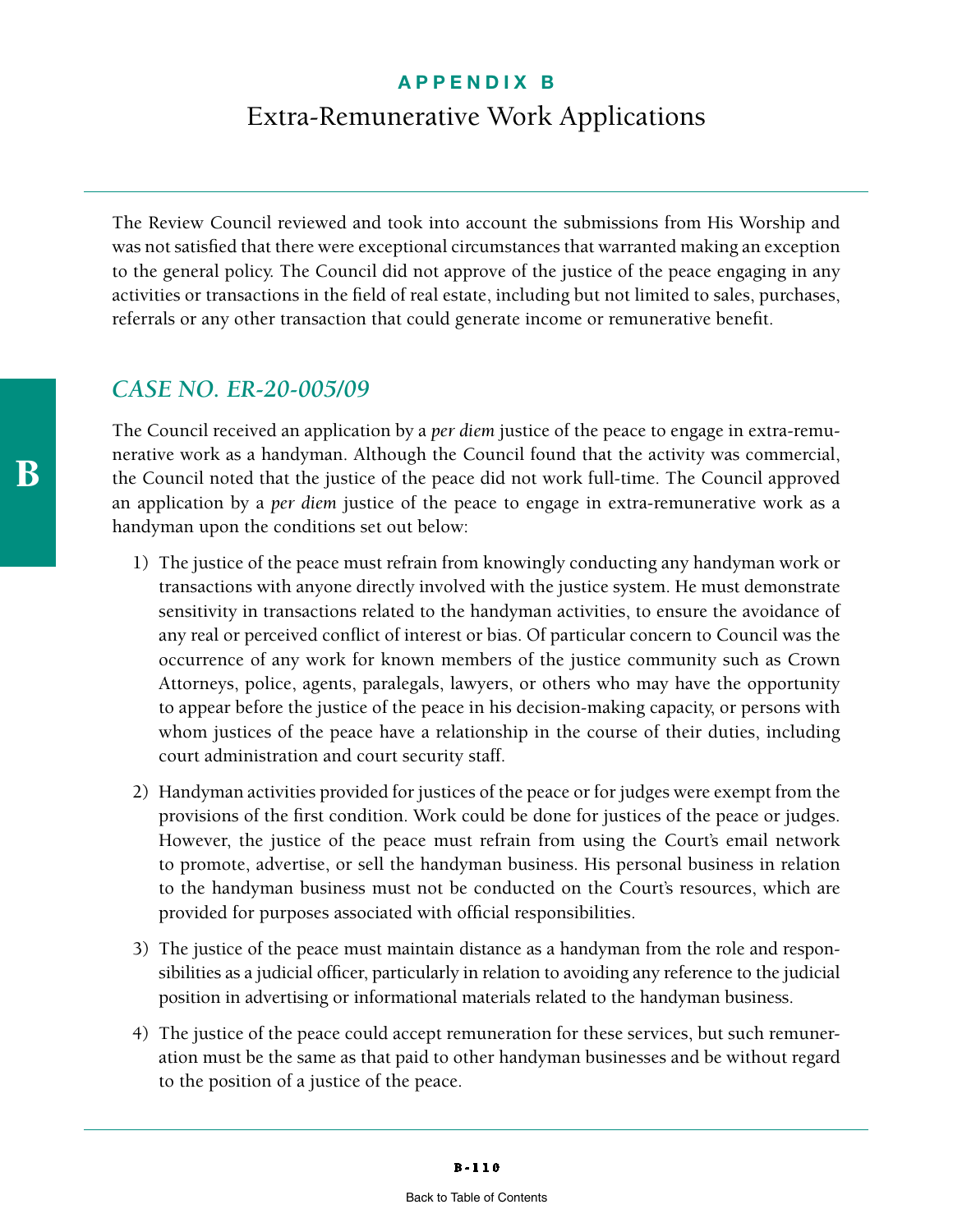- 5) Council approved the low-scale operation of a handyman business. Should the business increase beyond low-scale or should any other change in circumstances arise that affects the status at the time when the application was made, the justice of the peace must advise the Review Council in writing.
- 6) The Review Council reserved the right to revisit the request and its decision should any relevant circumstances change. It was the responsibility of the justice of the peace to notify the Council of any change of circumstances.

#### *CASE NO. ER-20-006/09*

The Review Council approved of an application to engage in extra-remunerative work as a musician contingent upon the conditions set out below:

- 1) The justice of the peace must refrain from knowingly conducting any extra-remunerative work activities as a musician with anyone directly involved with the justice system. He must demonstrate sensitivity in transactions related to the music activities to ensure the avoidance of any real or perceived conflict of interest or bias. Of particular concern to Council was the occurrence of any work in that capacity for known members of the justice community such as Crown Attorneys, police, agents, paralegals, lawyers, or others who may have the opportunity to appear before the justice of the peace in his decisionmaking capacity, or persons with whom justices of the peace have a relationship in the course of their duties, including court administration and court security staff.
- 2) Extra-remunerative music activities provided for justices of the peace or for judges would be exempt from the provisions of the first condition. The justice of the peace would be permitted to conduct such activities for justices of the peace or judges. However, he must refrain from using the Court's email network to promote or advertise the music activities. He must refrain from conducting his personal business in relation to the music activities on the Court's resources, which are provided for purposes associated with official responsibilities.
- 3) The justice of the peace must maintain distance as a musician from the role and responsibilities as a judicial officer, particularly in relation to avoiding any reference to the judicial position in advertising or informational materials related to the musician business.
- 4) The justice of the peace may accept remuneration for these services, but such remuneration must be the same as that paid to other musicians and be without regard to the position as a justice of the peace.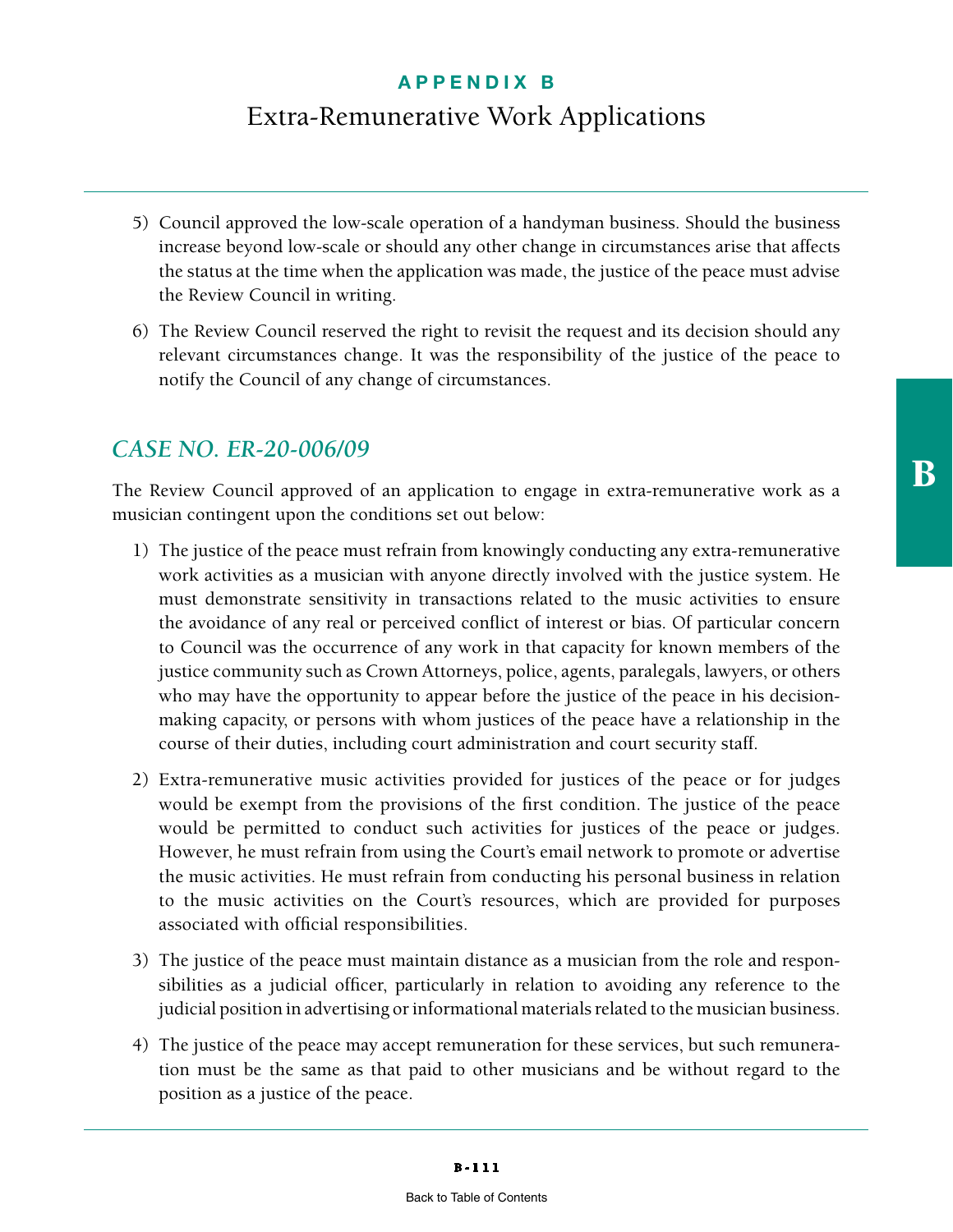- 5) Council approved the occasional engagement of musical performance services. Should the services increase beyond that level of frequency or should any other change in circumstances arise, the justice of the peace must advise the Review Council in writing.
- 6) The Review Council reserved the right to revisit the request and its decision should any relevant circumstances change.

#### *CASE NO. ER-20-011/09*

The justice of the peace applied for approval based on his interests in two companies. Before the Council made a decision on the application, the justice of the peace informed the Council that he had divested himself of his interests. His request to withdraw the application was granted by the Council.

#### *CASE NO. ER-20-016/09*

Given the nature of the justice of the peace's appointment as a part-time, non-presiding justice of the peace and the community in which she presided, the Review Council approved the request to have a role in an internet business contingent upon the conditions set out below:

- 1) The justice of the peace must demonstrate sensitivity in business transactions related to the other work activities, to ensure the avoidance of any real or perceived conflict of interest or bias. Of particular concern to Council is the need for sensitivity in relation to interactions with known members of the justice community such as Crown Attorneys, police, agents, paralegals, lawyers, or others who may have the opportunity to appear before the justice of the peace in her decision-making capacity.
- 2) The justice of the peace may accept remuneration for these services, but such remuneration must be the same as that paid to others doing the same work and be without regard to the position of a justice of the peace.
- 3) The Review Council reserved the right to revisit the request and its decision should any relevant circumstances change.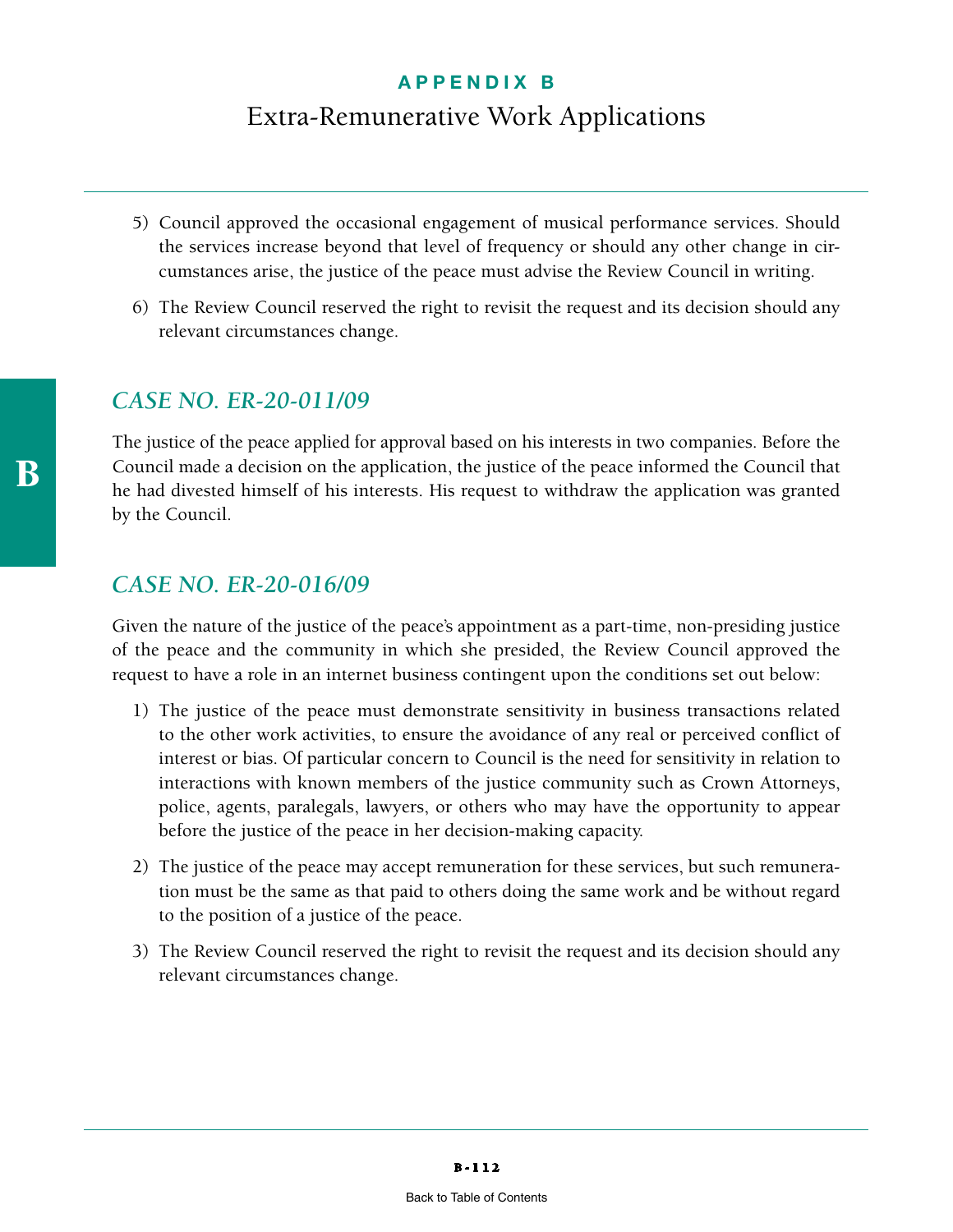#### *CASE NO. ER-20-018/09*

The justice of the peace applied for approval to perform in concerts and noted that his spouse received income from CD's of his performances. Some of the concerts were part of fund-raising events. Before the Council made a decision on the application, the justice of the peace informed the Council that he had discontinued performing concerts or fund-raising activities, and would no longer be performing at any future concerts and fund-raising activities anywhere.

The Review Council agreed to permit the justice of the peace to withdraw the application for approval on the basis that the justice of the peace confirmed that while he may occasionally be singing as part of a broader program of a church service, this will not be as part of a concert featuring his name, advertised or for the purpose of fund-raising. As well, the justice of the peace confirmed that the CD's of his music would not be sold and will not be sold directly or indirectly through his spouse, but the remaining CD's will only be given as gifts to friends and family.

#### *CASE NO. ER-20-019/09*

The justice of the peace applied for approval to continue to engage in extra-remunerative work in relation to the family farm, including co-managing the local farmers' market. In considering applications to engage in extra-remunerative work, the Council looks at two aspects in relation to remuneration associated with the work. Firstly, the Council considers whether the work gives rise to any remuneration to the applicant justice of the peace. Secondly, the Council considers that a justice of the peace is engaged in extra-remunerative work when that justice of the peace is a party to someone else's remunerative work. The Council found that as a minority shareholder in the farm, and as a spouse of a minority shareholder, Her Worship's involvement directly and as a party to her husband's engagement with the farm constitutes extra-remunerative work that would be commercial in nature.

The Council applied its general policy that it is not seemly or appropriate for full-time presiding justices of the peace to engage in extra-remunerative work that is commercial in nature, except under exceptional circumstances. In accordance with the Council's procedures, the justice of the peace was invited to respond with written submissions to the Council to address the issue of whether the application for extra-remunerative work should be approved as an exception to the general policy that full-time presiding justices of the peace should not engage in extraremunerative work that is commercial in nature.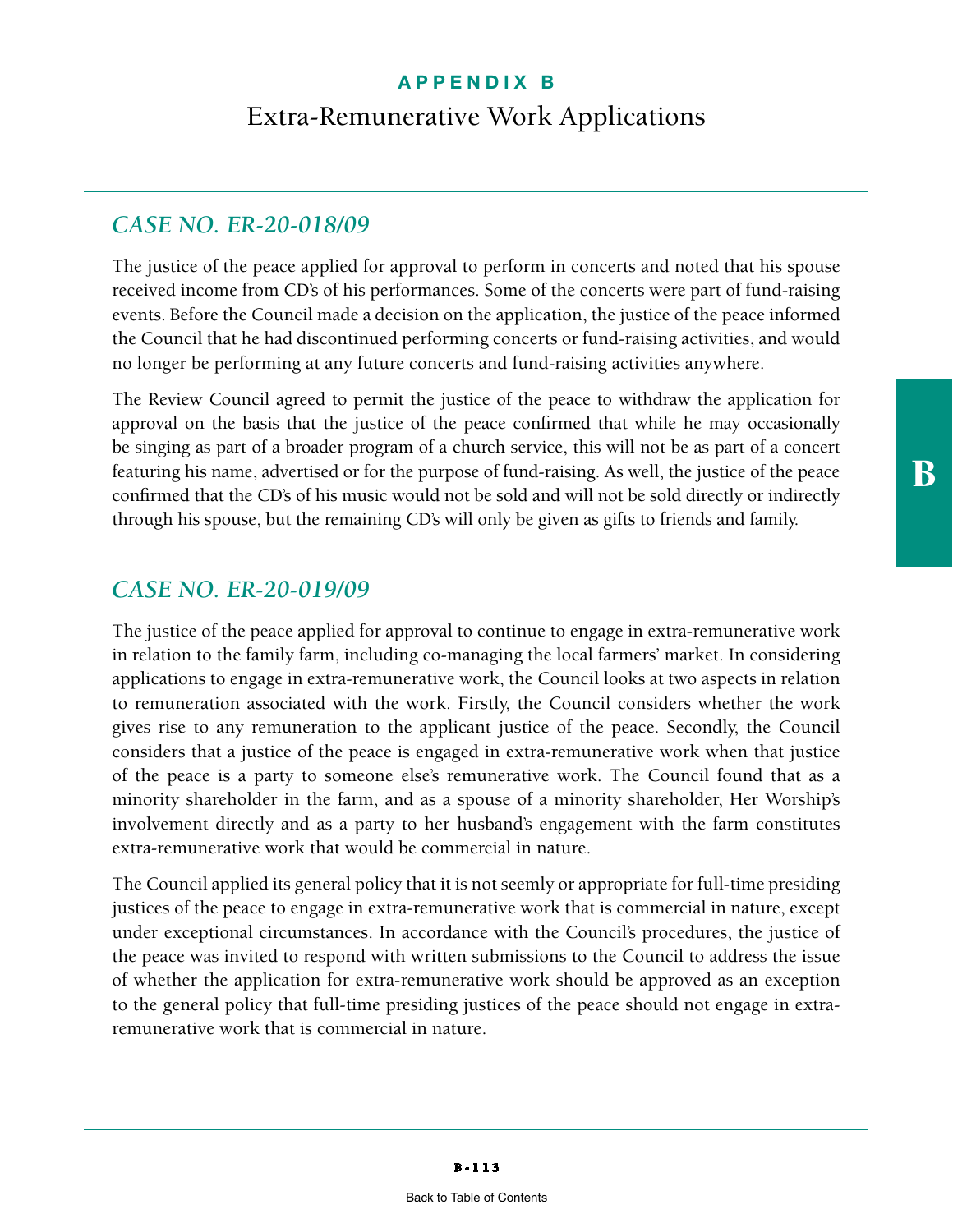Having reviewed the application and the subsequent information received, the Review Council was satisfied that there were exceptional circumstances and approved the application to continue extra-remunerative work in relation to the family farm subject to the following conditions:

- 1) The justice of the peace may continue to be a minority shareholder in the farm and do all of the paperwork referenced by her, including financial, animal registration, professional memberships, government programme requirements, inventory management etc. However, the justice of the peace must refrain from submitting the paperwork under her name; rather, the paperwork must be signed by and submitted under the name of another representative of the farm, such as the husband of the justice of the peace, except for documents that by law must be signed by all partners and any documents that she was required to sign to transfer her current signing authorities to others.
- 2) The justice of the peace may continue to participate in the day-to-day activities of the farm business that occur on the farm and outside of the public eye, specifically, working with the animals, crop production activities, etc.
- 3) She must not participate in the commercial sale of products of the farm, including but not limited to working at or managing any farm markets. Such activities would result in her connection to the farm being visible to the public, and would result in the justice of the peace conducting sales or transactions with persons who may be involved in or could become involved in the justice system.
- 4) Sales to justices of the peace or to judges are exempt from the provisions of the third condition. She is permitted to conduct sales with justices of the peace or judges. However, she must refrain from using the Court's email network or work functions to promote, sell or advertise products. She must also refrain from conducting personal business in relation to the farm using the Court's resources, which are provided for purposes associated with the official responsibilities of office.
- 5) The justice of the peace must refrain from any reference to or posting of her name or picture in any advertising or informational materials, publications or website posting, including contact information, related to the farm and any historical references on the farm's website must be removed.
- 6) The justice of the peace must refrain from active participation at public events, including but not limited to acting as host or master of ceremonies at public events hosted at the farm, that could be construed as active involvement in the management of the farm.
- 7) Should there be any change in circumstances, the justice of the peace must advise the Review Council in writing.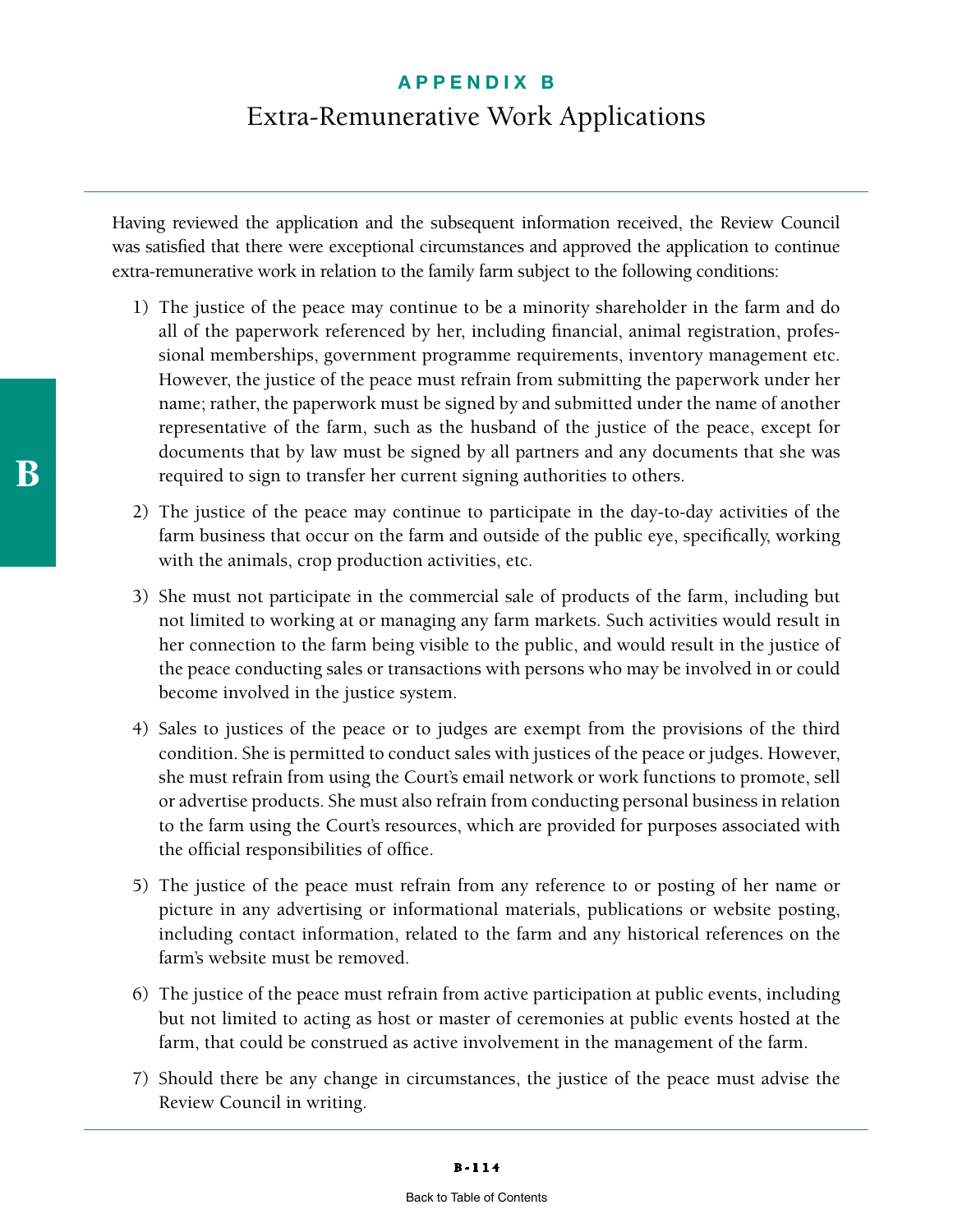8) The Review Council reserved the right to revisit the request and its decision should any relevant circumstances change.

#### *CASE NO. ER-20-023/09*

The Council approved an application by a justice of the peace to engage in extra-remunerative work of publication of photography books contingent upon the conditions set out below:

- 1) The justice of the peace must refrain from knowingly conducting any sales or transactions with anyone directly involved with the justice system. He must demonstrate sensitivity in transactions related to his photography books, to ensure the avoidance of any real or perceived conflict of interest or bias. Of particular concern to Council is the occurrence of any sales to known members of the justice community such as Crown Attorneys, police, agents, paralegals, lawyers, or others who may have the opportunity to appear before the justice of the peace in his decision-making capacity, or persons with whom justices of the peace have a relationship in the course of their duties, including court administration and court security staff.
- 2) Sales to justices of the peace or to judges are exempt from the provisions of the first condition. The justice of the peace was permitted to conduct sales with justices of the peace or judges. However, he must refrain from using the Court's email network to promote, advertise, or sell his photography books. He must also refrain from conducting personal business in relation to his photography books on the Court's resources, which are provided for purposes associated with the official responsibilities of office.
- 3) He must maintain distance with respect to his published books from his role and responsibilities as a judicial officer, particularly in relation to avoiding any reference to his judicial position in advertising or informational materials related to his books.
- 4) The justice of the peace may accept remuneration for these services, but such remuneration must be the same as that paid to other persons who publish books and be without regard to the position of a justice of the peace.
- 5) Council approved the **occasional** publication of new books of photography or revisions of previously published books of photography. Should his sales increase beyond occasional or should any other change in circumstances arise, the justice of the peace must advise the Review Council in writing.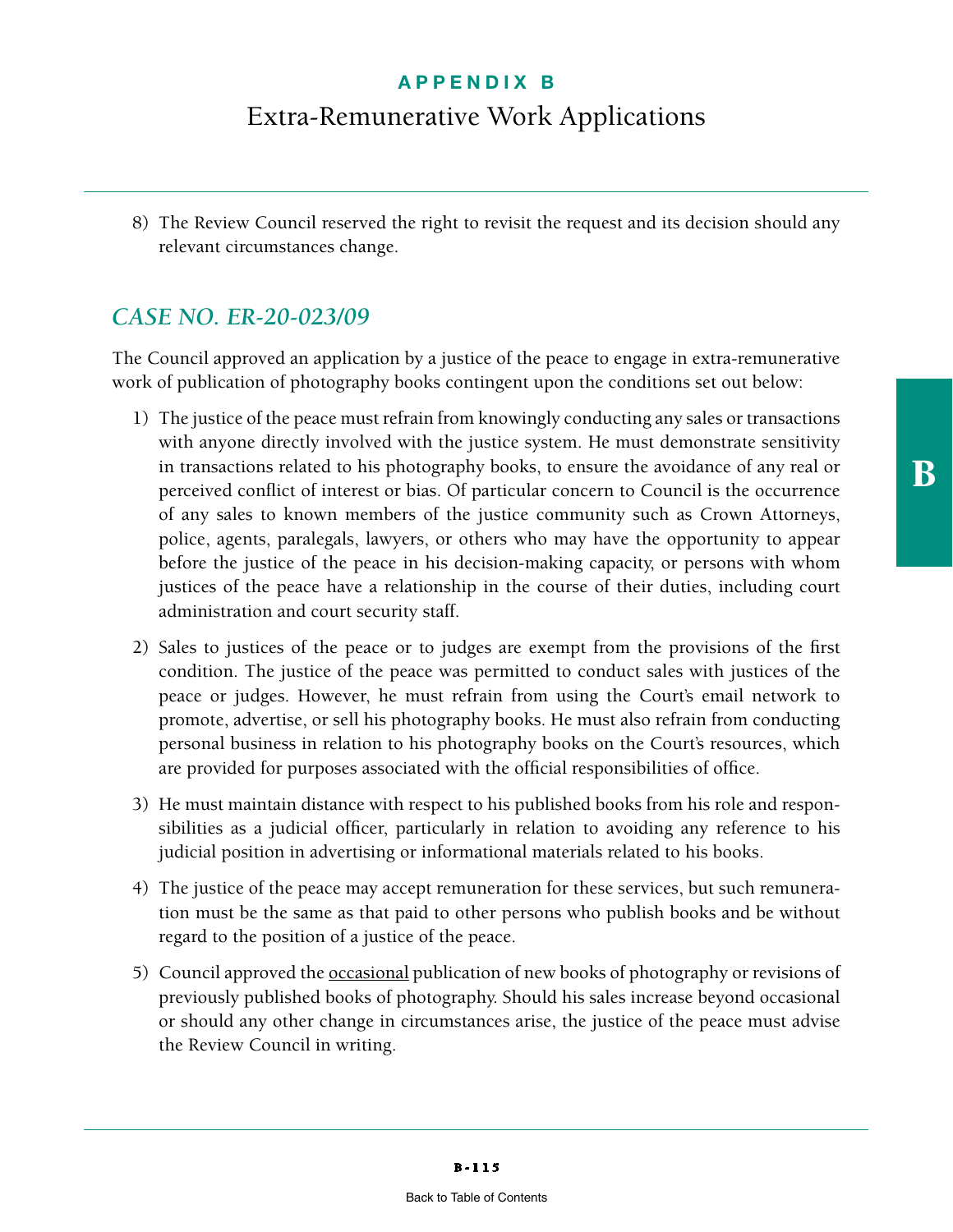- 6) Council cautioned the justice of the peace respecting the donation of any of his books for fundraising purposes. Council's concerns centred around the public's sensitivity in regards to a justice of the peace participating in fundraising activities having regard to the public perceptions of judicial demeanour, independence and impartiality. Council recognized this was not an issue of extra remuneration, but could be an issue for Council to address should a complaint regarding the ethics of such involvement arise.
- 7) The Review Council reserved the right to revisit his request and its decision should any relevant circumstances change. It is the responsibility of the justice of the peace to notify the Council of any change of circumstances.

#### *CASE NO. ER-21-001/10*

The Council received a request for approval to engage in extra-remunerative work as a Director of a family-owned company. The justice of the peace held shares, confirmed that in some years there are dividends that are paid to her and indicated that if the business or its assets were to be sold, as a shareholder she might benefit, depending on the financial arrangements in that situation.

In the particular circumstances, the Council has found that engaging in the activities of being a Director of the company while holding shares in the company, would constitute extraremunerative work that would be commercial in nature, since the value of the shares and the value of any dividends could be affected by the justice of the peace's activities as a Director.

The Council applied its general policy that it is not seemly or appropriate for full-time presiding justices of the peace to engage in extra-remunerative work that is commercial in nature, except under exceptional circumstances. In accordance with the Council's procedures, the justice of the peace was invited to respond with written submissions to the Council to address the issue of whether the application for extra-remunerative work should be approved as an exception to the general policy that full-time presiding justices of the peace should not engage in extraremunerative work that is commercial in nature.

After reviewing her response, the Council concluded that there were not exceptional circumstances that warranted making an exception to the general policy in this case. Therefore, the Council did not approve of the justice of the peace taking on the position of Director of the company while she was a shareholder in the company.

The Council advised that there are circumstances in which it would be permissible for the justice of the peace to do this, without requiring the approval of the Council. If the justice of the peace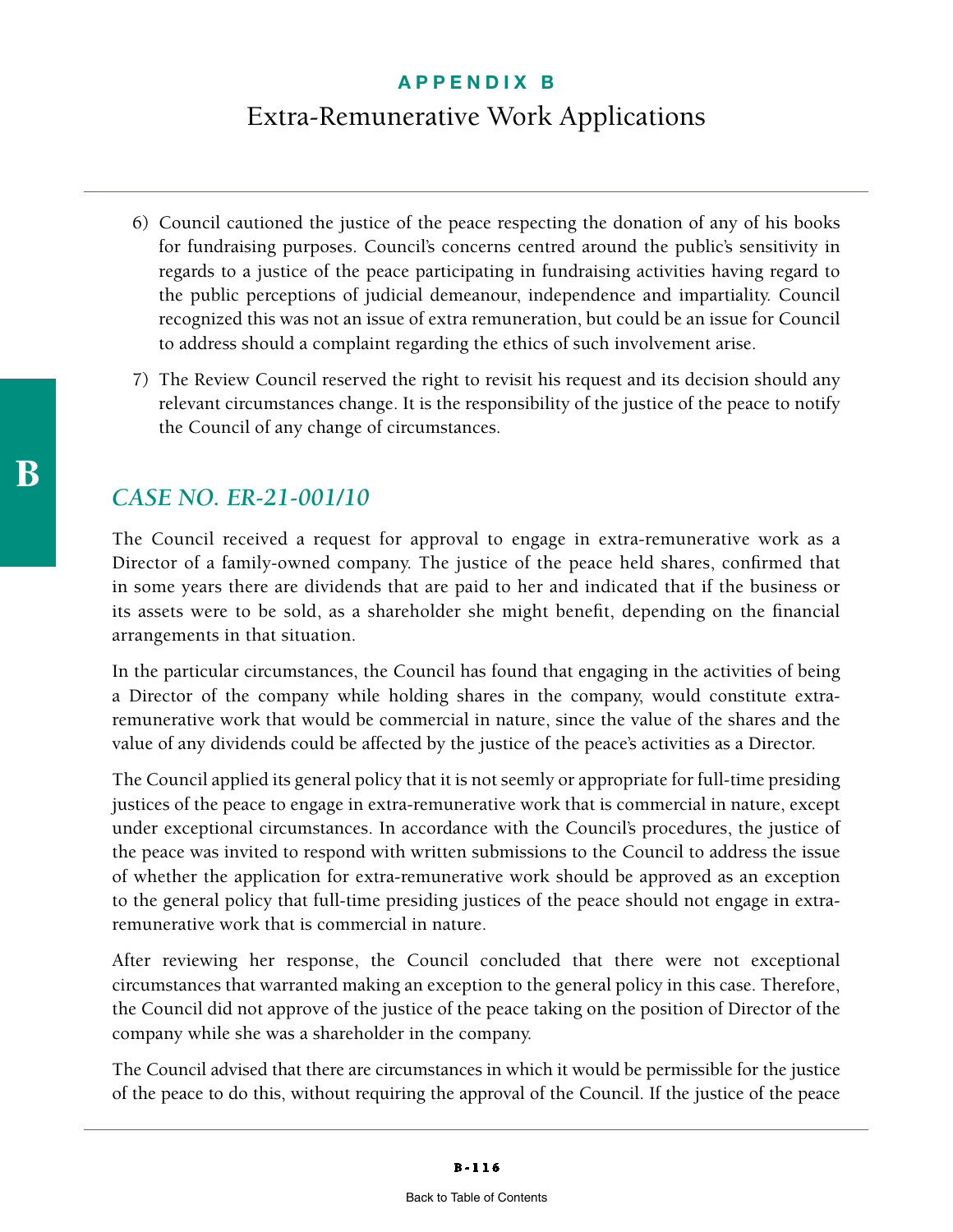were to fully divest herself of her shares and her interest in the company during her tenure as a Director, and accept no remuneration, then the activities would be non-remunerative and approval of the Council would not be required. The divestment of shares would need to be through an arms length transaction that brings an end to all financial interest in the company and ensures that she obtain no direct or indirect pecuniary benefit as a result of her activities as a Director.

The Council noted from the correspondence of the justice of the peace that she was not being sought as a Director because of her position of judicial office and assumed that, should she divest herself of her shares and take on the position of Director, she would not be referred to as a justice of the peace in meetings, minutes or other corporate documents. It is essential that a justice of the peace maintain distance with respect to his or her role and responsibilities as a judicial officer and any activities other than the responsibilities of office, particularly in relation to avoiding any reference to his or her judicial position.

#### *CASE NO. ER-21-002/10*

The justice of the peace applied for approval to engage in extra-remunerative work providing consulting services for a company that will be distributing video and other internet services. He sought to undertake this work while he holding the office of a full-time justice of the peace.

The Council considered the application, the nature and circumstances of the request. As well, the Council considered his position as a justice of the peace, the nature of that office and the faith and trust that society places in the men and women who have agreed to accept the responsibilities of judicial office.

The Council concluded that the company was engaged in commercial activity even though it was in its infancy. The Council found that it was involved in a commercial venture whether or not the income has started to flow.

The Council applied its general policy that it is not seemly or appropriate for full-time presiding justices of the peace to engage in extra-remunerative work that is commercial in nature, except under exceptional circumstances. In accordance with the Council's procedures, the justice of the peace was invited to respond with written submissions to the Council to address the issue of whether the application for extra-remunerative work should be approved as an exception to the general policy that full-time presiding justices of the peace should not engage in extraremunerative work that is commercial in nature

After reviewing the response, the Council concluded that there were not exceptional circumstances that warranted making an exception to the general policy in this case. In considering the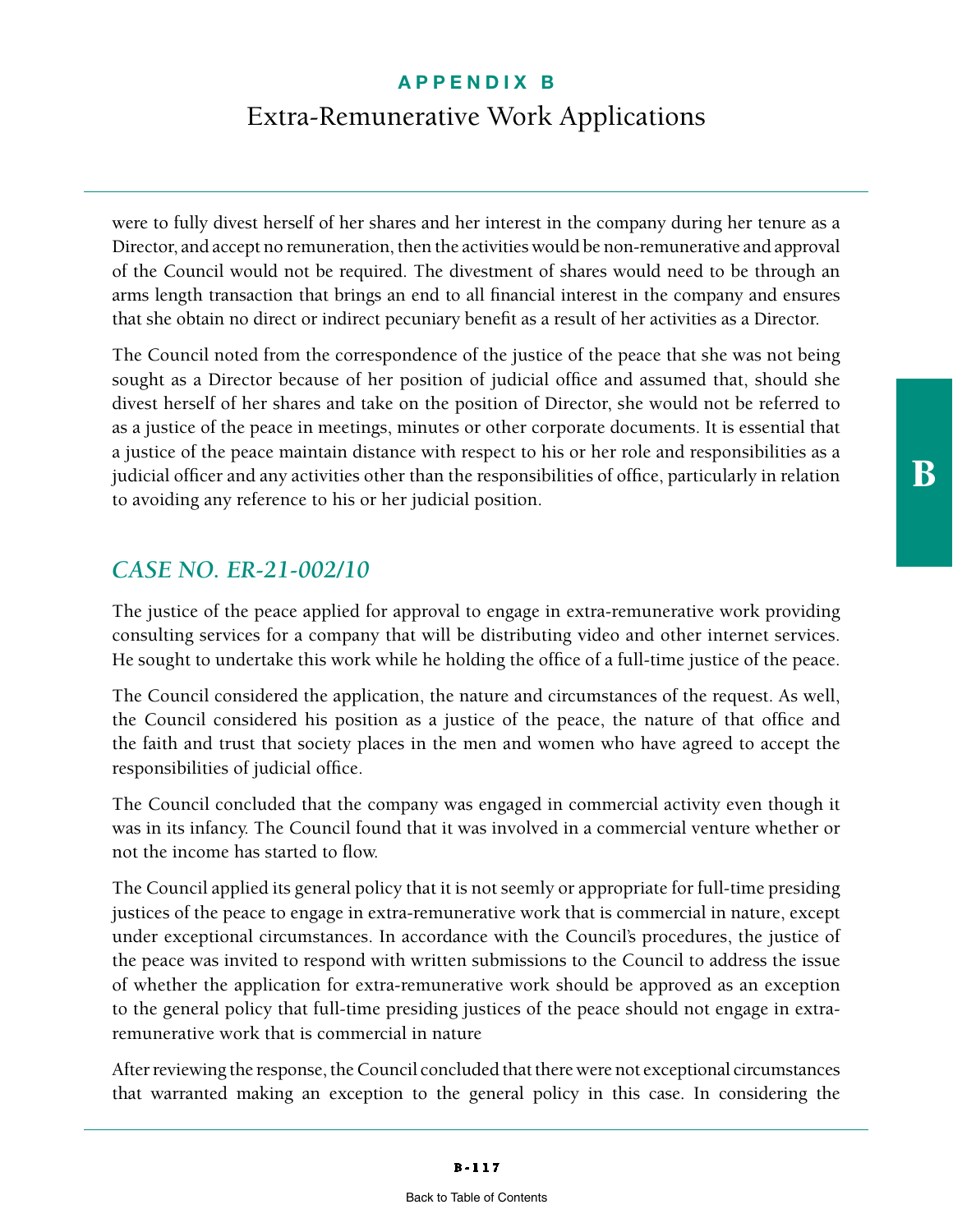application, the Council considered the nature of the proposed consulting work, the intended purpose, and the benefits to the community. The Council did not approve the application to engage in consulting activities while holding the office of a full-time justice of the peace.

#### *CASE NO. ER-21-003/10*

The Council received a request from a justice of the peace to teach a law course at a university for one semester. The Council confirmed with the Regional Senior Justice of the Peace that Council's approval of the request would present no difficulties in fulfilling judicial assignments during the period of teaching. The Council approved the request subject to the following conditions:

- 1) Any remuneration accepted for these services be the same as that paid to other instructors without regard to the position as a justice of the peace.
- 2) The availability of the justice of the peace to instruct must not impact upon the availability to fulfill his primary responsibilities as a Justice of the Peace during assigned hours. As such, the availability to instruct had to be undertaken at times when he was not otherwise assigned to judicial duties and had requested either vacation or compensating time off. Council concluded that non-presiding days should not be used for such purposes.
- 3) The Review Council reserved the right to revisit the request and its decision should any relevant circumstances change.

## *CASE NO. ER-21-004/10*

The justice of the peace applied for approval to teach a law course at a community college for one semester. The Council confirmed with the Regional Senior Justice of the Peace that Council's approval of the request would present no difficulties in fulfilling judicial assignments during the period of teaching. The Council approved the application subject to the following conditions:

- 1) Any remuneration accepted for these services be the same as that paid to other instructors without regard to the position as a justice of the peace.
- 2) The availability of the justice of the peace to instruct must not impact upon his availability to fulfill the primary responsibilities as a justice of the peace during assigned hours. It is the view and preference of Council that educational teachings by justices of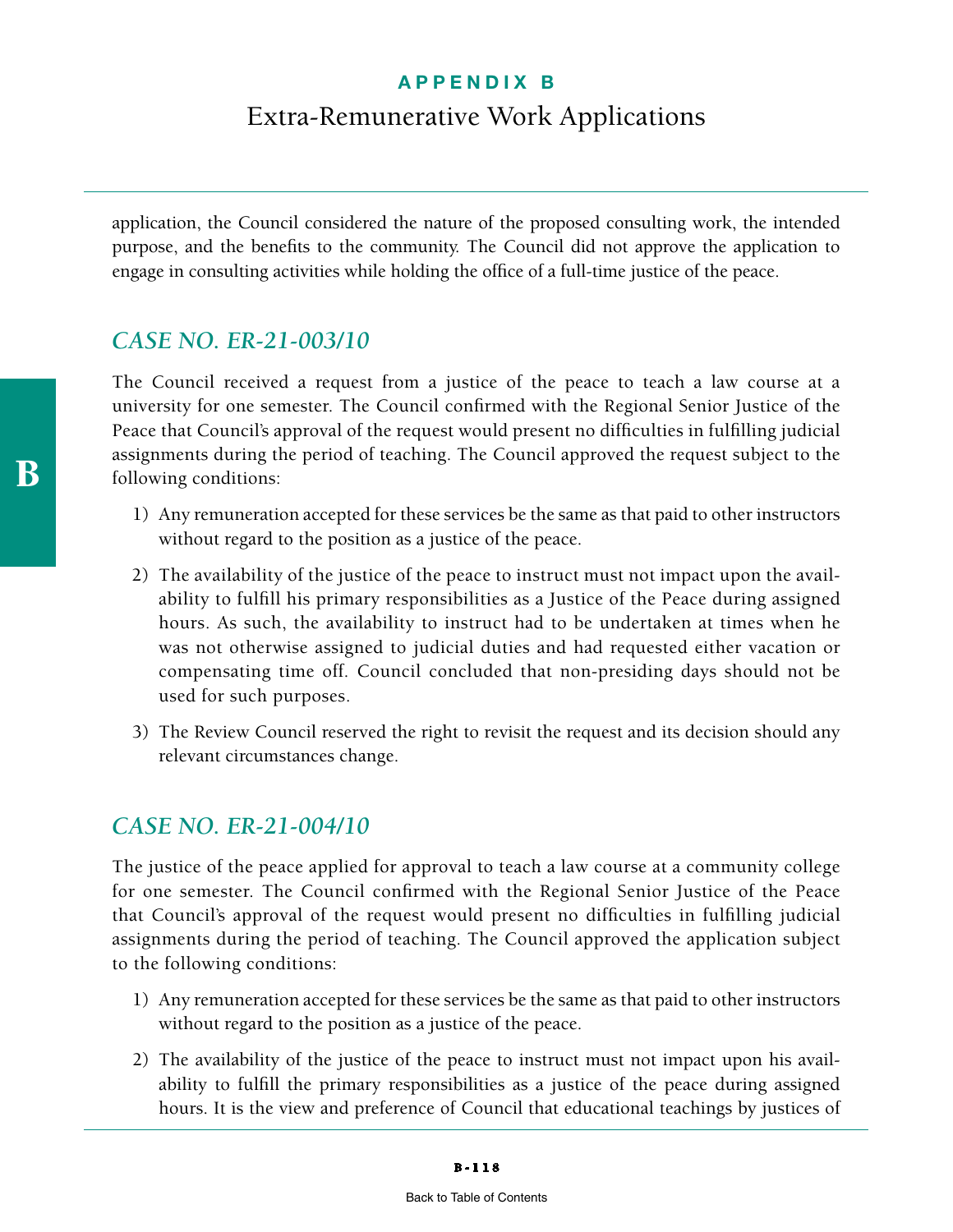the peace be engaged in during the evenings, so as not to present any potential impact on judicial responsibilities or pose issues relating to fulfilling scheduling obligations at a base court location. The availability to instruct must be subject to primary responsibilities as a justice of the peace and as such must be undertaken at times when the justice of the peace is not otherwise assigned to judicial duties and where he has requested either vacation or compensating time off. Council was of the view that non-presiding days should not be used for such purposes.

3) The Review Council reserved the right to revisit the request and its decision should any relevant circumstances change.

#### *CASE NO. ER-21-005/10*

The Council received an application for approval to engage in extra-remunerative work teaching and supervising student field education seminars and practicums for a university for a semester. The Council confirmed with the Regional Senior Justice of the Peace that Council's approval of the request would present no difficulties in fulfilling judicial assignments during the period of teaching and supervision at the university. The Council approved the application subject to the following conditions:

- 1) It is the view and preference of Council that educational teachings by justices of the peace should be engaged in during the evenings rather than during weekdays, so as not to present any potential impact on judicial responsibilities or pose issues relating to fulfilling scheduling obligations at a base court location.
- 2) The availability of the justice of the peace to instruct must be subject to the primary responsibilities as a justice of the peace and as such must be undertaken at times when she is not otherwise assigned to judicial duties and where she has requested either vacation or compensating time off. The Council is of the view that non-presiding days should not be used for such purposes.
- 3) The justice of the peace must ensure that teaching the course does not interfere with the obligations in relation to the Educational Program for justices of the peace, and must re-schedule or make alternate teaching and supervision arrangements to allow for full participation in the requisite educational programs being held for justices of the peace.
- 4) The justice of the peace must maintain distance in the teaching of the course from the role and responsibilities as a judicial officer, particularly in relation to avoiding any reference to the judicial position in her extra remunerative work activities.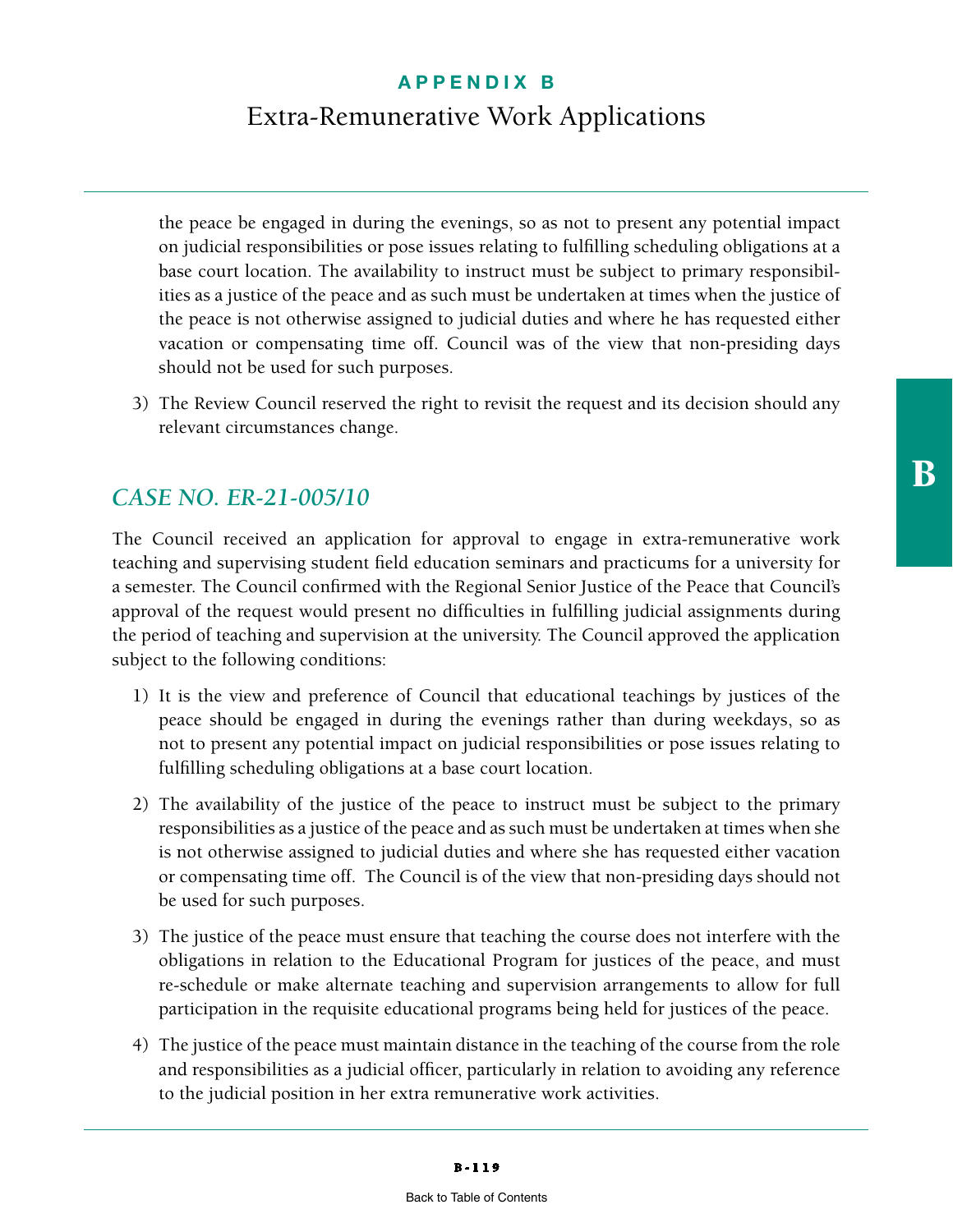- 5) The justice of the peace may accept remuneration for these services, but such remuneration must be the same as that paid to others and be without regard to the position as a justice of the peace.
- 6) The Review Council reserved the right to revisit the request and its decision should any relevant circumstances change.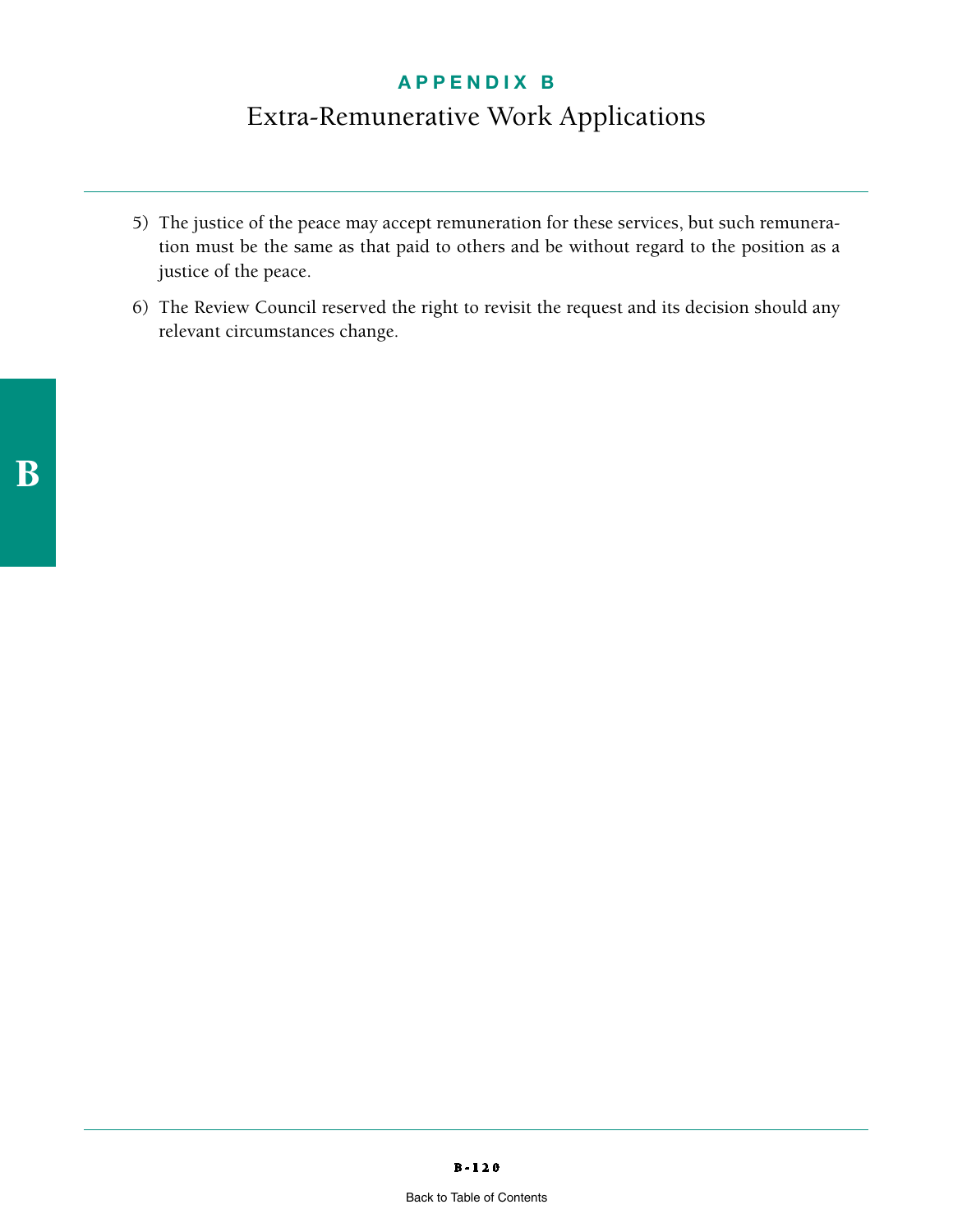**PRINCIPLES OF JUDICIAL OFFICE OF JUSTICES OF THE PEACE OF THE ONTARIO COURT OF JUSTICE**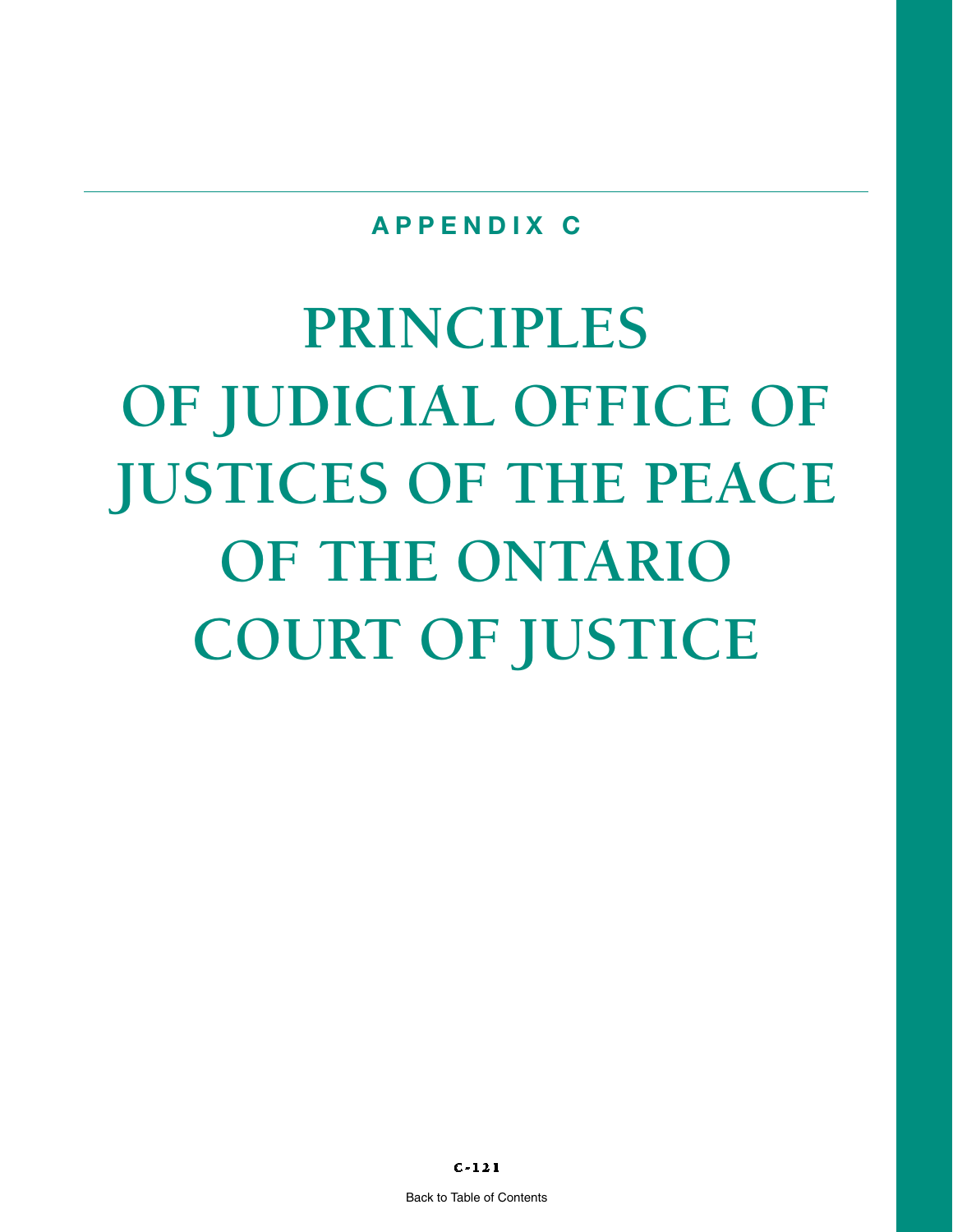Principles of Judicial Office of Justices of the Peace of the Ontario Court of Justice

*"Respect for the Judiciary is acquired through the pursuit of excellence in administering justice."*

# PRINCIPLES OF JUDICIAL OFFICE OF JUSTICES OF THE PEACE OF THE ONTARIO COURT OF JUSTICE

#### *PREAMBLE*

A strong and independent judiciary is indispensable to the proper administration of justice in our society. Justices of the peace must be free to perform their judicial duties without fear of reprisal or influence from any person, group, institution or level of government. In turn, society has a right to expect those appointed as justices of the peace to be honourable and worthy of its trust and confidence.

The justices of the peace of the Ontario Court of Justice recognize their duty to establish, maintain, encourage and uphold high standards of personal conduct and professionalism so as to preserve the independence and integrity of their judicial office and to preserve the faith and trust that society places in the men and women who have agreed to accept the responsibilities of judicial office.

The following principles of judicial office are established by the justices of the peace of the Ontario Court of Justice and set out standards of excellence and integrity to which all justices of the peace subscribe. These principles are not exhaustive. They are designed to be advisory in nature and are not directly related to any specific disciplinary process. Intended to assist justices of the peace in addressing ethical and professional dilemmas, they may also serve in assisting the public to understand the reasonable expectations which the public may have of justices of the peace in the performance of judicial duties and in the conduct of their personal lives.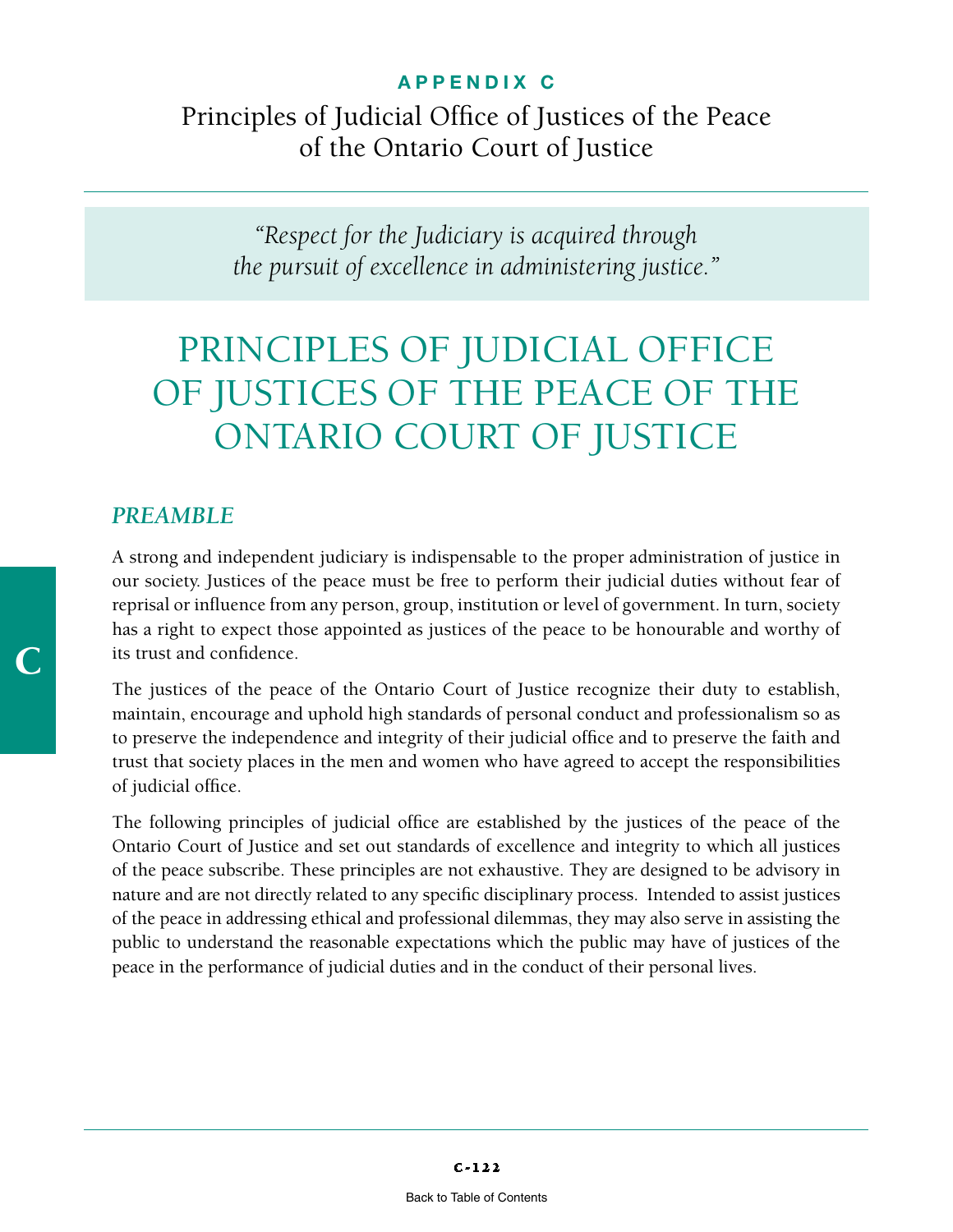## Principles of Judicial Office of Justices of the Peace of the Ontario Court of Justice

#### **1. THE JUSTICE OF THE PEACE IN COURT**

1.1 Justices of the peace must be impartial and objective in the discharge of their judicial duties.

*Commentaries*:

 Justices of the peace should not be influenced by partisan interests, public pressure or fear of criticism.

 Justices of the peace should maintain their objectivity and shall not, by words or conduct, manifest favour, bias or prejudice towards any party or interest.

1.2 Justices of the peace have a duty to follow the law.

*Commentaries:*

 Justices of the peace have a duty to apply the relevant law to the facts and circumstances of the cases before the court and to render justice within the framework of the law.

1.3 Justices of the peace will endeavour to maintain order and decorum in court.

*Commentaries:*

 Justices of the peace must strive to be patient, dignified and courteous in performing the duties of judicial office and shall carry out their role with integrity, appropriate firmness and honour.

#### **2. THE JUSTICE OF THE PEACE AND THE COURT**

- 2.1 Justices of the peace should approach their judicial duties in a spirit of collegiality, cooperation and mutual assistance.
- 2.2 Justices of the peace should conduct court business with due diligence and dispose of all matters before them promptly and efficiently having regard, at all times, to the interests of justice and the rights of the parties before the court.
- 2.3 Reasons for judgment should be delivered in a timely manner.

C-123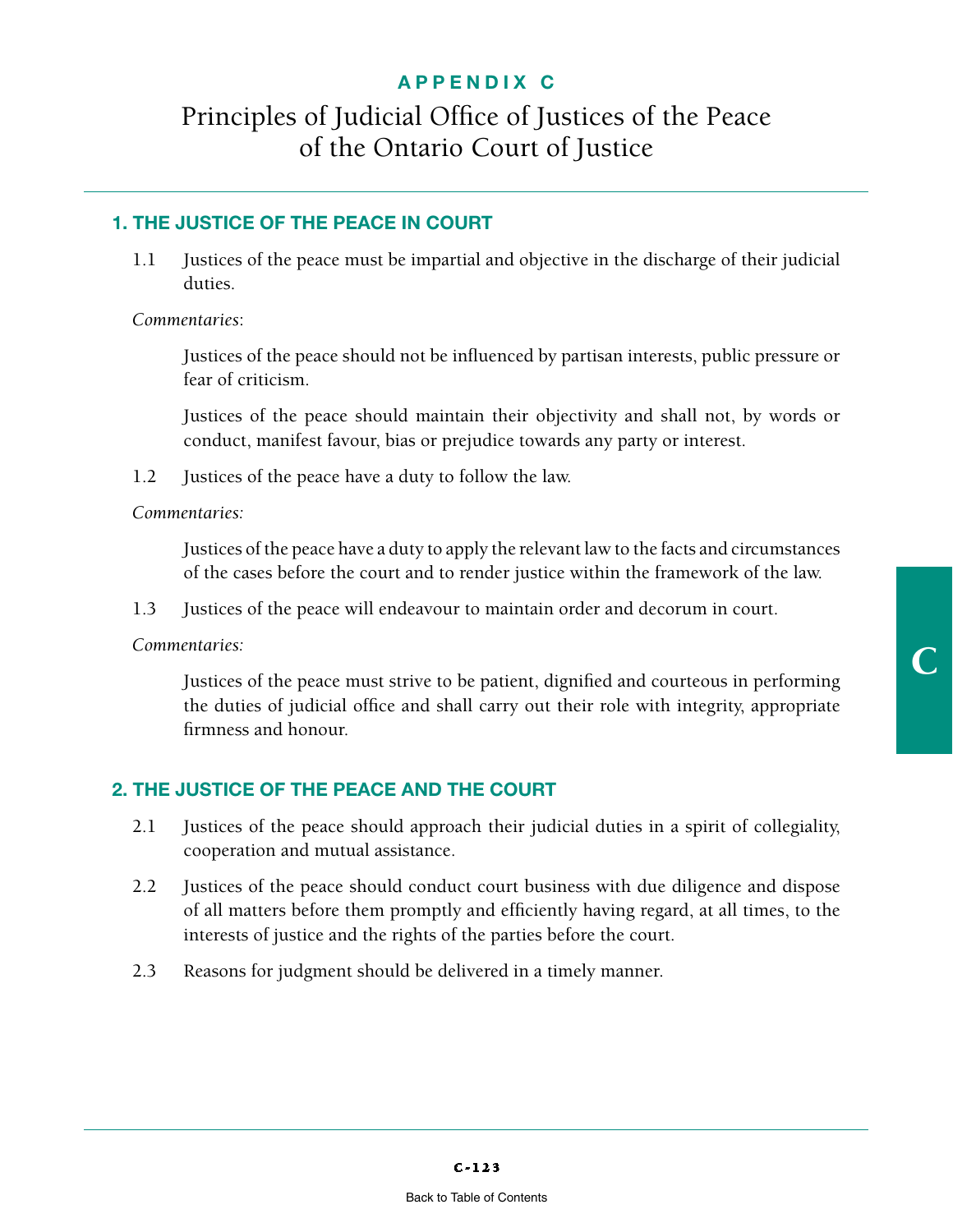## Principles of Judicial Office of Justices of the Peace of the Ontario Court of Justice

2.4 Justices of the peace have a duty to maintain their professional competence in the law.

#### *Commentaries:*

 Justices of the peace should attend and participate in continuing legal and general education programs.

2.5 The primary responsibility of justices of the peace is the discharge of their judicial duties.

#### *Commentaries*:

 Subject to applicable legislation, justices of the peace may participate in law related activities such as teaching, participating in educational conferences, writing and working on committees for the advancement of judicial interests and concerns, provided such activities to do not interfere with their primary duty to the court.

#### **3. THE JUSTICE OF THE PEACE IN THE COMMUNITY**

- 3.1 Justices of the peace should maintain their personal conduct at a level which will ensure the public's trust and confidence.
- 3.2 Justices of the peace must avoid any conflict of interest, or the appearance of any conflict of interest, in the performance of their judicial duties.

#### *Commentaries:*

Justices of the peace must not participate in any partisan political activity.

Justices of the peace must not contribute financially to any political party.

- 3.3 Justices of the peace must not abuse the power of their judicial office or use it inappropriately.
- 3.4 Justices of the peace are encouraged to be involved in community activities provided such involvement is not incompatible with their judicial office.

#### *Commentaries:*

Justices of the peace should not lend the prestige of their office to fund-raising activities.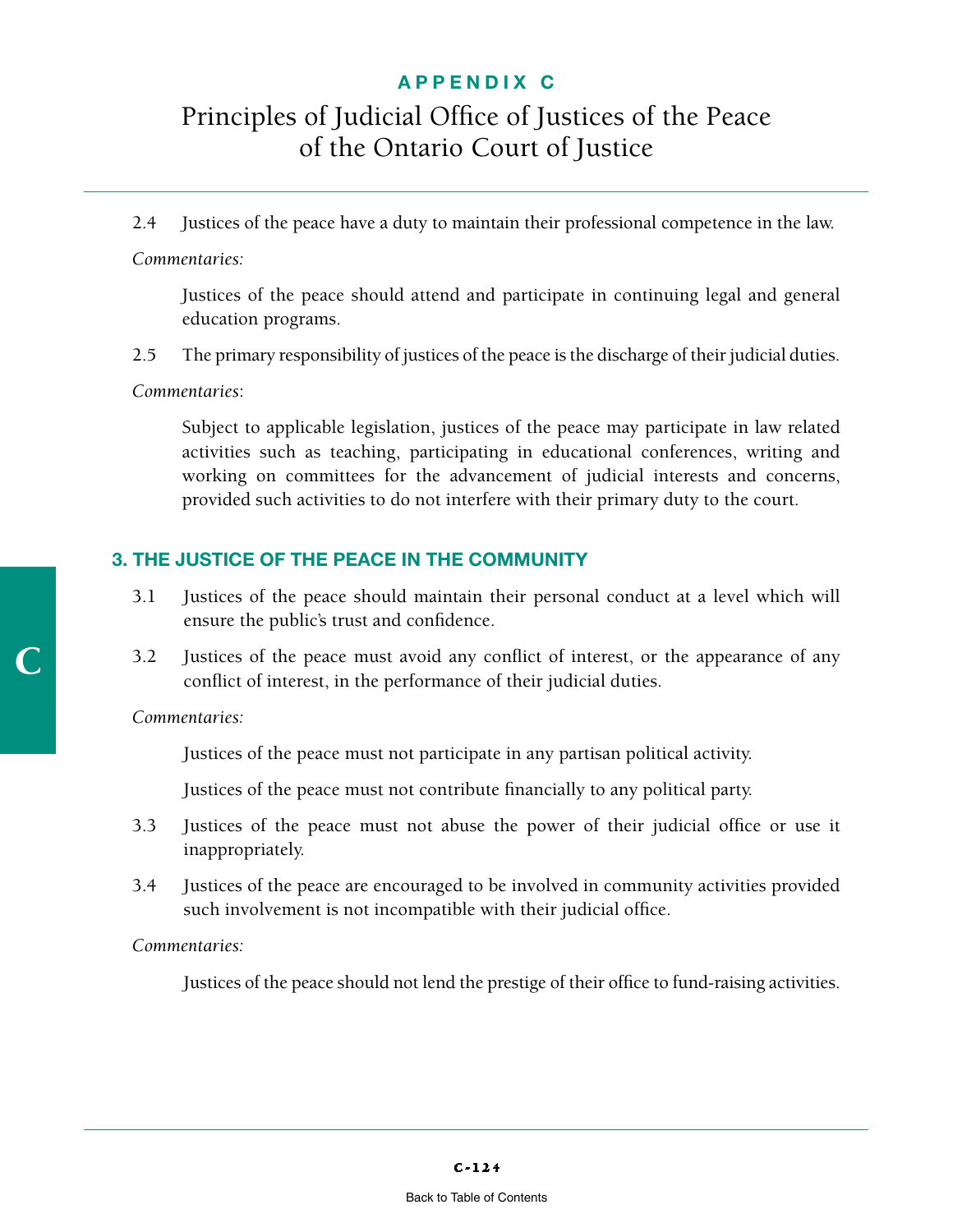# **POLICY ON ACCESSIBILITY AND ACCOMMODATION – ACCESS TO SERVICES**

**Note:**  This version reflects decisions of the Review Council up to December, 2010. For the current version, please see the Review Council's website at **[www.ontariocourts.ca/jprc/en/policy/accessibility](http://www.ontariocourts.ca/jprc/en/policy/accessibility)**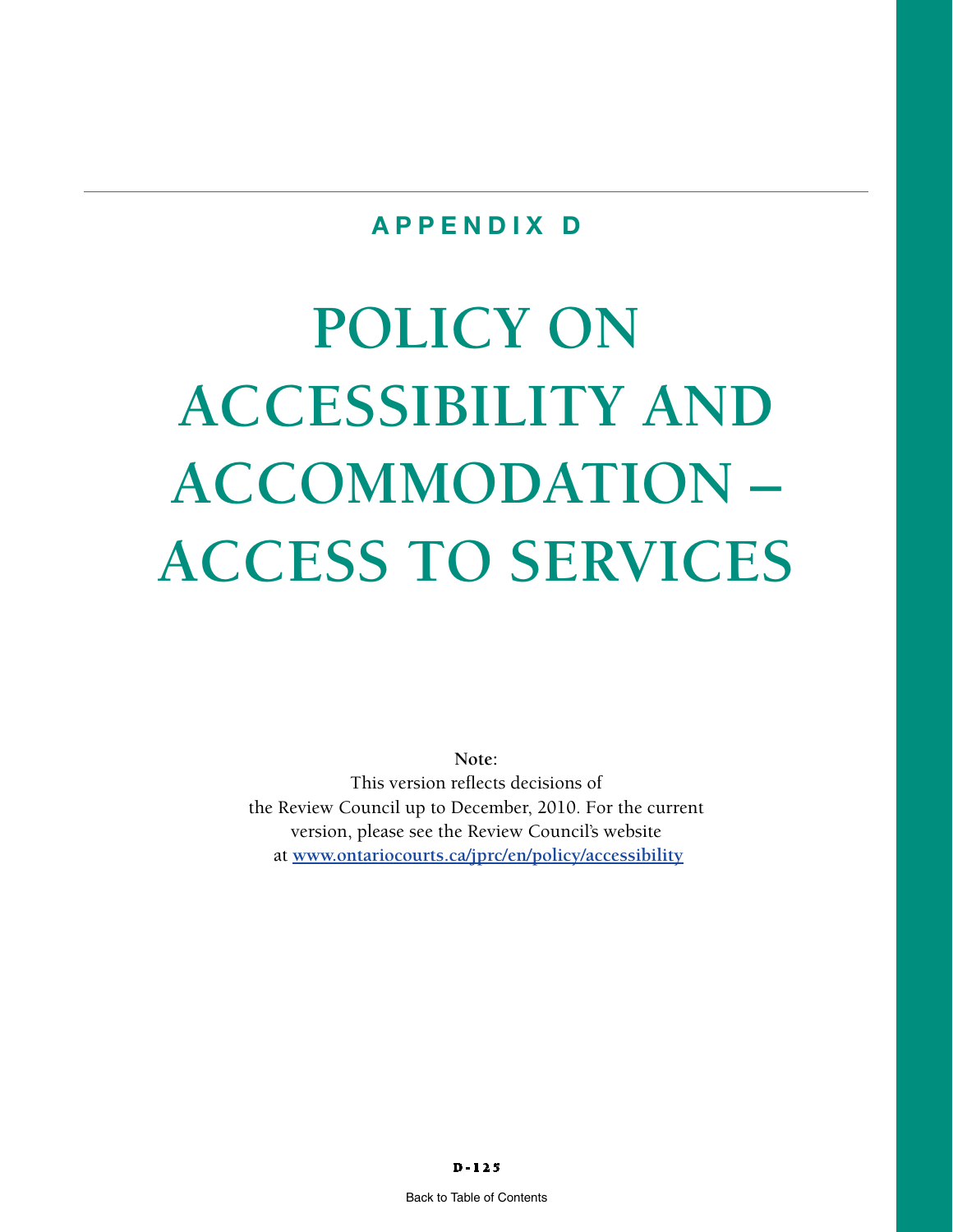Policy on Accessibility and Accommodation – Access to Services

# POLICY ON ACCESSIBILITY AND ACCOMMODATION – ACCESS TO SERVICES

#### *This policy is available on THE REVIEW COUNCIL'S WEBSITE at <www.ontariocourts.on.ca/jprc/en>/.*

The Council is committed to providing an inclusive and accessible environment in which all members of the public have equal access to its services and are treated with dignity and respect.

The Council is committed to providing accommodation for needs related to disability, unless to do so would cause undue hardship. Disability includes physical disabilities, sensory disabilities, mental health disabilities, and "invisible" disabilities such as learning disabilities or environmental sensitivities.

This policy sets out a process for persons to let the Council know about situations where accommodation is needed so that it can work with individuals to make its services accessible to them.

#### *PRINCIPLES*

The following principles will guide the Council in making its processes accessible:

- Services should be provided in a manner that respects the dignity and independence of members of the public.
- Services should be provided in a manner that fosters physical and functional access to the Council's processes.
- All persons should be given equal opportunity to obtain, use and benefit from the Council's services. Where required, individualized accommodation will be provided, short of undue hardship.

The Council will be sensitive to the privacy concerns of those who seek accommodation.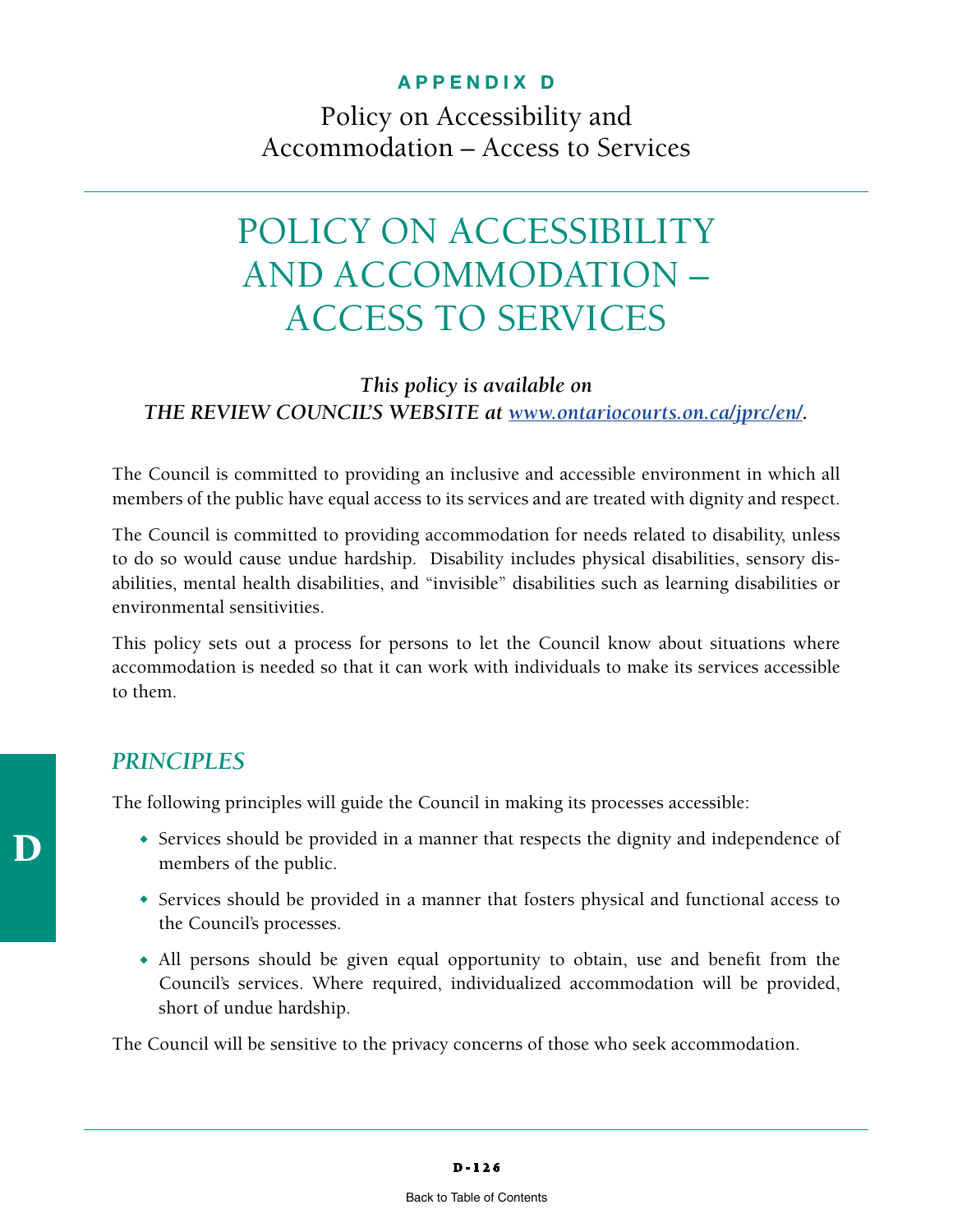## Policy on Accessibility and Accommodation – Access to Services

## *APPLICATION OF THE POLICY*

This policy applies to all of the Council's services. The Council will promote equal access for all individuals including complainants, subjects of complaints, witnesses and representatives, to fully participate in its processes, short of undue hardship. This policy applies to the Council's office, hearing rooms used to conduct public hearings, and all Council staff and members.

#### *PROCESS*

Requests for accommodation will be considered on an individualized case-by-case basis. Please see the section **Requests for Accommodation** for information on how to make a request.

## *THE COUNCIL'S COMMITMENT TO ACCESSIBILITY*

The Council will conduct meetings and hearings in barrier-free environments. These are in addition to specific accommodations that may be requested on a case-by-case basis.

The Council may be contacted by mail, email, facsimile, telephone and TTY line. The phone line has a toll free number. Bell Relay services may be requested.

Letters inviting persons to meetings, public notices and summons will include a notice to persons to advise them of the Council's commitment to accommodation for needs related to disability, unless to do so would cause undue hardship. The notice will also advise persons who require accommodation how to make a request for accommodation.

When requested to accommodate needs, the Council will arrange for the provision of visual interpretation services, such as American Sign Language (ASL) or real time captioning.

The Council recognizes that some individuals require the use of support services to assist with daily needs including communication, mobility, personal care or medical needs. The Council will work to accommodate such services but will not generally arrange for them.

The Council further recognizes that some individuals may require the use of a service animal or assistive device to participate in the Council's proceedings. The Registrar should be contacted in advance of the proceedings if any special arrangements are required for the animal or device.

Where an accessibility or accommodation measure provided by the Council becomes unavailable, the Council will provide notice as soon as practicable and make reasonable arrangements to make alternate arrangements or reschedule a proceeding to ensure that it is accessible.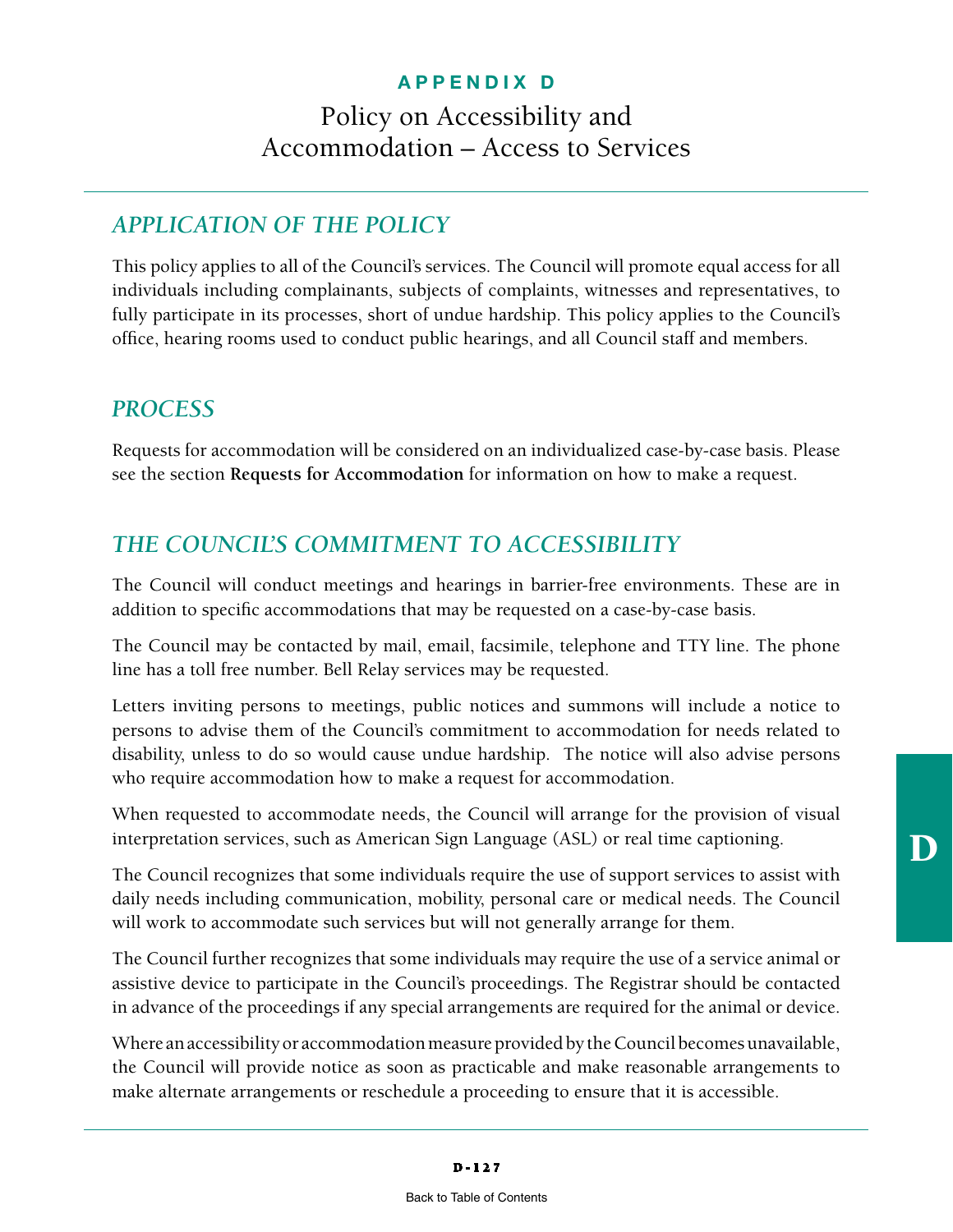## Policy on Accessibility and Accommodation – Access to Services

### *REQUESTS FOR ACCOMMODATION*

The Council's Registrar and Assistant Registrars are fully informed of this policy and will receive and respond to inquiries and requests for accommodation. If you require accommodation from the Council, contact the Registrar:

Marilyn King Registrar, Justices of the Peace Review Council P.O. Box 914 Adelaide Street Postal Station 31 Adelaide Street East Toronto, Ontario M5C 2K3 Telephone (416) 327-5672 Toll free 1-800-695-1118 Fax (416) 327-2339 Email: **[marilyn.king@ontario.ca](mailto:marilyn.king@ontario)**

The Registrar and Assistant Registrars will work with you to make the Council accessible in relation to your needs. Information necessary to understand the basis for an accommodation request and to allow the Council to respond appropriately should be provided.

The Council recognizes that accommodation needs may arise during any aspect of the process. If an accommodation issue comes to the attention of Council staff, it will be directed to the Registrar. During Council proceedings, a Council member may directly address a request, as appropriate, or refer the request to the Registrar.

## *TRAINING*

Training will be provided for Council staff as appropriate. Training will ensure that Council employees and members understand this policy, and understand how to undertake accessibility and accommodation measures in accordance with this policy, and the Accessibility Standards for Customer Service.